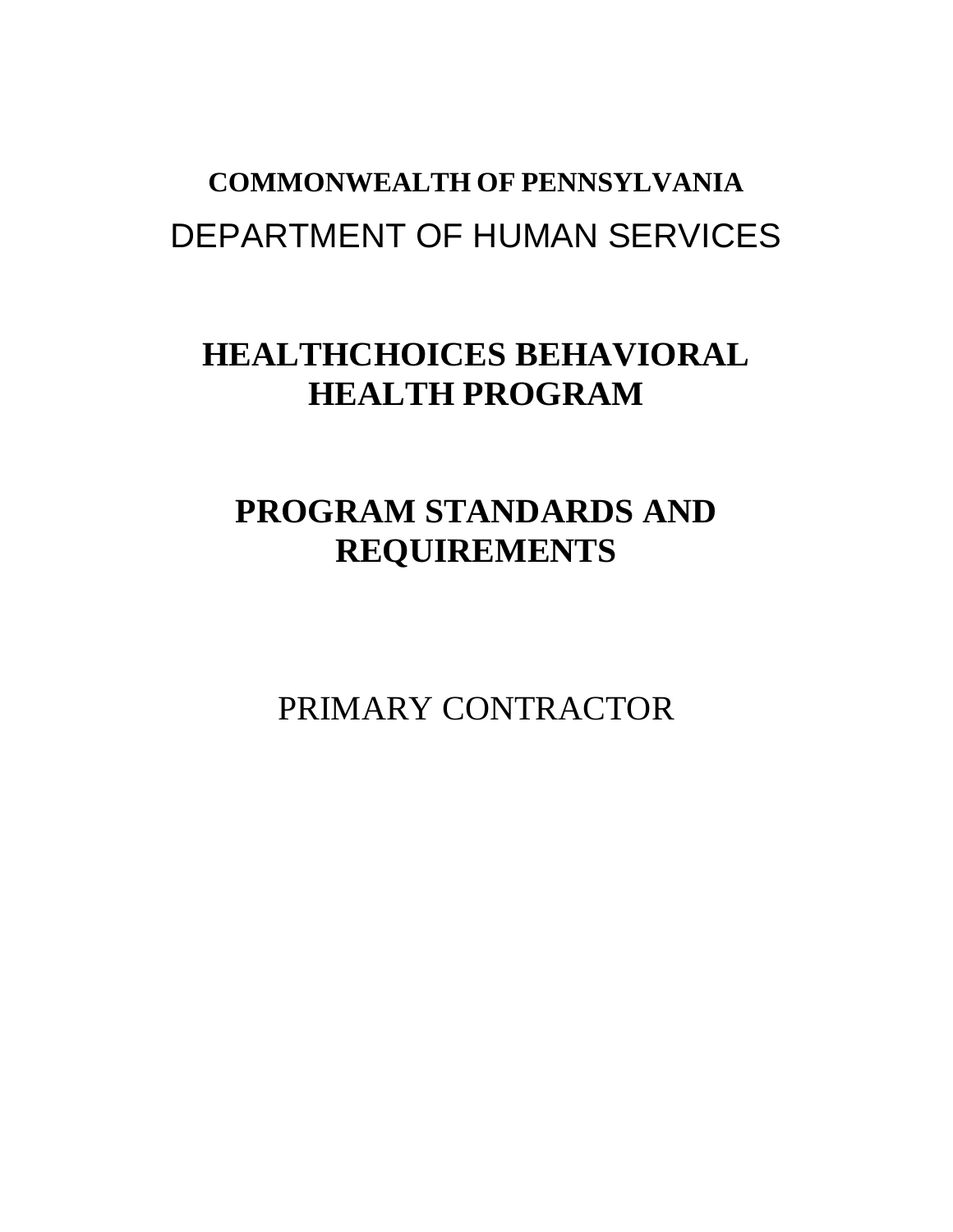| Acronyms                                 |        |                                                             |  |
|------------------------------------------|--------|-------------------------------------------------------------|--|
|                                          |        |                                                             |  |
|                                          |        |                                                             |  |
| $I-1$                                    |        |                                                             |  |
|                                          |        |                                                             |  |
|                                          |        |                                                             |  |
| <u>I-2<br/>I-3<br/>I-4</u><br>I-5        |        |                                                             |  |
|                                          |        |                                                             |  |
| $\frac{1}{\overline{6}}$                 |        |                                                             |  |
| $\overline{\mathsf{I} \cdot \mathsf{Z}}$ |        |                                                             |  |
| $1-8$                                    |        |                                                             |  |
| $-9$                                     |        |                                                             |  |
| $I-10$                                   |        | CONTRACTOR RESPONSIBILITY and OFFSET PROVISIONS 4           |  |
| $1 - 11$                                 |        |                                                             |  |
| $-12$                                    |        |                                                             |  |
| $I-13$                                   |        |                                                             |  |
| $I-14$                                   |        |                                                             |  |
| $-15$                                    |        |                                                             |  |
| $I-16$                                   |        |                                                             |  |
| $1 - 17$                                 |        |                                                             |  |
| $I-18$                                   |        |                                                             |  |
| $-19$                                    |        |                                                             |  |
| $1-20$                                   |        |                                                             |  |
| $1 - 21$                                 |        | Accreditation by a Private Independent Accrediting Entity 8 |  |
|                                          |        |                                                             |  |
|                                          |        | PART II. WORK STATEMENT - STANDARDS & REQUIREMENTS 9        |  |
|                                          | $II-1$ |                                                             |  |
| $II-2$                                   |        |                                                             |  |
|                                          | Α.     |                                                             |  |
|                                          | В.     |                                                             |  |
| $II-3$                                   |        |                                                             |  |
|                                          | А.     |                                                             |  |
|                                          | В.     |                                                             |  |
|                                          | C.     |                                                             |  |
|                                          | D.     |                                                             |  |
|                                          | Е.     | Compliance with Federal and State Laws, Regulations,        |  |
|                                          |        | Department Bulletins, and Policy Clarifications 17          |  |
|                                          | F.     |                                                             |  |
|                                          | G.     |                                                             |  |
|                                          | Н.     |                                                             |  |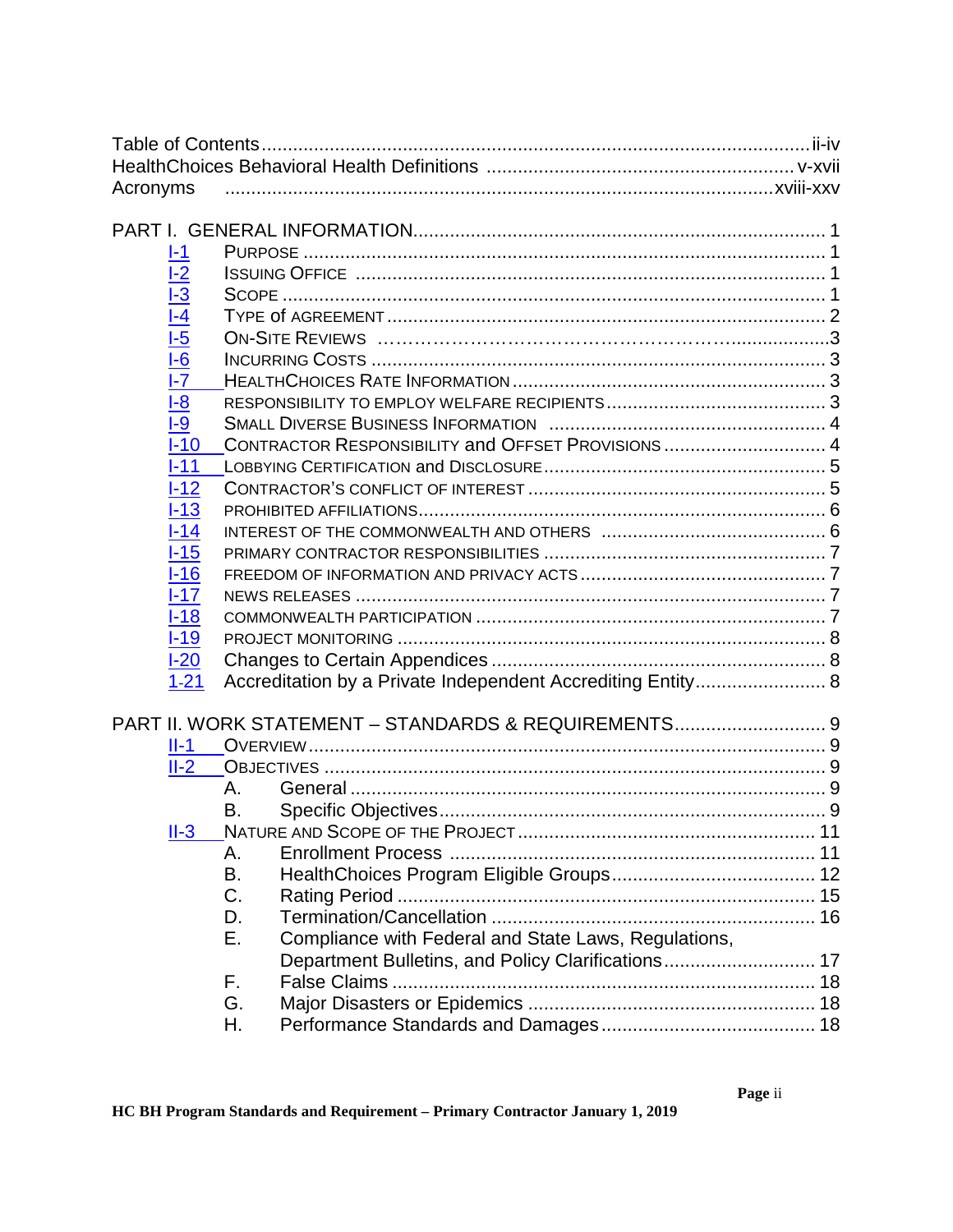| $II-4$  |           |                                                              |  |
|---------|-----------|--------------------------------------------------------------|--|
|         | А.        |                                                              |  |
|         | Β.        |                                                              |  |
|         | C.        |                                                              |  |
|         | D.        |                                                              |  |
|         | Ε.        |                                                              |  |
|         | F.        |                                                              |  |
| $II-5.$ |           |                                                              |  |
|         | Α.        |                                                              |  |
|         | <b>B.</b> |                                                              |  |
|         | C.        |                                                              |  |
|         | D.        |                                                              |  |
|         | F.        | Provider Enrollment - Credentialing/Recredentialing 54       |  |
|         | F.        |                                                              |  |
|         | G.        | Utilization Management and Quality Management (UM/QM)  59    |  |
| $II-6.$ |           |                                                              |  |
|         | Α.        |                                                              |  |
|         | <b>B.</b> |                                                              |  |
| $II-7.$ |           |                                                              |  |
|         | Α.        |                                                              |  |
|         | B.        |                                                              |  |
|         | C.        |                                                              |  |
|         | D.        |                                                              |  |
|         | Ε.        |                                                              |  |
|         | F.        |                                                              |  |
|         | G.        |                                                              |  |
|         | Η.        |                                                              |  |
|         | I.        |                                                              |  |
|         | J.        |                                                              |  |
|         | K.        |                                                              |  |
|         | L.        |                                                              |  |
|         | М.        | Performance Management Information System and System         |  |
|         |           |                                                              |  |
|         | N.        |                                                              |  |
|         | O.        |                                                              |  |
|         | Ρ.        | Claims Processing and Management Information System (MIS) 95 |  |
|         | Q.        |                                                              |  |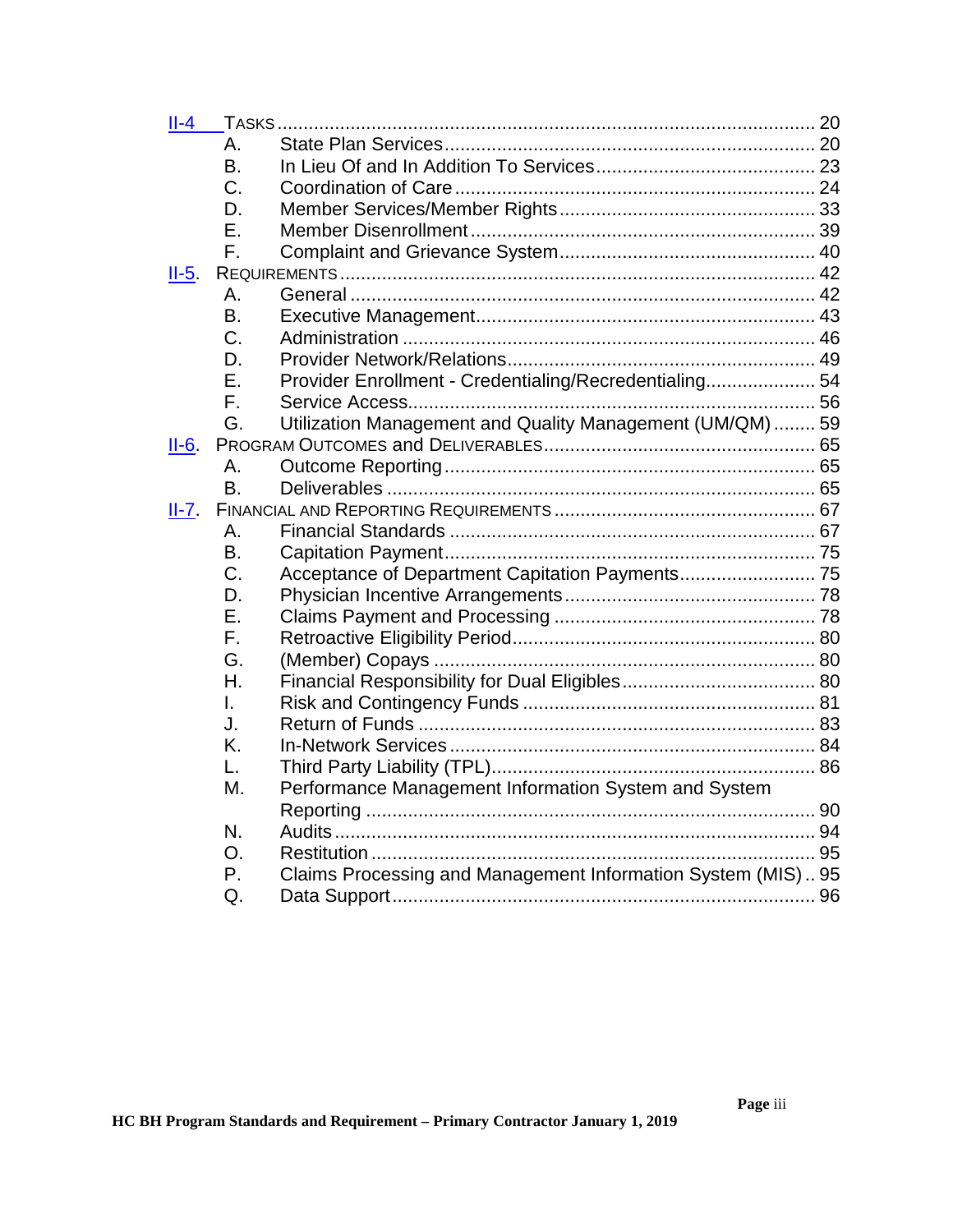### Appendices

| Bureau of Drug and Alcohol Programs: Principles of Effective Treatment          |  |
|---------------------------------------------------------------------------------|--|
|                                                                                 |  |
| Guidelines for Consumer/Family Satisfaction Teams and Member                    |  |
|                                                                                 |  |
| Behavioral HealthChoices Data Reporting Requirements Non-Financial M            |  |
| HealthChoices Behavioral Health Program Requirements for County                 |  |
|                                                                                 |  |
|                                                                                 |  |
| HealthChoices Behavioral Health Financial Reporting RequirementsP               |  |
|                                                                                 |  |
| Encounter Data Submission Requirements and Application for Sanctions            |  |
| . R<br>for Noncompliance                                                        |  |
| Medical Necessity Guidelines for Applied Behavioral Analysis Using BSC-ASD      |  |
|                                                                                 |  |
|                                                                                 |  |
|                                                                                 |  |
|                                                                                 |  |
|                                                                                 |  |
|                                                                                 |  |
|                                                                                 |  |
|                                                                                 |  |
|                                                                                 |  |
| Department of Human Services Prior Authorization Requirements for Participating |  |
| Behavioral Health Managed Care Organizations in the Health Choices Program AA   |  |
| Regulations and Policies Not Applicable to the Health Choices Program  BB.1     |  |
| Regulations and Policies That Must Not Be Enforced Within HealthChoices BB.2    |  |
| Behavioral Health Program Indicators of the Application of Cultural Competency  |  |
|                                                                                 |  |
|                                                                                 |  |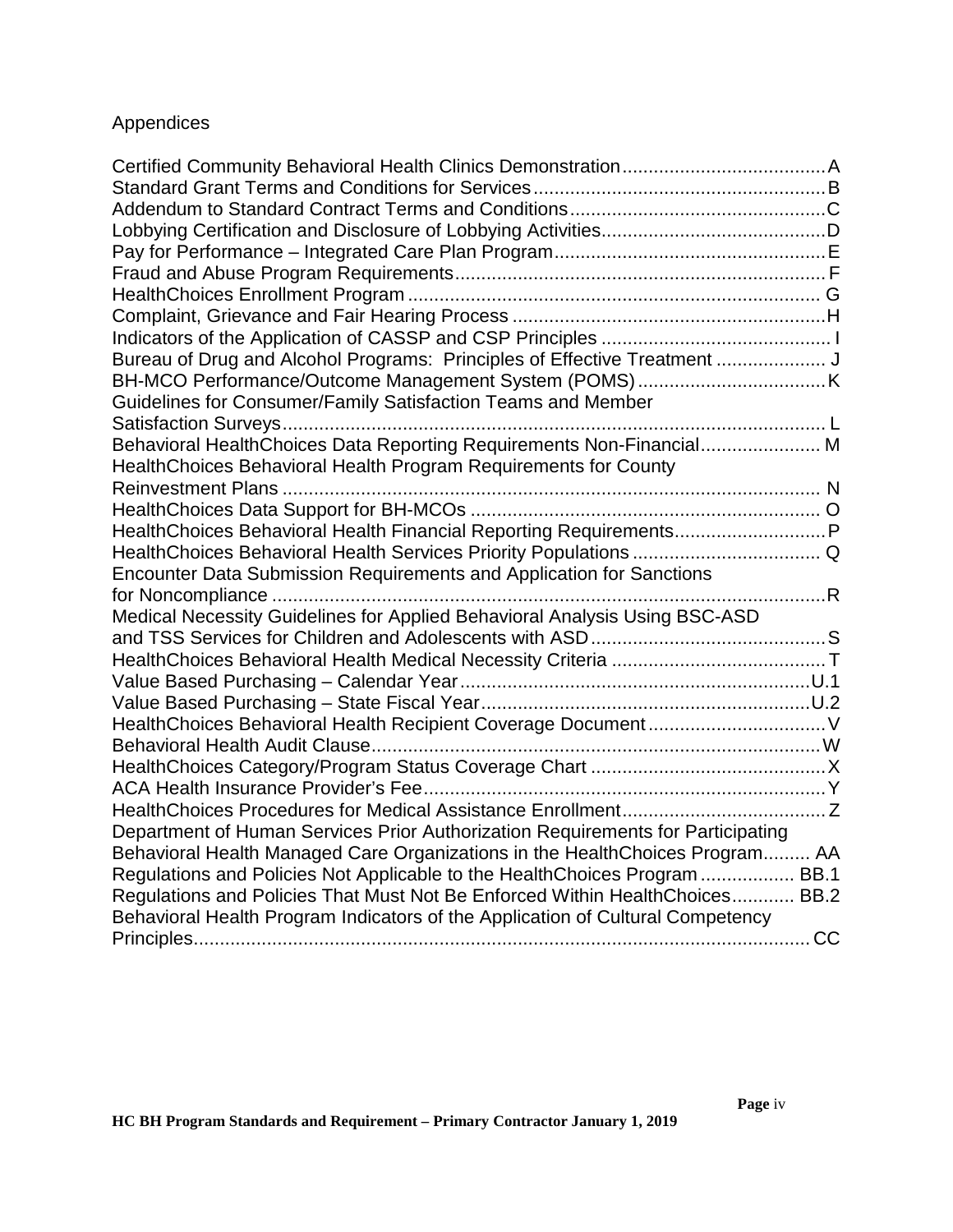*Actuarially Sound Capitation Rate – Actuarially sound Capitation rates are projected to provide reasonable, appropriate and attainable costs that are required under the terms of the contract and*  for the operation of the Primary Contractor for the time period and the population covered under *the terms of the contracts, and such Capitation rates are developed in accordance with the requirement in paragraph (b) of Section §438.4.* 

*Actuary –* An individual who meets the qualification standards, established by the American Academy of Actuaries for an actuary and follows the practices established by the Actuarial Standard Board.

*Adjudicate -* A determination to pay or reject a claim.

*Administrative Services Organization (ASO)* An uninsured health plan is where an administrator performs administrative services for a third party that is at risk but has not issued an insurance policy. The health plan bears all of insurance risk, and there is no possibility of loss or liability to the administrator caused by claims incurred related to the plan. Under an ASO plan, claims are paid from a bank account owned and funded directly by the uninsured plan sponsor; or, claims are paid from a bank account owned by the administrator, but only after receiving funds from the plan sponsor that are adequate to fully cover the claim payments.

*Advanced Directives -* means a written instruction, such as a living will or durable power of attorney for health care, recognized under State law (whether statutory or as recognized by the courts of the State), relating to the provision of health care when the individual is incapacitated.

*Affiliate* - Any individual, corporation, partnership, joint venture, trust, unincorporated organization or association, or other similar organization (hereinafter "Person"), controlled by or under common control with a Private Sector BH-MCO, including a Private Sector BH-MCO subcontracting with a county, Joinder, or a Private Sector BH-MCO's parent(s), whether such common control be direct or indirect. Without limitation, all officers, or persons, holding five (5%) percent or more of the outstanding ownership interest of the Private Sector BH-MCO's or Private Sector BH-MCO's parent(s), directors and subsidiaries of the Private Sector BH-MCO, shall be presumed to be Affiliates for purposes of this Agreement. For purposes of this definition, "control" means the possession, directly or indirectly, of the power (whether or not exercised) to direct or cause the direction of the management or policies of a Person, whether through the ownership of voting securities, other ownership interest, or by contract or otherwise, including but not limited to the power to elect a majority of the directors of a corporation or trustees of a trust, as the case may be.

*Agreement* – The HealthChoices Behavioral Health Agreement.

*Alternative Payment Arrangement (APA)* – refers to any of the various contractual agreements for reimbursement that are not based on a traditional fee for service model. Types of arrangements include but are not limited to the following: retainer payments; case rates; and subcapitation.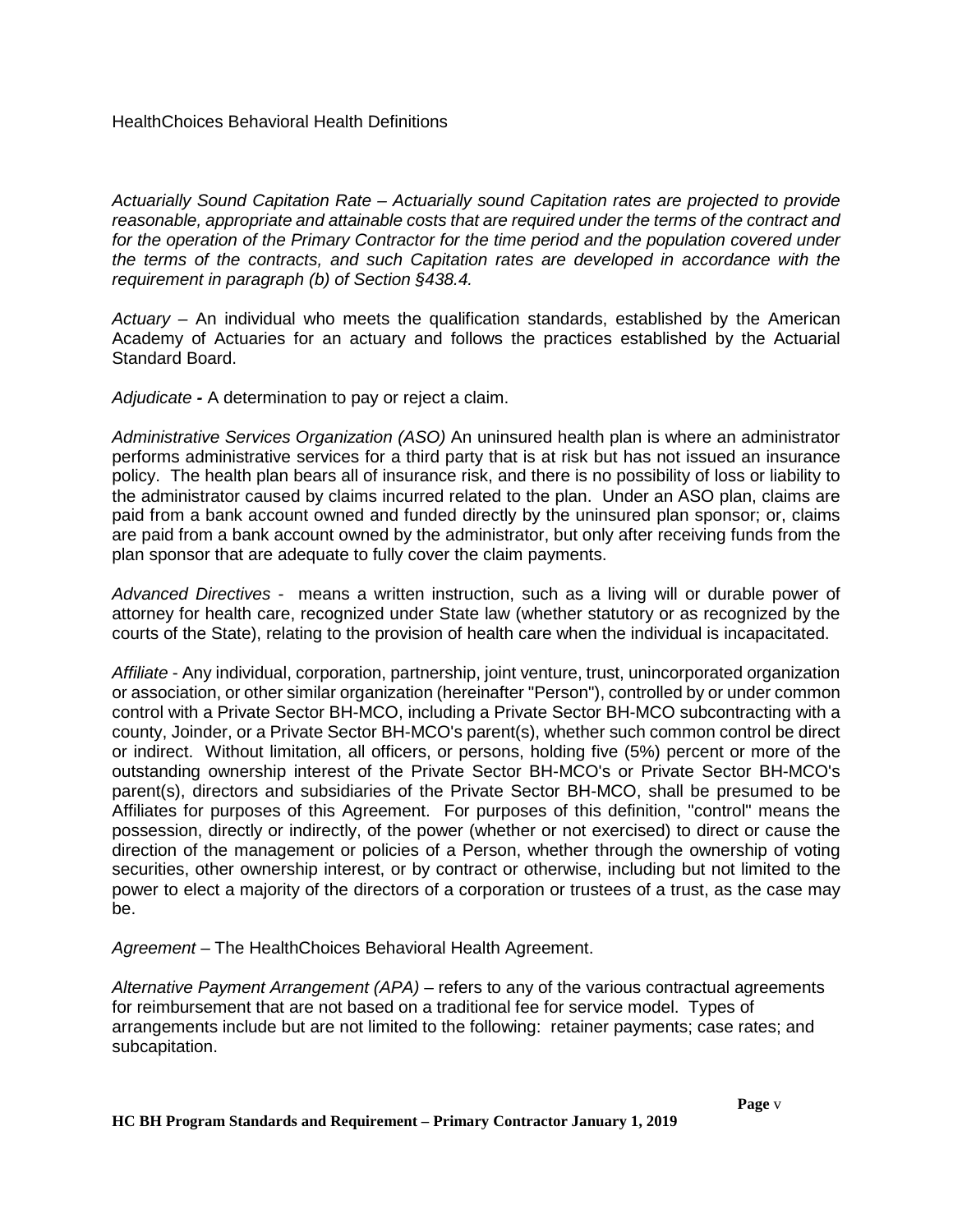*Behavioral Health Managed Care Organization (BH-MCO)* - An entity, which manages the purchase and provision of Behavioral Health Services under this Agreement.

*Behavioral Health Rehabilitation Services for Children and Adolescents (BHRS) (formerly EPSDT "Wraparound")* - Individualized, therapeutic mental health, substance abuse, or behavioral interventions/services developed and recommended by an Interagency Team and prescribed by a physician or licensed psychologist.

*Behavioral Health Residential Treatment Facility – A* mental health or drug and alcohol residential treatment facility.

*Behavioral Health Services –* Services that are provided to Members to treat mental health and/or substance abuse diagnoses/disorders.

*Behavioral Health (BH) Services Provider* - A Provider, practitioner, or vendor/supplier which contracts with a BH-MCO to provide Behavioral Health Services or ordering or referring those services and is legally authorized to do so by the Department under the HealthChoices Behavioral Health Program.

*Business Day* – A Business Day is defined as normal business operations Monday through Friday except for those days recognized as federal holidays and/or Pennsylvania state holidays and business closures at the Governor's discretion.

*Cancellation* - Discontinuation of the Agreement for any reason prior to the expiration date.

*Capitation* - A payment the Department makes periodically to a Primary Contractor on behalf of each Member enrolled under a contract and based on the actuarially sound Capitation rate for the provision of services under the State Plan. The Department makes the payment regardless of whether the particular beneficiary receives services during the period covered by the payment.

*Care Management/Manager* - see Service Management/Manager.

*Children and Adolescents in Substitute Care* (CISC)- Children and adolescents living outside their homes in the legal custody of a public agency, in any of the following settings: shelters, foster family homes, group homes, supervised independent living, residential treatment facilities, residential placement (other than youth development centers) for children and adolescents who have been adjudicated dependent or delinquent.

*Clean Claim –* A claim that can be processed without obtaining additional information from the Provider of the service or from a third party. It includes a claim with errors originating in the Primary Contractor's claims processing computer system, and those originating from human errors. It does not include a claim under review for Medical Necessity, or a claim that is from a Provider who is under investigation by a governmental agency or the Primary Contractor or BH-MCO for fraud or abuse. However, if under investigation by the Primary Contractor or BH-MCO, the Department must have prior notification of the investigation.

*Client Information System (CIS)* - The Department's automated file of Medical Assistance eligible recipients.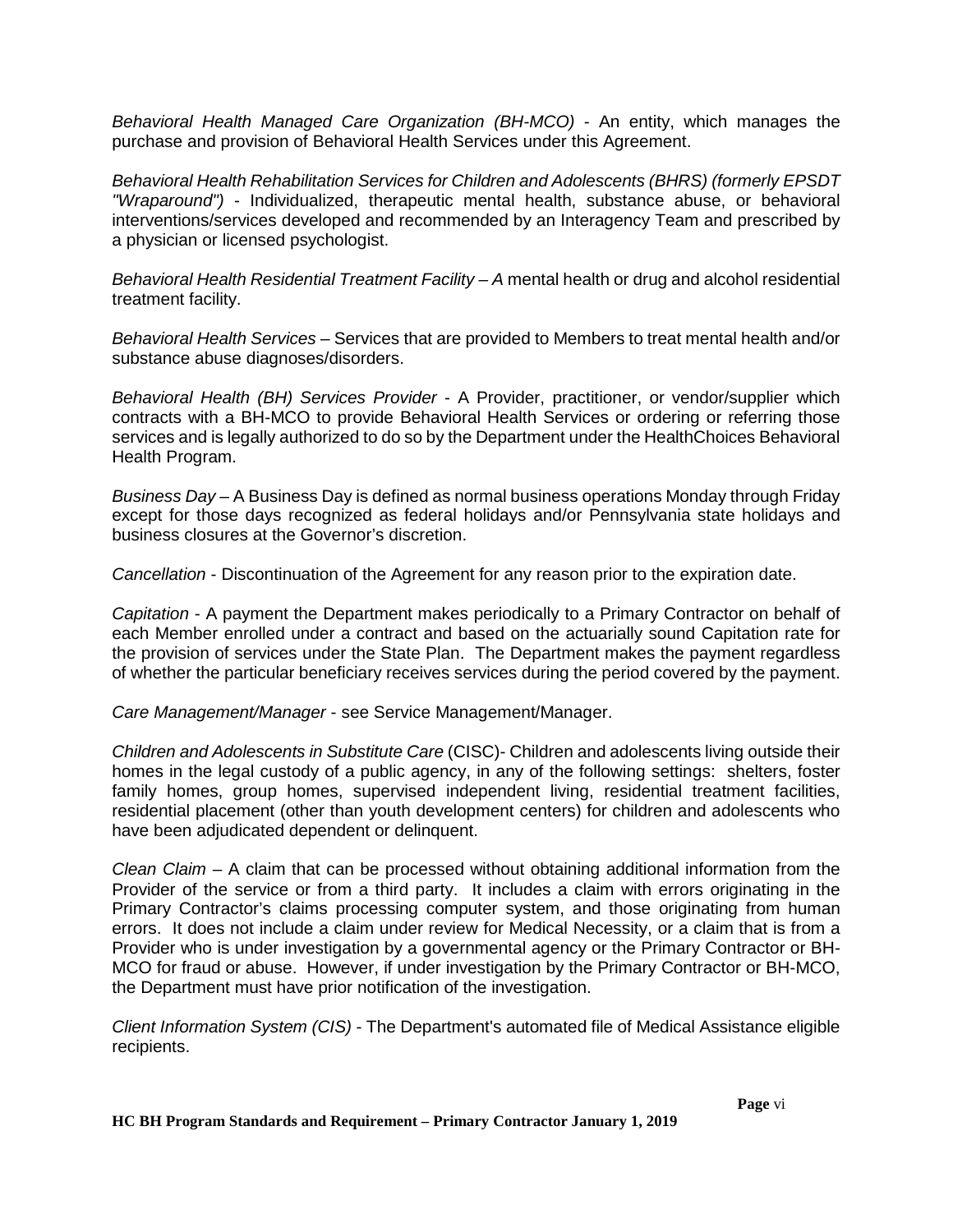*Community HealthChoices (CHC) –* Pennsylvania's managed care program that will use managed care organizations to coordinate physical health care and long-term services and supports (LTSS) for older persons, persons with physical disabilities, and persons who are dually eligible for Medicare and Medicaid (dual eligibles).

*Community HealthChoices Managed Care Organization (CH-MCO) –* A Commonwealth-licensed risk-bearing entity which has entered into an Agreement with the Department to manage the purchase and provisions of physical health and long-term services and supports (LTSS) under Community HealthChoices.

*Complaint* – A dispute or objection regarding a participating health care Provider or the coverage, operations, or management of a BH-MCO, which has not been resolved by the BH-MCO and has been filed with BH-MCO or with the Department of Health or the Insurance Department, including, but not limited to, 1) a denial because the requested service is not a covered service; 2) the failure of the BH-MCO to meet the required time frames for providing a service; 3) the failure of the BH-MCO to decide a Complaint or Grievance within the specified time frames; 4) a denial of payment by the BH-MCO after a service(s) has been delivered because the service(s) was provided without authorization by a provider not enrolled in the Pennsylvania Medical Assistance Program; 5) a denial of payment by the BH-MCO after a service(s) has been delivered because the service(s) is not a covered services(s) for the member; (6) a denial of a Member's request to dispute a financial liability, including cost sharing, copayments, premiums, deductibles, coinsurance, and other Member financial liabilities; or (7) a member's dissatisfaction with the BH-MCO or a provider. Complaints do not include requests to reconsider a decision concerning the medical necessity and appropriateness of a covered health care service.

*Concurrent Review -* A review conducted by the BH-MCO during a course of treatment to determine whether services should continue as prescribed or should be terminated, changed or altered.

*Co-Occurring Disorder Professional* – An individual who is certified by a state or national certification body to provide integrated co-occurring psychiatric and substance use treatment, or trained in a recognized discipline, including but not limited to psychiatry, psychology, social work, or addictions, and has one year of clinical experience in the treatment of co-occurring disorders.

*County Assistance Office* - The county offices of the Department which administer the Medical Assistance program at the local level. Department staff in these offices perform necessary Medical Assistance functions such as determining recipient eligibility.

*County Operated BH-MCO -* An entity organized and directly operated by county government to manage the purchase and provision of Behavioral Health Services under the HealthChoices Program as a Primary Contractor.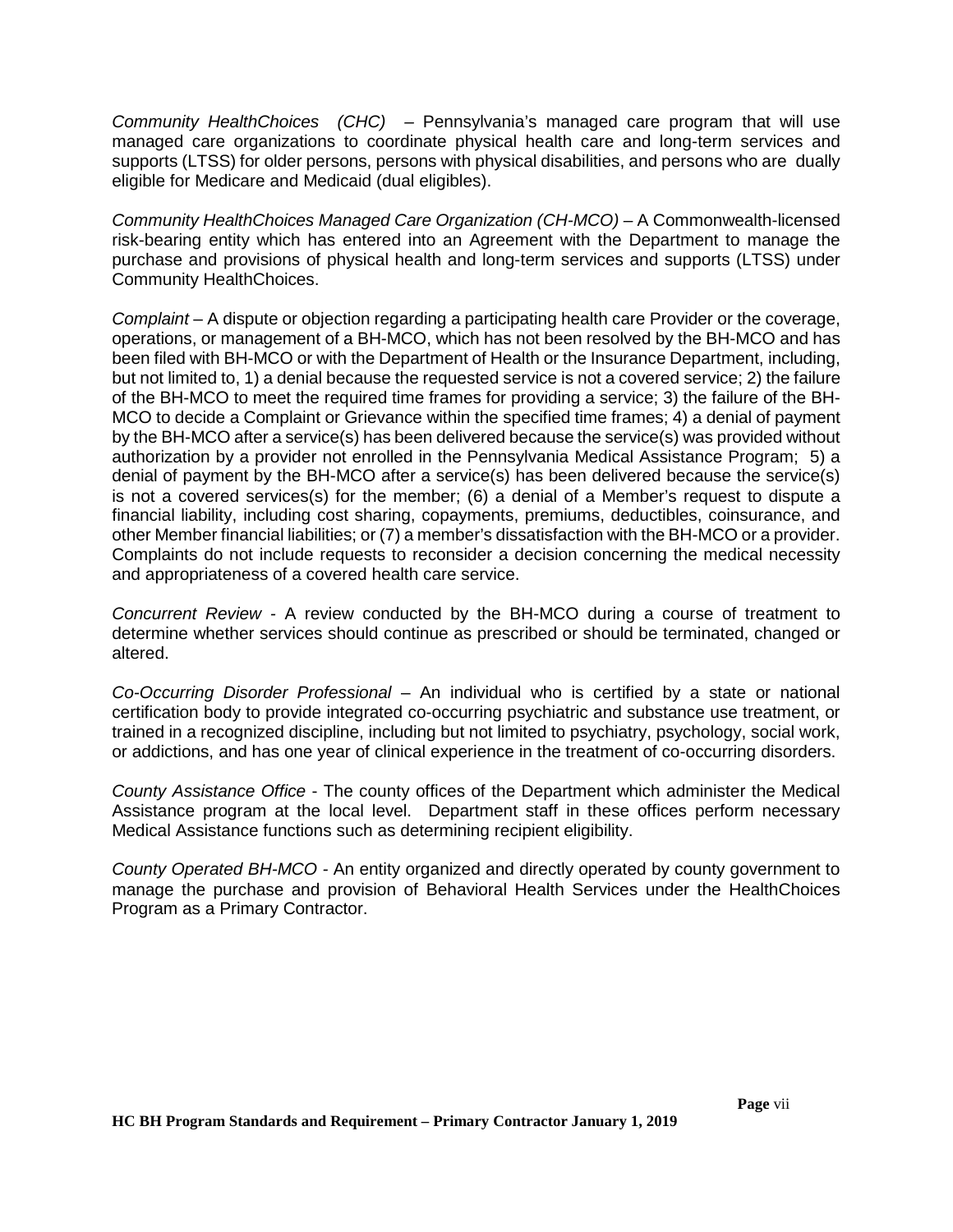*Cultural Competency* - The understanding of the social, linguistic, ethnic, and behavioral characteristics of a community or population and the ability to translate systematically that knowledge into practices in the delivery of Behavioral Health Services. Such understanding may be reflected, for example, in the ability to: identify and value differences; acknowledge the interactive dynamics of cultural differences; continuously expand cultural knowledge and resources with regard to populations served; collaborate with the community regarding service provisions and delivery; and commit to cross-cultural training of staff and develop policies to provide relevant, effective programs for the diversity of people served.

*Day –* A calendar day unless otherwise specified in the Agreement.

*Deliverables* - Those documents, records, and reports furnished to the Department for review and/or approval in accordance with the terms of the Agreement.

*Denial of Services* - A determination made by a BH-MCO in response to a Provider's or Member's request for approval to provide a service of a specific amount, duration and scope which:

- a. disapproves the request completely, or
- b. approves provision of the requested service(s), but for a lesser amount, scope or duration than requested, or
- c. disapproves provision of the requested service(s), but approves provision of an alternative service(s), or
- d. reduces, suspends, or terminates a previously authorized service.

Note: A denial of a request for service must be based upon one of the following four reasons, along with an explanation for the reason, which must be explicitly stated on the notice of action:

- i) The service requested is not a covered service.
- ii) The service requested is a covered service but not for this particular recipient (due to age, etc.)
- iii) The information provided is insufficient to determine that the service is medically necessary.
- iv) The service requested is not medically necessary.

*Department/DHS* - The Pennsylvania Department of Human Services

*Department of Human Services Fair Hearing -* A hearing conducted by the Department of Human Services, Bureau of Hearings and Appeals in response to an appeal by a BH-MCO Member.

*Discretionary Funds (Profit)* - Capitation payments and investment income that are not expended for purchase of services for plan Members (State Plan, in lieu of and in addition to services), administrative costs, risk and contingency, equity requirements or reinvestment.

*Drug and Alcohol Addictions Professional* - A nationally accredited addictions practitioner or a person possessing a minimum of a bachelor's degree in social science and two years' experience in treatment/case management services for persons with substance abuse/addiction disorders.

*Eligibility Verification System (EVS)* - An automated system available to MA Providers and other specified organizations for on-line verification of MA eligibility, MCO enrollment, third party resources, and scope of benefits.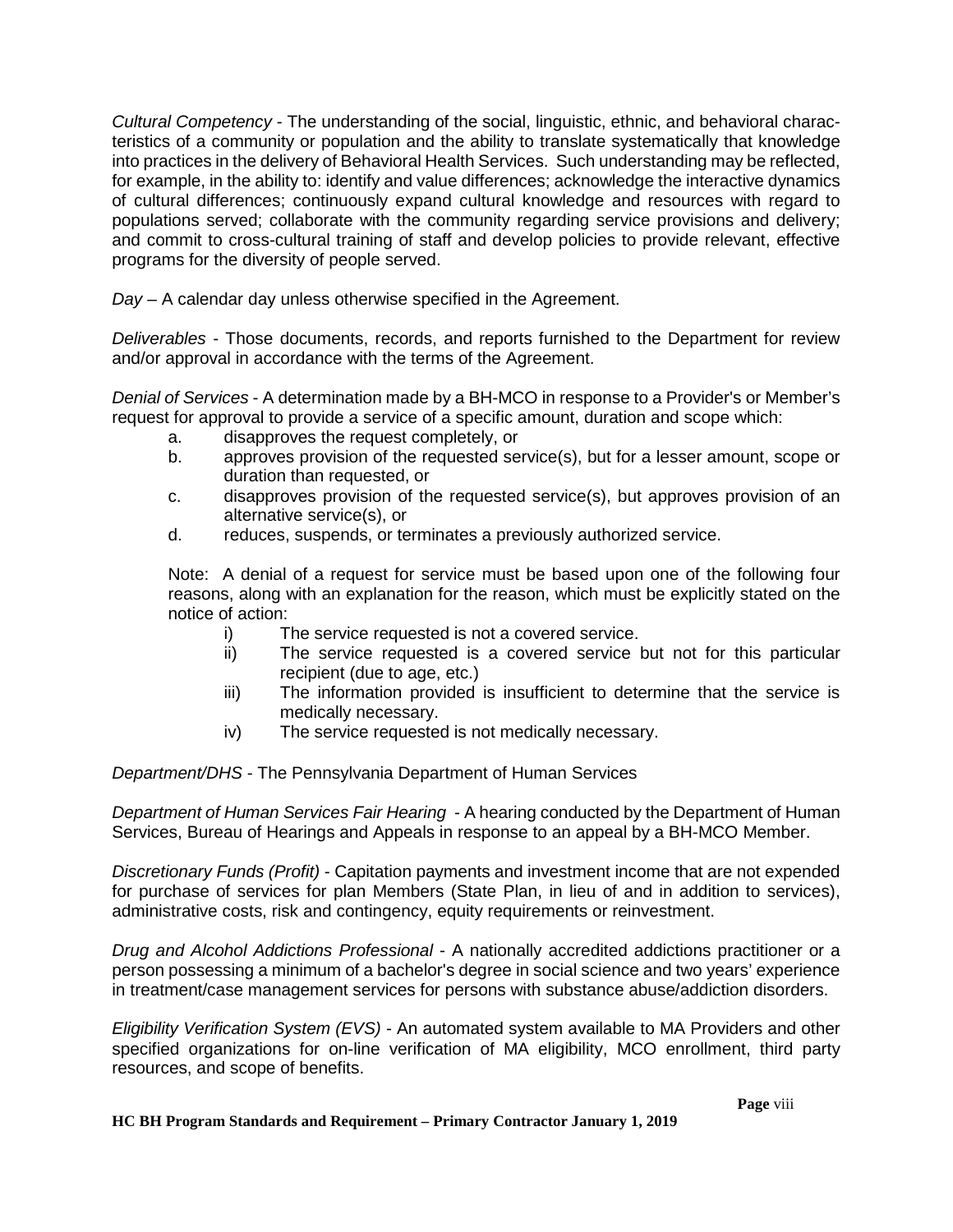*Emergency Medical Condition* - A medical condition manifesting itself by acute symptoms of sufficient severity (including severe pain) such that a prudent layperson, who possesses an average knowledge of health and medicine, could reasonably expect the absence of immediate medical attention to result in:

- a) placing the health of the individual (or, with respect to a pregnant woman, the health of the woman or her unborn child) in serious jeopardy,
- b) serious impairment to bodily functions, or
- c) serious dysfunction of any bodily organ or part.

*Emergency Services* - Covered inpatient and outpatient services that are furnished by a Provider qualified to furnish such services under the Medical Assistance Program and which are needed to evaluate or stabilize an Emergency Medical Condition.

*Enrollment Assistance Program (EAP) -* The program responsible to assist MA recipients in enrolling in the HC Program, including the selection of a PH-MCO and Primary Care Practitioner, and obtaining information regarding the HC physical and behavioral health programs.

*Enrollment Specialist -* The EAP individual who will be responsible to assist recipients with selecting a PH-MCO and Primary Care Practitioner and providing information about the HealthChoices PH and BH programs.

*EPSDT* - The Early and Periodic Screening, Diagnosis, and Treatment Program for individuals under age 21.

*Federally Qualified Health Clinic (FQHC/ Rural Health Clinic (RHC)) –* An entity which is receiving a grant as defined under the Social Security Act, 42 U.S.C.A. 1396d(1) or is receiving funding from such a grant under a contract with the recipient of such a grant and meets the requirements to receive a grant under 42 U.S.C.A. 1396d(1).

*Federally Qualified Health Maintenance Organization (HMO)* – An HMO that CMS has determined is a qualified HMO under section 1310(d) of the PHS Act.

*Fee-for-Service (FFS)* - Payment by the Department to Providers on a per-service basis for health care services provided to Medical Assistance recipients.

*Grievance* -A request to have a BH-MCO or utilization review entity reconsider a decision concerning the medical necessity and appropriateness of a covered service. A Grievance may be filed regarding a BH-MCO's decision to 1) deny, in whole or in part, payment for a service; 2) deny or issue a limited authorization of a requested service, including a determination based on the type or level of a service; 3) reduce, suspend, or terminate a previously authorized service; and 4) deny the requested service but approve an alternative service.

*Health Care Quality Unit (HCQU) –* Serves as the entity responsible to county intellectual disabilities programs for the overall health status of individual screening services in county intellectual disabilities programs.

*HealthChoices Behavioral Health (HC-BH) Program –* The mandatory managed care program which provides Medical Assistance recipients with Behavioral Health Services in the Commonwealth.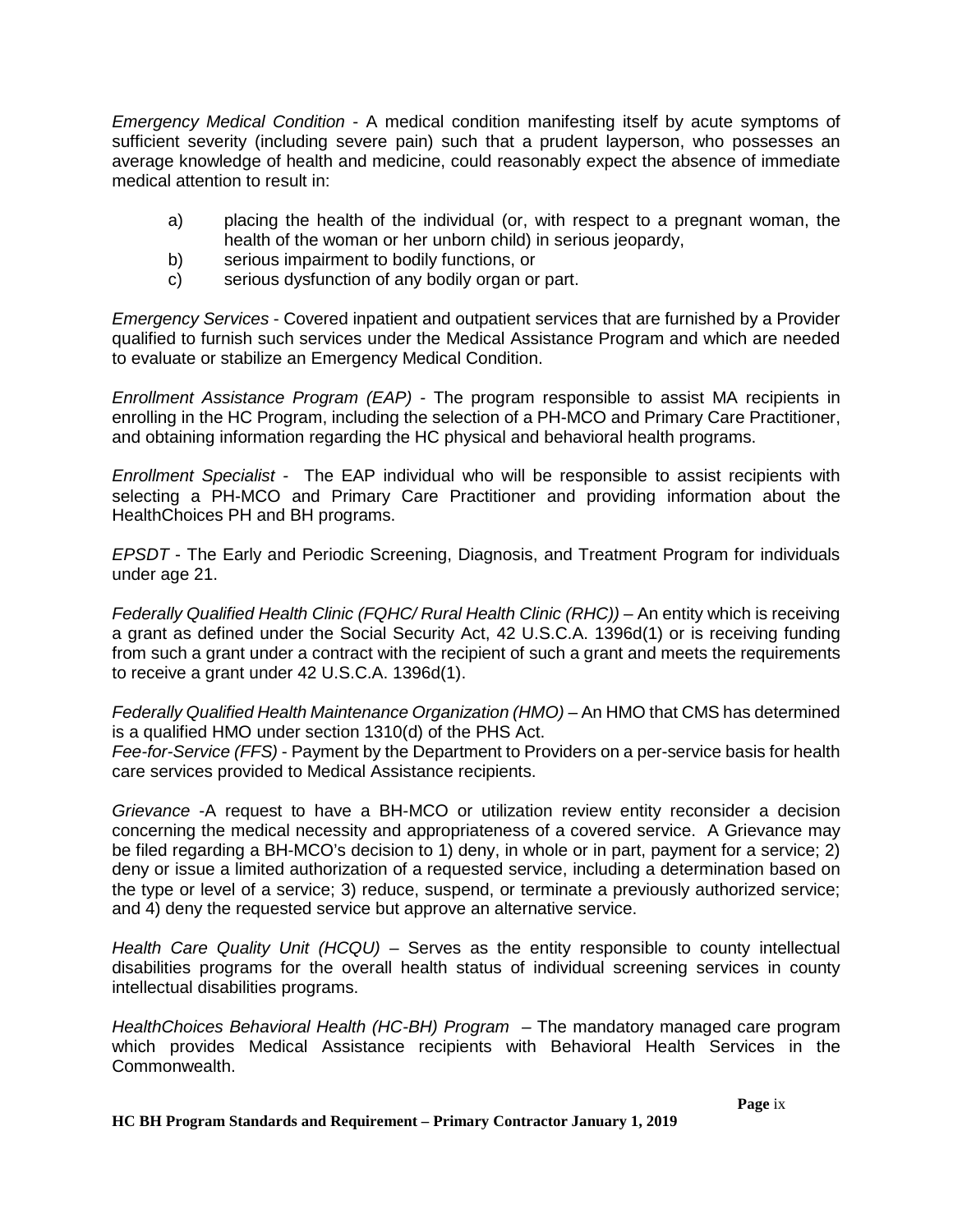*HealthChoices Physical Health (HC-PH) Program –* The mandatory managed care program which provides Medical Assistance recipients with physical health services in the Commonwealth.

*HealthChoices* (HC) *Program* - The name of Pennsylvania's 1915(b) Waiver program to provide mandatory managed health care to Medical Assistance recipients.

*HealthChoices Zone (HC Zone)* – County groupings designated by the Department for participation in the HC-BH Program.

*Health Maintenance Organization (HMO) -* A Commonwealth licensed risk-bearing entity which combines delivery and financing of health care and which provides basic health services to enrolled Members for a fixed pre-paid fee.

*Immediate Need –* A situation in which, in the professional judgment of the dispensing registered pharmacist and/or prescriber, the dispensing of the drug at the time when the prescription is presented is necessary to reduce or prevent the occurrence or persistence of a serious adverse health condition.

*Incentive Arrangement* – Any payment mechanism under which a Primary Contractor may receive additional funds over and above the Capitation rates it was paid for meeting targets specified in the Agreement.

*Indian Health Care Provider* (IHCP) - a health care program operated by the Indian Health Service or by an Indian Tribe, Tribal Organization, or Urban Indian Organization as those terms are defined in section 4 of the Indian Health Care Improvement Act (25 U.S.C. 1603).

*Institution for Mental Diseases* (IMD) - a hospital, nursing facility, or other institution of more than 16 beds that is primarily engaged in providing diagnosis, treatment or care of persons with mental diseases, including medical attention, nursing care and related services. Whether an institution is an institution for mental diseases is determined by its overall character as that of a facility established and maintained primarily for the care and treatment of individuals with mental diseases, whether or not it is licensed as such.

*Interagency Team -* A multi-system planning team comprised of the child, when appropriate, the adolescent, at least one accountable family member, a representative of the county mental health and/or drug and alcohol program, the case manager, the prescribing physician or licensed psychologist, in person when possible, or by consultative conference call, and as applicable, representation from the county children and youth, juvenile probation, intellectual disabilities, and drug and alcohol agencies, a representative of the responsible school district, BH-MCO, , PHSS and/or PCP, other agencies that are providing services to the child or adolescent, and other community resource persons as identified by the family. The purpose of the Interagency Team is to collaboratively assess the needs and strengths of the child and family, formulate the measurable goals for treatment, recommend the services, treatment approaches and methods, intensity and frequency of interventions and develop the discharge goals and plan.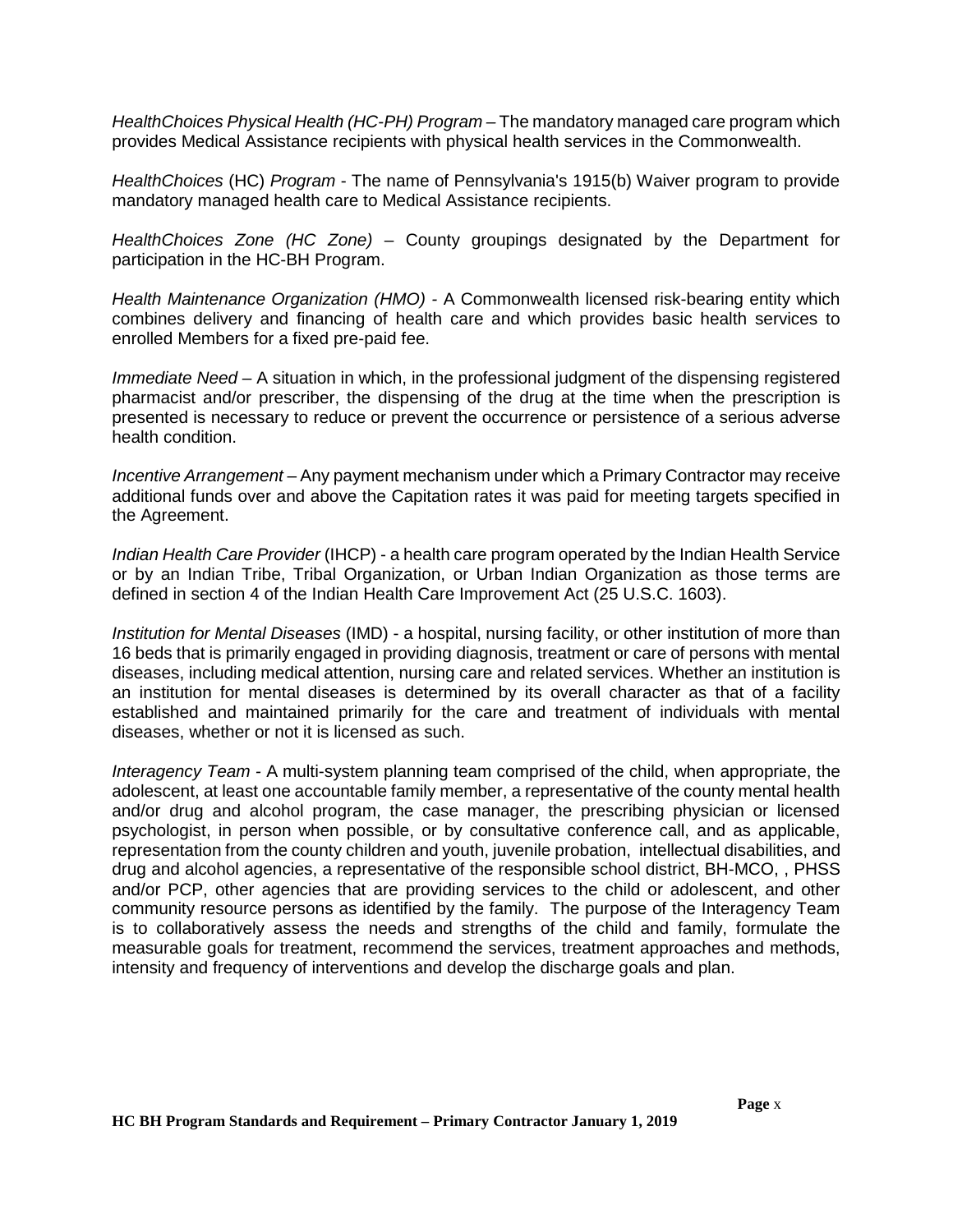*Joinder -* Local authorities of any county who have joined with the local authorities of any other county to establish a county mental health and intellectual disabilities program, subject to the provisions of the Mental Health and Intellectual Disability Act of 1966 (50 P.S. § 4201 (2)), or a drug and alcohol program pursuant to the Pa. Drug and Alcohol Abuse Control Act (71 P.S. § 1690. 101 et. seq.).

*Juvenile Detention Center* - A publicly or privately administered, secure residential placement for:

- Children and adolescents alleged to have committed delinguent acts who are awaiting a court hearing;
- Children and adolescents who have been adjudicated delinquent and are awaiting disposition or awaiting placement; and
- Children and adolescents who have been returned from some other form of disposition and are awaiting a new disposition (e.g., court order regarding custody of child, placement of child, or services to be provided to the child upon discharge from the Juvenile Detention Center).

*Limited English Proficient* – Enrollees or potential enrollees who do not speak English as their primary language and who have a limited ability to read, write, speak or understand English, may be eligible to receive language assistance for a particular type of service, benefit or encounter.

*Long-Term Services and Supports* – Services and supports provided to a CHC Member who has functional limitations or chronic illnesses that have a primary purpose of supporting the ability of the CHC Member to live or work in the setting of his or her choice, which may include the individual's home or worksite, a provider-owned or controlled residential setting, a nursing facility, or other institutional setting.

*Managed Care Organization (MCO)* - An entity that has, or is seeking to qualify for, a comprehensive risk contract under this part, and that is:

(1) A Federally qualified HMO that meets the advance directives requirements of subpart I of part 489 of 42 CFR; or

(2) Any public or private entity that meets the advance directives requirements and is determined by the Secretary to also meet the following conditions:

(i) Makes the services it provides to its Medicaid enrollees as accessible (in terms of timeliness, amount, duration, and scope) as those services are to other Medicaid beneficiaries within the area served by the entity.

(ii) Meets the solvency standards of § 438.116 of 42 CFR

*Medically Frail –* Includes individuals with disabling mental disorders (including adults with serious mental illness) individuals with chronic substance use disorders, individuals with serious complex medical conditions, individuals with a physical, intellectual or developmental disability that significantly impairs their functioning, or individuals with a disability determination based on Social Security criteria.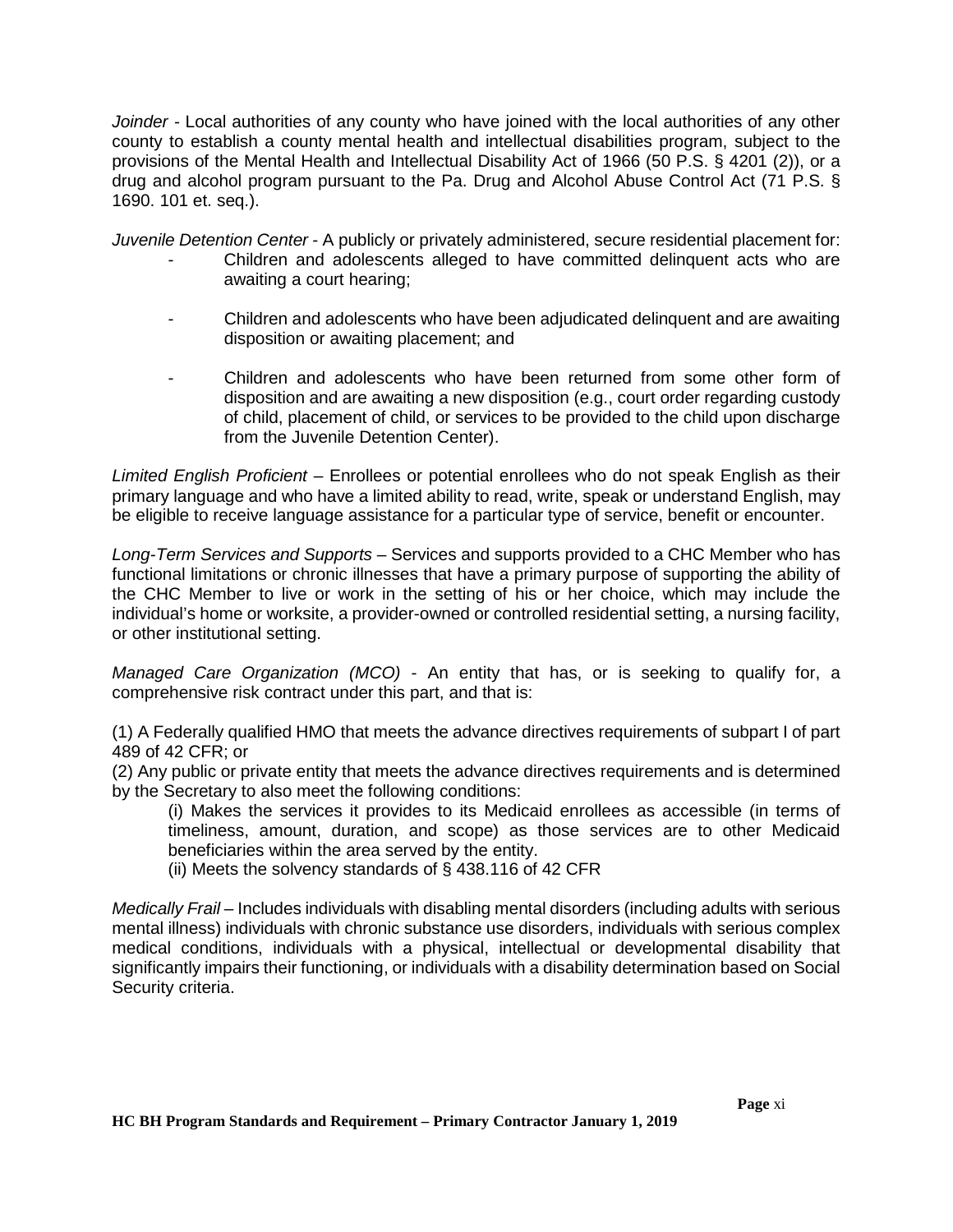*Medical Necessity* - Clinical determinations to establish a service or benefit which will, or is reasonably expected to:

- prevent the onset of an illness, condition, or disability;
- reduce or ameliorate the physical, mental, behavioral, or developmental effects of an illness, condition, injury, or disability;
- assist the individual to achieve or maintain maximum functional capacity in performing daily activities, taking into account both the functional capacity of the individual and those functional capacities appropriate for individuals of the same age.

*Member (Enrollee) -* A Medicaid or Medical Assistance recipient who is currently enrolled in the HC-BH Program.

*Member Month* - One Member covered by the HC Behavioral Health Program for one month.

*Mental Health Professional* - A person trained in a generally recognized clinical discipline including, but not limited to, psychiatry, social work, psychology, and nursing who has a graduate degree and mental health clinical experience, or a Registered Nurse with at least two years of mental health clinical experience.

*Minority Business Enterprise* (MBE) - A business concern which is: a sole proprietorship, owned and controlled by a minority; a partnership or joint venture controlled by minorities in which 51% of the beneficial ownership interest is held by minorities; or a corporation or other entity controlled by minorities in which 51% of the voting interest and 51% of the beneficial ownership interest are held by minorities.

*Modified Adjusted Gross Income (MAGI)* MAGI is the adjusted gross income found on an individual's Federal Income Tax form, adjusted for certain items such as student loan deductions, IRA-contribution and deductions for higher education costs.

*Multi-County Entity* – Two or more counties which form a legally binding incorporated entity, such as a 501c (3), which has established Articles of Incorporation and intergovernmental agreements and has a single Agreement with the Department. This entity is established for the purpose of offering Behavioral Health Services for Medicaid eligible recipients under the HealthChoices Program as a Primary Contractor.

*Network Provider* – Any Provider, group of Providers, or entity that has a Network Provider agreement with the Primary Contractor or its BH-MCO, or a Subcontractor and receives Medicaid funding directly or indirectly to order, refer or render covered services as a result of the Department's contract with the Primary Contractor or its BH-MCO. A Network Provider is not a Subcontractor by virtue of the Network Provider agreement.

*On-Site Reviews*- A formal review process, periodically undertaken by Department staff and other designated representatives to determine the readiness of the Primary Contractor and a BH-MCO contractor to accept Members and to manage and administer the purchase and provision of Behavioral Health Services under this Agreement.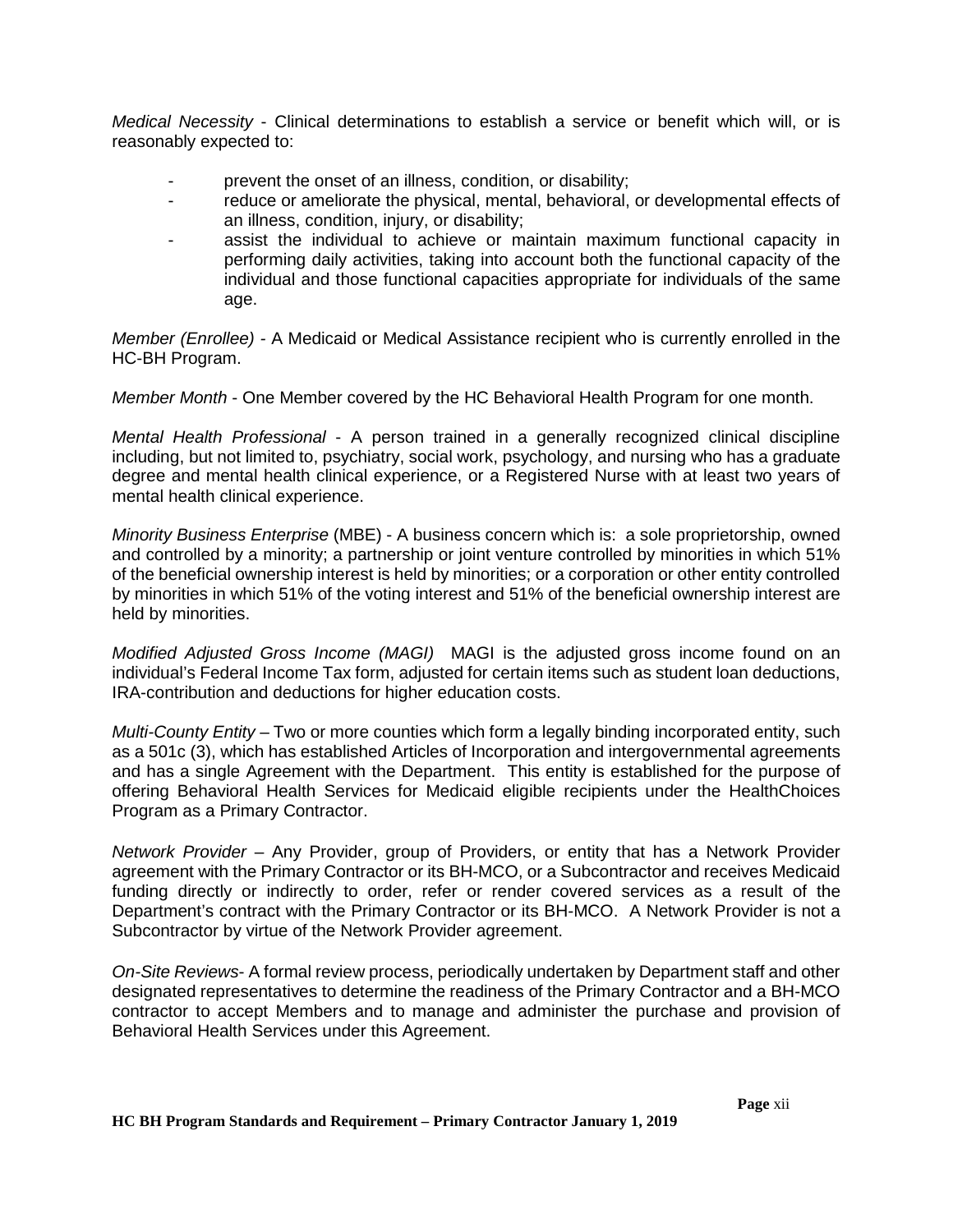*Out-of-Area Services* - State Plan Services provided to a Member while the Member is outside the HealthChoices Zone.

*Out-of-Network Provider* - A Behavioral Health Services Provider who does not have a written Provider Agreement with the BH-MCO and is therefore not included or identified as being in the BH-MCO's Provider network.

*Overpayment -* Any payment made to a Network Provider by the Primary Contractor or its BH-MCO to which the Network Provider is not entitled to under Title XIX of the Act or any payment to the Primary Contractor or its BH-MCO by a State to which the Primary Contractor or is BH-MCO is not entitled to under Title XIX of the Act.

*Parent* - The biological or adoptive mother or father, or the legal guardian of the child, or a responsible relative or caretaker (including foster Parents) with whom the child regularly resides.

*Pass-Through Payment* - Any amount required by the Department to be added to the contracted payment rates, and considered in calculating the actuarially sound Capitation rate, between the Primary Contractor and hospitals, physicians, or nursing facilities that is not for the following purposes: A specific service or benefit provided to a specific enrollee covered under the Agreement; a provider payment methodology permitted under paragraphs (c)(1)(i) through (iii) of this section §438.6 for services and enrollees covered under the Agreement; a subcapitated payment arrangement for a specific set of services and enrollees covered under the Agreement; GME payments; or FQHC or RHC wrap around payments.

*Physical Health Managed Care Organization (PH-MCO)* - An entity which has contracted with the Department to manage the purchase and provision of physical health services under the HC Program.

*Physical Health Service System (PHSS)* - any system by which a Medical Assistance recipient receives physical health services (e.g. Fee for Service, HealthChoices Physical Health and voluntary MCOs.).

*Preferred Provider Organization (PPO) -* A Commonwealth licensed person, partnership, association or corporation which establishes, operates, maintains or underwrites in whole or in part a preferred Provider arrangement, as defined in 31 Pa. Code Subsection 152.2.

*Prepaid Inpatient Health Plan (PIHP) -* An entity that:

- 1) Provides services to enrollees under contract with the Department, and on the basis of Capitation payment, or other payment arrangements that do not use State Plan payment rates.
- 2) Provides, arranges for, or otherwise has responsibility for the provision of any inpatient hospital or institutional services for its enrollees.
- 3) Does not have a comprehensive risk contract.

*Primary Care Practitioner (PCP)* - A specific physician, physician group, or a certified registered nurse practitioner operating under the scope of his/her licensure who has received an exception from the Department of Health, responsible for supervising, prescribing and providing primary care services and locating, coordinating, and monitoring other medical care and rehabilitation services, and maintaining continuity of care on behalf of a Member.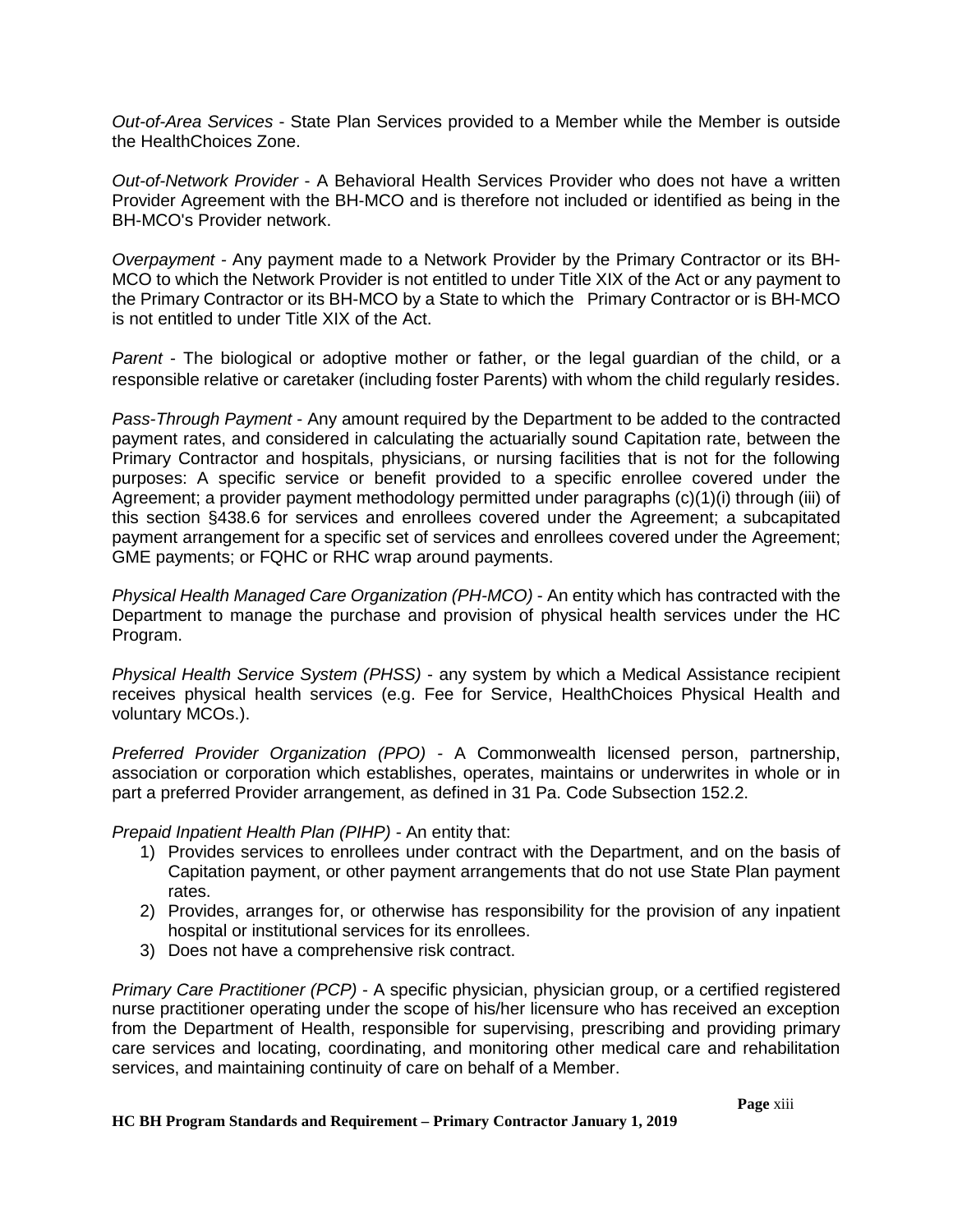*Primary Contractor* - A county, Multi-County Entity or a BH-MCO which has a HealthChoices Agreement with the Department to manage the purchase and provision of Behavioral Health Services.

*Primary Diagnosis* - The condition established after study to be chiefly responsible for occasioning the visit for outpatient settings or admission for inpatient settings.

*Prior Authorization -* A determination made by a Primary Contractor or its BH-MCO to approve or deny a Provider's request to provide a service or course of treatment of a specific duration and scope to a Member prior to the Provider's initiating provision of the requested service.

*Prior Authorized Services -* State Plan Services for which a BH services Provider must obtain, pursuant to Department approved BH-MCO policies and procedures, the BH-MCO's approval in advance of the Provider's initiating provision of the service.

*Priority Population(s)* – A specific description of the group(s) is provided in Appendix Q. Generally, however, such populations include: Members with serious mental illness and/or addictive disease, and children and adolescent Members with or at risk of serious emotional disturbance and/or who abuse substances and who, in the absence of effective behavioral health treatment and rehabilitation services, care coordination and management are at risk of separation from their families through placement in long term treatment facilities, homelessness, or incarceration, and/or present a risk of serious harm to self or others. Drug and alcohol Priority Populations include pregnant injection drug users, pregnant substance users, injection drug users, overdose survivors and veterans.

*Private Sector BH-MCO -* A Commonwealth licensed BH-MCO which has contracted with the Department or county government to manage the purchase and provision of Behavioral Health Services under this Agreement.

*PROMISe-* (Provider Reimbursement and Operations Management Information System) is the HIPAA-compliant claims processing and management information system implemented by the Department in March 2004.

*Provider* – An individual, firm, corporation, or other entity which provides behavioral health or medical services or supplies to Medical Assistance recipients.

*Provider Agreement* - Any written agreement between the BH-MCO and a Provider or DHS and a Provider to render clinical or professional services to recipients to fulfill the requirement of the Agreement.

*Quality Management* - A formal methodology and set of activities designed to assess the quality of services provided and which includes a formal review of care, problem identification, and corrective action to remedy any deficiencies and evaluation of actions taken.

*Rate Cell* – A set of mutually exclusive categories of enrollees that is defined by one or more characteristics for the purpose of determining the Capitation rate and making a Capitation payment; such characteristics may include age, gender, eligibility category, and region or geographic area. Each enrollee should be categorized in one of the rate cells for each unique set of mutually exclusive benefits under the Agreement.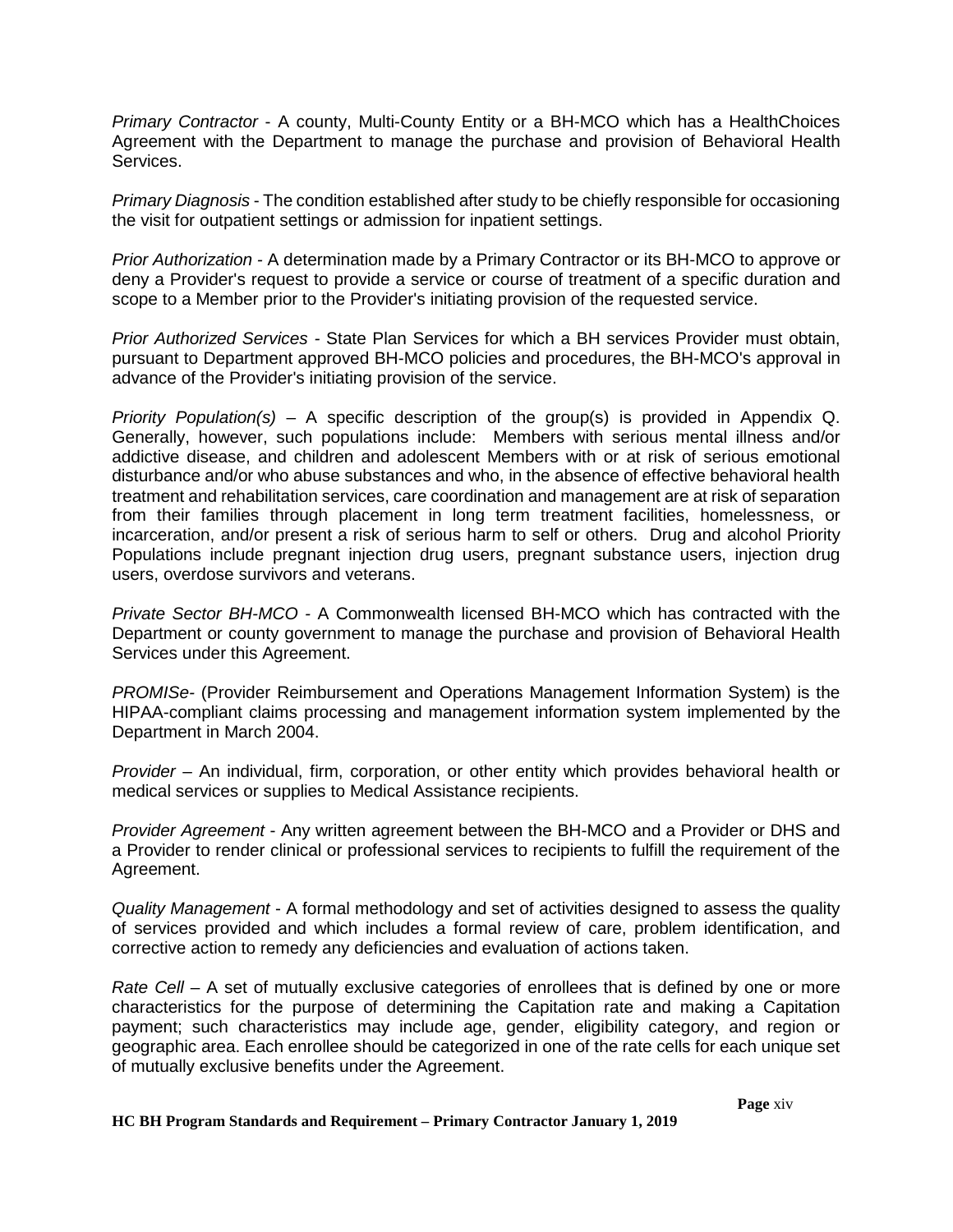*Rating Period* - A period of twelve (12) months selected by the Department for which the actuarially sound Capitation rates are developed and documented in the rate certification, submitted to CMS as required by §438.7(a)

*Reinvestment Funds* - Capitation revenues from DHS and investment income which are not expended during an Agreement period by the Primary Contractor for purchase of services for Members, administrative costs, Risk and Contingency Funds, and equity requirements but may be used in a subsequent Agreement period to purchase start-up costs for State Plan Services, development or purchase of in lieu of and in addition to services or non-medical services, contingent upon DHS prior approval of the Primary Contractor's reinvestment plan.

*Related Parties* - Any Affiliate that is related to the Primary Contractor or its BH-MCO by common ownership or control (see definition of "Affiliate") and:

- (1) Performs some of the Primary Contractor or its BH-MCO's management functions under contract or delegation; or
- (2) Furnishes services to Members under a written agreement; or
- (3) Leases real property or sells materials to the Primary Contractor or its BH-MCO at a cost of more than \$2,500 during any year of a HealthChoices Behavioral Health Agreement with the Department.

*Retrospective Review -* A review conducted by the BH-MCO to determine whether or not services were delivered as prescribed and consistent with the BH-MCO's payment policies and procedures.

*Risk and Contingency Funds* – Capitation payments received by the Primary Contractor pursuant to the Agreement, which are not expended on services (State Plan, in lieu of and in addition to services) or administrative functions and which are in excess of the Equity Reserve required to be maintained under the Agreement. Risk and Contingency Funds do not include Reinvestment Funds, or funds designated in a reinvestment plan submitted to DHS.

*Risk Assuming PPO -* A Commonwealth licensed PPO which meets the definition of a Risk Assuming PPO pursuant to regulations at 31 Pa. Code Section 152.2.

*Rural* - Consists of territory, persons, and housing units in places which are designated as having less than 2,500 persons, as defined by the US Census Bureau.

*Service Management/Manager* - The BH-MCO function/staff with responsibility to authorize and coordinate the provision of State Plan Services. Care Management/Manager is synonymous.

*Special Needs Populations* - Members whose complex medical, psychiatric, behavioral or substance abuse conditions, living circumstances and/or cultural factors necessitate specialized outreach, assistance in accessing services and/or service delivery and coordination on the part of the MCO and its Provider network.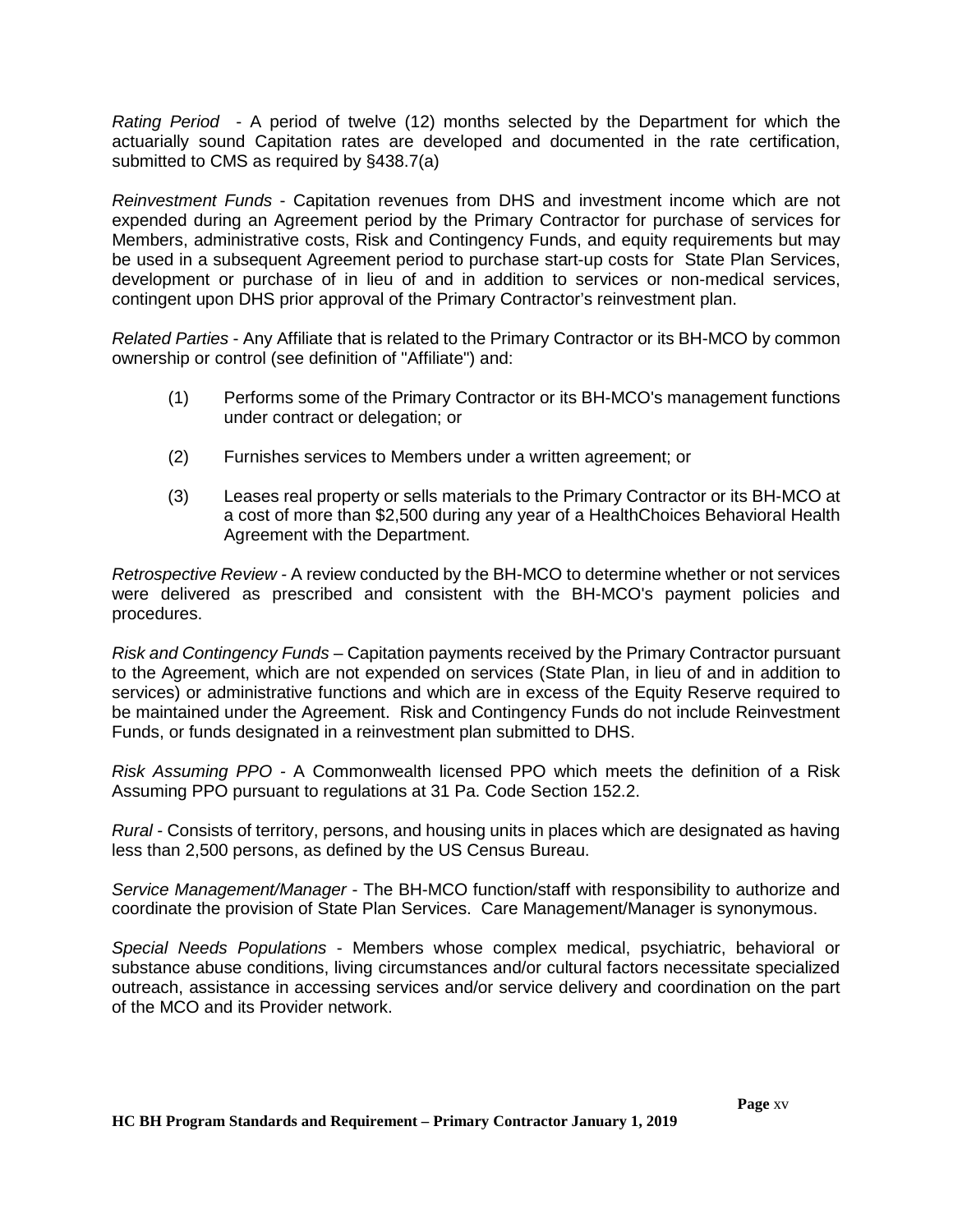*Start Date* - The first date on which Members are eligible for Behavioral Health Services under the Agreement, and on which the Primary Contractor is at risk for providing Behavioral Health Services to Members.

*State Plan Services –* State Plan Services approved by the federal agency Centers for Medicare and Medicaid Services (CMS) in the State Medicaid Plan, which are included in the HC-BH Capitation rate and are the payment responsibility of the Primary Contractor.

*Subcontract* - Any contract (except Provider Agreements, utilities, and salaried employees) between the Primary Contractor or a contracting BH-MCO and an individual, firm, university, governmental entity, or nonprofit organization to perform part or all of the BH-MCO's responsibilities.

*Subcontractor* – An individual or entity that has a contract with a Primary Contractor or its BH-MCO that relates directly or indirectly to the performance of the Primary Contractor or its BH-MCO's obligation under its contract with the Department.

*Third Party Liability (TPL) –* Any individual, entity, (e.g., insurance company) or program (e.g., Medicare) that may be liable for all or part of a Member's health care expenses.

*Title XVIII (Medicare) -* The federal health insurance program for people 65 years of age or older, certain younger people with disabilities, and people with end-stage Renal Disease (permanent kidney failure with dialysis or a transplant, sometimes called ESRD).

*Urban* - Consists of territory, persons, and housing units in places which are designated as having 2,500 persons or more, as defined by the US Census Bureau. These places must be in close geographic proximity to one another.

*Urgent* - Any illness or severe condition which under reasonable standards of medical practice would be diagnosed and treated within a twenty-four (24) hour period and if left untreated, could rapidly become a crisis or emergency situation. Additionally, it includes situations such as when a Member's discharge from a hospital will be delayed until services are approved or a Member's ability to avoid hospitalization depends upon prompt approval of services.

*Utilization Management* - The process of evaluating the necessity, appropriateness, and efficiency of behavioral health care services against established guidelines and criteria.

*Waiver -* A process by which a state may obtain an approval from CMS for an exception to a federal Medicaid requirement(s).

*Withhold Arrangement* - Any payment mechanism under which a portion of a Capitation payment is withheld from the Primary Contractor and a portion of or all of the withheld amount will be paid to the Primary Contractor for meeting targets specified in the Agreement. The targets for a withhold arrangement are distinct from general operational requirements under the Agreement. Arrangements that withhold a portion of a Capitation payment for noncompliance with general operational requirements are a penalty and not a withhold arrangement.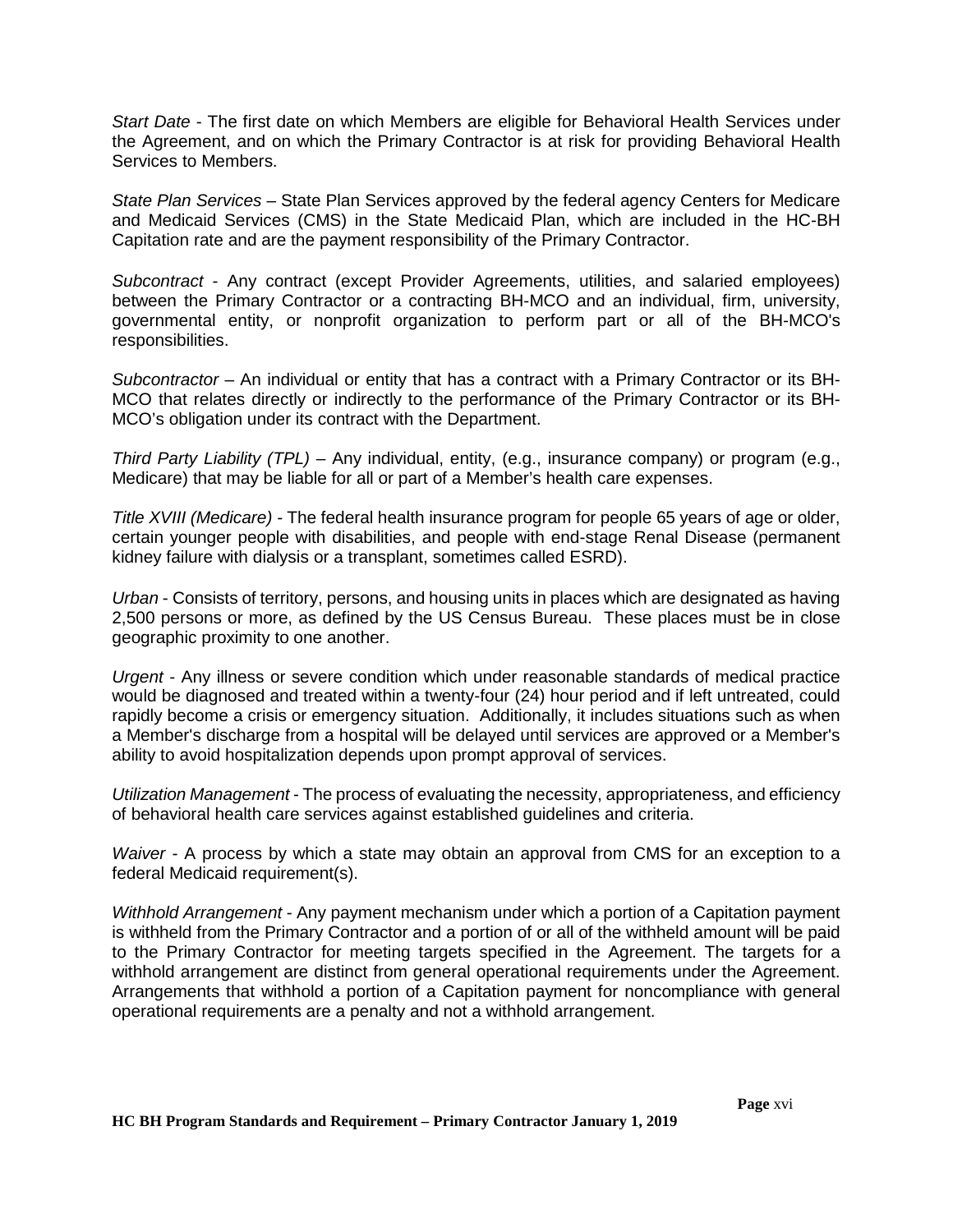*Women's Business Enterprise-* A small business concern which is: a sole proprietorship, owned and controlled by a woman; a partnership or joint venture controlled by women in which at least 51% of the beneficial ownership interest is held by women; or a corporation or other entity controlled by women in which at least 51% of the voting interest and 51% of the beneficial ownership interest is held by women.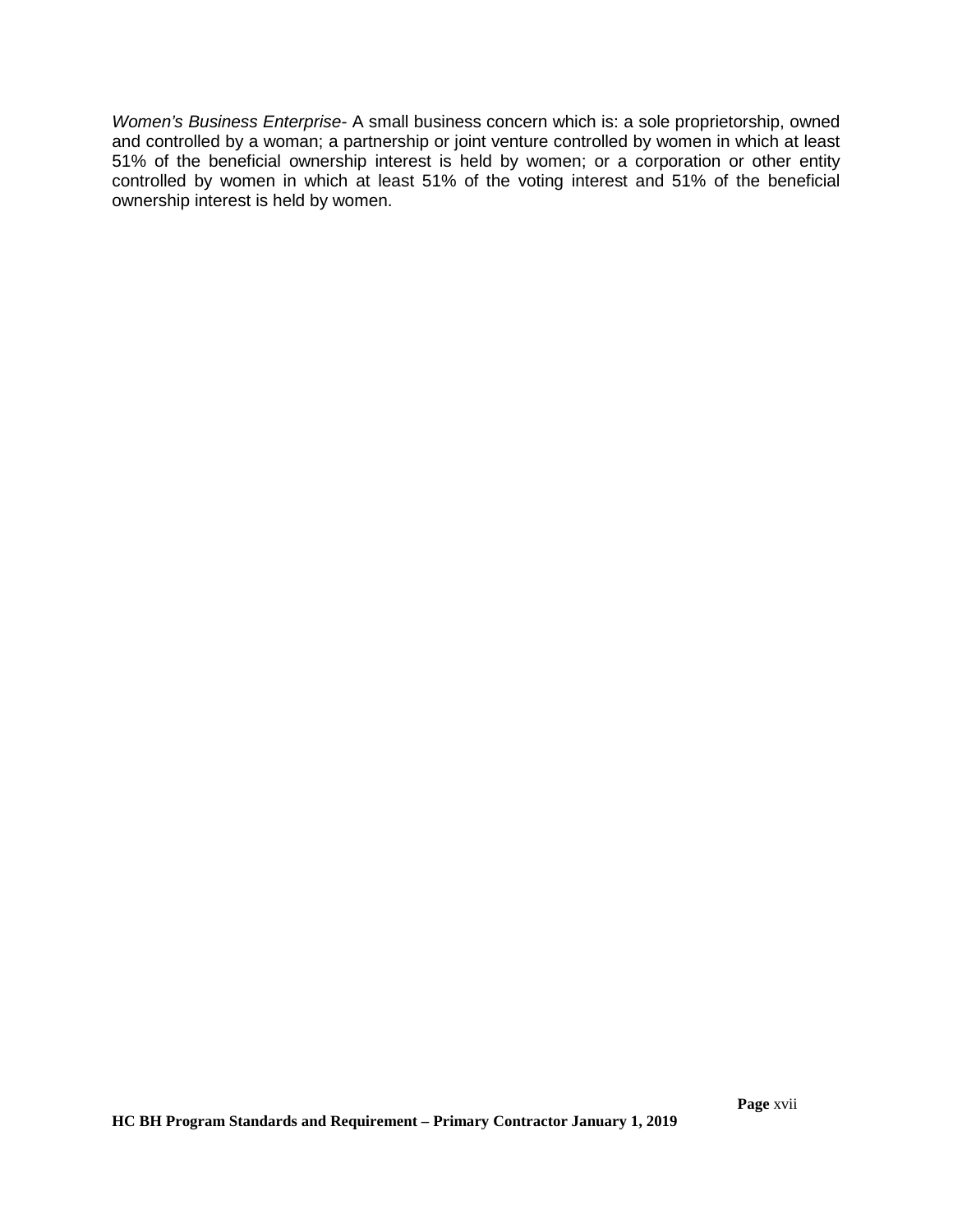# **ACRONYMS**

- ACA The Patient Protection and Affordable Care Act and the Health Care Education Reconciliation Act of 2010, as amended
- ADA Americans with Disabilities Act
- AFDC Aid to Families with Dependent Children
- AIDS Acquired Immune Deficiency Syndrome
- APA Alternative Payment Arrangement
- APD Advanced Planning Document
- ARD Accelerated Rehabilitation Decision
- ASAM American Society of Addiction Medicine
- ASCII American Standard Code for Information Interchange
- ASD Autism Spectrum Disorder
- BEC Basic Education Circular
- BHEF Behavioral Health Encounter File
- BH-MCO Behavioral Health Managed Care Organization
- BHRS Behavioral Health Rehabilitation Services for Children and Adolescents
- BMWBO Bureau of Minority and Women Business Opportunities
- BNDD Bureau of Narcotic Drugs and Devices
- BSU Base Service Unit
- CAO County Assistance Office
- CASSP Child and Adolescent Service System Program
- CAU County Administrative Unit
- CCBHC Certified Community Behavioral Health Clinic
- CCRS Consolidated Community Reporting System
- CCYA County Children and Youth Agency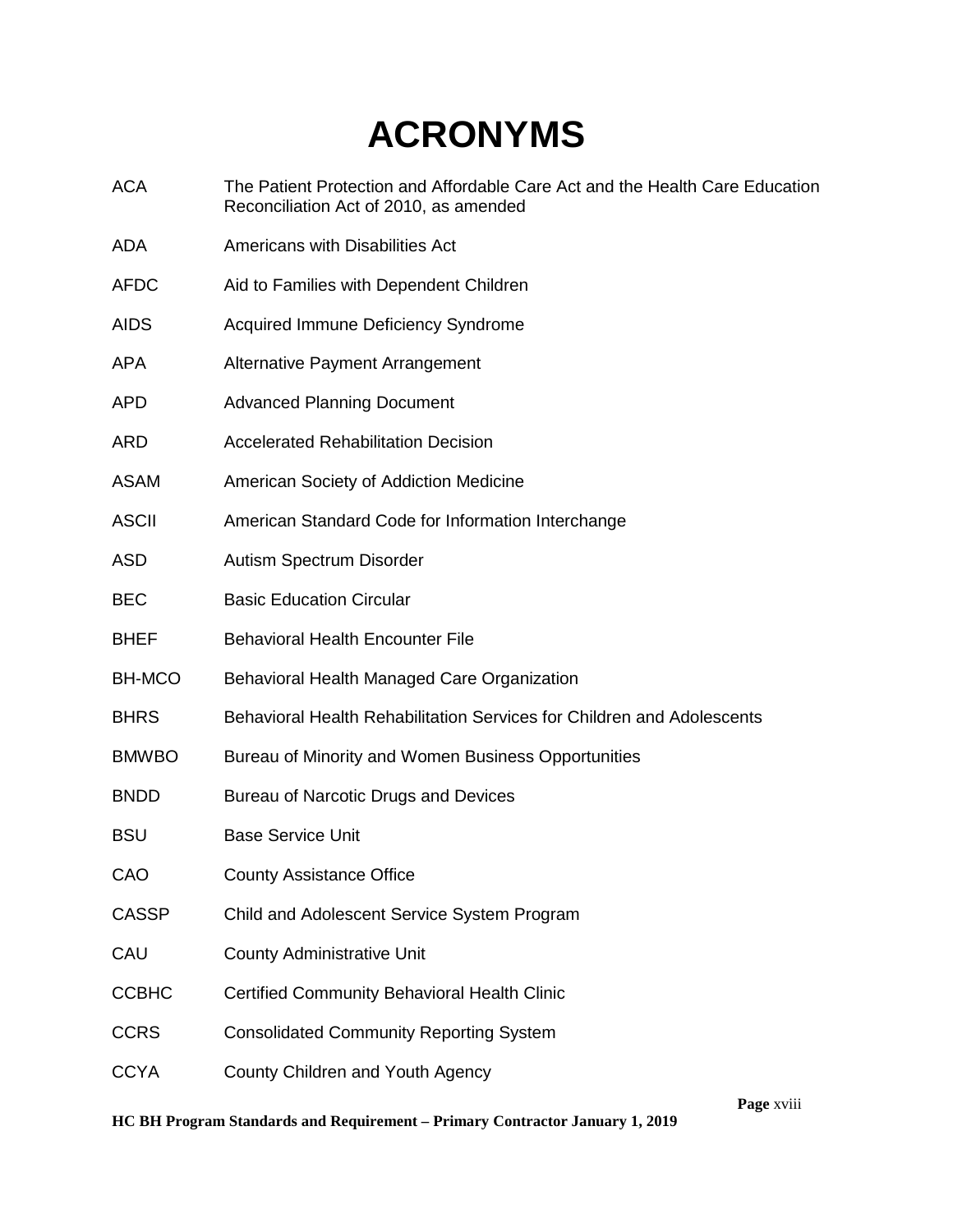| <b>CFO</b>     | <b>Chief Financial Officer</b>                           |
|----------------|----------------------------------------------------------|
| <b>CFR</b>     | Code of Federal Regulations                              |
| C/FST          | Consumer/Family Satisfaction Team                        |
| <b>CHADD</b>   | <b>Children with Attention Deficit Disorders</b>         |
| <b>CHC</b>     | <b>Community HealthChoices</b>                           |
| CHC-MCO        | <b>Community HealthChoices Managed Care Organization</b> |
| <b>CIS</b>     | <b>Client Information System</b>                         |
| <b>CISC</b>    | <b>Children and Adolescents in Substitute Care</b>       |
| <b>CLIA</b>    | <b>Clinical Laboratory Improvement Amendment</b>         |
| <b>CMS</b>     | <b>Centers for Medicare and Medicaid Services</b>        |
| <b>COB</b>     | <b>Coordination of Benefits</b>                          |
| CQI            | <b>Continuous Quality Improvement</b>                    |
| <b>CRCS</b>    | <b>Capitation Rate Calculation Sheet</b>                 |
| <b>CRD/LIC</b> | Credentials/License                                      |
| <b>CRF</b>     | <b>Consumer Registry File</b>                            |
| <b>CRNP</b>    | <b>Certified Registered Nurse Practitioner</b>           |
| <b>CRR</b>     | <b>Community Residential Rehabilitation</b>              |
| <b>CSI</b>     | <b>Consumer Satisfaction Instruments</b>                 |
| <b>CSP</b>     | <b>Community Support Program</b>                         |
| <b>CST</b>     | <b>Consumer Satisfaction Team</b>                        |
| C&Y            | <b>Children and Youth</b>                                |
| D&A            | Drug and Alcohol                                         |
| <b>DAP</b>     | Disability Advocacy Program                              |
| <b>DDAP</b>    | Department of Drug and Alcohol Programs                  |
| <b>DEA</b>     | <b>Drug Enforcement Agency</b>                           |

**Page** xix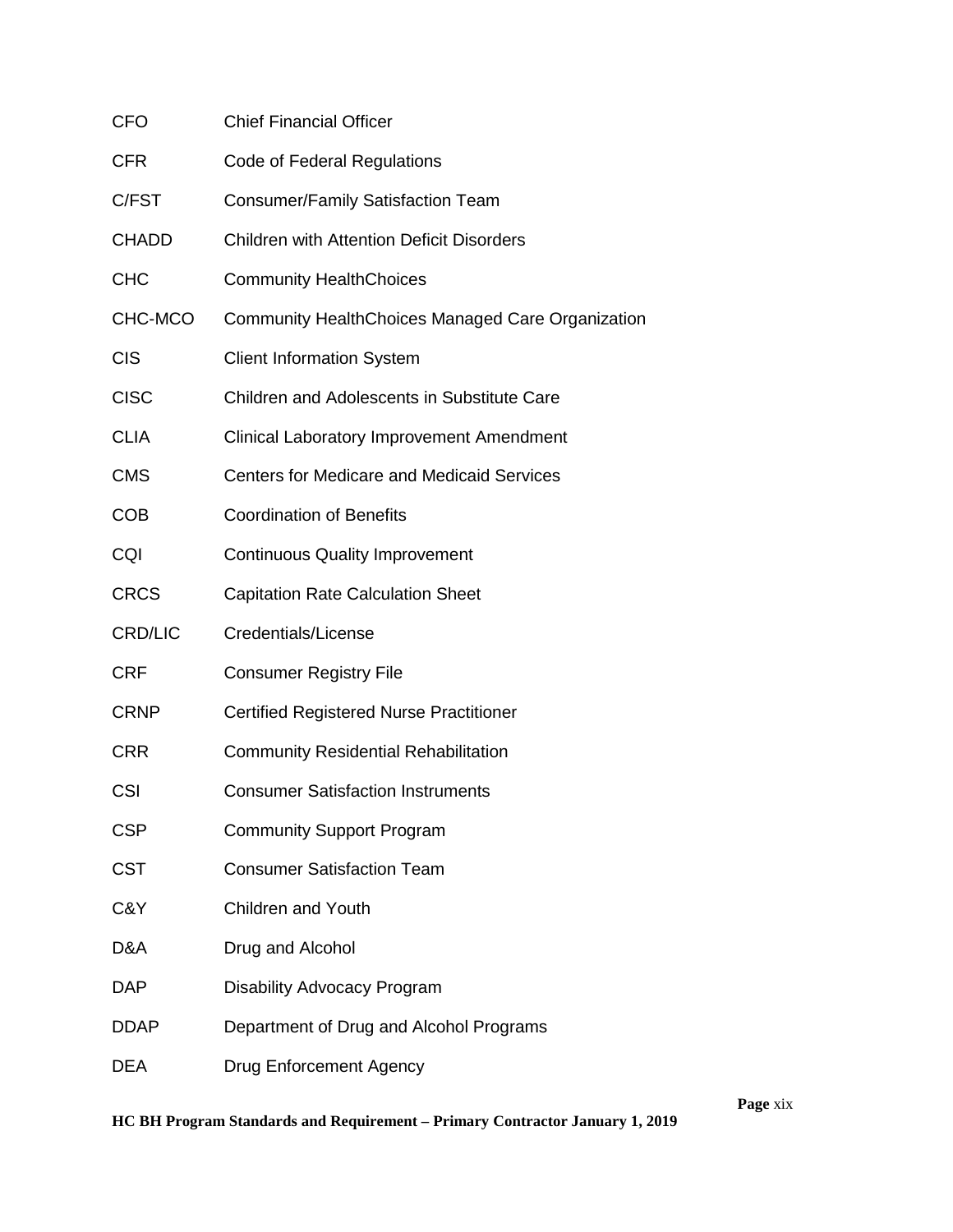| <b>DHHS</b>  | U.S. Department of Health and Human Services          |
|--------------|-------------------------------------------------------|
| <b>DHS</b>   | Department of Human Services                          |
| <b>DME</b>   | <b>Durable Medical Equipment</b>                      |
| <b>DMIRS</b> | Data Management and Information Retrieval System      |
| <b>DOH</b>   | Department of Health                                  |
| <b>DSH</b>   | <b>Disproportionate Share</b>                         |
| DSM          | Diagnostic and Statistical Manual of Mental Disorders |
| DUR          | <b>Drug Utilization Review</b>                        |
| EAP          | <b>Enrollment Assistance Program</b>                  |
| <b>ECC</b>   | <b>Electronic Claims Capture</b>                      |
| <b>ECM</b>   | <b>Electronic Claims Management</b>                   |
| <b>EIN</b>   | <b>Employee Identification Number</b>                 |
| <b>EMC</b>   | <b>Electronic Media Claims</b>                        |
| EPSDT        | Early and Periodic Screening, Diagnosis and Treatment |
| <b>EQRO</b>  | <b>External Quality Review Organization</b>           |
| ER           | <b>Emergency Room</b>                                 |
| <b>ERISA</b> | Employee Retirement Income Security Act, 1974         |
| <b>EVS</b>   | <b>Eligibility Verification System</b>                |
| FA           | <b>Fiscal Agent</b>                                   |
| <b>FBMHS</b> | <b>Family Based Mental Health Services</b>            |
| FFS          | Fee-For-Service                                       |
| <b>FPL</b>   | <b>Federal Poverty Level</b>                          |
| <b>FQHC</b>  | <b>Federally Qualified Health Center</b>              |
| FRR          | <b>Financial Reporting Requirements</b>               |
| FST          | <b>Family Satisfaction Team</b>                       |
|              |                                                       |

**Page** xx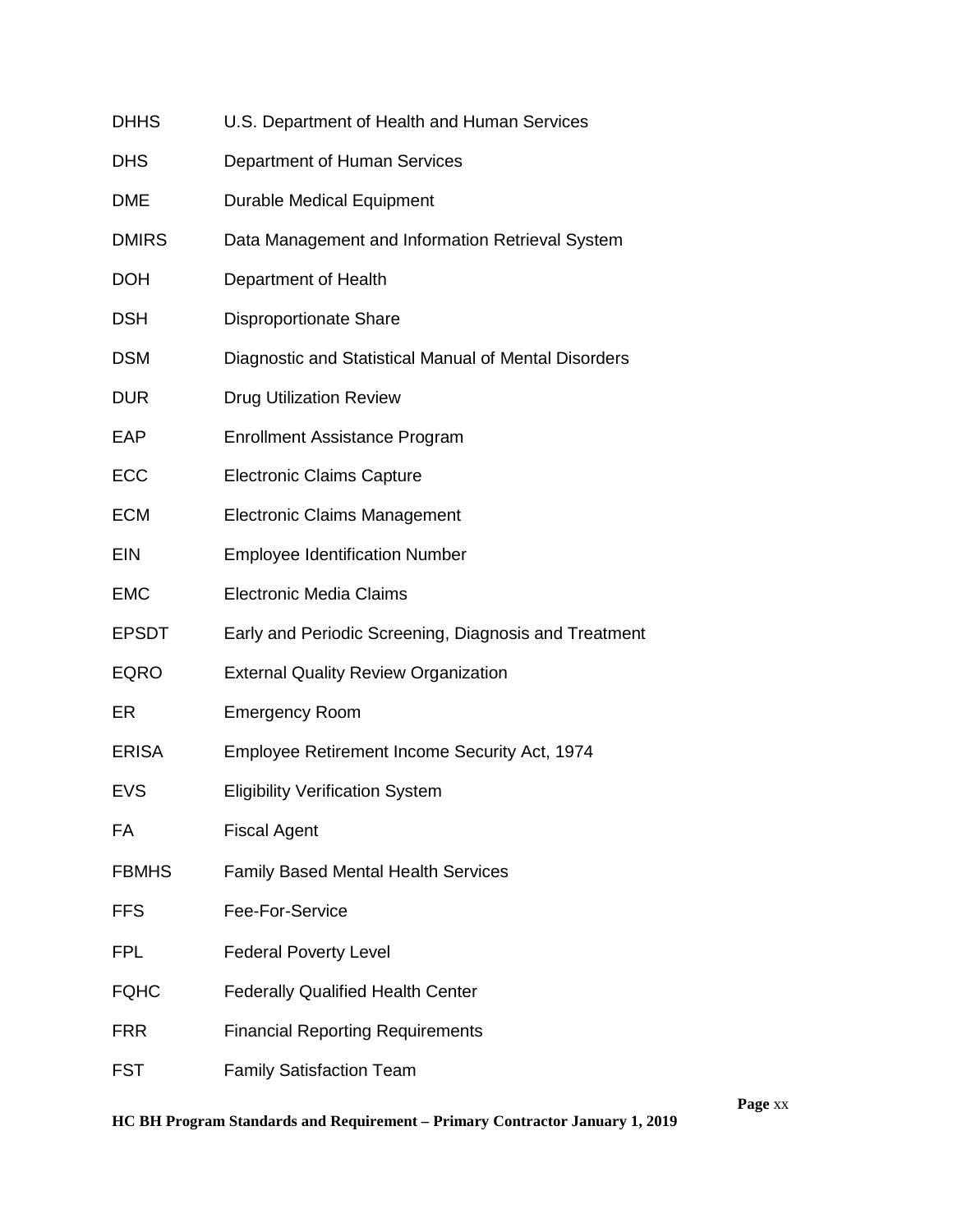| <b>FTE</b>      | <b>Full Time Equivalent</b>                                             |
|-----------------|-------------------------------------------------------------------------|
| <b>FTP</b>      | <b>File Transfer Process</b>                                            |
| <b>FWA</b>      | Fraud, Waste and Abuse                                                  |
| GA              | <b>General Assistance</b>                                               |
| <b>GAAP</b>     | <b>Generally Accepted Accounting Principles</b>                         |
| <b>GME</b>      | <b>Graduate Medical Education</b>                                       |
| HC              | <b>HealthChoices</b>                                                    |
| HC BH           | <b>HealthChoices Behavioral Health</b>                                  |
| HC-L/C          | HealthChoices Lehigh/Capital                                            |
| HC N/C          | <b>HealthChoices North/Central</b>                                      |
| HC-NE           | <b>HealthChoices Northeast</b>                                          |
| <b>HCPCS</b>    | <b>CMS Common Procedure Coding System</b>                               |
| <b>HCQU</b>     | <b>Health Care Quality Unit</b>                                         |
| HC-SE           | <b>HealthChoices - Southeast</b>                                        |
| HC-SW           | <b>HealthChoices - Southwest</b>                                        |
| <b>HEDIS</b>    | Healthcare Effectiveness Data and Information Set                       |
| <b>HIO</b>      | <b>Health Insuring Organizations</b>                                    |
| <b>HIPAA</b>    | Health Insurance Portability and Accountability Act                     |
| <b>HIV/AIDS</b> | Human Immuno Deficiency Virus/Acquired Immune Deficiency Syndrome       |
| <b>HMO</b>      | Health Maintenance Organization                                         |
| <b>IBNR</b>     | <b>Incurred But Not Reported Claims</b>                                 |
| <b>ICD</b>      | <b>International Classification of Diseases</b>                         |
| <b>ICF</b>      | Intermediate Care Facility                                              |
| ICF/ID          | Intermediate Care Facilities for Persons with Intellectual Disabilities |
| <b>ICP</b>      | <b>Integrated Care Plan</b>                                             |

**Page** xxi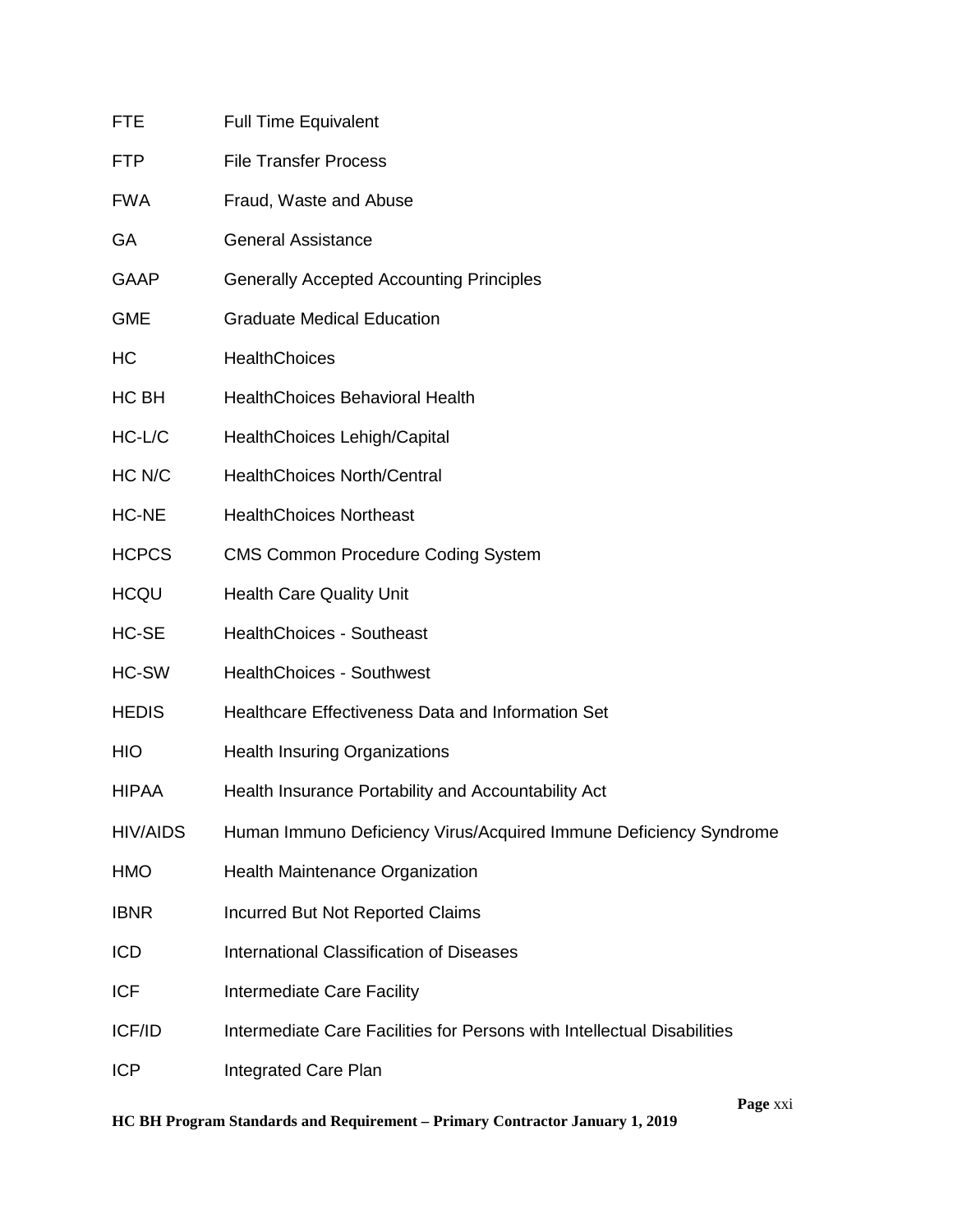| ID            | <b>Insurance Department</b>                                   |
|---------------|---------------------------------------------------------------|
| <b>IFB</b>    | <b>Invitation for Bid</b>                                     |
| <b>IHCP</b>   | Indian Health Care Provider                                   |
| <b>IMD</b>    | <b>Institutions For Mental Diseases</b>                       |
| <b>ISP</b>    | <b>Individualized Service Plan</b>                            |
| <b>JDC</b>    | <b>Juvenile Detention Center</b>                              |
| <b>JPO</b>    | Juvenile Probation Office                                     |
| L/C           | Lehigh/Capital                                                |
| LEP           | <b>Limited English Proficient</b>                             |
| <b>LGBTQI</b> | Lesbian, Gay, Bisexual, Transgender, Questioning and Intersex |
| <b>LTC</b>    | Long Term Care                                                |
| <b>LTSS</b>   | Long Term Services and Support                                |
| МA            | <b>Medical Assistance</b>                                     |
| <b>MAGI</b>   | Modified Adjusted Gross Income                                |
| <b>MAID</b>   | <b>Medical Assistance Identification Number</b>               |
| <b>MATP</b>   | Medical Assistance Transportation Program                     |
| <b>MBE</b>    | <b>Minority Business Enterprise</b>                           |
| MBE/WBE       | Minority Business Enterprise/Women Business Enterprise        |
| <b>MCO</b>    | Managed Care Organization                                     |
| <b>MIS</b>    | <b>Management Information System</b>                          |
| <b>MOE</b>    | <b>Method of Evaluation</b>                                   |
| <b>MPL</b>    | Minimum Participating Levels                                  |
| <b>NCE</b>    | Non-Continuous Eligibility                                    |
| <b>NCQA</b>   | National Committee for Quality Assurance                      |
| <b>NDC</b>    | National Drug Code                                            |

**Page** xxii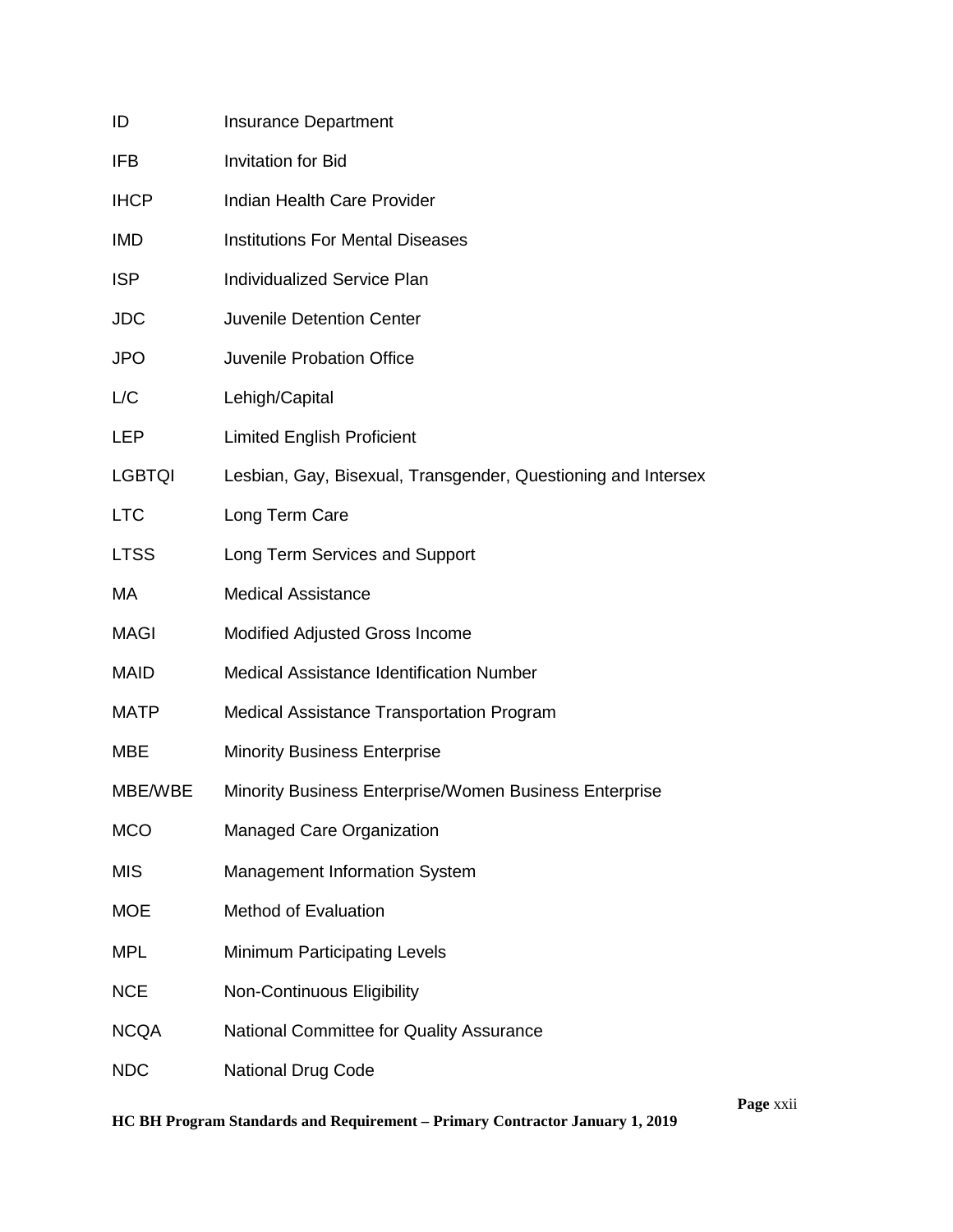| <b>NMP</b>     | Non-money payment                                                                           |
|----------------|---------------------------------------------------------------------------------------------|
| <b>OBRA</b>    | <b>Omnibus Budget Reconciliation Act</b>                                                    |
| <b>OCYF</b>    | Office of Children, Youth & Families                                                        |
| <b>ODP</b>     | Office of Developmental Programs                                                            |
| <b>OIP</b>     | <b>Other Insurance Paid</b>                                                                 |
| <b>OMAP</b>    | Office of Medical Assistance Programs                                                       |
| <b>OMHSAS</b>  | Office of Mental Health and Substance Abuse Services                                        |
| <b>ORC</b>     | <b>Other Related Conditions</b>                                                             |
| <b>OTC</b>     | Over the Counter                                                                            |
| <b>PCIS</b>    | <b>Patient Census Information System</b>                                                    |
| <b>PCO</b>     | Private Coverage Organization                                                               |
| <b>PCP</b>     | <b>Primary Care Practitioner</b>                                                            |
| <b>PDA</b>     | Pennsylvania Department of Aging                                                            |
| PH-MCO         | <b>Physical Health Managed Care Organization</b>                                            |
| <b>PHSS</b>    | <b>Physical Health Service System</b>                                                       |
| <b>PIHP</b>    | Prepaid Inpatient Health Plan                                                               |
| <b>PIN</b>     | <b>Parents Involved Network</b>                                                             |
| <b>PMPM</b>    | Per Member Per Month                                                                        |
| <b>POM</b>     | <b>Performance Outcome Measures</b>                                                         |
| <b>POMS</b>    | Performance Outcome Management System                                                       |
| <b>POSNet</b>  | Pennsylvania Open Systems Network                                                           |
| <b>PPO</b>     | <b>Preferred Provider Organization</b>                                                      |
| <b>PROMISe</b> | Provider Reimbursement and Operations Management Information System in<br>electronic format |
| <b>PRTF</b>    | <b>Psychiatric Residential Treatment Facility</b>                                           |

**Page** xxiii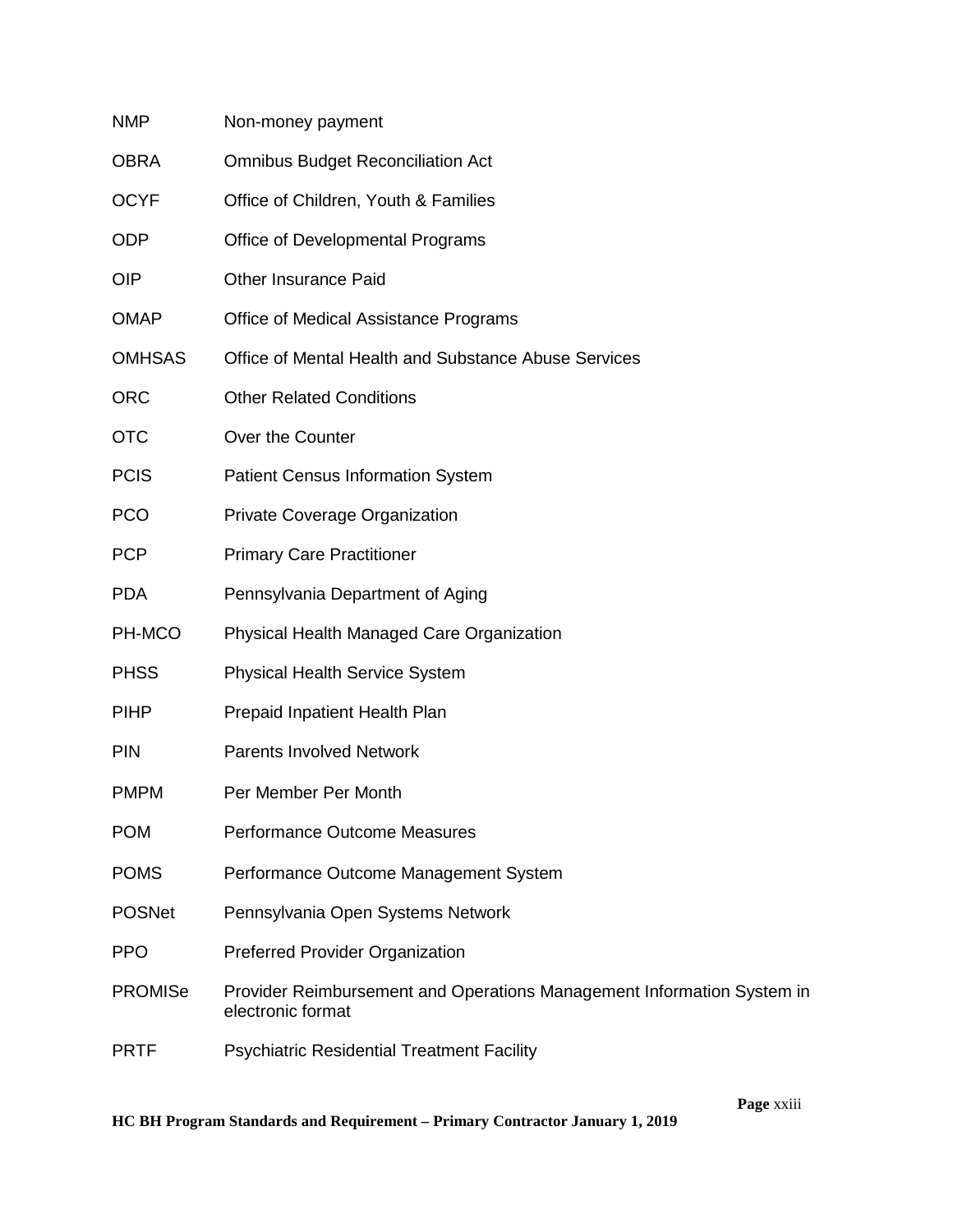| QARI        | <b>Quality Assurance Reform Initiative</b>    |
|-------------|-----------------------------------------------|
| QM          | <b>Quality Management</b>                     |
| QMB         | <b>Qualified Medicare Beneficiaries</b>       |
| QSF         | <b>Quarterly Status File</b>                  |
| <b>RBUC</b> | <b>Received But Unpaid Claims</b>             |
| <b>RFP</b>  | <b>Request for Proposal</b>                   |
| <b>RHC</b>  | <b>Rural Health Clinic</b>                    |
| <b>RTF</b>  | <b>Residential Treatment Facility</b>         |
| SAP         | <b>Statutory Accounting Principles</b>        |
| SBP         | <b>State Blind Pension</b>                    |
| <b>SCA</b>  | <b>Single County Authority</b>                |
| <b>SE</b>   | Southeast                                     |
| <b>SMH</b>  | <b>State Mental Hospital</b>                  |
| <b>SMM</b>  | <b>State Medicaid Manual</b>                  |
| <b>SNF</b>  | <b>Skilled Nursing Facility</b>               |
| SNU         | <b>Special Needs Unit</b>                     |
| <b>SPR</b>  | <b>System Performance Review</b>              |
| <b>SSA</b>  | Social Security Administration                |
| SSI         | <b>Supplemental Security Income</b>           |
| <b>SSN</b>  | <b>Social Security Number</b>                 |
| <b>SUD</b>  | <b>Substance Use Disorder</b>                 |
| <b>SUR</b>  | <b>Surveillance and Utilization Review</b>    |
| <b>SURS</b> | Surveillance and Utilization Review System    |
| <b>SW</b>   | Southwest                                     |
| <b>TANF</b> | <b>Temporary Assistance to Needy Families</b> |

### **HC BH Program Standards and Requirement – Primary Contractor January 1, 2019**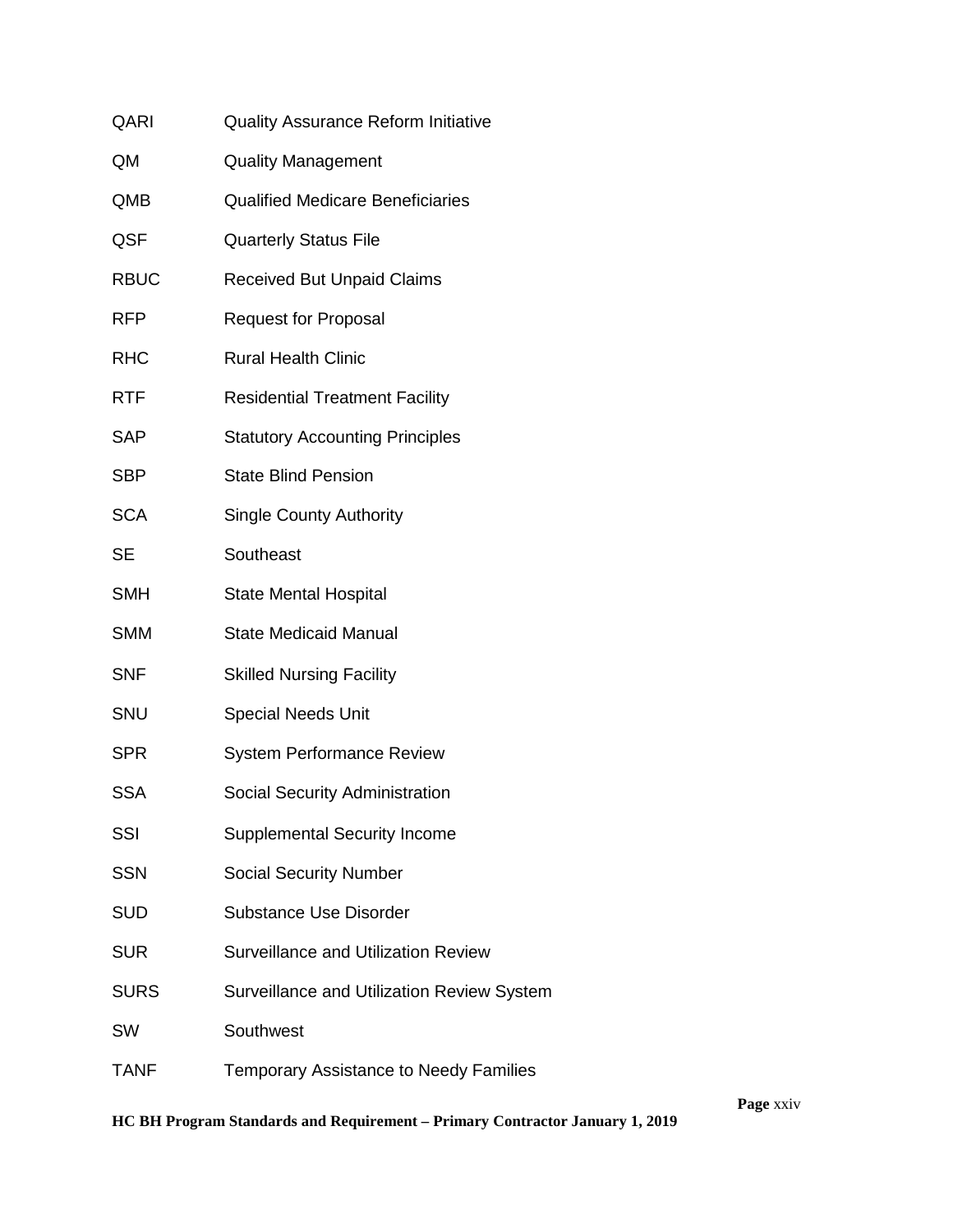| <b>TPL</b>  | <b>Third Party Liability</b>              |
|-------------|-------------------------------------------|
| <b>TTY</b>  | <b>Text Telephone Typewriter</b>          |
| UM.         | Utilization Management                    |
| UM/QM       | Utilization Management/Quality Management |
| <b>UPIN</b> | Unique Physician Identification Number    |
| <b>USC</b>  | United States Code                        |
| <b>WBE</b>  | <b>Women's Business Enterprise</b>        |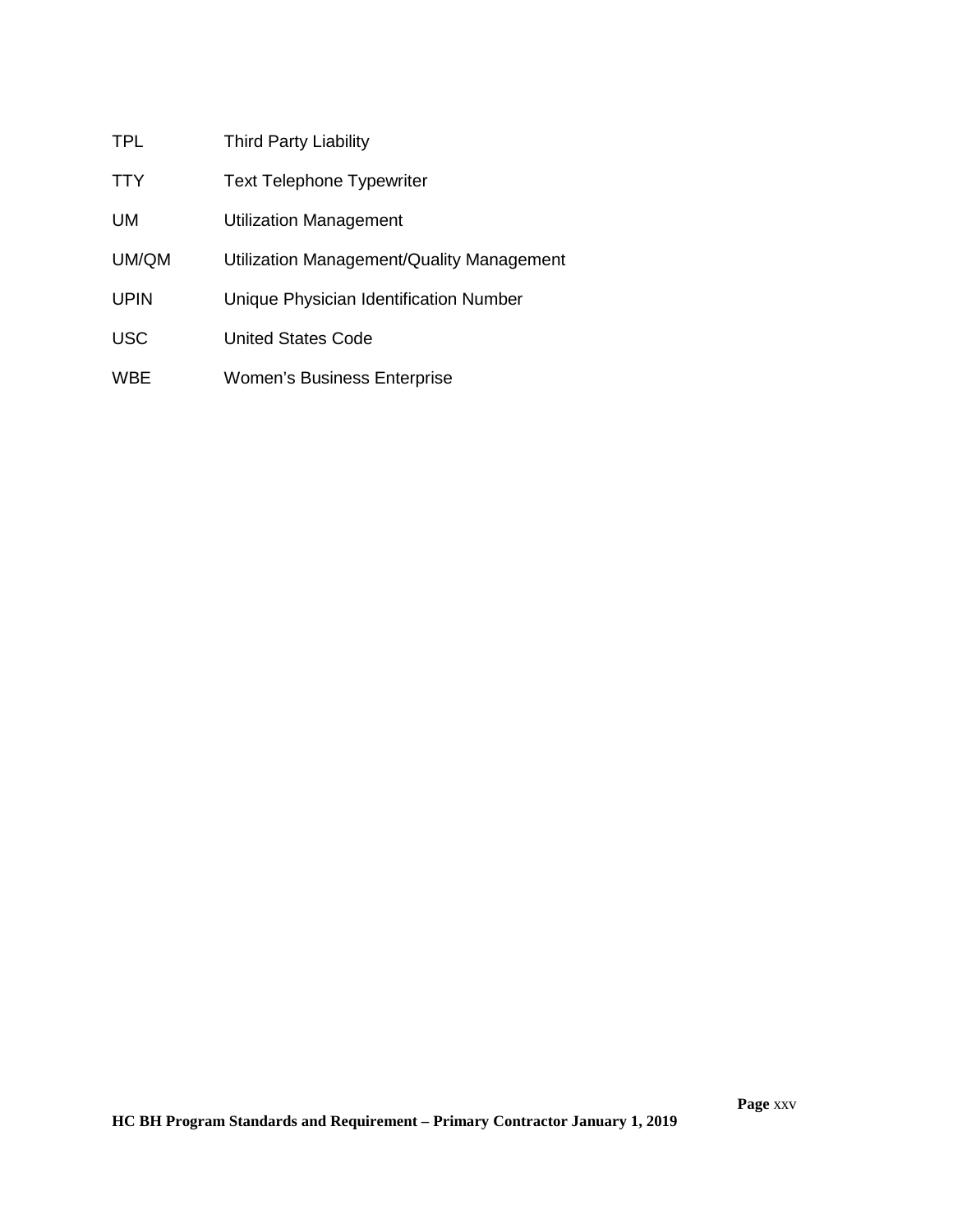#### PART I. GENERAL INFORMATION

#### <span id="page-25-1"></span><span id="page-25-0"></span>I-1. PURPOSE

The Pennsylvania Department of Human Services (Department) is the single state agency with responsibility for the implementation and administration of the Medical Assistance Program (Medicaid or MA). Medicaid is a federal and state program which provides payment of medical expenses for eligible persons who meet income or other criteria.

The purpose of this document is to set forth the standards and requirements for the HC-BH Program operating under the Centers for Medicare and Medicaid Services (CMS) Waiver Section 1915(b) of the Social Security Act, through counties that are Primary Contractors.

County governments which demonstrate capacity to meet the standards and requirements for the HC-BH Program are provided the first opportunity to enter into a capitated contract with the Commonwealth (the "Agreement"). Subject to the Department's approval, a county may implement the Agreement directly or enter into a contract with a Private Sector BH-MCO. In areas in which the county is unable to meet the HC-BH Program standards and requirements or chooses not to participate in this initiative, the Department will select a Primary Contractor through a competitive process resulting in a direct contract with a qualified Private Sector BH-MCO.

#### I-2. ISSUING OFFICE

This document is issued for the Commonwealth by the Office of Mental Health and Substance Abuse Services, Department of Human Services.

#### I-3. SCOPE

This document describes Behavioral Health Services standards and requirements with which the Primary Contractors and their BH-MCO must comply. It also includes information on the policies and procedures the Department will follow in carrying out its program management and oversight responsibilities.

A county is the smallest geographic unit for which the Department enters into a HealthChoices behavioral health contract, and the Primary Contractor must be capable of delivering specified services to all Members in the county. A Multi-County Entity must identify an entity as the Primary Contractor. The Department will contract with this entity and conduct all business through this entity.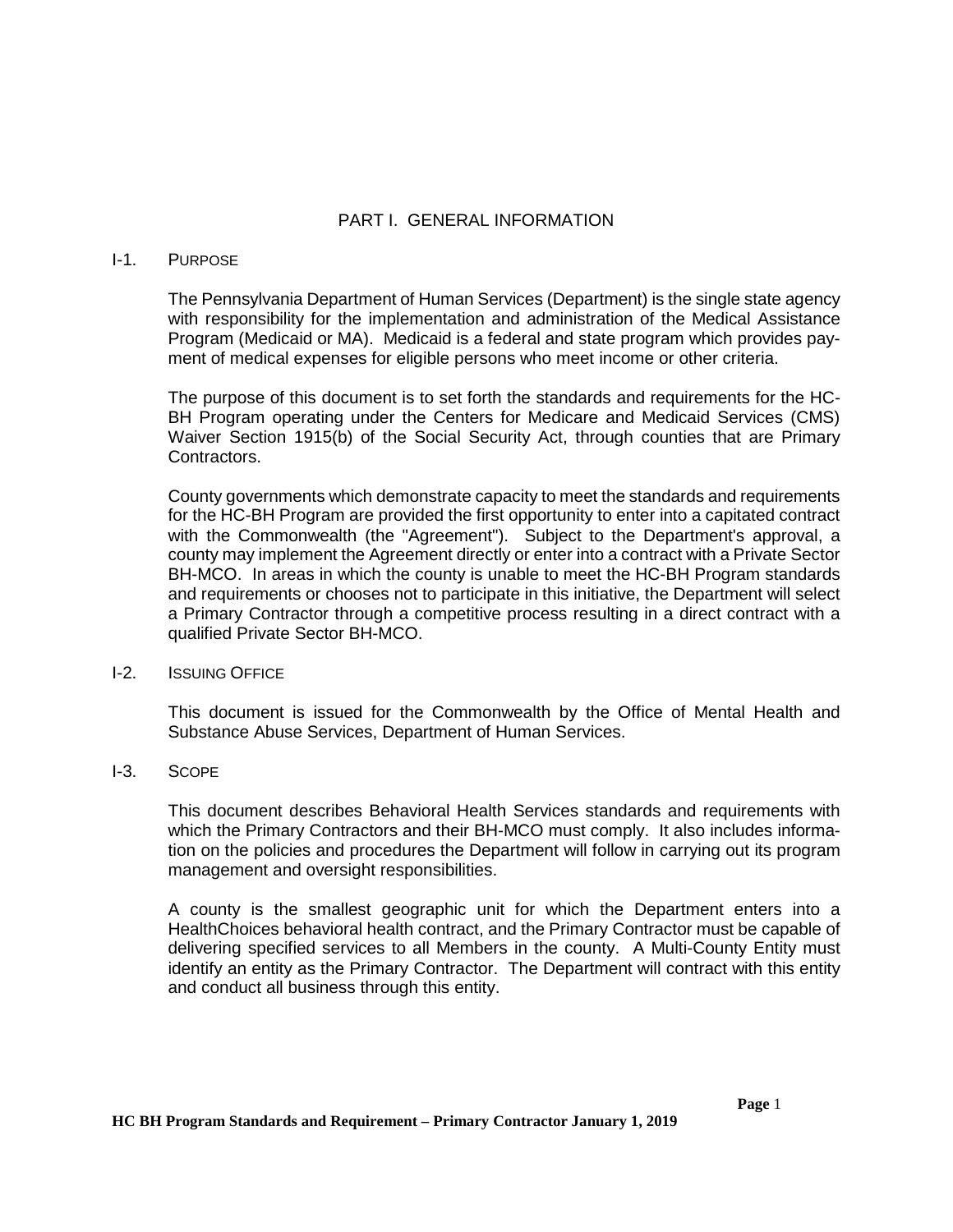#### <span id="page-26-0"></span>I-4. TYPE of AGREEMENT

The Department enters into a full-risk prepaid capitated contract using a flat fee per Member in the counties. The Primary Contractor is responsible for all medically necessary State Plan Services. Should the Primary Contractor incur costs which exceed the Capitation payments, the Department is not responsible for providing additional funds to cover the deficits. The method of payment is monthly; however, the method of payment in the North/Central County Option zone will be delayed by two months. Example: A program starts on July 1, 2017; the Capitation payment for the month of July 2017 will be made on or before September 15, 2017. The two (2) month payment delay will be reconciled upon termination of the Agreement. Negotiations may be undertaken with qualified vendors demonstrating qualifications, responsibility, and capability for performing the contract work as to price and other factors.

Primary Contractors assume risk for providing services to Members upon the effective date of the Agreement. Subject to the availability of state and federal funds, the Department reserves the right to renew the Agreement for additional periods. The Department will notify the Primary Contractor of its intention to renew prior to the expiration of the Agreement.

The Department has the option of entering into a single contract covering all of the counties covered by a Multi-County Entity. In the event of a Multi-County Entity submitting a single proposal, an entity must be identified as the Primary Contractor. The Department will conduct all business through this entity. Under a multi-county arrangement, each county in the Multi-County Entity will be required to sign one contract with the Department. In addition, one multi-county Capitation rate for each rate cell will be developed covering all of the counties in the Multi-County Entity. Risk for one county may not be assumed by another county or counties in the Multi-County Entity. In its contract with the Department, the Multi-County Entity would be held to the same HC-BH Program requirements as counties entering into individual county contracts with the Department. The participating counties will not be required to be contiguous and the Department will permit Multi-County Entities consisting of counties in different HealthChoices Zones. A re-procurement will occur for any county that withdraws from the Multi-County Entity. DHS will select a private sector BH-MCO as a Primary Contractor for that county. The remaining county(ies) in a Multi-County Entity must continue to meet the Department's requirements.

In addition to the multi-county contracting option and in order to ensure efficiency in administrative costs, the Department requires HealthChoices Behavioral Health contractors to cover a minimum of 10,000 HealthChoices Members as follows:

• An individual county with less than 10,000 HealthChoices Members that contracts directly with the Department must contract with a BH-MCO that covers or will cover at least 10,000 HealthChoices Members. The Members covered by the BH-MCO may be from other HealthChoices counties or other HealthChoices Zones.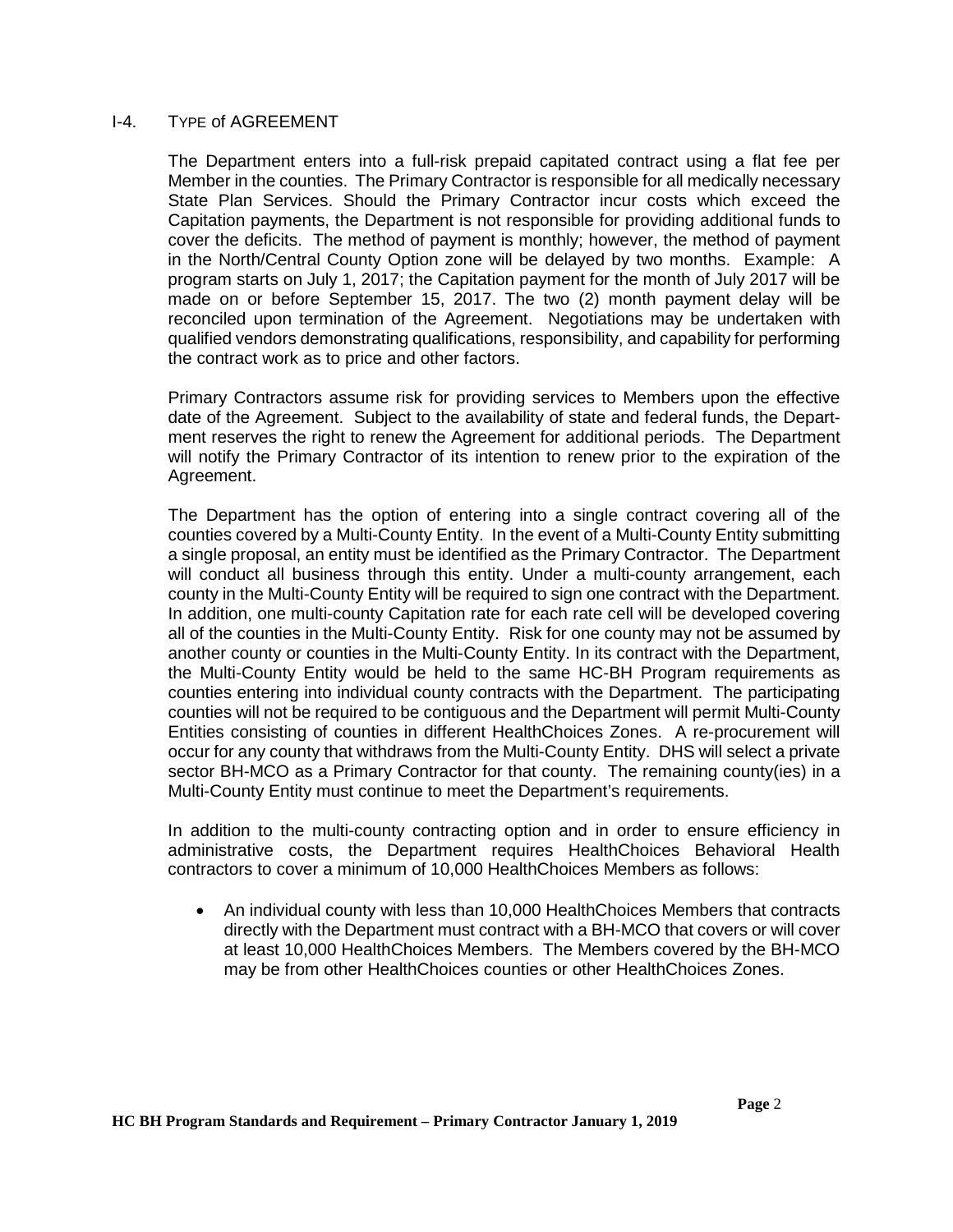<span id="page-27-1"></span>• A Multi-County Entity that chooses to jointly contract with the Department must cover at least 10,000 HealthChoices Members or must contract with a BH-MCO that covers or will cover at least 10,000 HealthChoices Members.

Requirements of this document are part of the Agreement and are not subject to negotiation by the Primary Contractor. The Department will develop a transition plan should it choose to cancel or not extend a contract with one or more Primary Contractors operating the behavioral health program.

The Department reserves the right to terminate or cancel the Agreement for failure to perform as required by Agreement terms, non-availability of funds, failure to secure/retain necessary federal contract and/or Waiver approvals, or change in applicable federal or Commonwealth law, regulations, public policy, or at the convenience of the Department. A Primary Contractor and its BH-MCO must be able to provide services to all Members residing within the county or counties that it proposes to serve.

#### <span id="page-27-0"></span>I-5. ON-SITE REVIEWS

The Department periodically conducts On-Site Reviews of selected Primary Contractors and its BH-MCO. The purpose of an On-Site Review is to determine a Primary Contractor and its BH-MCO's initial and ongoing compliance with respect to meeting work statement tasks and program, standards and requirements. The Department reserves the right to suspend implementation of the Agreement and/or Member enrollment for any Primary Contractor or its BH-MCO that does not demonstrate to the Department's satisfaction, compliance with any critical program standard.

#### I-6. INCURRING COSTS

The Department is not liable for any costs incurred by potential Primary Contractors prior to the implementation date.

#### I-7. HEALTHCHOICES RATE INFORMATION

The Department releases historical cost data by rate cell and category of service for the various HealthChoices Zones. Additional data and/or information may also be provided to assist the Primary Contractor in constructing or responding to a Capitation rate proposal.

#### <span id="page-27-2"></span>I-8. RESPONSIBILITY TO EMPLOY WELFARE RECIPIENTS

<span id="page-27-3"></span>The Primary Contractor and its BH-MCO shall make a good faith effort to outreach, train, and employ welfare recipients in accordance with the provisions of Appendix C.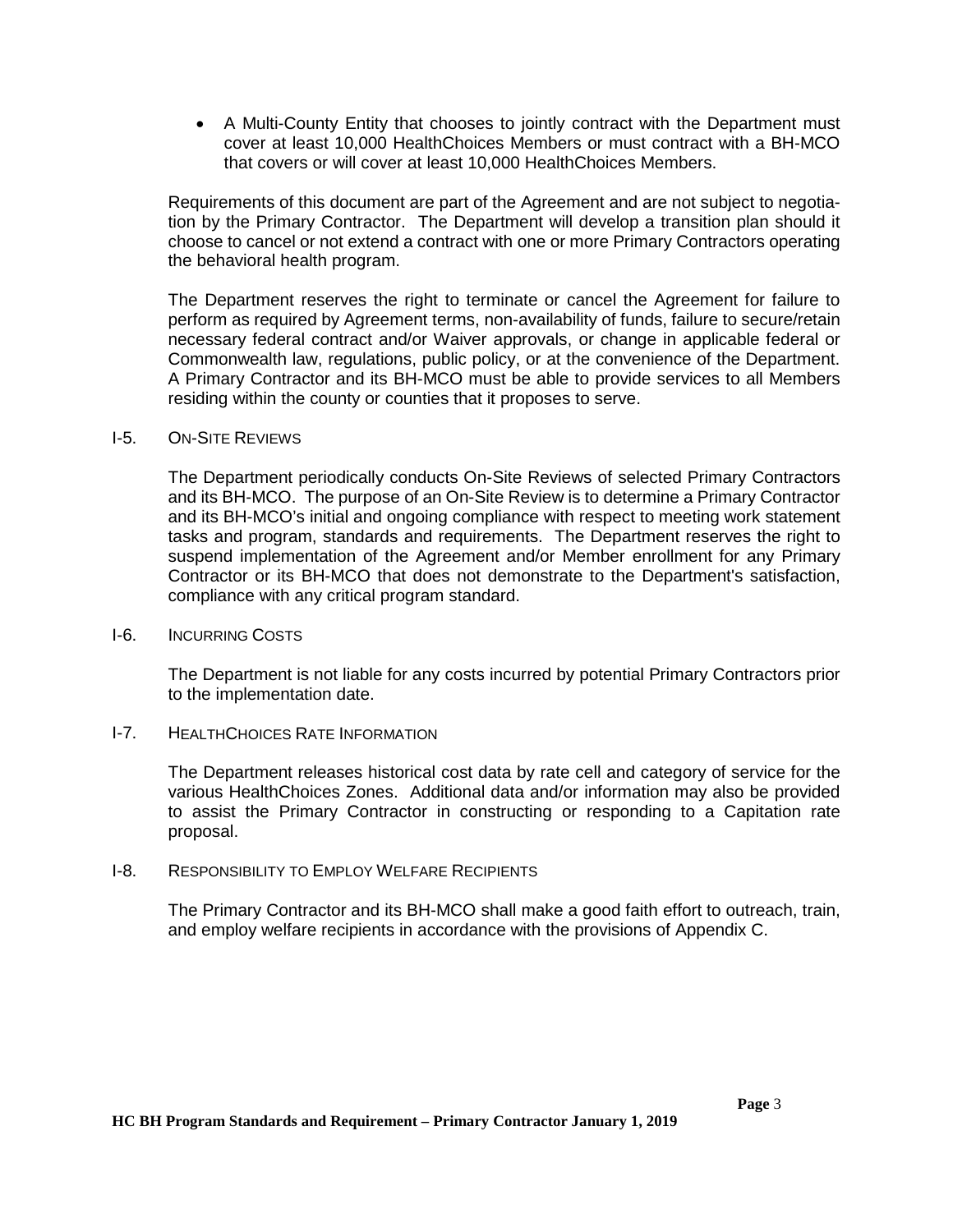#### I-9 SMALL DIVERSE BUSINESS INFORMATION

The Department encourages participation by small diverse businesses as prime contractors and encourages all prime contractors to make a significant commitment to use small diverse businesses as subcontractors and suppliers.

A Small Diverse Business is a Department of General Services -certified minority-owned business, service-disabled veteran-owned business or veteran-owned business, or United States Small Business Administration-certified 8(a) small disadvantaged business concern that qualifies as a small business.

A small business is a business in the United States which is independently owned, not dominant in its field of operation, employ no more than 100 full-time or full-time equivalent employees and earn less than \$20 million in gross annual revenues (\$25 million in gross annual revenues for those businesses in the information technology sales or service business).

Questions regarding this Program can be directed to:

Department of General Services Bureau of Small Business Opportunities Room 611, North Office Building Harrisburg, PA 17125 Phone: (717) 783-3119 Fax: (717) 787-7052 Email: gs-bmwbo@pa,gov Website: [www.dgs@pa.gov](http://www.dgs@pa.gov)

The DGS directory of Bureau of Diversity, Inclusion, and Small Business Opportunities ("BDISBO")-verified minority, women, veteran and service disabled veteran-owned businesses can be accessed at: <http://www.dgs.internet.state.pa.us/SBPI/AlphaResults.aspx>

#### <span id="page-28-0"></span>I-10. CONTRACTOR RESPONSIBILITY and OFFSET PROVISIONS

The Primary Contractor certifies that it is not currently under suspension or debarment by the Commonwealth, any other state, or the federal government.

If the Primary Contractor enters into contracts or employs under this Agreement any Subcontractors/individuals currently suspended or debarred by the Commonwealth or the federal government or who become suspended or debarred by the Commonwealth or federal government during the term of this Agreement or any extensions or renewals thereof, the Commonwealth shall have the right to require the Primary Contractor to terminate such contracts or employment.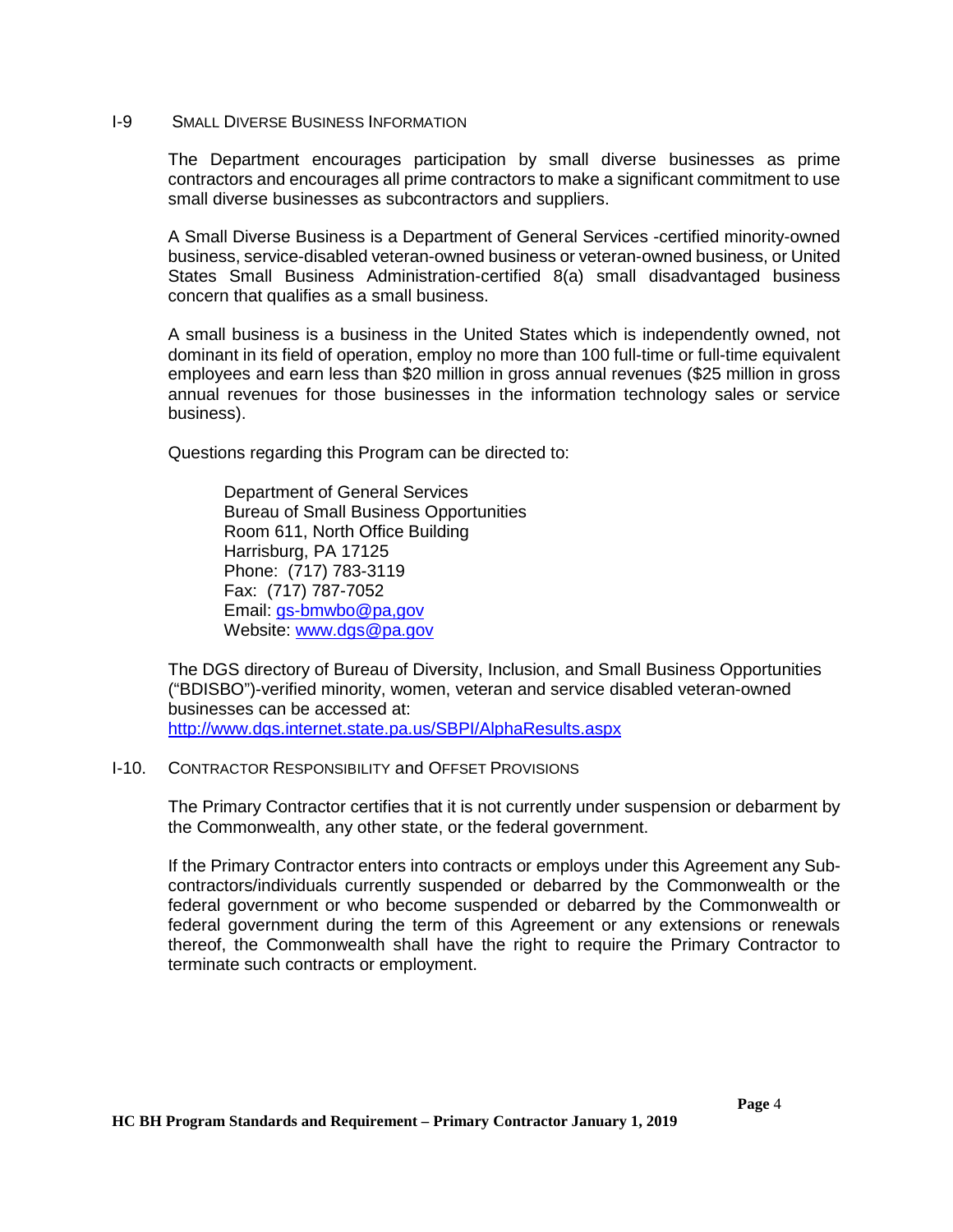<span id="page-29-0"></span>The Primary Contractor agrees to reimburse the Commonwealth for the reasonable costs of investigation incurred by the Office of the Inspector General for investigations of the Primary Contractor's compliance with terms of this or any other agreement between the Primary Contractor and the Department which result in the suspension or debarment of the Primary Contractor. Such costs shall include, but not be limited to, salaries of investigators, including overtime; travel and lodging expenses; and expert witness and documentary fees. The Primary Contractor shall not be responsible for investigative costs for investigations which do not result in the Primary Contractor's suspension or debarment. The Primary Contractor may obtain the current list of suspended and debarred contractors by contacting:

> Department of General Services Office of Chief Counsel 603 North Office Building Harrisburg, PA 17125 Telephone: (717) 783-6472 FAX: (717) 787-9138

The Primary Contractor agrees that the Commonwealth may offset the amount of any state tax liability or other debt of the Primary Contractor or its subsidiaries owed to the Commonwealth and not contested on appeal against any payment due the Primary Contractor under this or any other contract with the Commonwealth.

#### I-11. LOBBYING CERTIFICATION and DISCLOSURE

Commonwealth agencies will not contract with outside firms or individuals to perform lobbying services, regardless of the source of funds. With respect to an award of a federal contract, grant or cooperative agreement exceeding \$100,000, or an award of a federal loan or a commitment providing for the United States to insure or guarantee a loan exceeding \$150,000, all recipients must certify that they will not use federal funds for lobbying and must disclose the use of non-federal funds for lobbying by filing required documentation. See Lobbying Certification Form and Disclosure of Lobbying Activities Form attached as Appendix D. The Primary Contractor must complete and return the Lobbying Certification Form along with the signed Agreement.

#### <span id="page-29-1"></span>I-12. CONTRACTOR'S CONFLICT OF INTEREST

The Primary Contractor and its BH-MCO must comply with the conflict of interest safeguards described in §438.58 and with the prohibitions described in section 1902(a)(4)(C) of the Act applicable to contracting officers, employees, or independent contractors.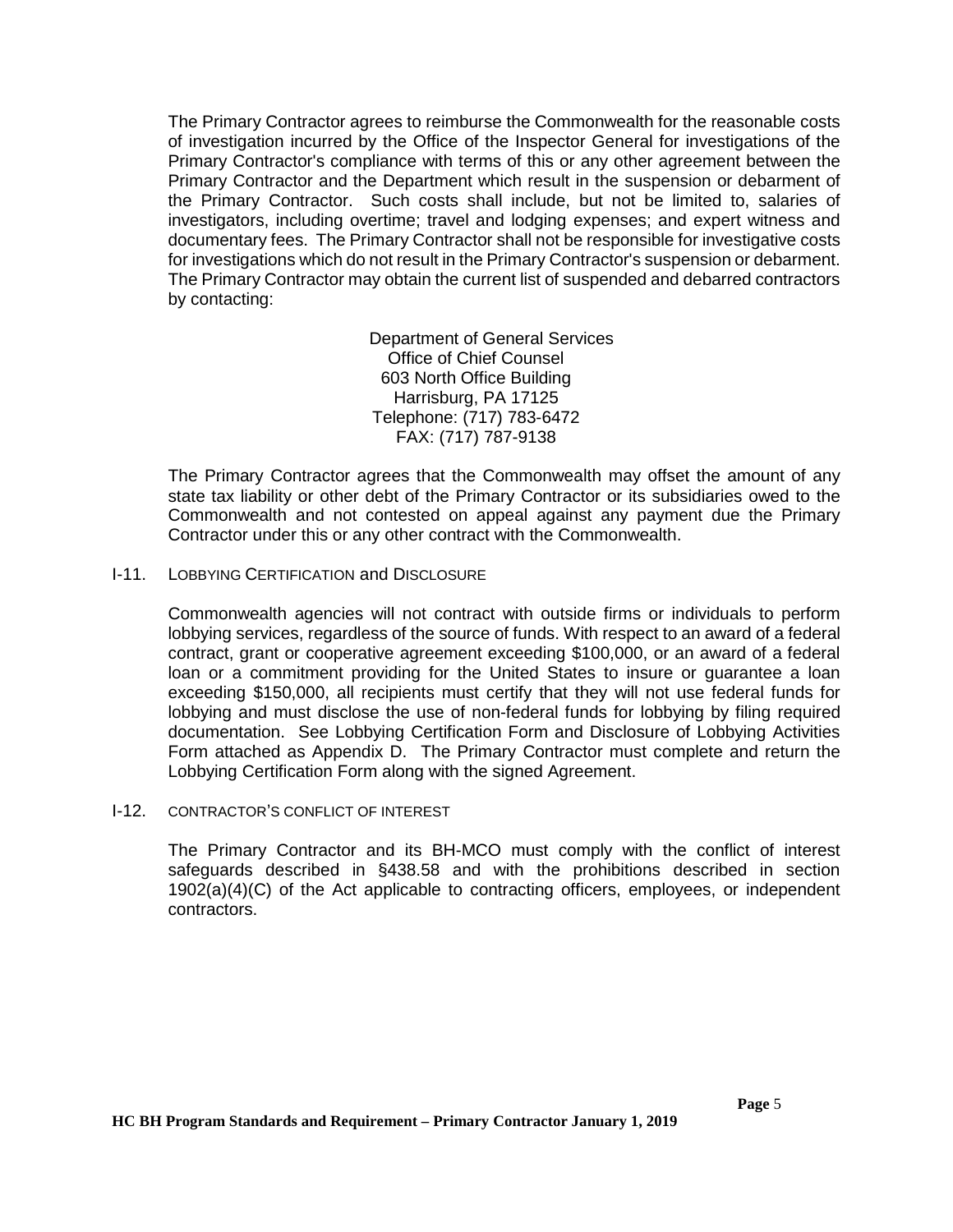The Primary Contractor and its BH-MCO hereby assures that it presently has no interest and will not acquire any interest, direct or indirect, which would conflict in any manner or degree with the performance of its services hereunder. The Primary Contractor and its BH-MCO further assures that in the performance of this Agreement, it will not knowingly employ any person having such interest. The Primary Contractor and its BH-MCO hereby certifies that no member of its Board of Directors or equivalent authorized governing body, or any of its officers or directors has such an adverse interest.

#### <span id="page-30-0"></span>I-13. PROHIBITED AFFILIATIONS

The Primary Contractor and its BH-MCO may not knowingly have a relationship with the following:

- A. An individual or entity who is debarred, suspended, or otherwise excluded from participating in procurement activities under the Federal Acquisition Regulation or from participating in non-procurement activities under regulations issued under Executive Order No. 12549 or under guidelines implementing Executive Order No. 12549.
- B. An individual or entity who is an Affiliate, as defined in the Federal Acquisition Regulation, of a person described in paragraph (A) above.
- C. An individual or entity that is excluded from participation in any Federal health care program under section 1128 or 1128A of the Social Security Act.

For the purpose of this section, "relationship" means the following:

- A director, officer or partner of the Primary Contractor or its BH-MCO.
- A person with beneficial ownership of five percent (5%) or more of the BH-MCO's equity.
- A person with employment, consulting or other arrangement with the Primary Contractor's or its BH-MCO's obligations under this Agreement.

#### <span id="page-30-1"></span>I-14. INTEREST OF THE COMMONWEALTH AND OTHERS

No officer, member or employee of the Commonwealth and no member of the General Assembly, who exercises any functions or responsibilities under this Agreement, shall participate in any decision relating to this Agreement which affects his/her personal interest or the interest of any corporation, partnership or association in which he is, directly or indirectly, interested; nor shall any such officer, member or employee of the Commonwealth or member of its General Assembly have interest, direct or indirect, in this Agreement or the proceeds thereof.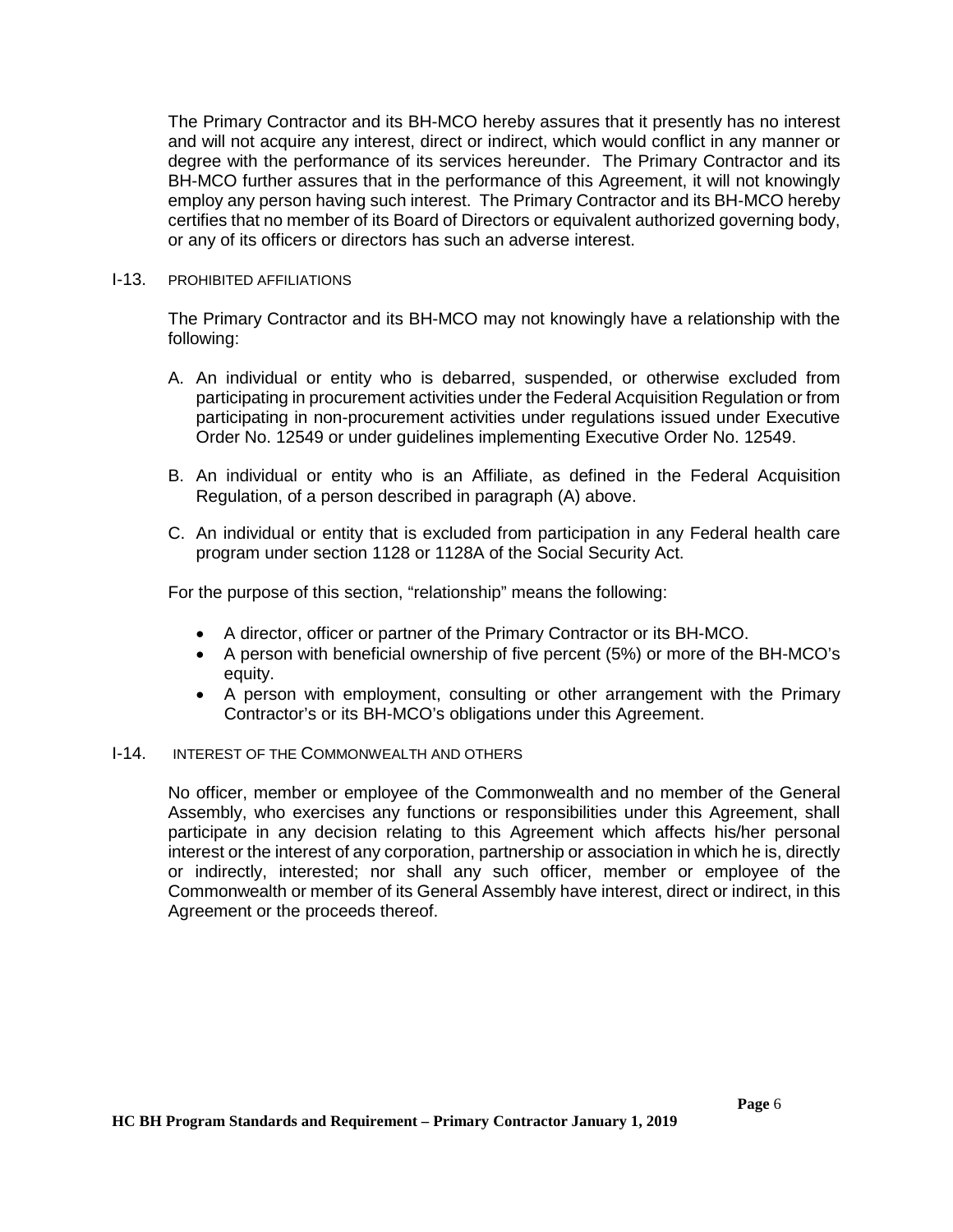#### <span id="page-31-0"></span>I-15. PRIMARY CONTRACTOR RESPONSIBILITIES

The Primary Contractor is required to assume responsibility for all services offered in this document and Agreement whether it directly provides or contracts for the provision of the services. Further, the Department will consider the Primary Contractor to be the sole point-of-contact with regard to contract matters.

Where the Primary Contractor or its BH-MCO changes ownership or undergoes a major restructuring, including any major change to the submitted organizational chart or acquisition of another MCO, such change must be reported to the Department 30 days prior to the change or within 48 hours of confirmation of the change. Major organizational changes may result in the Department conducting a complete On-Site Review to assess continued adherence to the terms of the Agreement by the new structure. Continuation of the Agreement is contingent on a finding of the On-Site Review that the terms of the Agreement will be adhered to under the change/restructuring.

Office space, equipment, and logistical support are the responsibility of the Primary Contractor. The BH-MCO's administrative offices, from which the program is operated, must be located in close geographic proximity to the county or counties in which State Plan Services are provided.

#### I-16. FREEDOM OF INFORMATION AND PRIVACY ACTS

The Primary Contractor should be aware that all materials associated with this Agreement may be subjected to the terms of the Freedom of Information Act (5 U.S.C. Section 552 et seq.), the Privacy Act of 1974 (5 U.S.C. Section 552a), the Right-to-Know Law (65 P.S. Section 66.1 et seq.) and all rules, regulations, and interpretations of these Acts, including those from the offices of the Attorney General of the United States, Health and Human Services (HHS), and Centers for Medicare and Medicaid Services (CMS).

#### I-17. NEWS RELEASES

<span id="page-31-1"></span>News releases pertaining to this initiative will not be made without prior Commonwealth approval, and then only in coordination with the Department.

#### I-18 COMMONWEALTH PARTICIPATION

The Department's Office of Mental Health and Substance Abuse Services (OMHSAS) provides the Project Office for formal oversight of the HC BH Program. The OMHSAS in collaboration with the Department's Office of Medical Assistance Programs (OMAP) and the Department of Drug and Alcohol Programs (DDAP), provides responses to requests for clarification and questions. The Department will not provide offices space, reproduction facilities, or other logistical support to any Primary Contractor.

The Department provides enrollment and disenrollment activities for the HealthChoices Program by contract as described in Appendix G.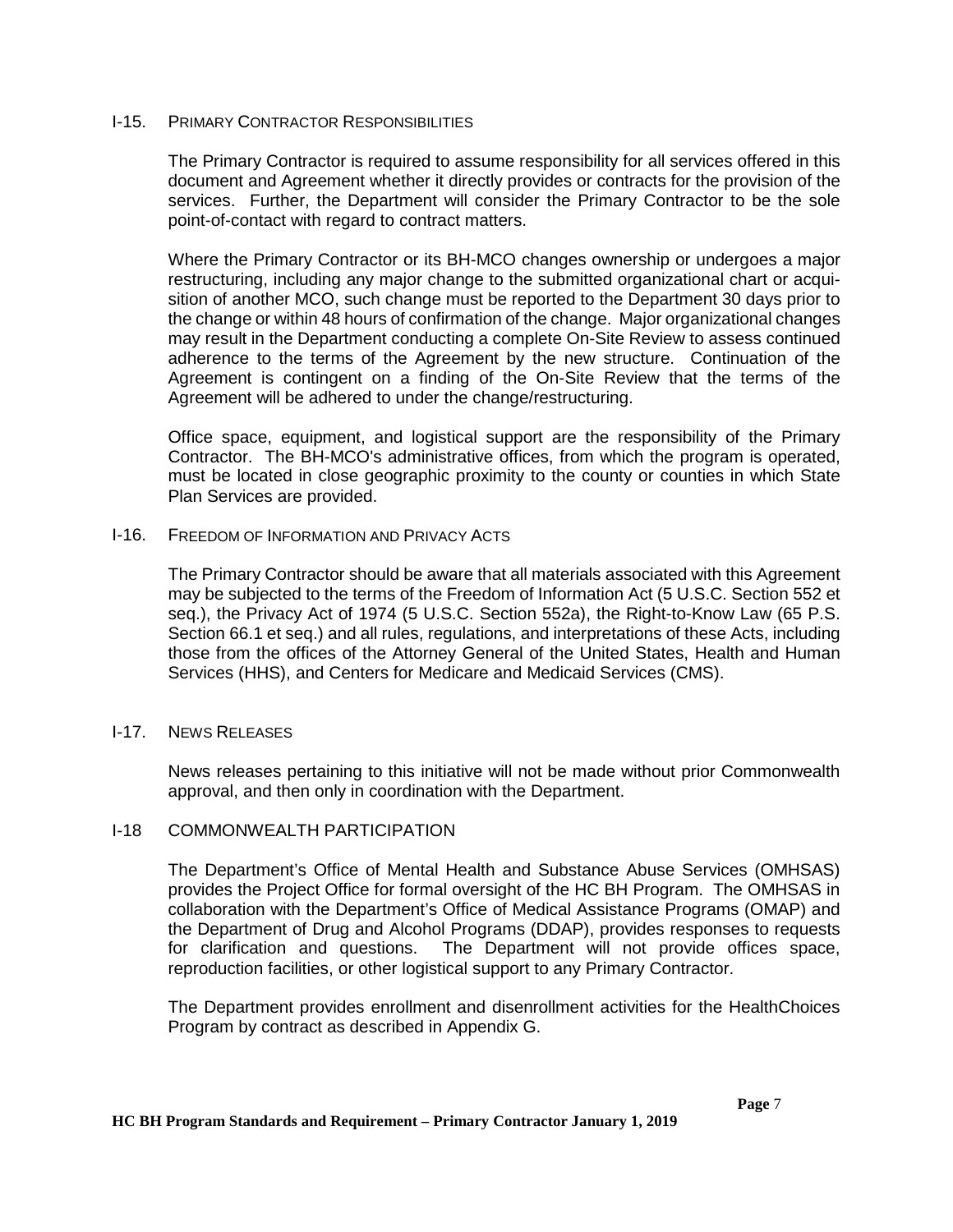#### <span id="page-32-0"></span>I-19. PROJECT MONITORING

Project monitoring is the responsibility of the OMHSAS, in collaboration with OMAP and DDAP, and/or other offices, as well as consumers, persons in recovery and family members, as determined by the Department. Designated staff coordinates the project, provide or arrange technical assistance, monitor the Agreement for compliance with requirements, the approved Waiver, and program policies and procedures.

In addition to Department oversight, CMS may also monitor the HC-BH Program through its regional office in Philadelphia, Pennsylvania, and its Office of Managed Care in Baltimore, Maryland.

#### <span id="page-32-1"></span>I-20. CHANGES TO CERTAIN APPENDICES

The following Appendices may be updated, from time to time, by the Department through issuance of an operations memo, and/or policy clarification, or through the Department's internet, and does not require an amendment to this Agreement to be effective and enforceable:

- Appendix L: Guidelines for Consumer/Family Satisfaction Teams and Member Satisfaction Surveys
- Appendix O: HealthChoices Data Support for BH-MCOs
- Appendix P: The HealthChoices Behavioral Health Financial Reporting **Requirements**
- Appendix X: HealthChoices Category/Program Status Coverage Chart
- Appendix V: The HealthChoices Behavioral Health Recipient Coverage **Document**
- 1-21. Accreditation by a Private Independent Accrediting Entity

The Primary Contractor and its BH-MCO must inform the Department if it has been accredited by a private independent accrediting entity.

The Primary Contractor and/or its BH-MCO that has received accreditation by a private independent accrediting entity must authorize the private independent accrediting entity to provide the Department with a copy of its most recent accreditation review, including:

- Accreditation status, survey type, and level (as applicable)
- Accreditation results, including recommended actions or improvements, corrective action plans, and summaries of findings; and
- Expiration date of the accreditation.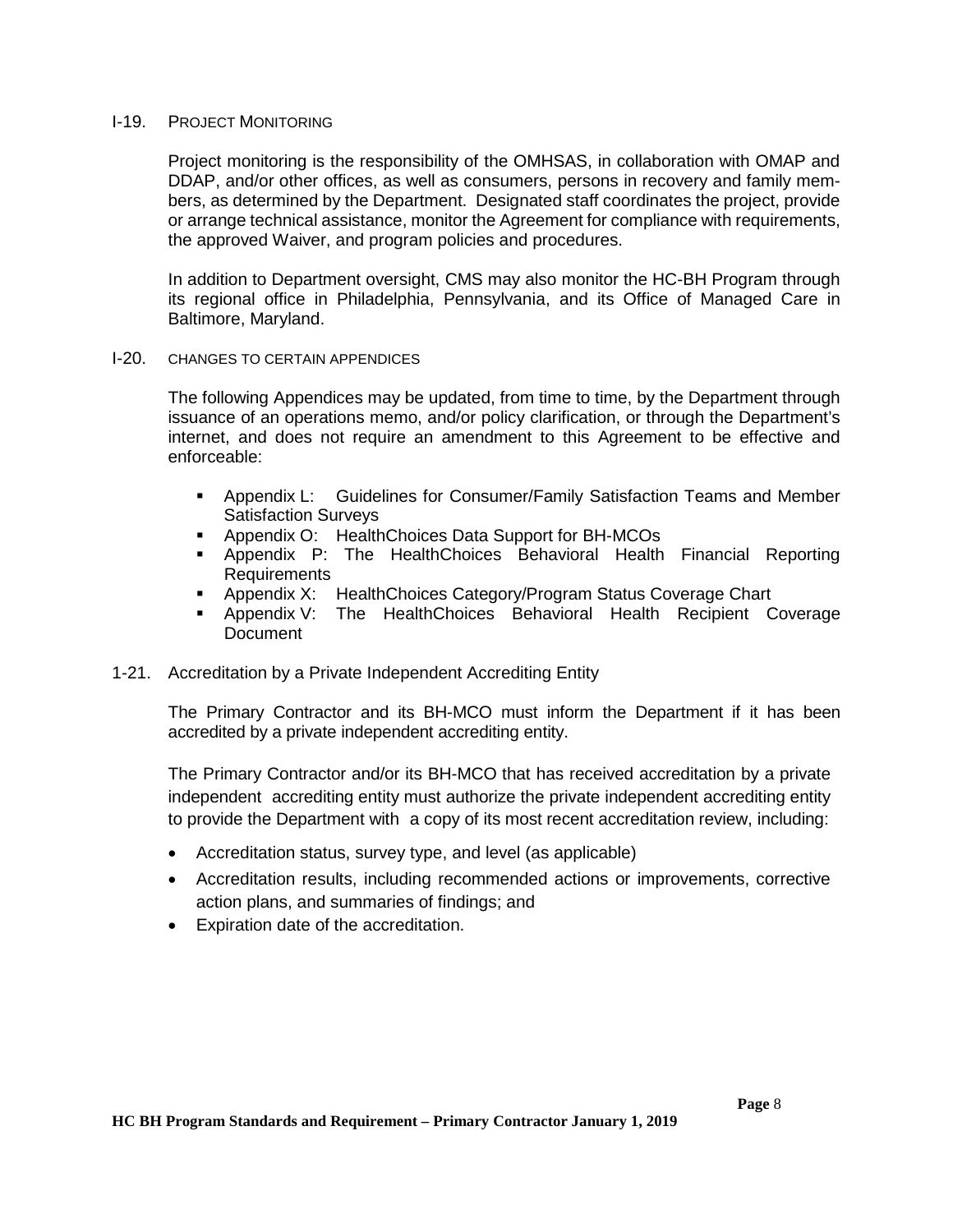#### **PART II. WORK STATEMENT – STANDARDS AND REQUIREMENTS**

#### <span id="page-33-0"></span>II-1. OVERVIEW

The goal of the HC-BH program is to improve the accessibility, continuity, and quality of services for Pennsylvania's Medical Assistance populations, while controlling the program's rate of cost increases. The Department intends to achieve these goals by enrolling eligible MA recipients in BH-MCOs which provide a specified scope of benefits to each enrolled Member in return for a capitated payment made on a PMPM basis.

#### II-2. OBJECTIVES

A. General

The Department is interested in working with counties and/or Private Sector BH-MCOs to administer the mandatory HC-BH Program within each county in the Commonwealth of Pennsylvania.

B. Specific Objectives

The HC-BH Program provides for the delivery of medically necessary mental health, drug and alcohol, and behavioral services. Specific objectives are:

- 1) Structure Objectives
	- a. To contract with each of the counties in the HealthChoices Zone, individually or in Multi-County Entities, to manage the purchase and provision of Behavioral Health Services in either one or more of the specified counties.
	- b. To provide county government the option to directly manage the program through a County Operated BH-MCO or to contract with a Private Sector BH-MCO. Such contracts do not relieve the county of ultimate responsibility for compliance with program and fiscal requirements, including program solvency. Counties may, however, include additional requirements and incentives in their contracts as needed to provide appropriate management oversight and flexibility in addressing local needs.
	- c. For counties not able to or not interested in contracting for the managed care program, the Department will contract with a Private Sector BH-MCO to directly manage the purchase and provision of Behavioral Health Services to Members.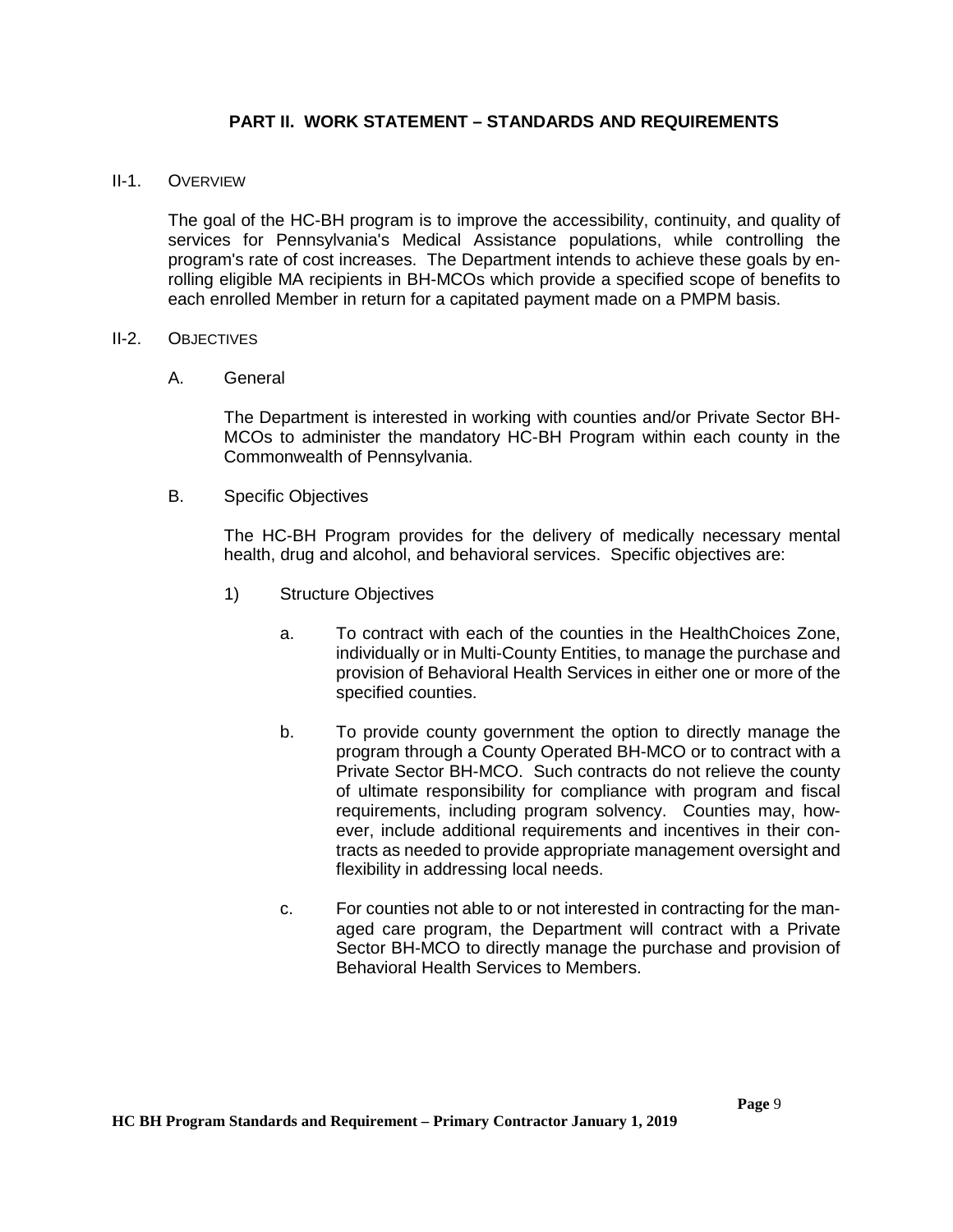- 2) Program Objectives
	- a. To promote resiliency-oriented and recovery-oriented bestpractices that are cost effective.
	- b. To create systems of care management that are developed based on input from and responsive to the needs of consumers, persons in recovery, and their families representative of the various cultures and ethnic groups in the county, who depend on public services.
	- c. To provide incentives to implement Utilization Management techniques resulting in expanded use of less restrictive services while assuring appropriateness of care and increasing prevention and early diagnosis and treatment.
	- d. To promote partnerships between the public and private sectors that take advantage of the public sector's experience in serving persons with the most serious illnesses and disabilities who often have few resources and supports, and the private sector's expertise in managing financial risk for Behavioral Health Services.
	- e. To remove incentives to shift costs between behavioral health and other publicly funded human service and correctional programs.
	- f. To create geographic service areas of optimal size for managing risk under Capitation financing which allow for regional variations in program design and result in administrative cost savings.
	- g. To develop consumer and family satisfaction mechanisms in partnership with consumers, persons in recovery, and their families representative of the diverse ethnic, cultural and disability groups in the county who are affected by mental illness and addictive diseases.
	- h. To improve coordination of substance abuse and mental health services, including the development of specialized programs for persons with both psychiatric and substance use disorders.
	- i. To create new integrated partnerships across child serving systems to reduce duplication and increase responsiveness of services to families and their children and adolescents, including coordination with early intervention and early childhood care and education programs.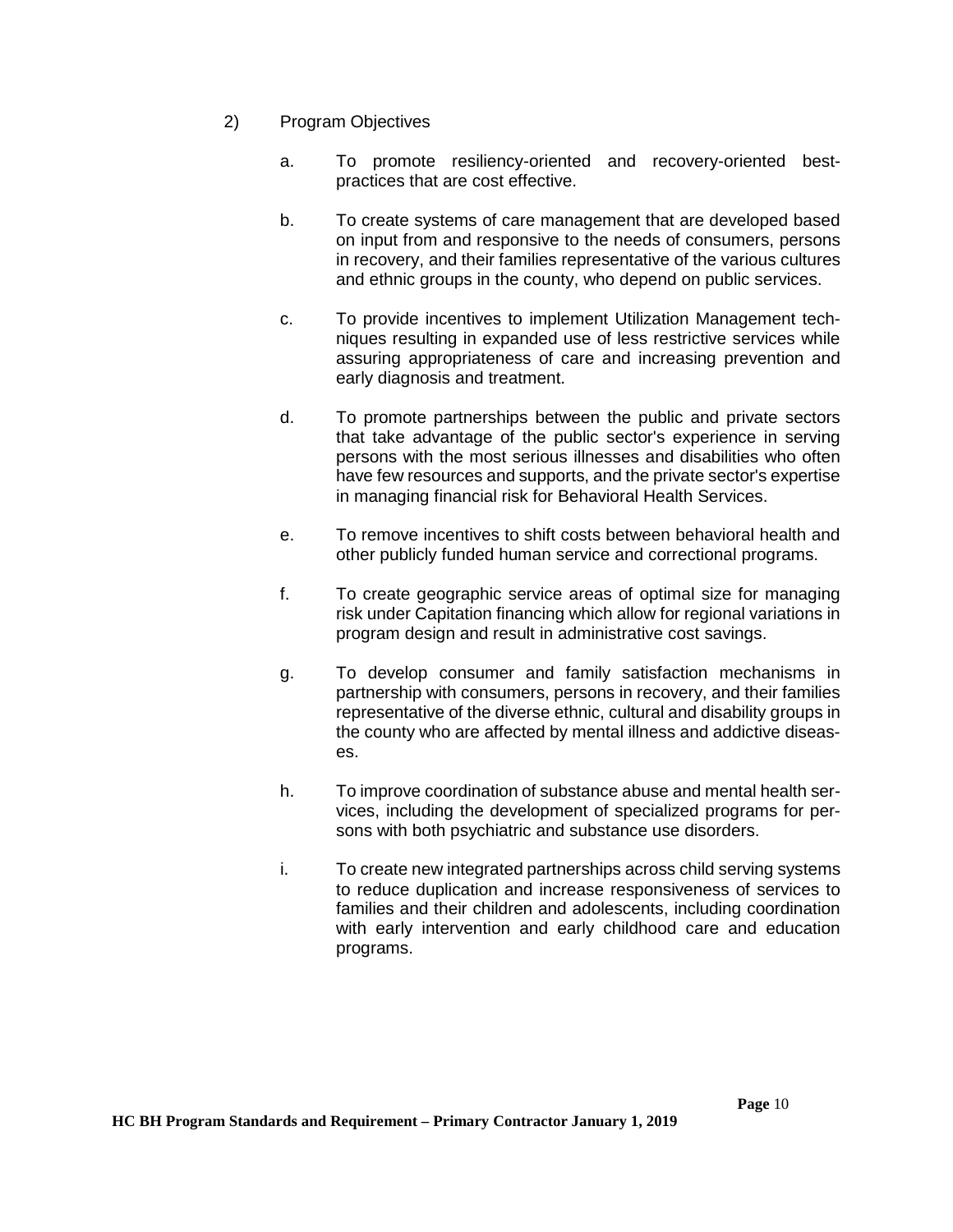- j. To shift the focus of state monitoring from process management to outcome management with an emphasis on reduction of out-ofhome placements for children and adolescents, increased community tenure, improved health status, and improved vocational and educational functioning.
- k. To accelerate the administration's state mental hospital rightsizing initiative.
- l. To improve coordination of care between physical and Behavioral Health Services including disease management, programs to improve health outcomes, educate consumers and Providers, and increase access to Providers.
- <span id="page-35-0"></span>II-3. NATURE AND SCOPE OF THE PROJECT

The HealthChoices Program ensures that Members have access to quality physical and Behavioral Health Services while allowing the Commonwealth to stabilize the rate of growth in health care costs. Primary Contractors and their BH-MCOs for the behavioral health component of the HealthChoices Program are responsible for locating, coordinating, and monitoring the provision of designated Behavioral Health Services on behalf of Members.

- A. Enrollment Process
	- 1) HealthChoices Behavioral Health Care

Members are enrolled in the BH-MCO operating in their county of residence on or after being determined eligible for Medical Assistance. Eligible individuals must be enrolled regardless of their race, color, ethnicity, national origin, sex, actual or perceived sexual orientation, gender identity, gender expression or disability. As Members are enrolled, information will be forwarded to the BH-MCO. The BH-MCO must establish mechanisms to inform the County Assistance Office (CAO) of any change or update to the Member's residency or eligibility status within 10 days of the date of learning of the change.

The BH-MCO must have in effect written administrative policies and procedures for newly enrolled Members. The BH-MCO must also have a transition plan and procedure for providing Behavioral Health Services for newly enrolled Members. The Department will provide the BH-MCO with enrollment information for its Members including the beginning and ending effective dates of enrollment. It is the responsibility of the BH-MCO to take necessary administrative steps consistent with the dates determined and provided by the Department to determine periods of coverage and responsibility for services.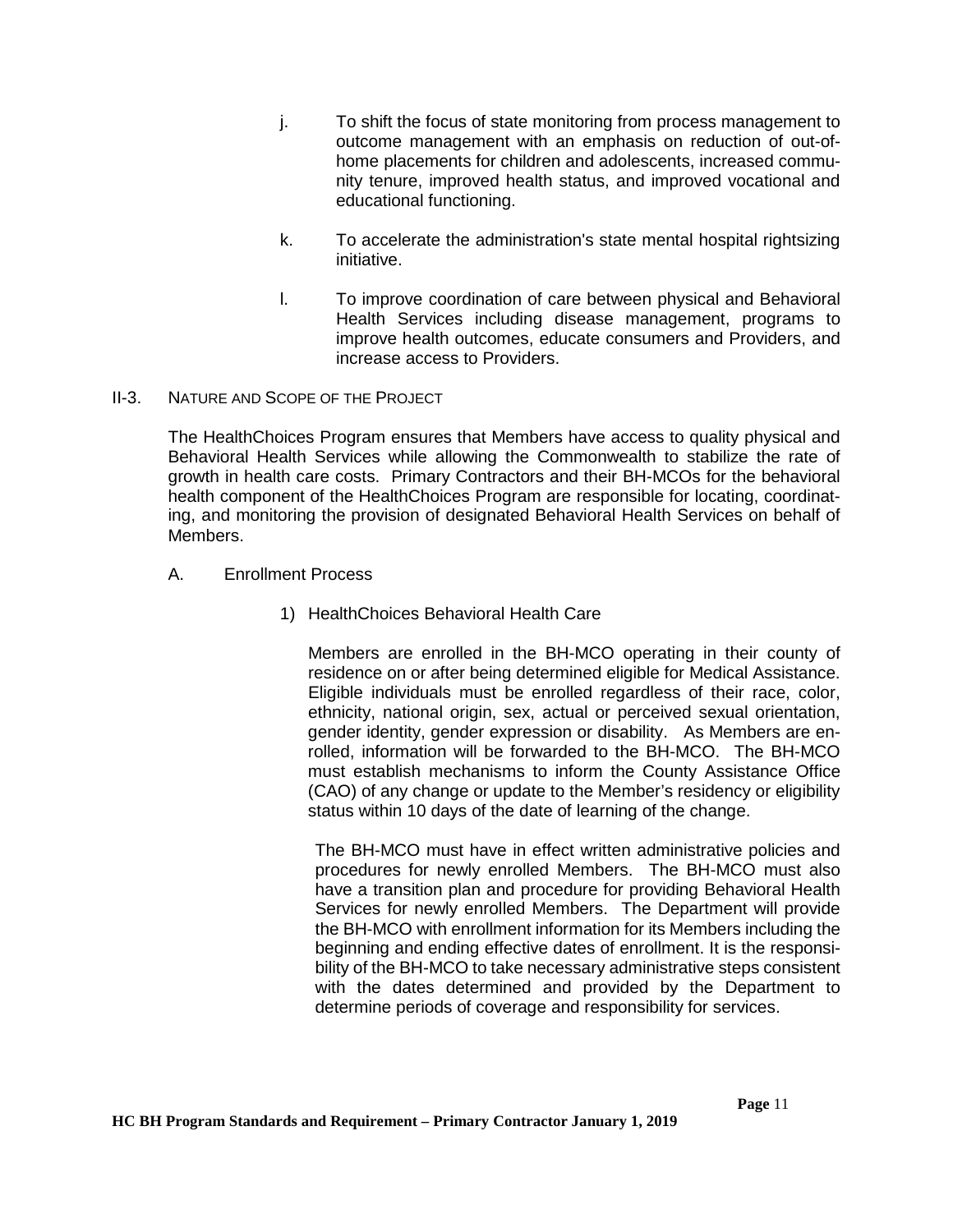As directed by the Department, the BH-MCO must make an effort to conduct an initial screening of each enrollee's needs, within ninety (90) days of the effective date of enrollment for all new enrollees. Subsequent attempts to make an initial screening of enrollee's needs should be made if the initial attempt to contact the enrollee is unsuccessful.

B. HealthChoices Program Eligible Groups

The HC BH population consists of seven different eligible groups, or aid categories which may change from time to time. Qualification for the HC BH Program is based on a combination of factors, including family composition, income level, insurance status, and/or pregnancy status, depending on the aid category in question. The scope of benefits and program requirements vary by the MA category. Should the Department choose to implement cost sharing options at a future date, these options may also be determined by MA category.

- 1) The eligible groups (see Appendix X for details) are:
	- a. Temporary Assistance to Needy Families (TANF) and TANF-Related MA: A federal block grant program, matched with state funds, which provides cash payments and MA, or MA only (Medically Needy Only and Non-Money Payment), to families which contain dependent children who are deprived of the care or support of one or both Parents due to absence, incapacity, or unemployment of a parent.
	- b. Healthy Horizons: An MA program which provides non-money payment (NMP) MA and/or payment of the Medicare premium, deductibles, or coinsurance to disabled persons and persons age 65 and over. Exception: An individual who is determined eligible for Healthy Horizons for cost sharing coverage only (categories PG and PL) will not be enrolled in the HC Program.
	- c. SSI with Medicare: Monthly cash payments made to persons who are aged, blind, or determined disabled for over two years under the authority of Title XVI of the Social Security Act, as amended, Section 1616(A) of the Social Security Act, or Section 212(A) of Pub. L. 93-66. This category automatically receives MA.
	- d. SSI without Medicare: Monthly cash payments made to persons who are aged, blind, or have been disabled for less than two years and will become eligible for Medicare when the disability has lasted for two years, under the authority of Title XVI of the Social Security Act, as amended, Section 1616(A) of the Social Security Act, or Section 212(A) of Pub. L. 93-66. This category automatically receives MA.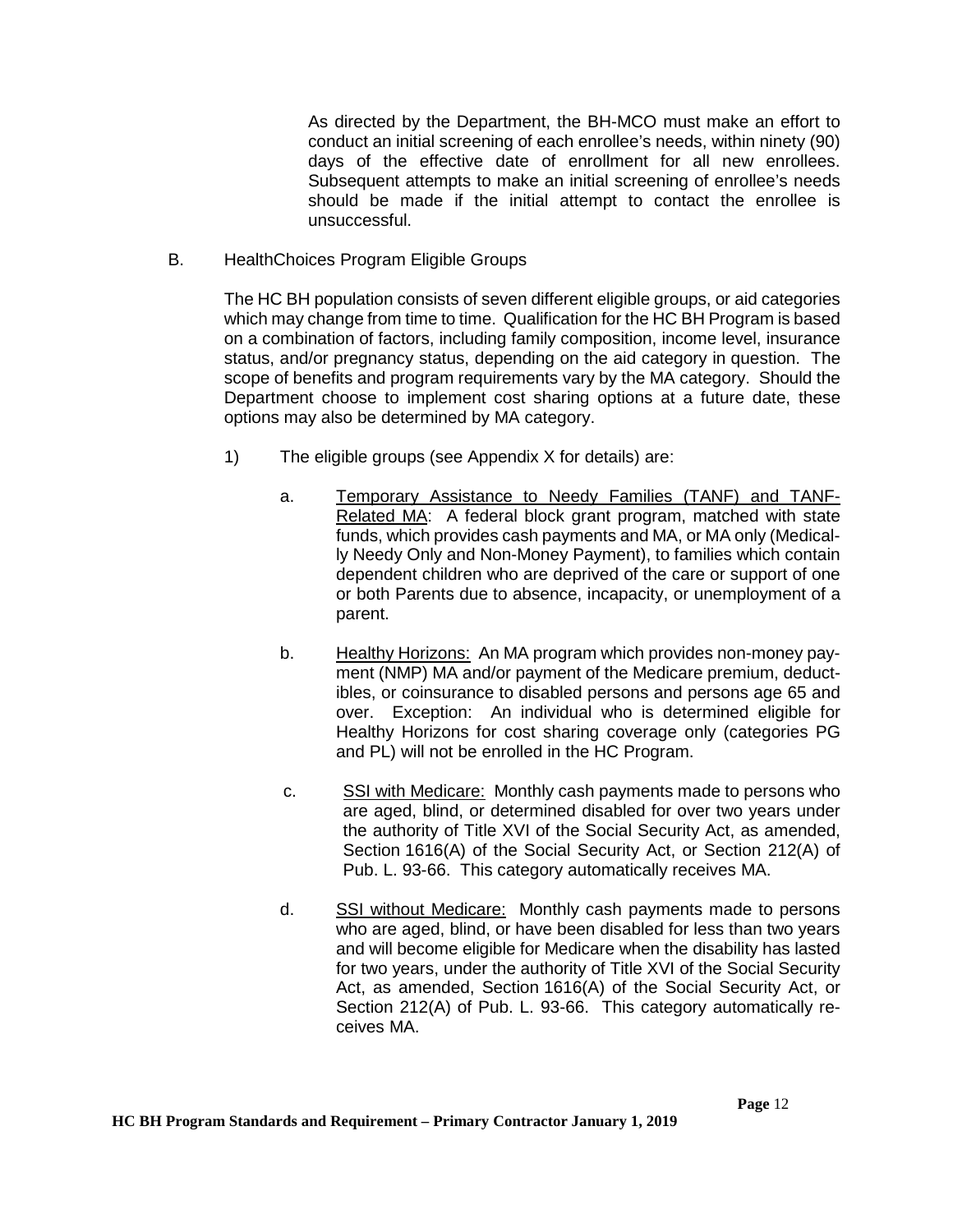- e. SSI-Related: An MA category which has the same requirements as the corresponding category of SSI. Persons who receive MA in SSI-Related categories are aged, blind or disabled. This includes Medically Needy Only and Non-Money Payment.
- f. State-Only GA: A state funded program which provides cash grants and MA (Categorically Needy) or MA only (Medically Needy Only and Non-Money Payment) to Pennsylvania individuals and families whose income and resources are below established standards and who do not qualify for the TANF program.
- g. Eligible Groups Under MAGI Rule: MG 00 Children ages 1-5 inclusive and income at or below 157% FPL. Youth ages 6-18 inclusive and income at or below 119%. Infants and pregnant women at or below 215% FPL. MG19 – Youth ages 6-18 inclusive with income at or below 119% FPL. MG27 – Income at or below 33% FPL. MG 71 – Transitional Medical Assistance.
- h. Newly Eligible Groups Under ACA

Childless adults with income less than or equal to 133% of the applicable FPL.

Parents and designated care takers and individuals ages 19 or 20 with income between 4% and 133% of the applicable FPL.

2) MAGI Recipient

The Department will make Capitation payments to the Primary Contractor for eligible Members having a category of assistance "MG" at the TANF rate that is appropriate for the age of the Member.

3) Eligibility Determination

The Department has sole authority for determining whether individuals or families meet any of the eligibility criteria specified in items a. through i. above. The Department performs eligibility determination using trained eligibility staff. These individuals are stationed at CAOs located throughout the Commonwealth.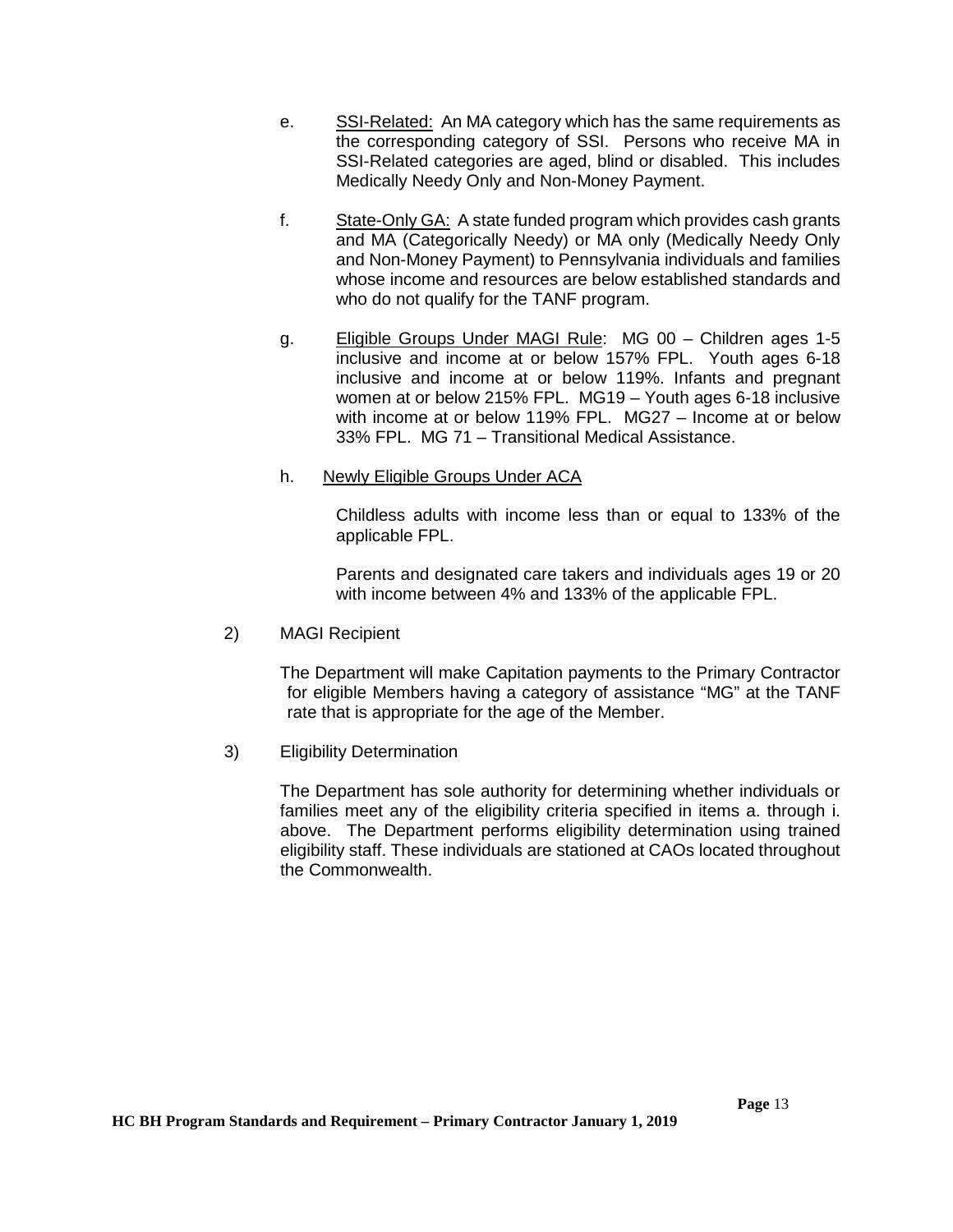# 4) Guaranteed Eligibility

Individuals who attain eligibility due to a pregnancy are guaranteed eligibility for comprehensive services through the last day of the month in which the 60 days postpartum or post-loss of pregnancy period ends and their newborns are guaranteed coverage for one year, as long as mother and child continue to live together during that year.

# 5) Involuntary Mental Health Commitment

Whenever a Member residing in one HealthChoices county is made subject to involuntary examination and/or treatment in another HealthChoices county, the BH-MCO in the county in which the Member resides shall be responsible for the cost of examination and/or involuntary treatment provided in the other county. The BH-MCO providing services in the county in which the HealthChoices Member resides shall abide by the examination and/or involuntary treatment decisions made in the county in which services are rendered. The BH-MCO in the county where the Member receives examination and/or treatment shall notify the Member's BH-MCO within twenty-four (24) hours of commitment.

- 6) Placement of Adults and Children NOT in Substitute Care in Behavioral Health Residential Treatment Facilities (see Appendix  $V - H$ .).
- 7) Children and Adolescents in Substitute Care Issues (see Appendix  $V H$ .)
- 8) For children and adolescents placed in a juvenile detention facility, the BH-MCO is responsible for medically necessary State Plan Services delivered in treatment settings outside (off site) the juvenile detention facility during the first 35 consecutive days of detention. However, the BH-MCO is not responsible at any time for services delivered within the juvenile detention facility.
- 9) Children whose adoptions have been finalized and for whom the CCYA is continuing to provide support through an adoption assistance agreement with the adoptive Parents residing in the HC Zone are to be enrolled in the BH-MCO of the county where the adoptive family resides.
- 10) The BH-MCO will be required to pay for medically necessary Behavioral Health Services for Members provided within a private Intermediate Care Facility for persons with intellectual disabilities (ICF/ID) facility within the HC Zone.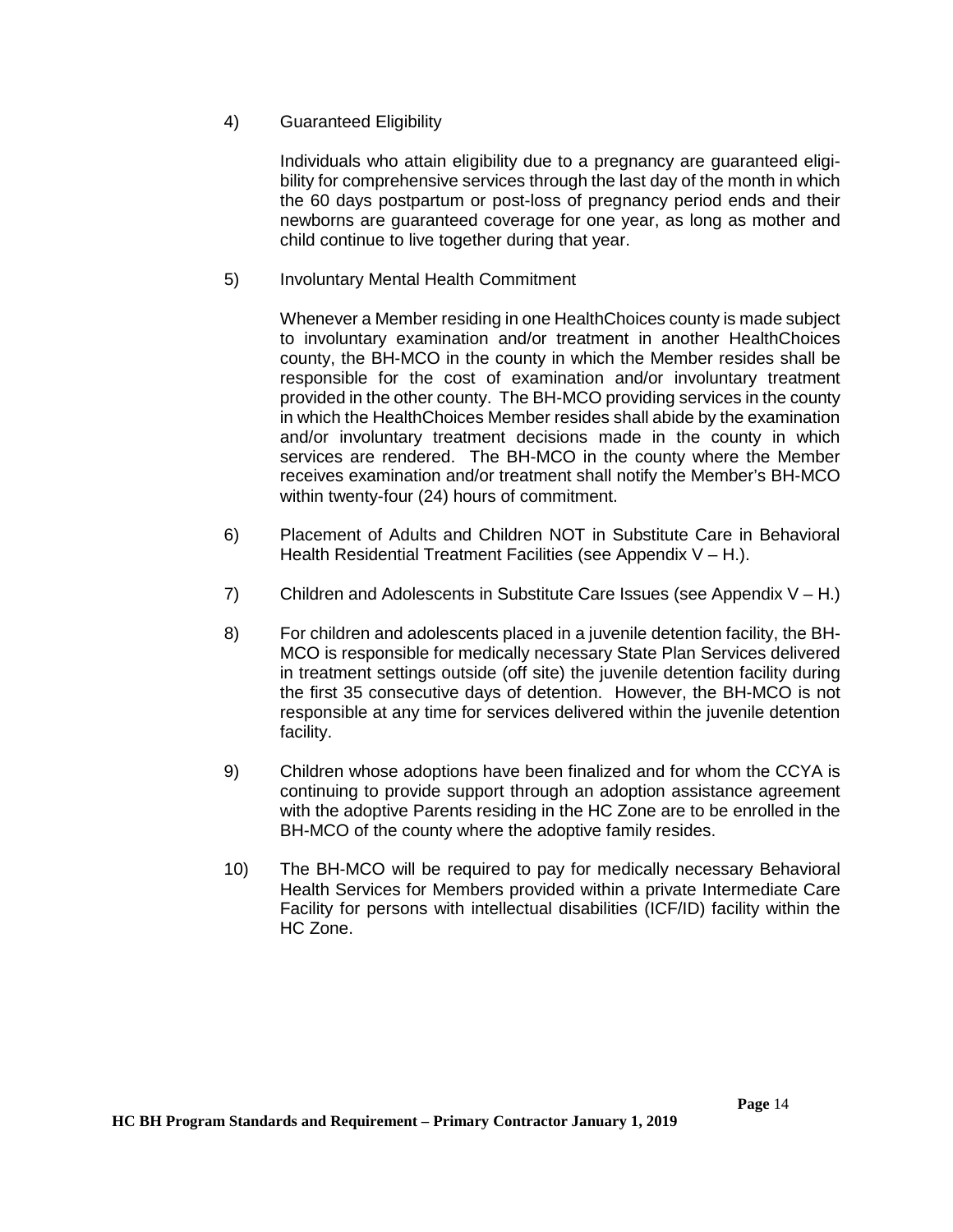- 11) In order to serve an individual less than 21 years of age in a psychiatric hospital setting and be reimbursed through Medical Assistance for the services, the facility must be accredited by a national accrediting organization approved by CMS or undergo a State survey conducted by the Department of Health to determine whether the hospital meets the requirements to participate in Medicare (or Medicaid) as a psychiatric hospital under 42 CFR §482.60.
- C. Rating Period

A period of twelve (12) months selected by the Department for which the actuarially sound Capitation rates are developed and documented in the rate certification submitted to CMS as required by §438.7(a)

For the second, fourth and fifth rating periods, the Department will adjust Capitation rates, if necessary, to maintain actuarial soundness based upon a material and demonstrated impact caused by any or all of the following:

- 1) Changes in medical costs;
- 2) Changes in utilization patterns; or
- 3) Programmatic changes that affect the Primary Contractor and/or its BH-MCO's delivery or coverage of benefits.

In the event that no adjustments are made, pursuant to C.1), 2) or 3) above, the rates applicable to the previous rating period will apply. The Department will disclose to the Primary Contractor the basis and assumptions of its determination with respect to adjustments to the second, fourth and fifth rating period rates.

At the Department's discretion, Capitation rates may be negotiated for the third rating period. In the event the Department does not negotiate Capitation rates for the third rating period, the Department will adjust Capitation rates, if necessary, as provided for the second, fourth and fifth rating period.

If agreement is not reached prior to the start of an Agreement period, the rates applicable to the previous rating period will continue to apply until new rates are agreed upon and effective.

If the Department exercises its option to renew the Agreement for an additional three (3) year period, pursuant to Part I-4, rate negotiations will commence promptly after notice of same for the sixth rating period. Capitation rates will be adjusted for the seventh and eighth rating period.

The Department reserves the right to expand or contract the scope of the HealthChoices Program during the term of the Agreement to include additional services or reduce services, or covered populations.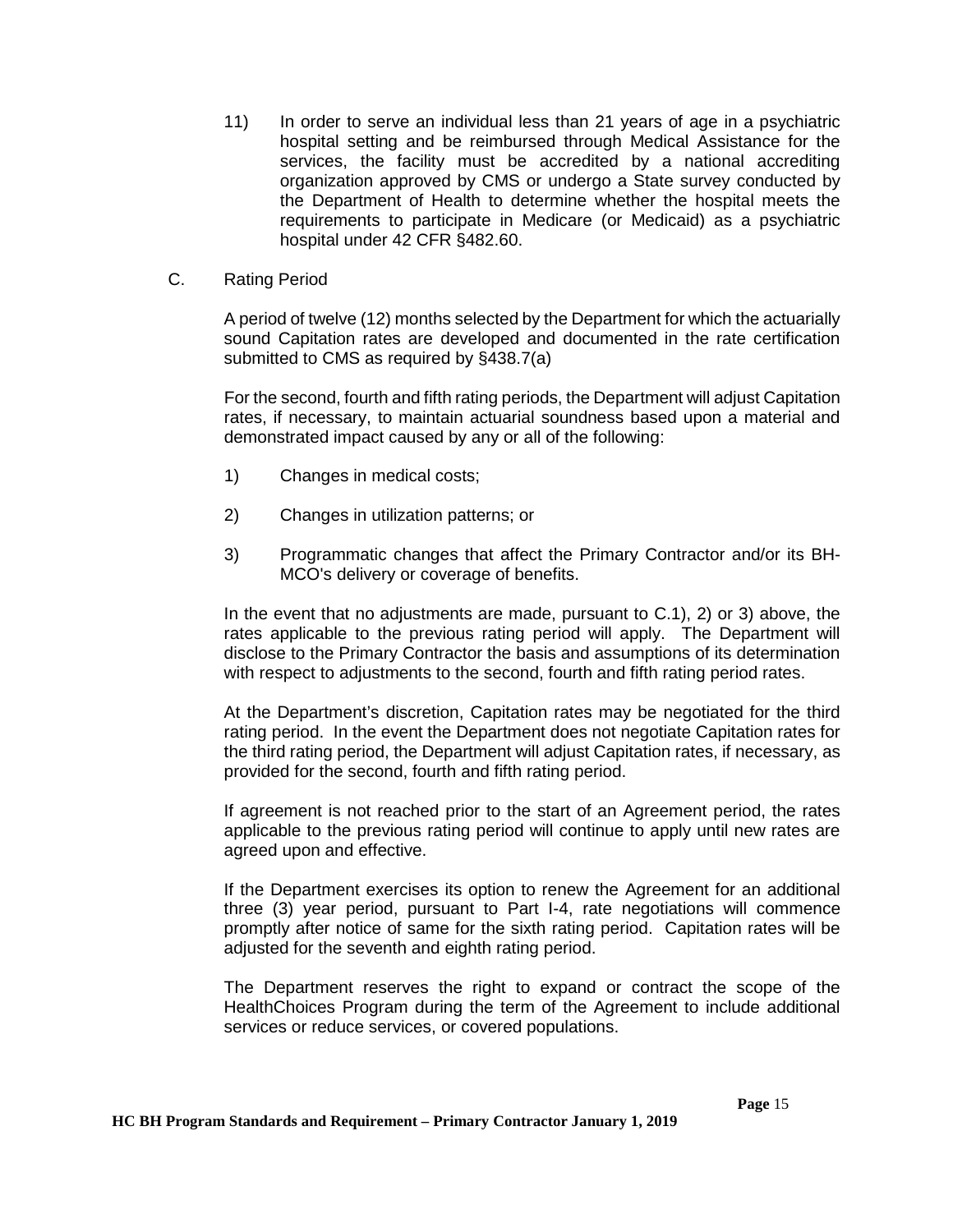## D. Termination/Cancellation

The Department reserves the right to terminate or cancel the Agreement for failure to perform as required by Agreement terms, non-availability of funds, failure to secure/retain necessary federal contract and/or Waiver approvals, or change in applicable federal or Commonwealth law, regulation, public policy, or at the option of the Department.

For Agreements with an individual county, DHS requires the Primary Contractor to provide a minimum of one hundred and twenty (120) days' notice of intent to terminate the Agreement. For an Agreement with a Multi-County Entity , DHS requires a minimum of one hundred and eighty (180) days' notice in the event the Primary Contractor intends to terminate the Agreement and also if one or more counties intend to withdraw from the Multi-County Entity during the Agreement period. The Agreement will remain in effect for the remaining counties who continue to meet Department requirements and the rates will be recalculated accordingly.

In the event a county or county group intends to release a Request for Proposal (RFP) in order to reprocure a BH-MCO, OMHSAS requires the Primary Contractor to provide written notice one hundred and eighty (180) days before the effective date of the Initial Term of the Agreement between the Primary Contractor and selected BH-MCO.

Upon termination/Cancellation or expiration of the Agreement, the Primary Contractor must:

- 1) Provide the Department with all information deemed necessary by the Department within thirty (30) days of the request;
- 2) Be financially responsible for Provider claims with dates of service through the day of termination, except as provided in D.3) below, including those submitted within established time limits after the day of termination;
- 3) Be financially responsible for Members placed in inpatient and residential treatment facilities through the dates specified in Section E of the HC-BH Recipient Coverage Document (Appendix V).
- 4) Be financially responsible for services rendered through 11:59 p.m. on the day of termination, except as provided in D.3) above, for which payment is denied by the BH-MCO and subsequently approved upon appeal by the Provider; and
- 5) Arrange for the orderly transition of Members and records to those Providers who will be assuming ongoing care for the Members.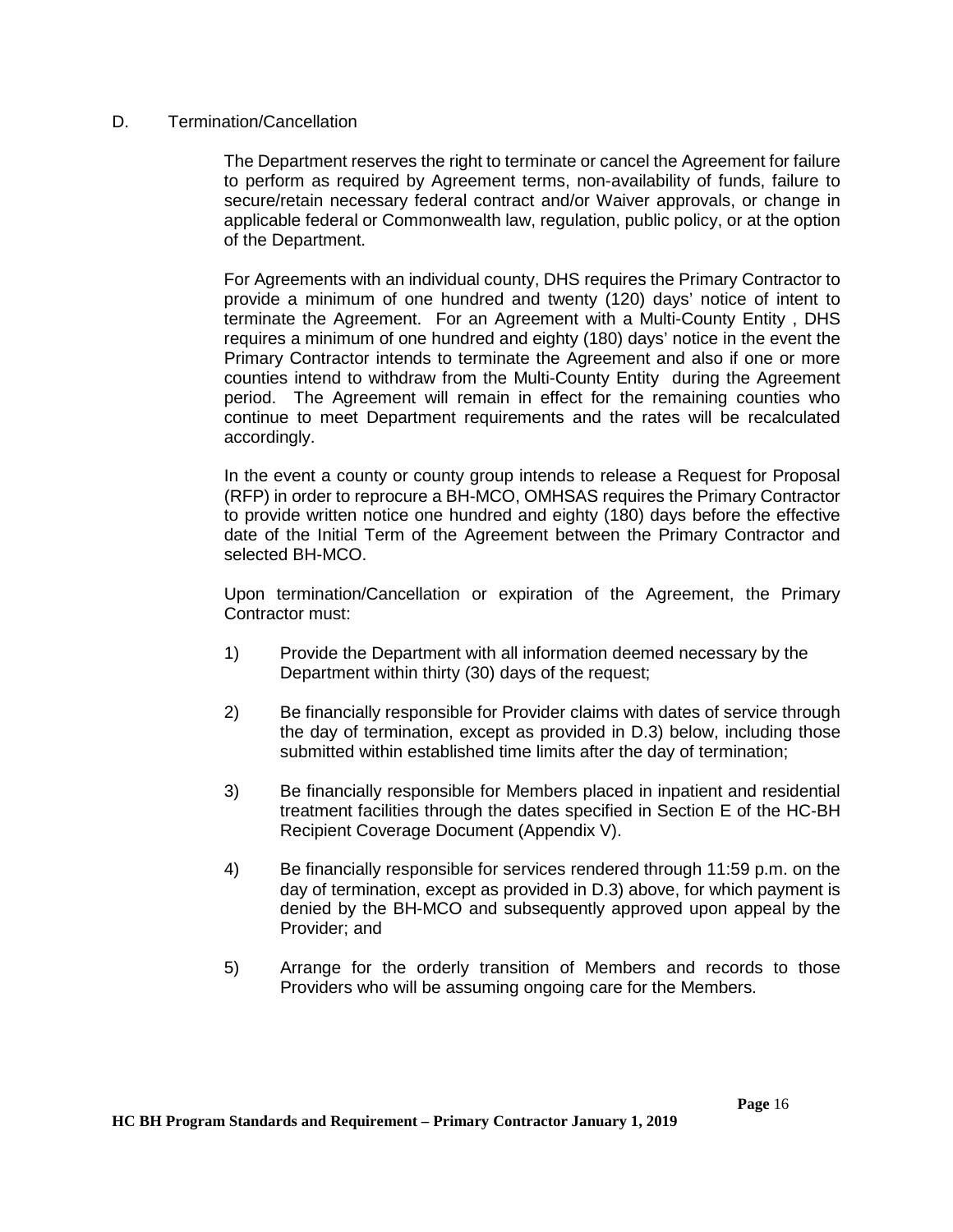During the final quarter of the Agreement, the Primary Contractor and its BH-MCO will work cooperatively with, and supply program information to, any subsequent Primary Contractor. Both the program information and the working relationship between the Primary Contractors will be defined by the Department.

E. Compliance with Federal and State Laws, Regulations, Department Bulletins and Policy Clarifications

The Primary Contractor and its BH-MCO must assure that Network Providers delivering State Plan Services participate in the MA program and, in the course of such participation, provide those services essential to the care for individuals being served, and comply with all federal and state laws generally and specifically governing participation in the Medical Assistance Program. The Primary Contractor's BH-MCO and Behavioral Health Services Providers must also agree to comply with all applicable Department regulations and policy bulletins and clarifications. The Primary Contractor and its BH-MCO and its Subcontractors must agree to comply with all applicable federal and state laws and regulations including: Title VI and VII of the Civil Rights Act of 1964 (42 U.S.C. Section 2000 d. et seq. and 2000 e. et seq.); Section 504 of the Rehabilitation Act of 1973 (29 U.S.C. Section 701 et seq.); The Age Discrimination Act of 1975 (42 U.S.C. Section 6101 et seq.); the Americans with Disabilities Act of 1990 as amended (42 U.S.C. Section 12101 et seq.) (ADA) the Pennsylvania Human Relations Act of 1955 (71 P.S. Section 941 et seq.); The Pennsylvania Managed Care Consumer Protection Act (Act 68) of 1998 (Article XXI of the Insurance Company Law of 1921, as amended, 40 P.S. 991.2101 et seq.); as amended and Title IX of the Education Amendment of 1972 (regarding education programs and activities), 45 CFR Parts 160 and 164 (Standards for Privacy of Individually Identifiable Health Information) and 45 CFR Part 74, Appendix A and section 1557 of the Patient Protection and Affordable Care Act.

The Primary Contractor and/or its BH-MCO agrees to comply with future changes in federal and state laws, federal and state regulations, Medicaid State Plan, Federal Waivers and Department requirements and procedures related to changes in the Medicaid program.

The Primary Contractor and/or its BH-MCO must comply with the requirements mandating Provider identification of Provider-preventable conditions as a condition of payment, as well as the prohibition against payment for Provider-preventable conditions as set forth in 42 CFR §438.3(g) and §447.26. The Primary Contractor and its BH-MCO must report all identified provider-preventable conditions in a form and frequency as specified by the Department.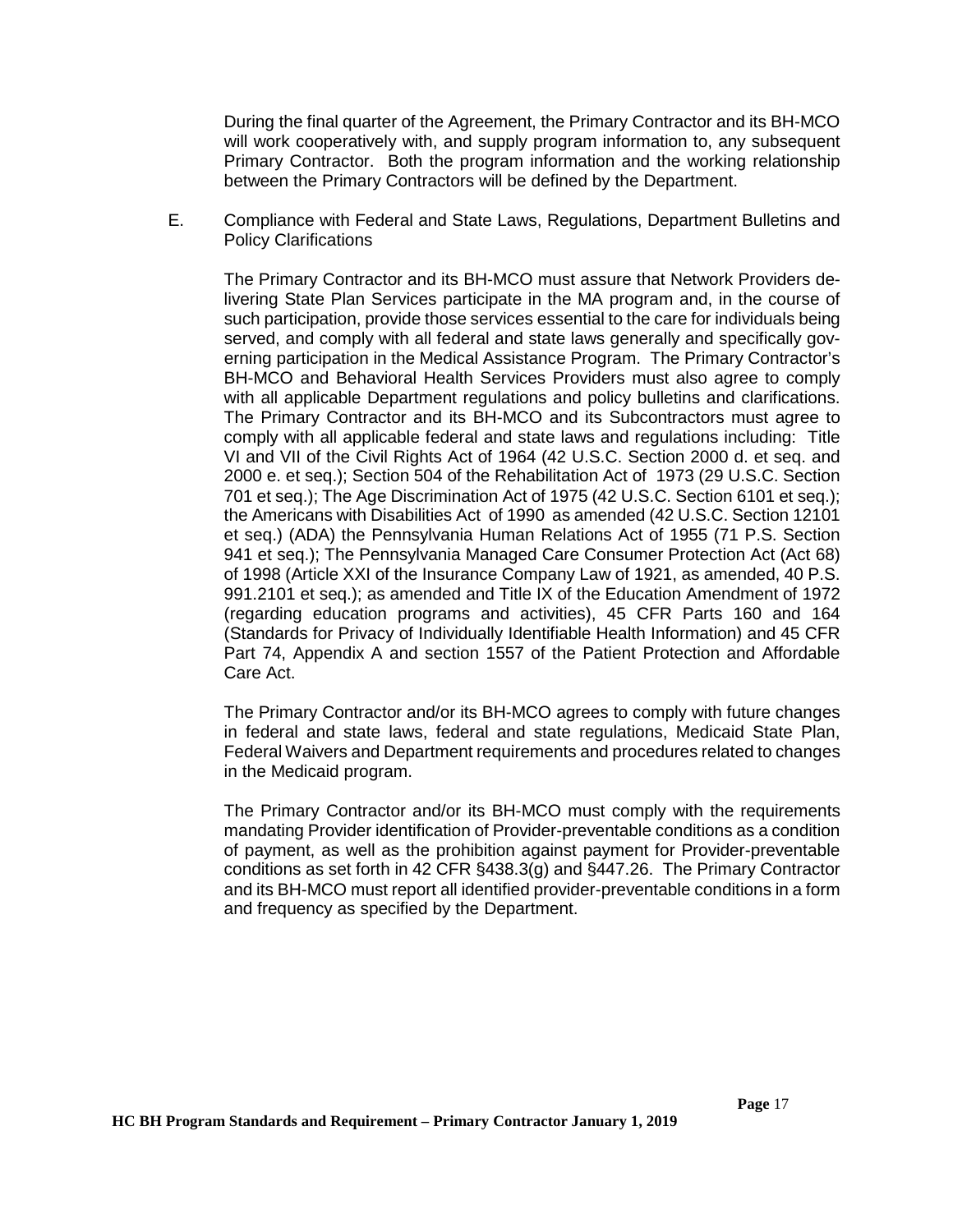### F. False Claims

The Primary Contractor recognizes that payments by the Department to the Primary Contractor will be made from federal and state funds and that any false claim or statement in documents or any concealment of material fact may be a cause for prosecution under applicable federal and state laws. Payments are contingent upon availability of state and federal funds.

G. Major Disasters or Epidemics

In the event of a major disaster or epidemic as declared by the Governor of the Commonwealth, the Primary Contractor and its BH-MCO shall require Providers to render all services provided for in this document and the Agreement as is practical within the limits of Providers' facilities and staff which are then available. The Primary Contractor and its BH-MCO shall have no obligation or liability for any Provider's failure to provide services or for any delay in the provision of services when such a failure or delay is the direct or proximate result of the depletion of staff or facilities by the major disaster or epidemic.

- H. Performance Standards and Damages
	- 1) Performance Standards for the HC BH Program

Performance standards for the HC BH Program are included throughout this document. Additional standards may be developed for inclusion in subsequent related contracts. The Primary Contractor may develop performance standards consistent with this document. The Department reserves the right to institute incentive payments related to performance standards in the future.

2) Sanctions and Penalties

The Department may impose sanctions or penalties for non-compliance with, or failure to meet performance and program standards indicated in the Agreement and/or subsequent related contracts.

Sanctions and penalties may be imposed by the Department in a variety of ways to include but not be limited to:

- a. Requiring the Primary Contractor to submit a corrective action plan.
- b. Imposing monetary penalties, including suspension or denial of payments.
- c. Terminating the Agreement.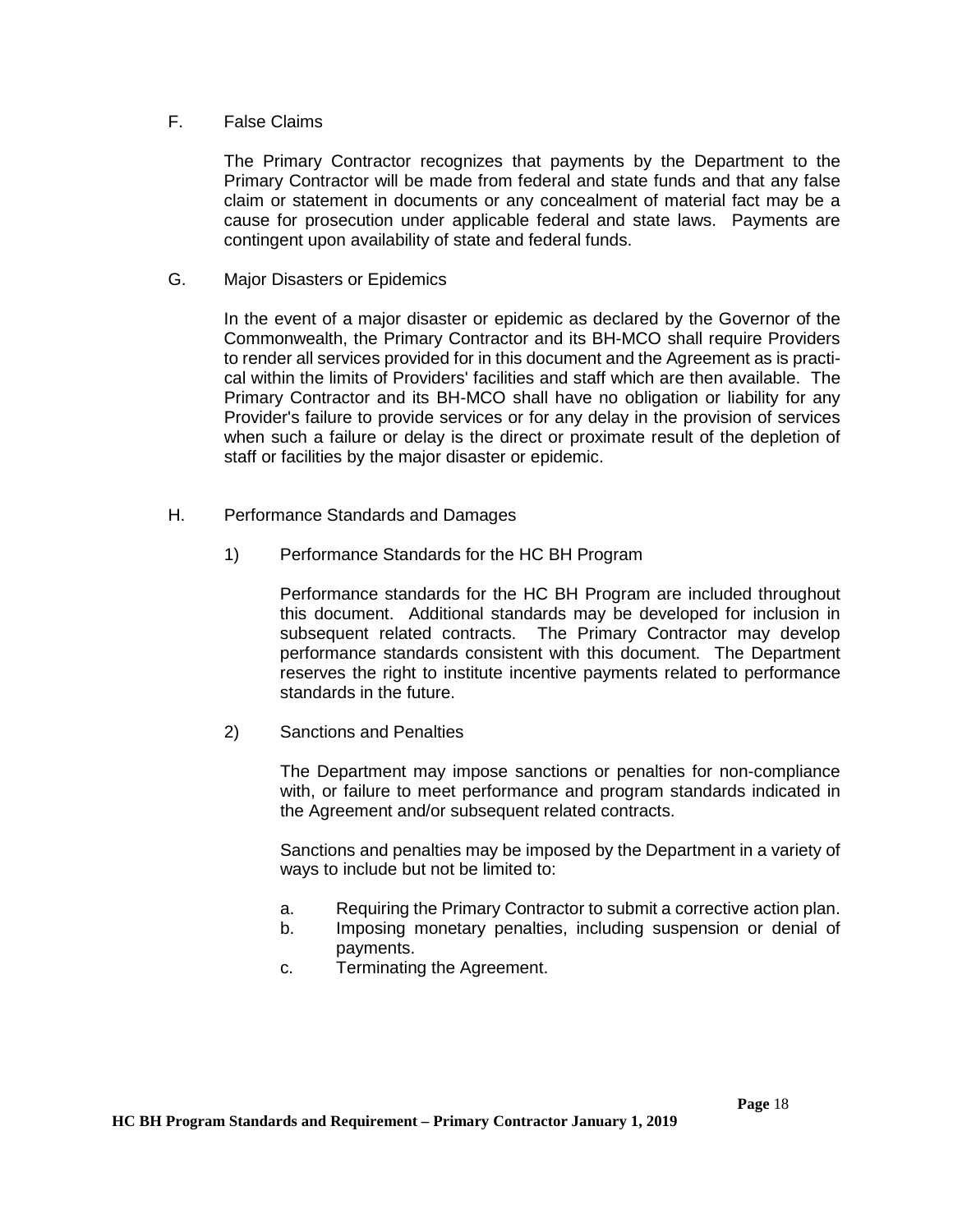## 3) CMS Review and Approval

The Department must submit to CMS for review and approval, the Primary Contractor's rate certifications concurrent with the review and approval process for HC BH Agreements as specified in §438.3(a).

The Department may impose sanctions in accordance with section H.2) above if signed HC BH Agreements or amendments are not returned to the Department by a date specified. As specified in §438.3(a), proposed final Agreements must be submitted to CMS for review no later than ninety (90) days prior to the effective date of the Agreement.

- 4) Profit, Discretionary Funds and Reinvestment Arrangement
	- a. Counties and Multi-County Entities as Primary Contractors and management or oversight entities formed by or organized on behalf of the counties or Multi-County Entities are not permitted to retain any Discretionary Funds. After the closure of each Agreement period, any county or Multi-County Entity's Discretionary Funds which have not been included in a DHS approved reinvestment plan must be returned to DHS (Appendix N, Reinvestment Parameters)
	- b. BH-MCOs as Primary Contractors to DHS or Private Sector BH-MCOs as contractors to a county are permitted to retain profit in accordance with the terms of their contract with the Primary Contractor. Profit will be monitored by DHS and will be a factor in future DHS rate adjustments and negotiations with the Primary Contractor.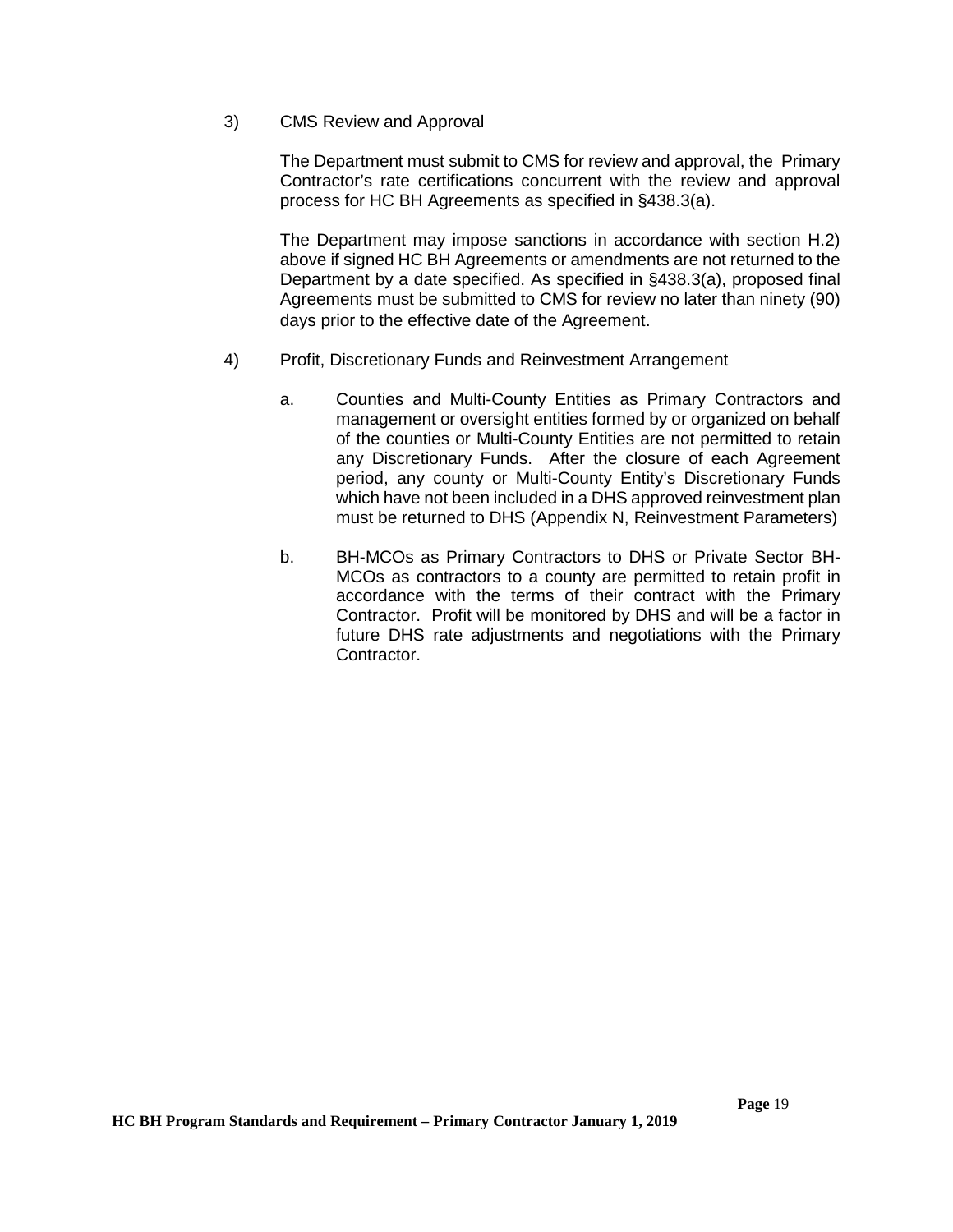### II-4. TASKS

## A. State Plan Services

The program includes medically necessary mental health, substance abuse and behavioral services.

- 1) The BH-MCO shall provide timely access to behavioral health diagnostic, assessment, referral, and treatment services for Members. At a minimum, State Plan Behavioral Health Services must be provided in the amount, duration and scope set forth in the MA Fee-For-Service (FFS) Program and be based on the Recipient's benefit package, unless otherwise specified by the Department. The BH-MCO must ensure that the services are sufficient in amount, duration, or scope to reasonably be expected to achieve the purpose for which the services are furnished. Additionally, all medically necessary 1905(a) services that correct and ameliorate mental illness and conditions or substance use disorders are covered for EPSDTeligible beneficiaries ages birth to twenty-one, in accordance with 1905(a) of the Social Security Act. If services or eligible consumers are added to the Pennsylvania MA Program or HC program, or if covered services or eligible consumers are expanded or eliminated, implementation by the BH-MCO must be on the same day as Department's unless the BH-MCO is notified by the Department of an alternative implementation date.
- 2) The Primary Contractor and its BH-MCO must require that Network Providers offer hours of operation that are no less than the hours of operation offered to commercial members or comparable to MAFFS, if the Provider serves only MA Members. Hours of operation should be flexible in order to accommodate the particular scheduling needs of Members (i.e. inclusion of evening and/or weekend hours). In addition, Providers must have services available 24 hours a day, seven days a week when medically necessary.
- 3) The Primary Contractor or its BH-MCO must have procedures for authorization and payment for State Plan Services, which are required but not available within the Provider network and for providing Emergency Services for Members who are temporarily out of the HealthChoices Zone.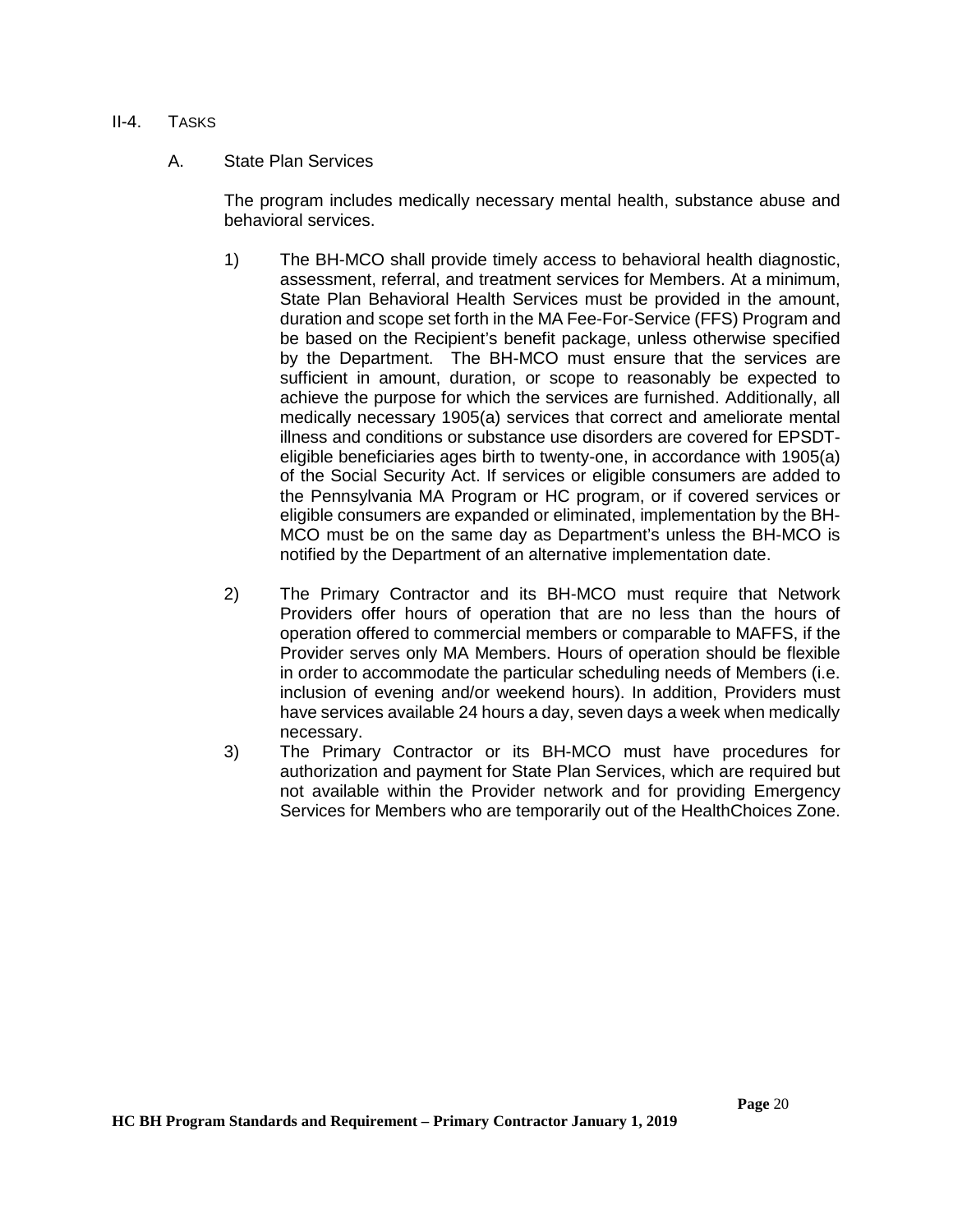- 4) Member Liability
	- a. Members will not be held liable for:
		- i) State Plan Services provided to the Member for which the Department does not pay the Primary Contractor.
		- ii) State Plan Services provided to the Member for which the Department does not pay the individual or health care Provider that furnishes the services under a contractual, referral, or other arrangement.
		- iii) State Plan Services to the extent that those payments are in excess of the amount that the Member would owe if the Primary Contractor or its BH-MCO provided the services directly.
	- b. The Primary Contractor and its BH-MCO must coordinate with and make timely payments to Out-of-Network Providers for medically necessary covered services as otherwise provided for in this Agreement, including, but not limited to, when:
		- i) Services were rendered to treat an Emergency Medical Condition;
		- ii) Services were prior authorized;
		- iii) Services were not available in network;
		- iv) The Primary Contractor and its BH-MCO denied Prior Authorization of services but the Department determined, after a hearing, that the services should have been authorized.
	- c. The Primary Contractor and its BH-MCO may not impose any cost to the Member for using an Out-of-Network Provider that is greater than what the costs would have been if a Network Provider furnished the services.
- 5) The Primary Contractor or its BH-MCO must provide comprehensive Service Management, with clear access and lines of authority. Each Member's plan of care, including the commencement, course, and continuity of treatment and support services, must be documented in such a way as to permit effective review of care and demonstrate care coordination with services covered by the Primary Contractor or its BH-MCO.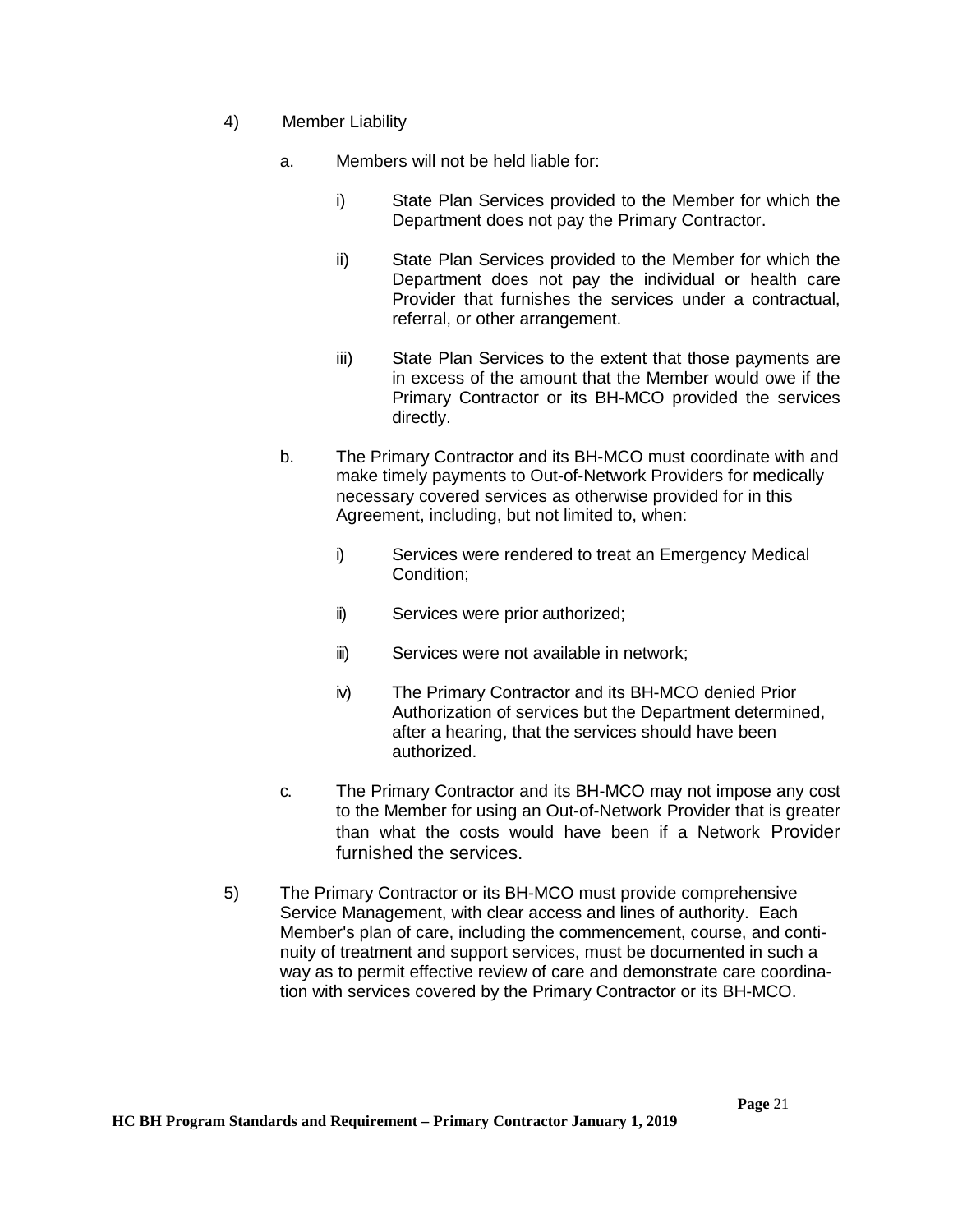- 6) For Priority Populations, a clearly defined program of care which incorporates longitudinal and disease state management is expected. In addition, evidence of a coordinated approach must be demonstrated for those persons with co-existing mental health and drug and alcohol conditions as well as for older adults with psychiatric and substance use disorders, particularly those with co-existing physical impairments, and other Special Needs Populations who experience mental health and/or drug and alcohol disorders (e.g., persons with intellectual disabilities, homeless persons, persons diagnosed with ASD, persons discharged from correctional facilities, persons with HIV/AIDS and physical disabilities).
- 7) The Primary Contractor or its BH-MCO is required to maintain twenty-four (24) hour telephone accessibility, staffed at all times by qualified personnel, to provide information to Members and Providers, and to provide screening and referral, as necessary.
	- a. There must be twenty-four (24) hour capacity for service authorization.
	- b. There must be twenty-four (24) hour access to a physician for psychiatric and drug and alcohol clinical consultation and review.
	- c. All Member and Provider calls must be answered within 30 seconds.
	- d. Separate Member and Provider telephone lines are permitted.
	- e. The Member line must be answered by a live voice at all times.
	- f. BH-MCOs serving multiple counties in a HealthChoices Zone may establish a regional network with one telephone line for Member calls and one line for Provider calls.
	- g. Separate record keeping must be established for tracking and monitoring of both Provider and Member phone lines.
- 8) The Primary Contractor or its BH-MCO must have procedures for reminders, follow-up, and outreach to Members including:
	- a. Home visits and other methods to encourage use of needed services by Members who do not keep appointments, including notification of upcoming appointments.
	- b. Population groups with special needs and/or groups who under use needed Behavioral Health Services, such as older persons, persons who are homebound or homeless adults with intellectual disabilities, and persons diagnosed with ASD.
	- c. Administrative mechanisms for sending copies of information, notices and other written materials to an additional party upon the request and signed consent of the Member.
- 9) The Primary Contractor or its BH-MCO must have procedures to determine the EPSDT screen status for children receiving Behavioral Health Services.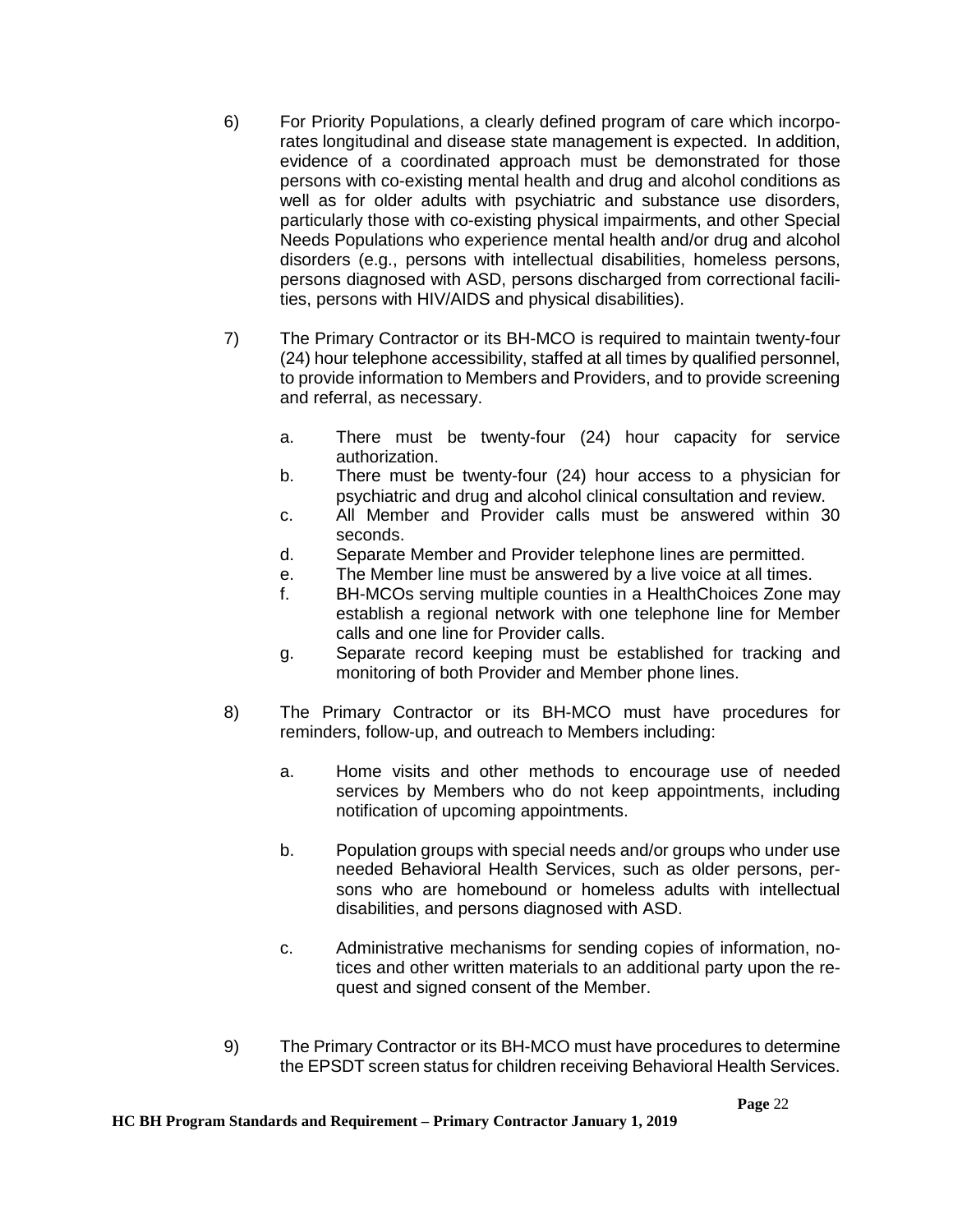Referral to the child's PH-MCO PCP must be made for children whose EPSDT screens are not current, based on the American Academy of Pediatrics periodicity schedule. The BH-MCO must have procedures to collect and report EPSDT screen referral and status information.

10) A Primary Contractor or its BH-MCO that would otherwise be required to provide, reimburse for, or provide coverage of, a counseling or referral service, is not required to do so if the BH-MCO objects to the service on moral or religious grounds.

If the Primary Contractor or its BH-MCO elects not to provide, arrange for the provision of, or make payment for, a counseling or referral service because of an objection on moral and religious grounds, it must:

- a. Furnish information to the Department describing the service(s) it does not cover:
	- i. include this information with its application for a Medicaid contract;
	- ii. notify the Department whenever it adopts the policy during the term of the Agreement.
- b. Notify Members with the identity of the excluded services:
	- i. within ninety (90) days of adopting the policy with the projected effective date; but
	- ii. at least thirty (30) days before the effective date of the policy.
- c. Inform Members how they can obtain information from the Department about how to access the excluded services.
- B. In Lieu Of and In Addition To Services

The Primary Contractor or its BH-MCO may develop or purchase in lieu of or in addition to services that are not State Plan Services. Information regarding the enrollment process for providers of in lieu of or in addition to services is included in Appendix Z.

1) In Lieu Of Services

The Department may determine that certain in lieu of services, which are medically necessary and cost-effective alternatives to State Plan services or settings, may be provided by the Primary Contractor and its BH-MCO. The Primary Contractor and its BH-MCO are not required to provide in lieu of services but have the option to provide these approved services. If the Department approves the provision of in lieu services: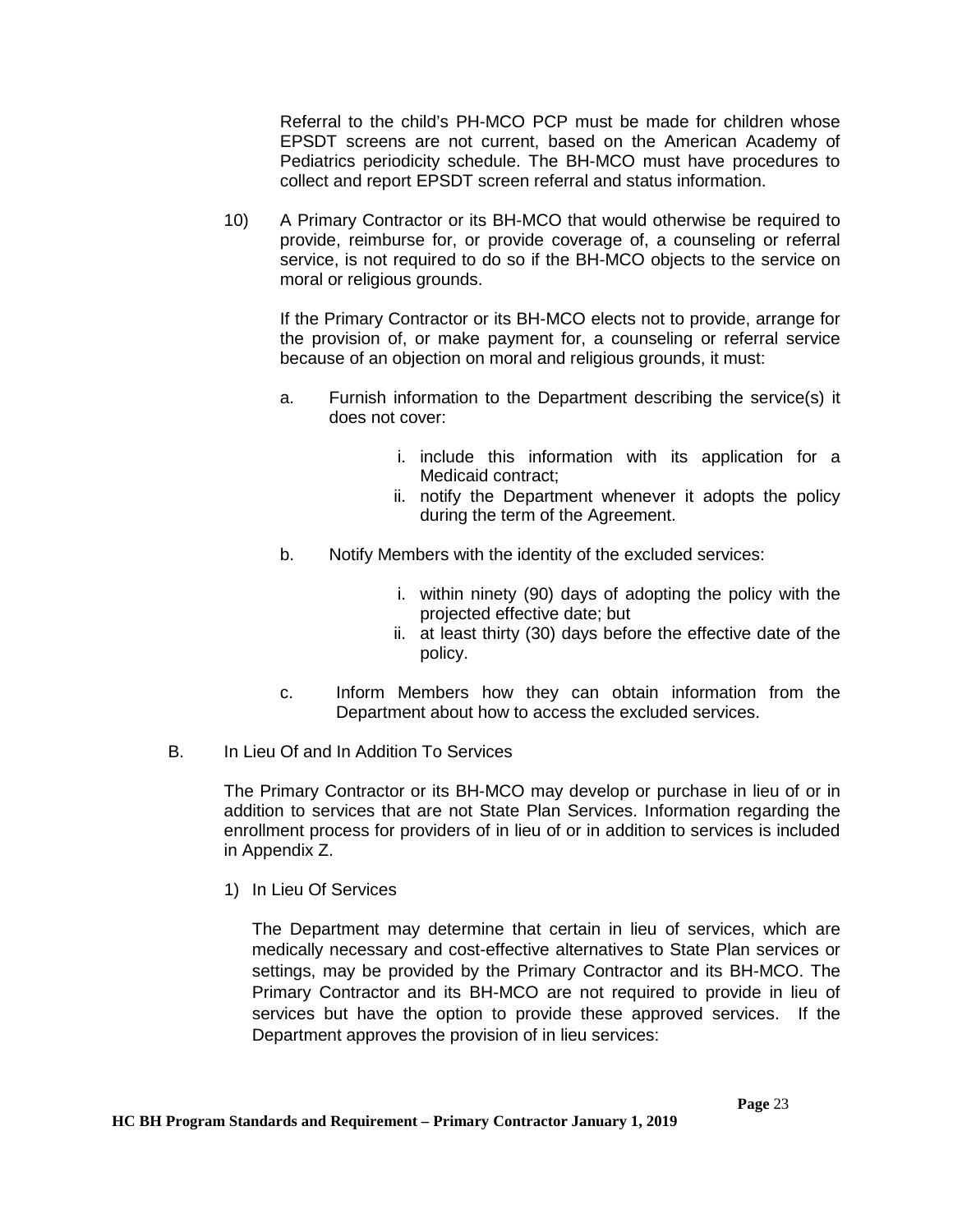- a. The Primary Contractor and its BH-MCO may not require its Members to use the in lieu of services.
- b. The Department will take utilization and actual cost of in lieu of services into account when developing the relevant service component of the Capitation rate.
- c. In lieu of services must be authorized and approved by the Department. Annually, the Department will provide to the Primary Contractor a list of approved in lieu of services that will be taken into account in developing the relevant service component of the Capitation rate.
- e. The most commonly approved services include:
	- Freestanding psychiatric facilities with more than sixteen (16) beds serving 21 – 64 year olds (Section 1.c does not apply).
	- Non-hospital drug and alcohol rehabilitation (Section 1.c does not apply)
	- Assertive Community Treatment
	- Psychiatric Rehabilitation Services

Other approved in lieu of services, which may vary by Primary Contractor, may be provided in accordance with this section 1.a thru d. above.

2) In Addition To Services

The Primary Contractor and its BH-MCO may voluntarily cover services that are in addition to those covered under the State Plan and in lieu of services. The cost of these services will not be included when the payment rates are determined pursuant to 42 CFR §438.3.

- C. Coordination of Care
	- 1) The BH-MCO, CHC-MCO and the PHSS, operating in the county(ies) covered by the BH-MCO, are required to develop and implement written agreements regarding the interaction and coordination of services provided to Members. These agreements must be submitted to and approved by the Department. Complete agreements, including operational procedures, must be available for review by the Department at the time of On-Site Review. The agreements must be submitted for final review and approval to the Department at least thirty (30) days prior to the implementation of the CHC Program in a new CHC Zone. The written agreements should include, but not be limited to: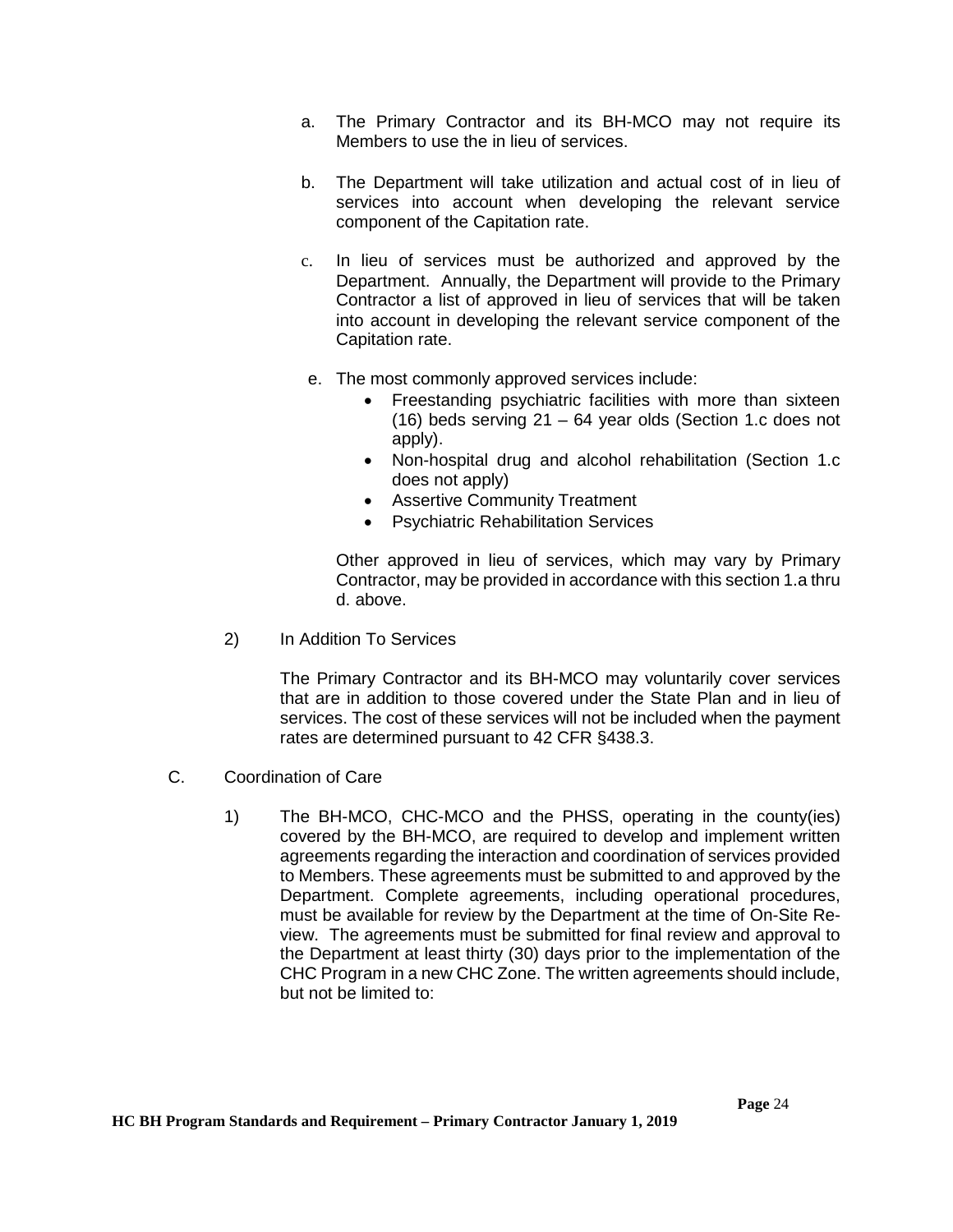- a. Procedures which govern referral, collaboration, and coordination of diagnostic assessment and treatment, prescribing practices, the provision of emergency room services, and other treatment issues necessary for optimal health and prevention of illness or disease. The PHSS, CHC-MCO and the BH-MCO must collaborate in relation to the provision of Emergency Services; however, Emergency Services provided in general hospital emergency rooms are the responsibility of the Member's PHSS or CHC-MCO, regardless of the diagnosis or services provided. The only exception is for emergency room evaluations for voluntary or involuntary commitment pursuant to the 1976 Mental Health Procedures Act which will be the responsibility of the BH-MCO. Responsibility for inpatient admission will be based upon the Member's Primary Diagnosis. Procedures must define and explain how payment will be shared when the Member's Primary Diagnosis changes during a continuous hospital stay.
- b. Procedures, including Prior Authorization, which govern reimbursement by the BH-MCO to the PHSS or CHC-MCO for HealthChoices Behavioral Health Services provided by the PHSS or CHC-MCO, or reimbursement by the PHSS or CHC-MCO to the BH-MCO for physical health services provided by the BH-MCO, and the resolution of any payment disputes for services rendered. Procedures must include provisions for assessment of persons with co-existing physical and behavioral health disorders, as well as provision for cost-sharing when both behavioral and physical health services are provided to a Member by a service Provider.
- c. Procedures for the exchange of relevant enrollment and healthrelated information among the BH-MCO, the PHSS, CHC-MCO, the PCP, and BH, PH, and LTSS service Providers in accordance with federal and state confidentiality laws and regulations (e.g., periodic treatment updates with identified primary and relevant specialty Providers).
- d. Policy and procedures for obtaining releases to share clinical information and providing health records to each other as requested consistent with state and federal confidentiality requirements.
- e. Procedures for training and consultation to each other to facilitate continuity of care and cost-effective use of resources.
- f. A mechanism for timely resolution of any clinical and fiscal payment disputes; including procedures for entering into binding arbitration to obtain final resolution.
- g. Procedures for serving on Interagency Teams, as necessary.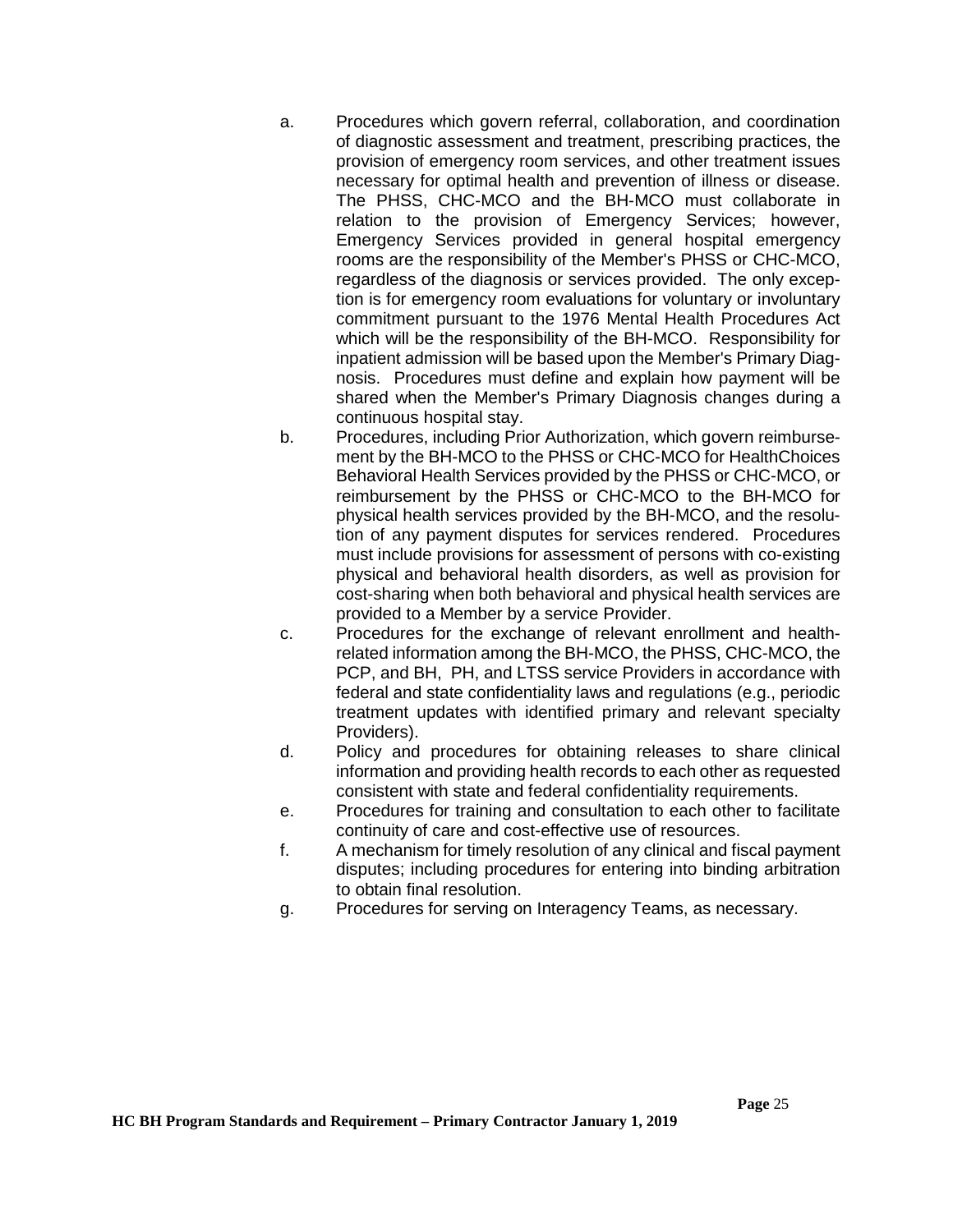- h. Procedures for the development of adequate Provider networks to serve Special Needs Populations and coordination of specialized service plans between the BH-MCO service managers and/or service Provider(s) and the PHSS or CHC-MCO PCP for Members with special health needs (e.g. children and adolescents in medical foster care, older Members with coexisting physical and behavioral health disorders such as asthma, diabetes, chronic obstructive pulmonary disease, coronary artery disease, congestive heart failure and a serious mental illness or ASD).
- i. The BH-MCO is required to provide behavioral health crisis intervention and other necessary State Plan Services to Members with behavioral health Emergency Medical Conditions. The PHSS or CHC-MCO is responsible for payment of all emergency and medically necessary non-emergency ambulance services. The PHSS or CHC-MCO and BH-MCO must establish clear procedures for coordinating the transport and treatment of persons with behavioral health Emergency Medical Conditions who initially present themselves at general hospital emergency rooms to appropriate behavioral health facilities.
- j. Procedures for the coordination of laboratory services.
- k. Mechanisms and procedures to ensure coordination between the BH-MCO service managers, Member services staff and Provider network with the PHSS special needs unit and CHC-MCO Coordinator. The effectiveness of these mechanisms shall be included as an area for review by the BH-MCO Quality Management program and the PHSS Quality Management program.
- l. Procedures for the PHSS and CHC-MCO to provide physical examinations required for the delivery of Behavioral Health Services, within designated timeframes for each service.
- m. Procedures for the interaction and coordination of pharmacy services to include:
	- i) All pharmacy services are the payment responsibility of the Member's PHSS or CHC-MCO. All prescribed medications are to be dispensed through PHSS or CHC-MCO network pharmacies. This includes drugs prescribed by the PHSS, and/or the CHC-MCO, and the Primary Contractor Providers. The only exception is that the Primary Contractor is responsible for the payment of methadone when used in the treatment of substance use disorders and when prescribed and dispensed by Primary Contractor service Providers;
	- ii) Neither the PHSS, CHC-MCO nor the Primary Contractor is billed for medications administered during the course of an inpatient stay. Inpatient rates include the cost of all pharmaceuticals. Hospital inpatient rates are calculated to include ancillary costs, which are included in the per diem. Medications dispensed on an inpatient unit are an ancillary cost.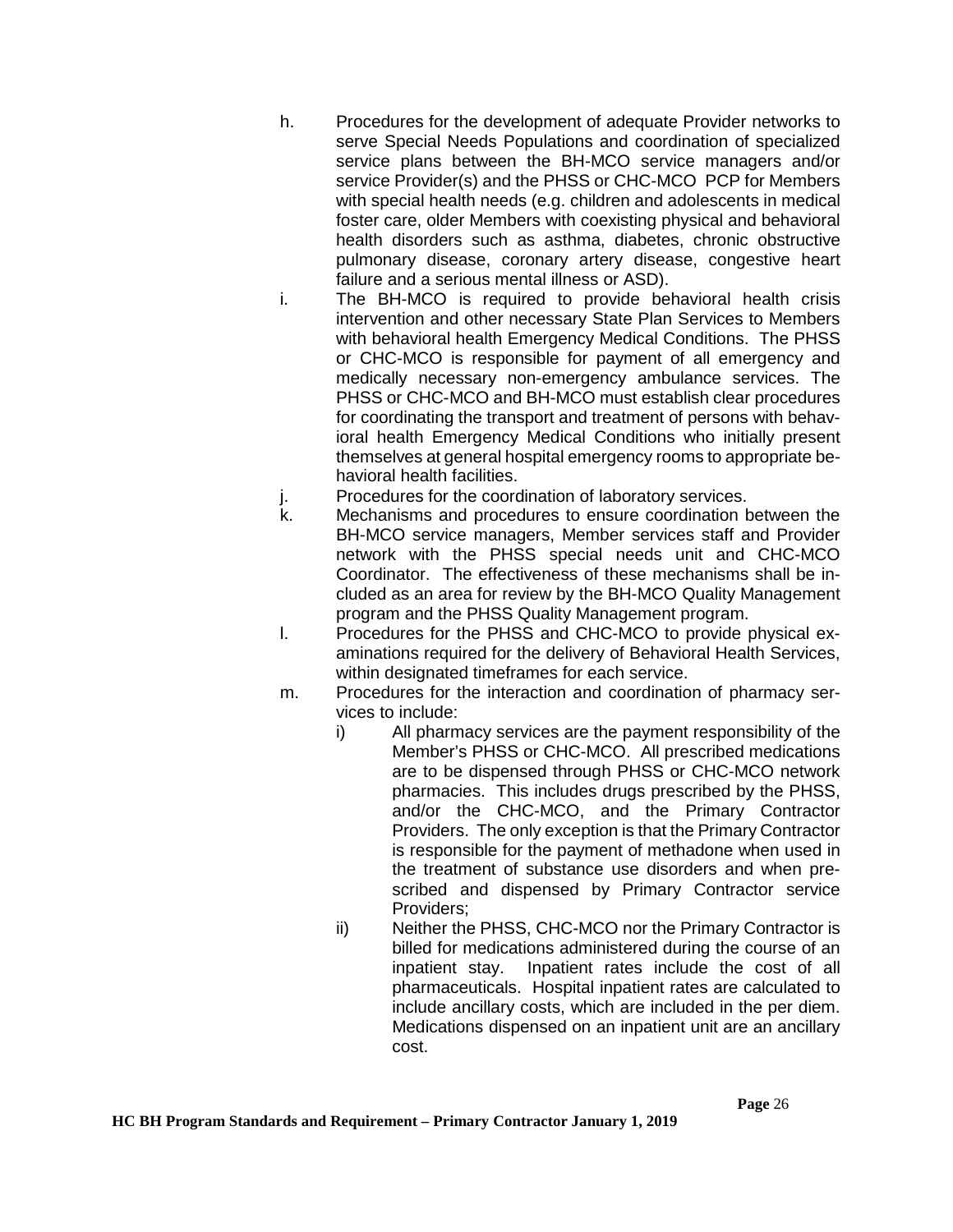The PHSS or CHC-MCO may only restrict pharmacy services prescribed by a BH-MCO Provider if one of the following exceptions is demonstrated:

- a) The drug is not being prescribed for the treatment of substance abuse/dependency/addiction or mental illness or to treat the side effects of psychopharmacological agents. Those drugs are to be prescribed by the PHSS or CHC-MCO PCP or specialists in the Member's physical care health network;
- b) The prescribed drug does not conform to standard rules of the pharmacy services plan; e.g., use of generic or cost effective alternative(s), purchases from certain pharmacies, and quantity limited to a 30-day supply;
- c) The drug is prescribed by a behavioral health Provider identified as not having a signed Provider Agreements with the BH-MCO; or
- d) The prescription has been identified as an instance of fraud, abuse, gross overuse, or is contraindicated because of potential interaction with other medications.
- iii) There must be BH-MCO representation on each HC PH-MCO's and CHC-MCO's panel of physicians and other clinicians selecting the PH-MCO formulary. The PH-MCOs and CHC-MCOs formularies or the reimbursable methods of administering drugs (e.g., use of injectables) must be reviewed and approved by OMAP, OLTL and OMHSAS prior to program implementation and for any subsequent change;
- iv) procedures for monitoring behavioral health pharmacy services provided by the PHSS and CHC-MCO;
- v) procedures for notifying each other of all prescriptions, and when deemed advisable, consultation between practitioners before prescribing medication, and sharing complete, up-todate medication records;
- vi) procedures for the timely resolution of any disputes which arise from the payment for or use of pharmaceuticals (e.g., use of anticonvulsant medication as a mood stabilizer) including a mechanism for timely impartial mediation when resolution between the PHSS or CHC-MCO, and BH-MCO does not occur;
- vii) procedures for sharing independently developed Quality Management/Utilization Management information related to pharmacy services, as applicable;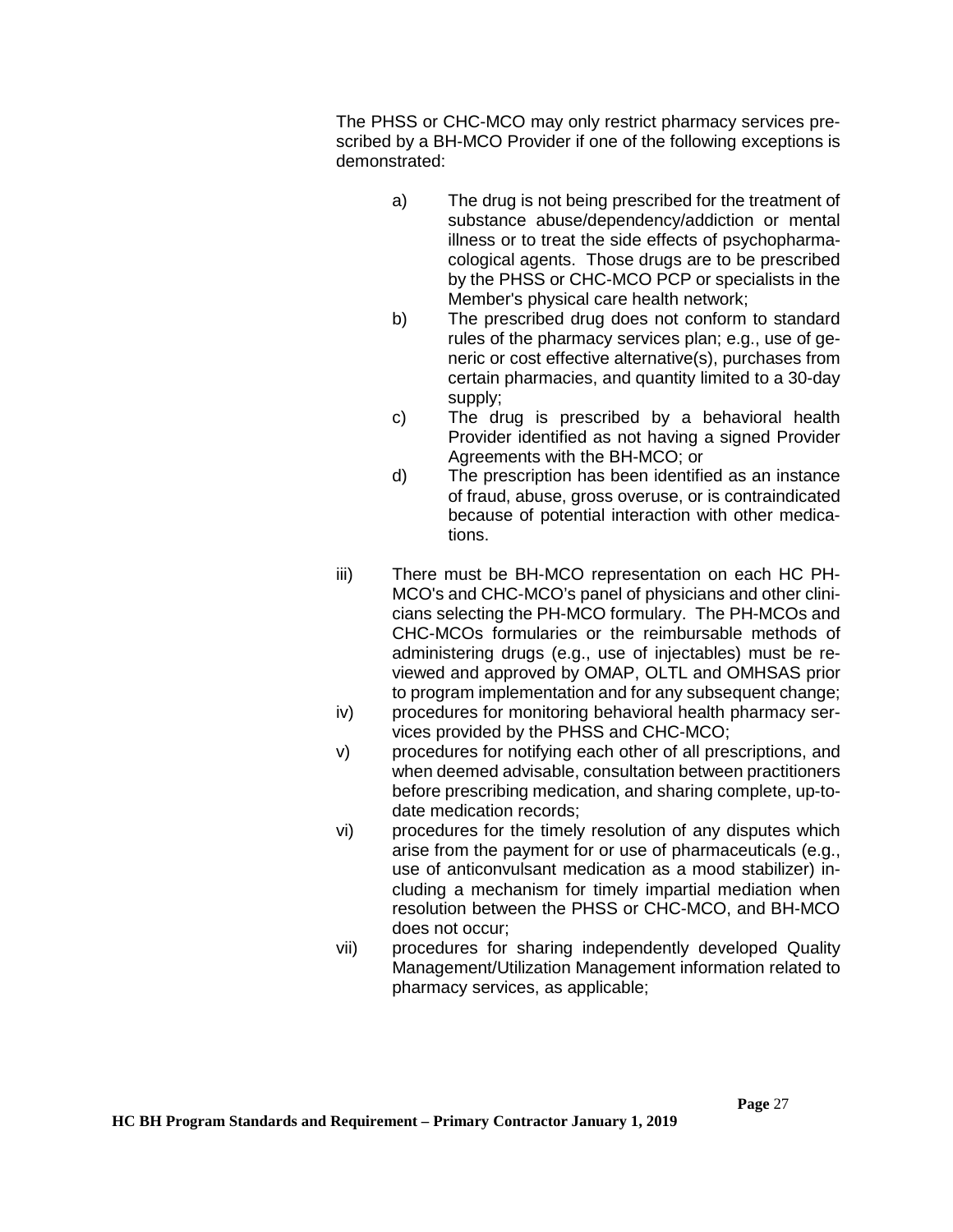- viii) policies and procedures to collaborate in adhering to a drug utilization review (DUR) program approved by the Department. This system is based on federal statute/regulations [Section 4401(g) of OBRA 1990, Section 4.26, guidelines 1927(g), 42 CFR 456]; and
- ix) procedures for the BH-MCO to collaborate with the PHSS and/or CHC-MCO in identifying and reducing the frequency of patterns of fraud, abuse, gross overuse, or inappropriate or medically unnecessary care among physicians, pharmacists, and Members associated with specific drugs. Areas for particular attention include potential and actual adverse drug reactions; therapeutic appropriateness; over and under drug use; appropriate use of generic products; therapeutic duplication; drug/disease contraindications; drug to drug interactions; incorrect drug dosage or duration of treatment; drug allergy reactions; and clinical abuse/misuse.
- x) The BH-MCO is required to provide the PHSS and/or CHC-MCO, upon its request, a listing of the physicians in its initial Provider network and, on a quarterly basis, changes including terminations and additions.
- 2) The BH-MCO must ensure through its Provider Agreements that its Providers interact and coordinate services with the PHSS and/or CHC-MCO and their PCPs.

Behavioral health clinicians, LTSS Providers, and PCPs have the obligation to coordinate care of mutual patients. Consistent with state and federal confidentiality laws and regulations, both must:

- a. Ascertain the Member's PCP, and/or relevant physical health specialist, or behavioral health clinician, and/or LTSS Providers and obtain applicable releases to share clinical information.
- b. Make referrals for social, vocational, education, or human services when a need for such service is identified through assessment.
- c. Provide health records to each other, as requested.
- d. Comply with the agreement between the BH-MCO and the PHSS and/or CHC-MCO to assure coordination between behavioral and physical health care including resolution of any clinical dispute.
- e. Be available to each other for consultation.
- 3) HealthChoices Behavioral Health/Physical Health/LTSS Coordination

The Primary Contractor and its BH-MCO must work in collaboration with the PH-MCOs and CHC-MCOs through participation in joint initiatives to improve overall health outcomes of its Members and those activities that are prescribed by the Department.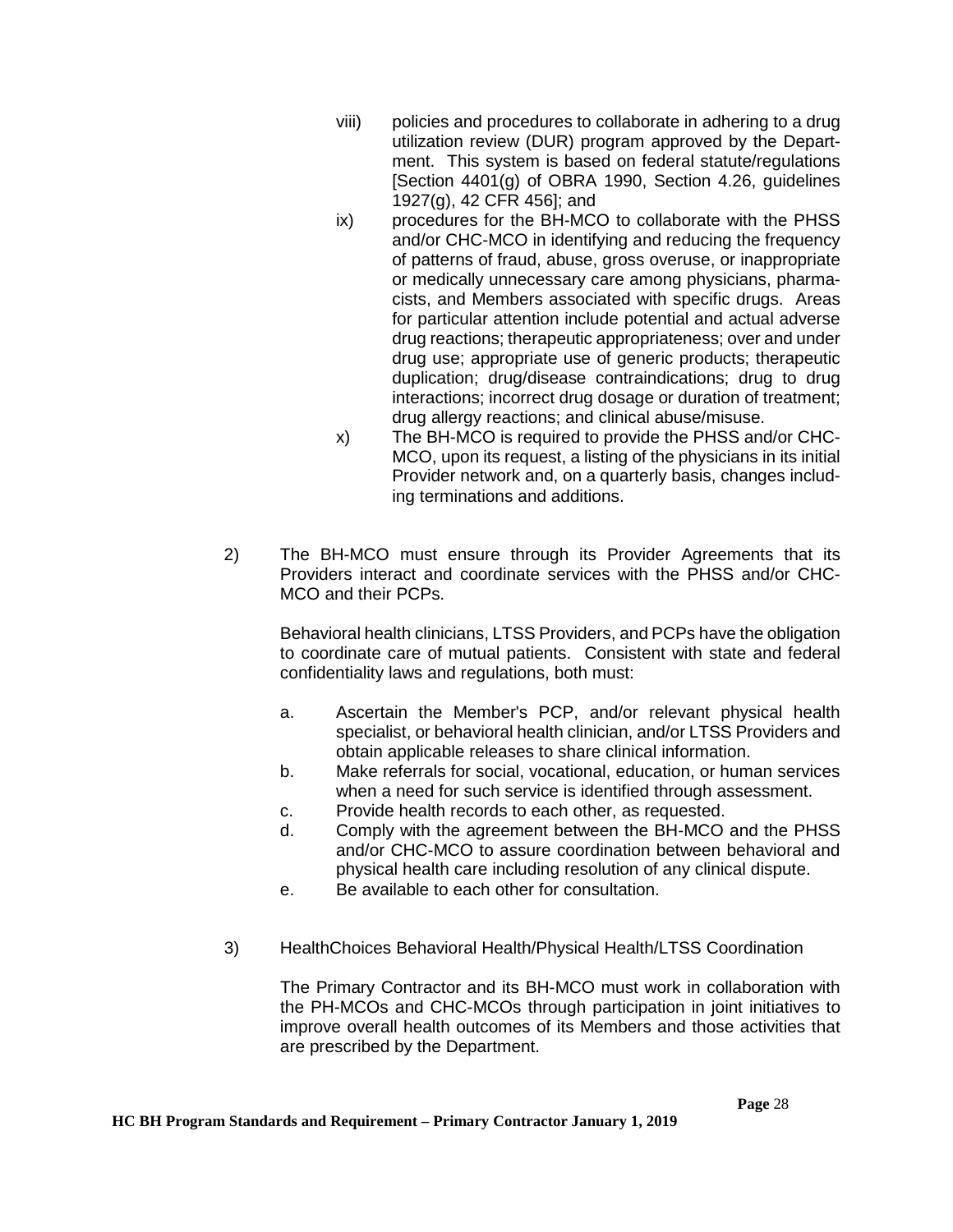# 4) Physical Health Medical Care

The Member's PHSS has a comprehensive benefit package provided in a manner comparable to the amount, duration, and scope set forth in the MA FFS program, unless otherwise specified by the Department. The comprehensive benefit package includes inpatient and outpatient hospital services, physician services, family planning services, prescription drugs, radiology, and other diagnostic and treatment services, outreach and follow-up, preventive care, home health services, and emergency transportation. Specific PHSS State Plan benefits include:

EPSDT services; emergency room services; physical examinations to determine abuse or neglect; AIDS Waiver program services for MA eligibles; HIV/AIDS targeted case management; medical foster care; medical services to HealthChoices Members, including Members placed in:

- a. privately-operated ICF/IDs, and in ICF for persons with other related conditions;
- b. mental health residential treatment facilities;
- c. acute and extended acute psychiatric inpatient facilities;
- d. non-hospital residential detoxification, rehabilitation and half-way house services for drug/alcohol abuse or dependence; and
- e. juvenile detention facilities for up to thirty-five (35) days.

All emergency room services in general hospitals are the responsibility of the Member's PHSS, regardless of the diagnosis or services provided except for evaluations for voluntary or involuntary commitment pursuant to the 1976 Mental Health Procedures Act. Such evaluation is the responsibility of the BH-MCO pursuant to the terms of the written agreement described in II-4.C.1.a. Responsibility for ensuring admissions will be based on the Member's Primary Diagnosis.

All emergency and non-emergency medically necessary ambulance transportation for both physical and Behavioral Health Services is the responsibility of the Member's PHSS even when the diagnosis is provided by the BH-MCO.

5) Community HealthChoices Coordinator

The Primary Contractor or its BH-MCO must appoint a behavioral health professional as a CHC Coordinator whose primary function includes:

- Coordinate Members' care needs with the CHC-MCO.
- Develop a process to coordinate behavioral healthcare between the BH-MCO and the CHC-MCO.
- Participate in the identification of best practices for behavioral health in a primary care setting.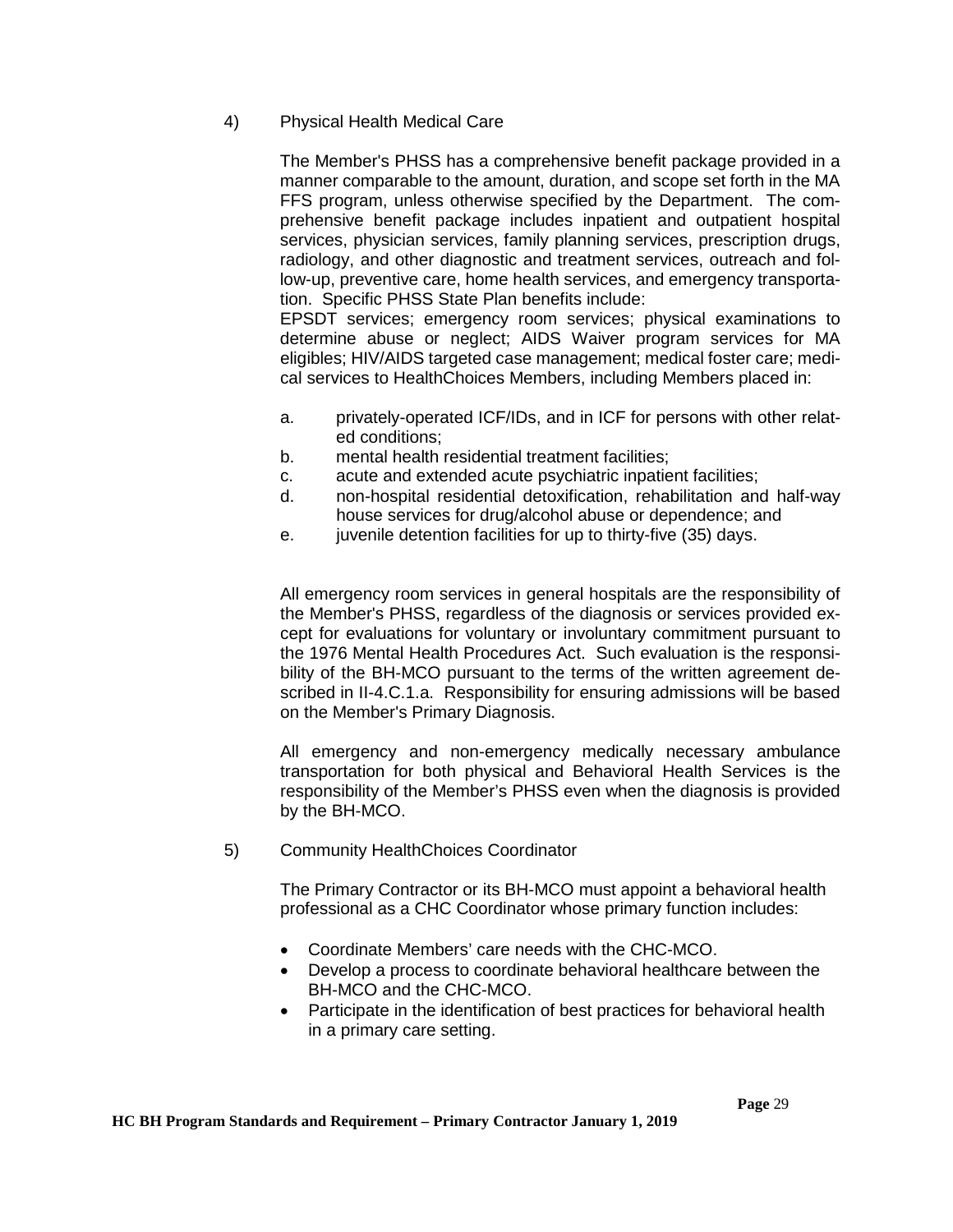#### 6) Public Psychiatric Hospitalization

The Primary Contractor and its BH-MCO are not responsible for civil and forensic psychiatric hospitalizations at a state mental hospital are not covered by the Primary Contractor or its BH-MCO. However, the Primary Contractor and its BH-MCO shall coordinate with the state mental hospital and county mental health authority, as applicable, to develop and implement admission and discharge planning for the appropriate admissions and timely discharges and continuity of care for the Member.

### 7) Emergency Services: Coverage and Payment

The Primary Contractor and its BH-MCO may not deny payment for Emergency Services obtained when a representative of the entity instructs the Member to seek Emergency Services. Payment for non-participating Providers for emergency services must not be more than the amount that would have been paid if the services had been provided under the Department's MA FFS program.

The Primary Contractor and its BH-MCO may not limit what constitutes an Emergency Medical Condition on the basis of lists of diagnoses or symptoms.

The Primary Contractor and its BH-MCO may not refuse to cover Emergency Services based on the emergency room Provider, hospital or fiscal agent not notifying the Member's BH-MCO of the Members screening and treatment within ten (10) calendar days of presentation for Emergency Services.

A Member who has an Emergency Medical Condition may not be held liable for payment of subsequent screening and treatment needed to diagnose the specific condition or stabilize the patient. Responsibility for inpatient admission will be based upon the Member's Primary Diagnosis.

The attending emergency physician, or the Provider actually treating the Member, is responsible for determining when the Member is sufficiently stabilized for transfer or discharge and the determination is binding on the Primary Contractor and its BH-MCO.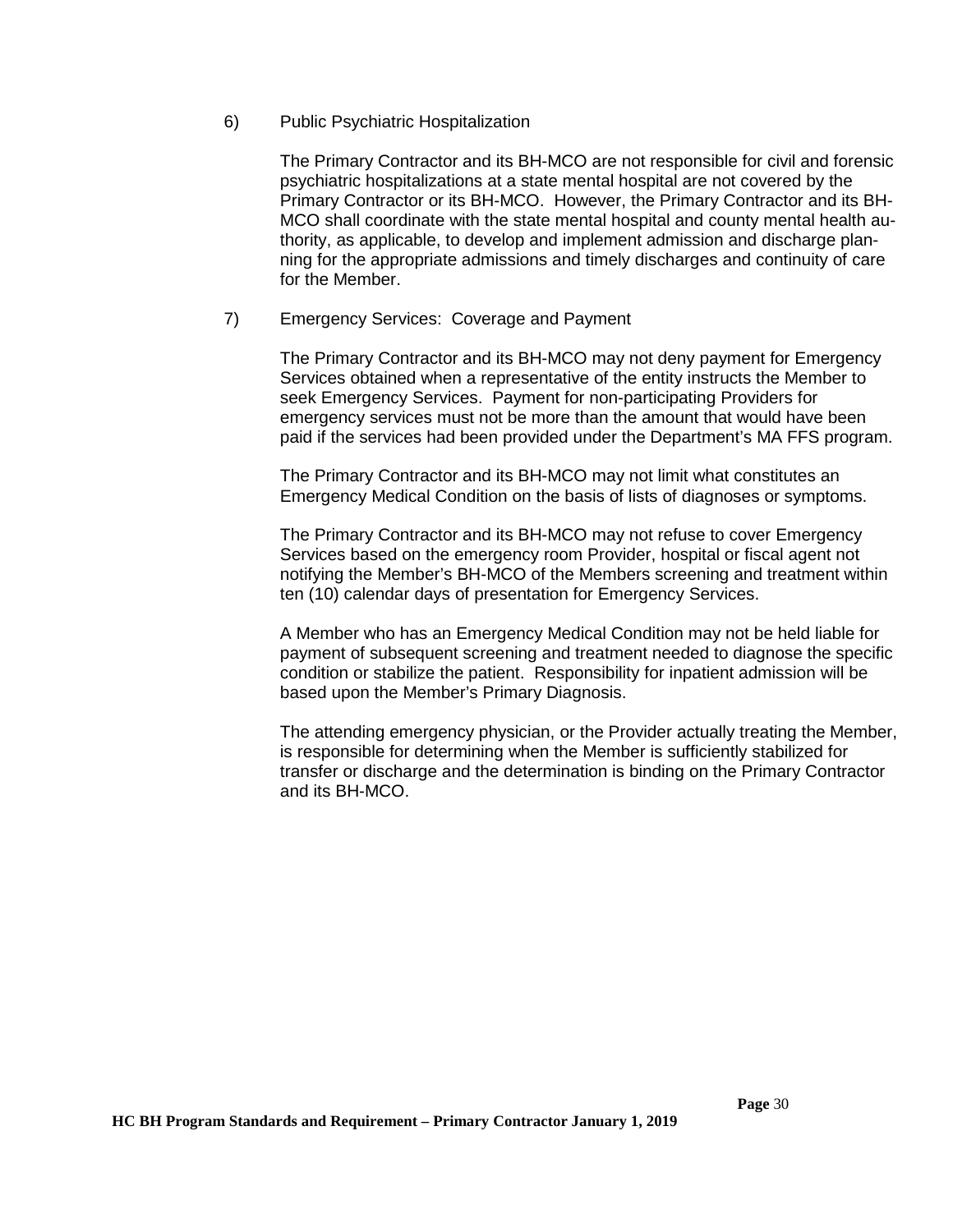- 8) The Primary Contractor or its BH-MCO must enter into a written agreement with the CCYA to include, at a minimum:
	- a. Procedures for referral, authorization and coordination of care, including overall requirements for children and adolescents in substitute care and specific requirements for referral, review of Medical Necessity prior to admission to and coordination of care following discharge from accredited and non-accredited RTF services, and D&A non-hospital residential rehabilitation and detox programs.
	- b. Liaison relationships for individual cases and administration.
	- c. Release of records and BH-MCO representation in court.
	- d. Procedures to assure continuity of behavioral health care for children in substitute care at the time of program start-up.
	- e. Procedures to communicate denials of service by the BH-MCO.
	- f. Provision of BH-MCO Provider directories, including electronic transmission where children and youth agency capacities exist.
- 9) For children and adolescents who are served by multiple child serving systems, the Primary Contractor or its BH-MCO must:
	- a. Have well publicized written policies and procedures explaining the Primary Contractor or its BH-MCO is available to attend or convene Interagency Team meetings, at the request of or with the consent of the parent or custodian.
	- b. Treat as a formal request for service a prescriber's request for services pursuant to an Interagency Team recommendation, with the deadlines and Complaint, Grievance and DHS Fair Hearing rights outlined in Appendix H.
	- c. At the parent/custodian's or agency's request, serve on an Interagency Team to develop a comprehensive interagency plan which identifies the service, the responsible agency to deliver the service, and the source of funding for the service.
	- d. Coordinate specialized treatment plans for children and adolescents with special health needs, including early intervention.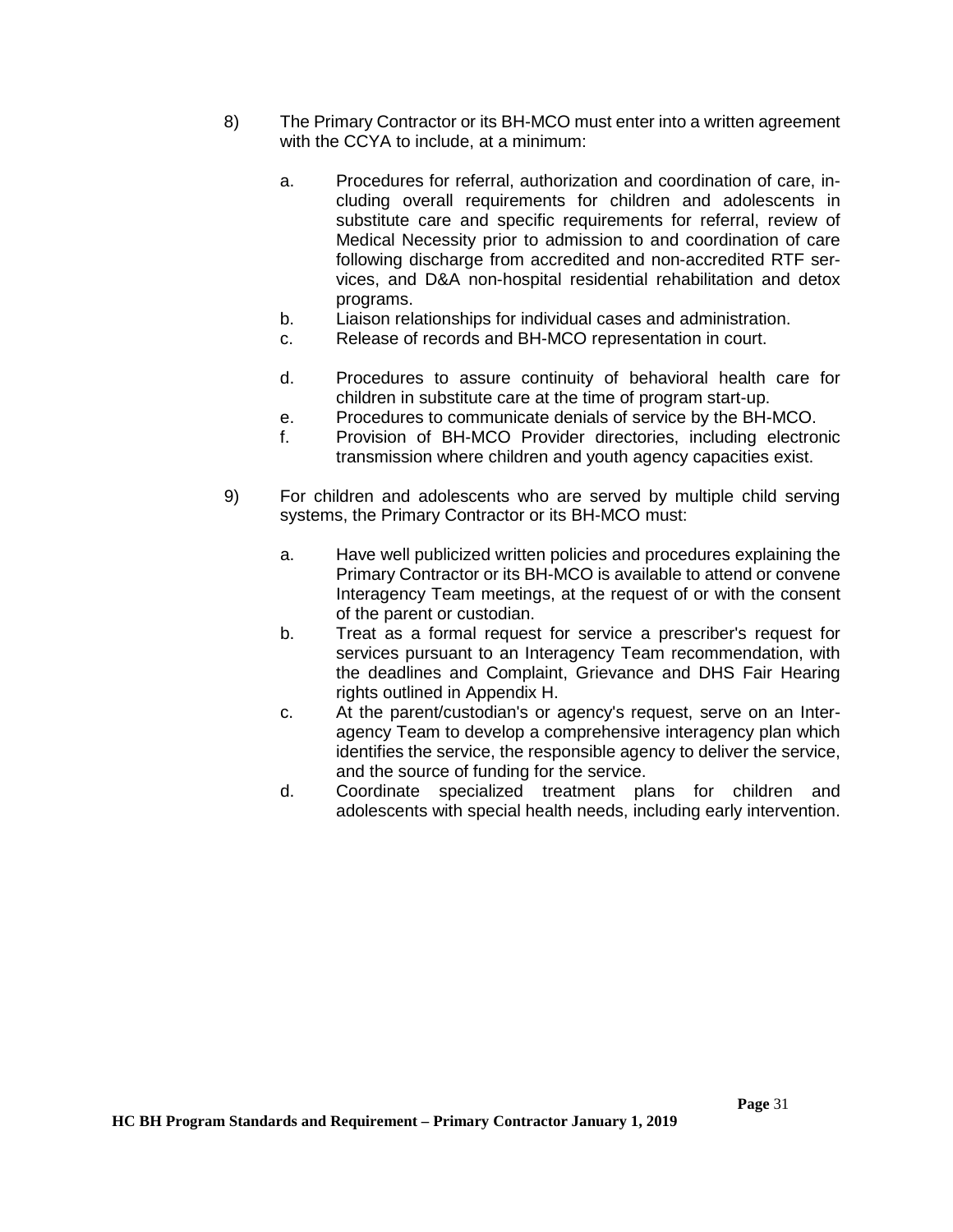- 10) The Primary Contractor or its BH-MCO is required to coordinate service planning and delivery with human services agencies. The Primary Contractor or its BH-MCO is required to have a letter of agreement with:
	- a. Area Agency on Aging.
	- b. County Juvenile Probation Office (including the same components as the agreement with the CCYA in Section II-4.C.8).
	- c. County Drug and Alcohol Agency, including:
		- i) A description of the role and responsibilities of the SCA.
		- ii) Procedures for coordination with the SCA for placement and payment for care provided to Members in residential treatment facilities outside the HC Zone.
	- d. County offices of MH and ID, including coordination with the Health Care Quality Unit (HCQU).
	- e. Each school district in the county.
	- f. County MH/ID Program, County Prisons, County Probation Offices, Department of Corrections and Pennsylvania Board of Probation and Parole to ensure continuity of care and enhanced services for individuals as they enter and leave the criminal justice system.
	- g. Early intervention including: (i) Infant-toddler early intervention (0-3 years) administered by the County ID office. (ii) Pre-school intervention (3-5 years) administered by the local

MAWA (mutually agreed upon written arrangement). The MAWA is most typically the Intermediate Unit.

- 11) The Primary Contractor or its BH-MCO must have in place written agreements with the other Primary Contractors or their BH-MCOs in the HC Zone to ensure continuity of care for Members who relocate from one HC county to another. The Primary Contractor or its BH-MCO must also have in place procedures to ensure continuity of care for Members who relocate to a county outside of the HC Zone or out-of-state on a temporary or permanent basis as well as disenrollment described below.
- 12) Certified Community Behavioral Health Clinics

The Department has been awarded a federal demonstration grant under section 223 of the Protecting Access to Medicare Act of 2014 (H.R.4302). The grant is part of a comprehensive effort to integrate behavioral health with physical health. The Primary Contractor and its BH-MCO will comply with the requirements contained in Appendix A.

The Primary Contractor and its BH-MCO will pay the CCBHC the Prospective Payment System payment rate, designated in the DHS-issued CCBHC Rate Letter, for individuals who are CCBHC members and who received a CCBHCcovered service during the Section 223 Demonstration program. The Primary Contractor and its BH-MCO will comply with the additional requirements contained in Appendix A when the CCBHC is located in the Primary Contractor's county(s) covered under their HC BH Agreement.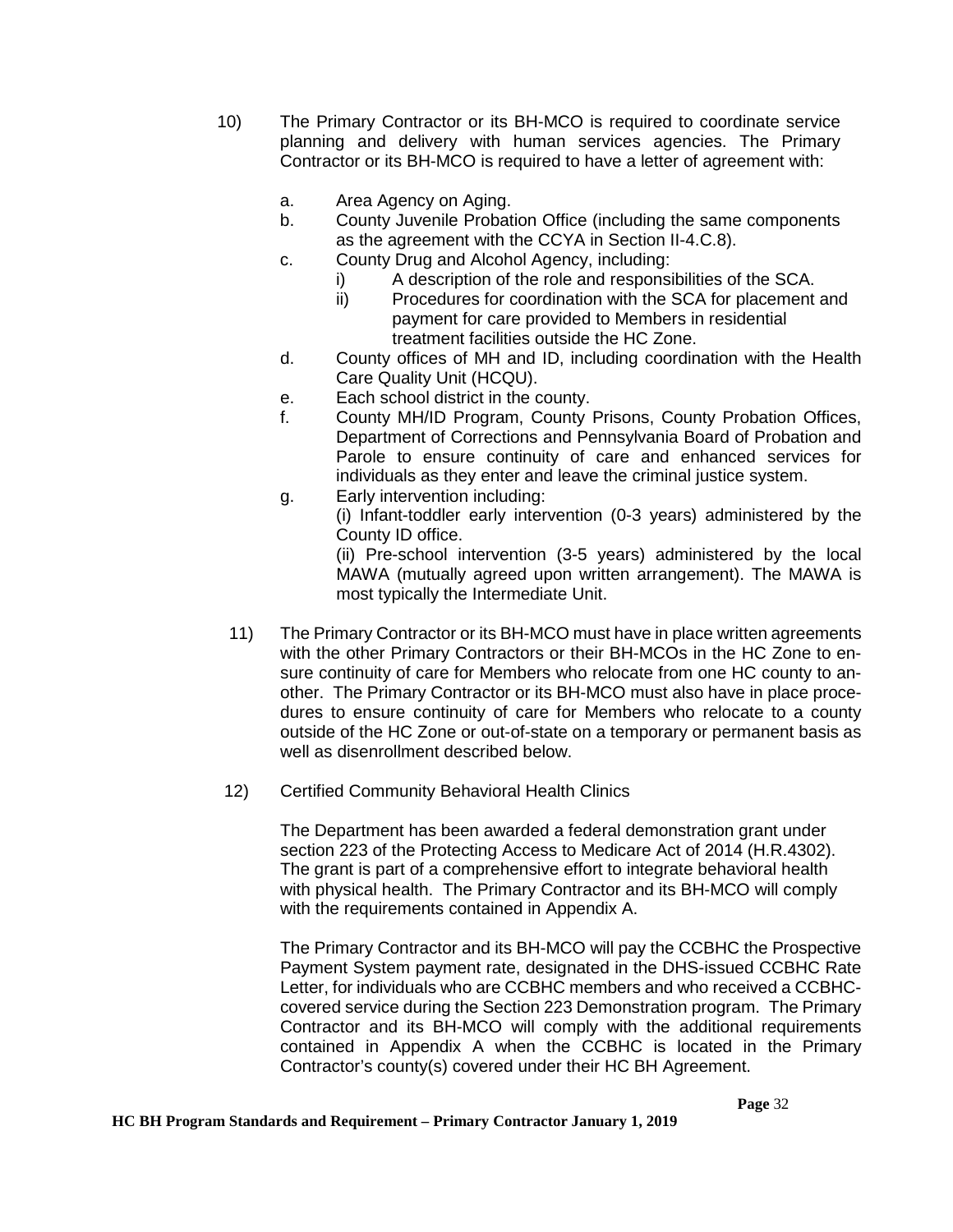- D. Member Services/Member Rights
	- 1) The Primary Contractor and its BH-MCO must comply with any applicable federal and state laws that pertain to Members' rights and ensure that their staff takes those rights into account when furnishing services to Members.
	- 2) Member Orientation
		- a. In consultation with the Department, the Primary Contractor and its BH-MCO must develop and distribute culturally/disability sensitive materials to Members regarding program features, policies, and procedures.
		- b. The Primary Contractor and its BH-MCO must conduct education sessions for Members and families to inform them of the benefits available and the access procedures. Such sessions must be in locations readily accessible and at times convenient for Members and families.
		- c. The Primary Contractor or its BH-MCO must provide to Members, within five (5) days of enrollment, the names, locations, telephone numbers of, and non-English languages spoken by, current Network Providers in the Member's service area, including identification of Providers that are not accepting new patients. In addition, the Primary Contractor and MCO its BH-MCO must provide a list of current State Plan behavioral health Network Providers to the Member upon the Member's request. The Primary Contractor and its BH-MCO must make a good faith effort to give written notice of terminated contracts within fifteen (15) days after receipt or issuance of a termination notice, to each Member who receives primary care from or was seen on a regular basis by the terminated Provider.
		- d. The Primary Contractor and its BH-MCO must provide each Member a "point of contact" to explain plan services and assist the Member to access services.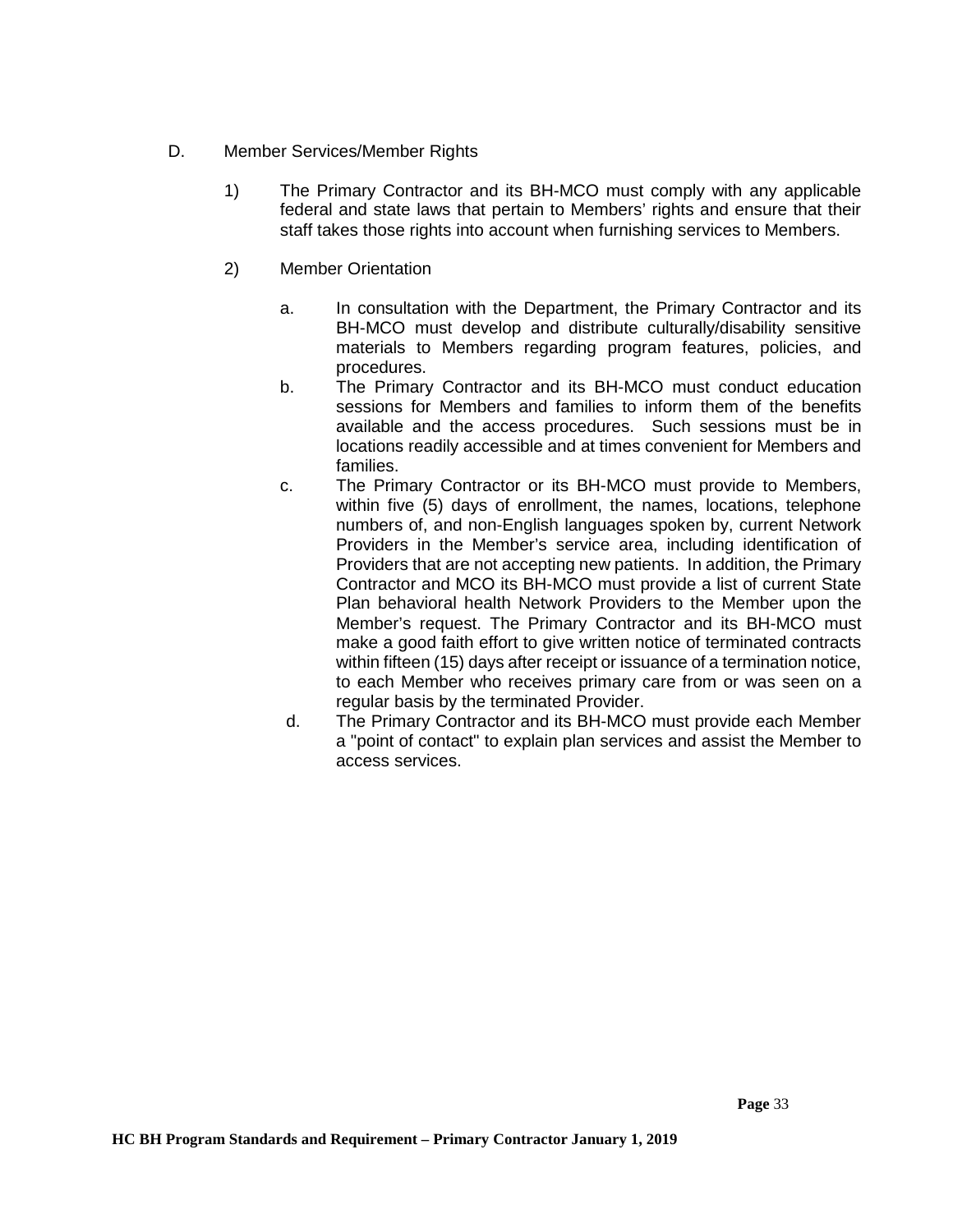e. The Primary Contractor or its BH-MCO must provide a Member handbook using the Member handbook template developed by the Department to all Members within five (5) days of enrollment and make the handbook available to other interested parties, upon request (placeholder for link). The Primary Contractor or its BH-MCO may provide Members with the handbook in one of the following manners:

1) by mailing a printed copy of the information to the Member's mailing address;

2) by email after obtaining the Member's agreement to receive the information by email;

3) by posting a copy on its website and advising the Member in paper or electronic form that the information is available on the Internet and including the applicable internet address, provided that Members with disabilities who cannot access this information online are provided auxiliary aids and services upon request at no cost; or

4) by any other method that can reasonably be expected to result in the Member receiving the information.

The Primary Contractor or it's BH-MCO must inform Members what formats are available and how to access each format. The process for and method of distribution of the handbook must be submitted to the Department for prior approval. In addition, the Primary Contractor's BH-MCO must notify all Members of their right to request and obtain information related to the Provider network, benefits, Member rights and protections, and Complaint, Grievance, and DHS Fair Hearing procedures at least once a year. The Member handbook template will delineate the following responsibilities of the Primary Contractor and it's BH-MCO and the Member's rights and responsibilities:

- i) the amount, duration and scope of State Plan Services and an explanation of any service limitations or exclusions;
- ii) a specific statement that provides: "this managed care plan may not cover all your health care expenses. Read your contract (handbook) carefully to determine which health care services are covered;"
- iii) how to contact Member Services and a description of its function;
- iv) how to choose Providers within a level of care;
- v) how to obtain emergency transportation and non-emergency medically necessary transportation;
- vi) the extent to which and how Members may obtain benefits from Out-of-Network Providers;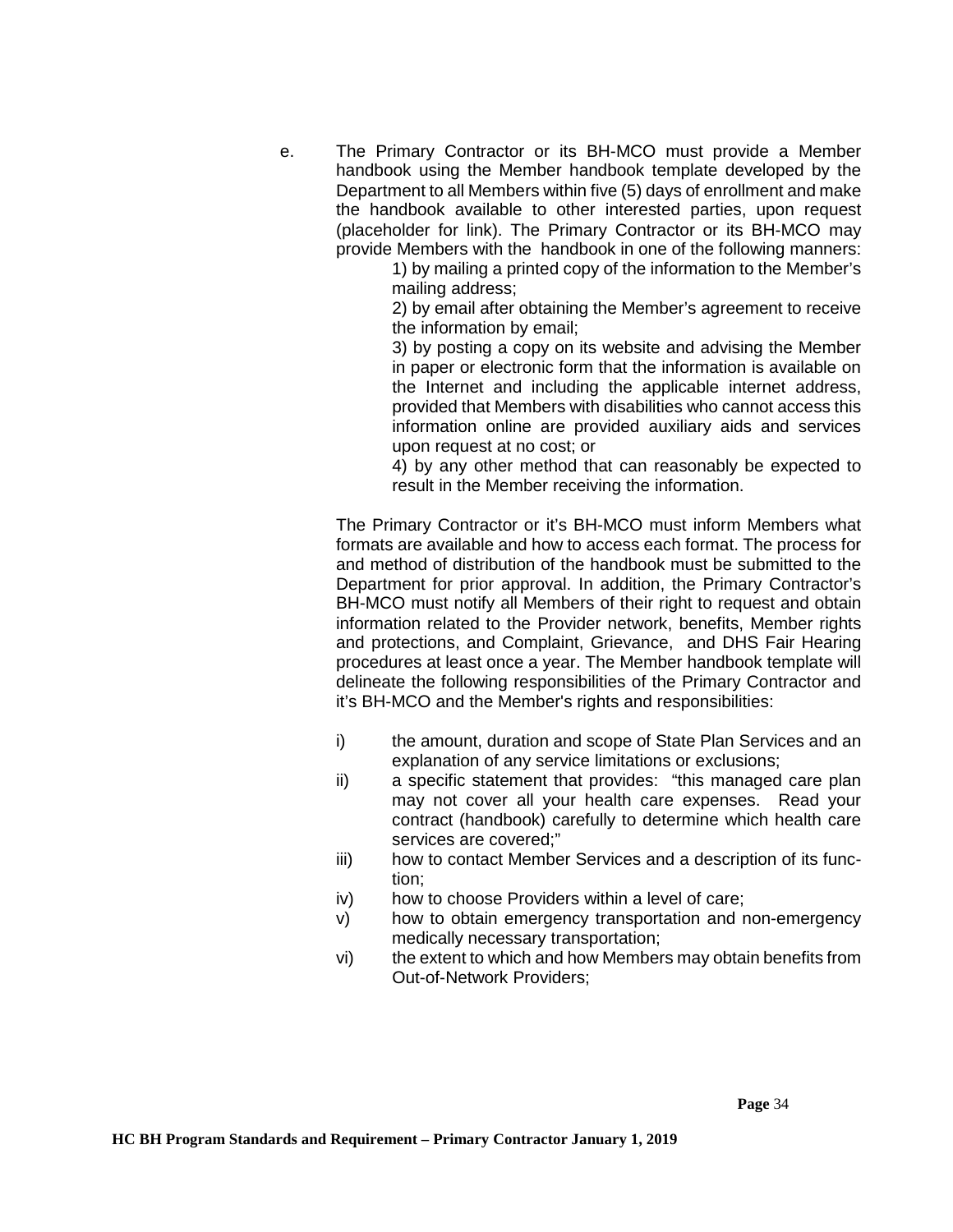- vii) the counseling or referral services the Primary Contractor and its BH-MCO does not cover because of moral or religious objections. The Primary Contractor and its BH-MCO must inform Members on how they can obtain information from the Department about how and where to obtain the service;
- viii) how to obtain services when a Member moves or visits out-ofcounty/out-of-state;
- ix) explanation of the procedures for accessing Behavioral Health Services, including self-referred and Prior Authorized Services;
- x) confidentiality protections, including access to clinical records by oversight agencies and through the Quality Management/Utilization Management program;
- xi) information concerning methods for coordinating services for Members;
- xii) how to obtain Medical Assistance Transportation Program (MATP) services;
- xiii) phone numbers of the BH advocacy agencies;
- xiv) phone number of the Department's Fraud and Abuse hotline;
- xv) the Primary Contractor, its BH-MCO and contracted Providers must not discriminate against staff, agents or Members receiving services regardless of their race, color, national origin, ethnicity, actual or perceived sexual orientation, age, gender identity, gender expression or disability;
- xvi) information on Advance Directives (mental health power of attorney and mental health declarations) for adult Members, including:
	- a) The description of State law, if applicable.
	- b) The process for notifying the Member of any changes in applicable State law as soon as possible, but no later than ninety (90) days after the effective date of the change.
	- c) Any limitation the Primary Contractor or its BH-MCO has regarding implementation of Advanced Directives as a matter of conscience.
	- d) The process for Members to file a Complaint concerning noncompliance with the advanced directive requirements with the Primary Contractor, its BH-MCO and DOH.
	- e) How to request written information on Advance Directive policies.
- xvii) information to adult Members regarding Member rights.
- xviii) explanation of the operation of the BH-MCO.
- xix) explanation of how Members are assisted in making appointments and obtaining services including the explanation of procedures for accessing self-referred and Prior Authorized Services.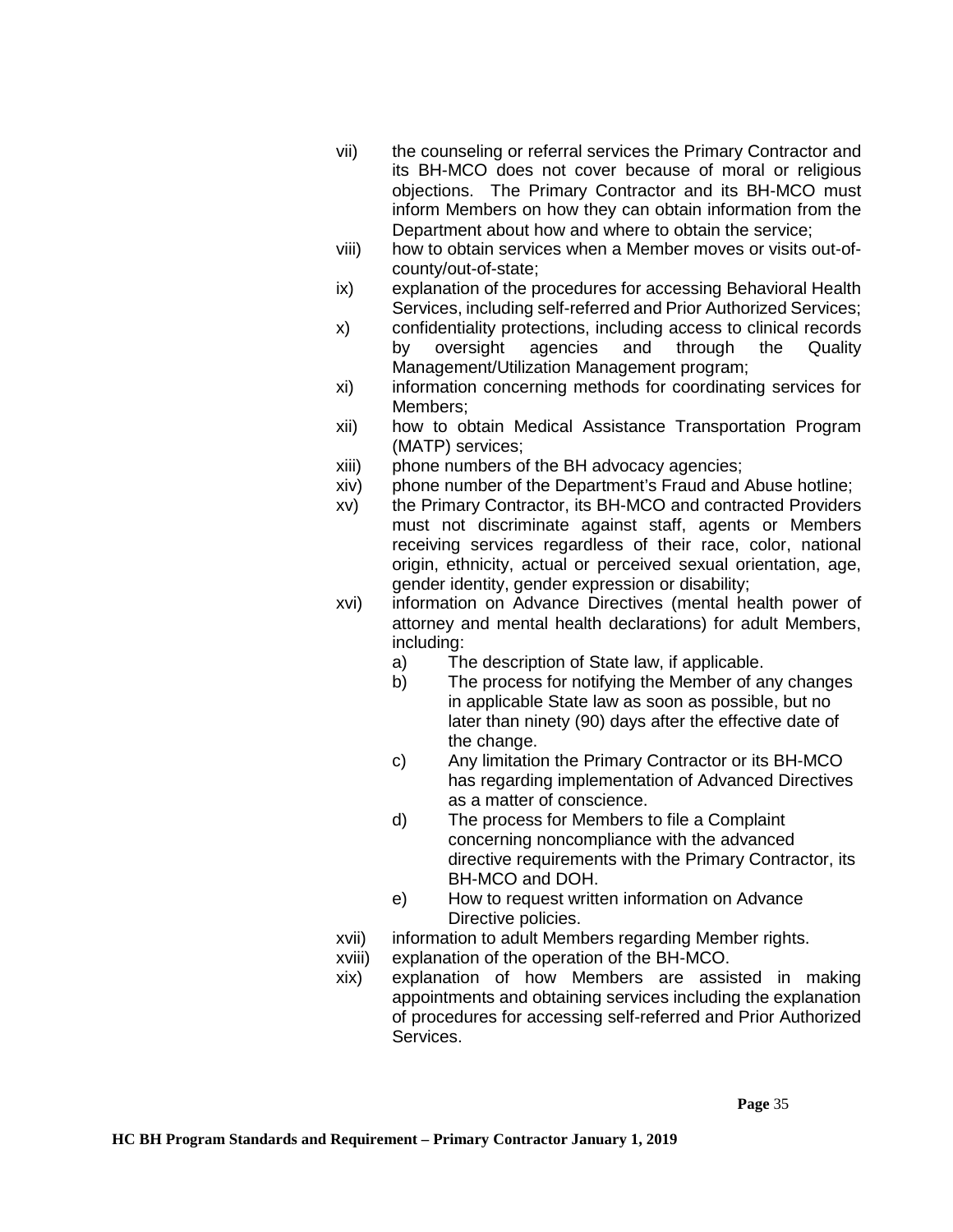- xx) explanation of how Members are assisted to obtain transportation through MATP.
- xxi) explanation of how Member Complaints and Grievances are handled.
- xxii) explanation of rights, which must include the following:
	- a) each Member will be treated with respect and with due consideration for his or her dignity and privacy;
	- b) each Member will receive information on available treatment options and alternatives, presented in a manner appropriate to the Member's condition and ability to understand;
	- c) each Member will participate in decisions regarding his or her health care, including the right to refuse treatment unless the individual meets criteria for involuntary treatment under the Mental Health Procedures Act, as amended 1978;
	- d) each Member has the right to be free from any form of restraint or seclusion used as a means of coercion, discipline, convenience or retaliation, as specified in other federal regulations on the use of seclusion and restraint;
	- e) each Member may request and receive a copy of his or her medical records and request that they be amended or corrected in accordance with the Federal Privacy Law;
	- f) each Member is free to exercise his or her rights and that the exercise of those rights does not adversely affect the way the Primary Contractor, its BH-MCO, Providers or and state agency treats the Member. Specifically, Members are given the opportunity to file a Complaint related to their race, national origin, ethnicity, age, sexual orientation, gender identity and gender expression;
	- g) each Member has the right to request a second opinion from a qualified health care professional within the Provider network. The Primary Contractor's BH-MCO must provide for a second opinion from a qualified health care professional within the network or arrange for the ability of the Member to obtain one outside the network, at no cost to the Member.
- xxiii) restrictions on the Member's freedom of choice among Providers.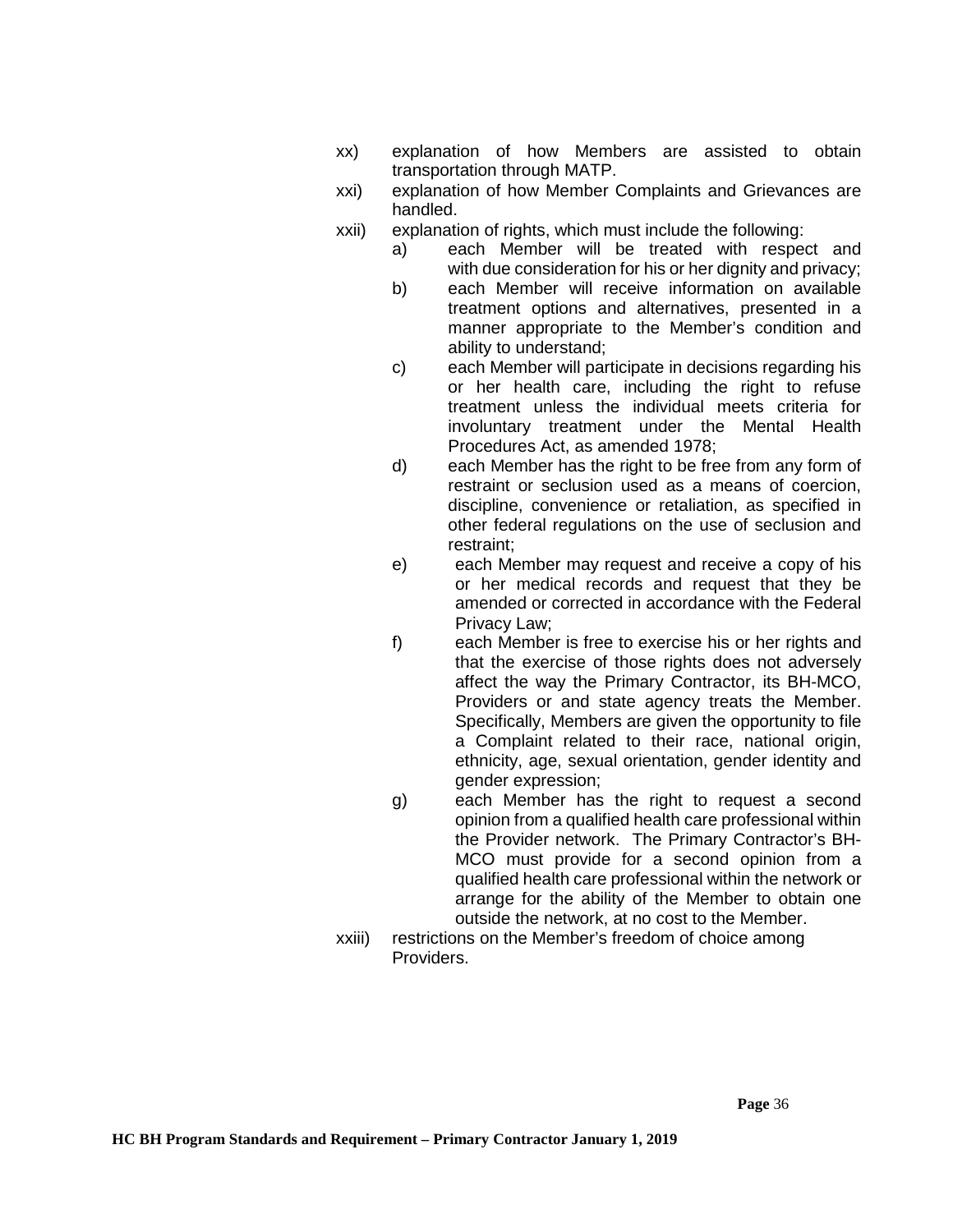- xxiv) BH-MCO is required to provide the Member the option of continuity of care when:
	- a) BH-MCO terminates a contract with a participating Provider for reasons other than for cause and the Member is in an ongoing course of treatment with the Provider. Member shall be allowed to continue course of treatment with the same Provider, for a transition period of up to sixty (60) days from the date the Member was notified by the BH-MCO of the termination or pending termination, provided that the Provider is enrolled in the PA MA program.
	- b) new Member is in an ongoing course of treatment with a non-participating Provider which is not otherwise covered by the terminated coverage. Member shall be allowed to continue services with the non-participating Provider, for a transitional period of up to sixty (60) days from the effective date of enrollment with the BH-MCO as long as the Provider is enrolled in the PA MA program. The BH-MCO, in consultation with the Member and Provider, may extend the transitional period if determined to be clinically appropriate.
	- c) The BH-MCO will require non-participating and terminated Providers to agree to the same terms and conditions which are applicable to the BH-MCO's participating Provider.
- f. The Primary Contractor and/or its BH-MCO must send written notice, approved by the Department, to directly affected Members and directly affected Provider at least thirty (30) days prior to the effective date of the change in covered benefits and must simultaneously amend all written materials describing its covered benefit or Provider Network. A change in covered benefits includes any reduction in benefits or a substantial change in the Provider Network which would negatively affect a Member's access to service.
- g. In addition to including the following information in the Member handbook, the Primary Contractor and its BH-MCO must provide each Member written notice of any Department-approved change in the following information at least thirty (30) days before the intended date of the change:
	- i) Complaint, Grievance, and DHS Fair Hearing procedures and timeframes (as provided in Appendix H) that must include the following:
		- a) For DHS Fair Hearings.
			- i. the right to hearing.
			- ii. the method for obtaining a hearing.
			- iii. the rules that govern representation at the hearing.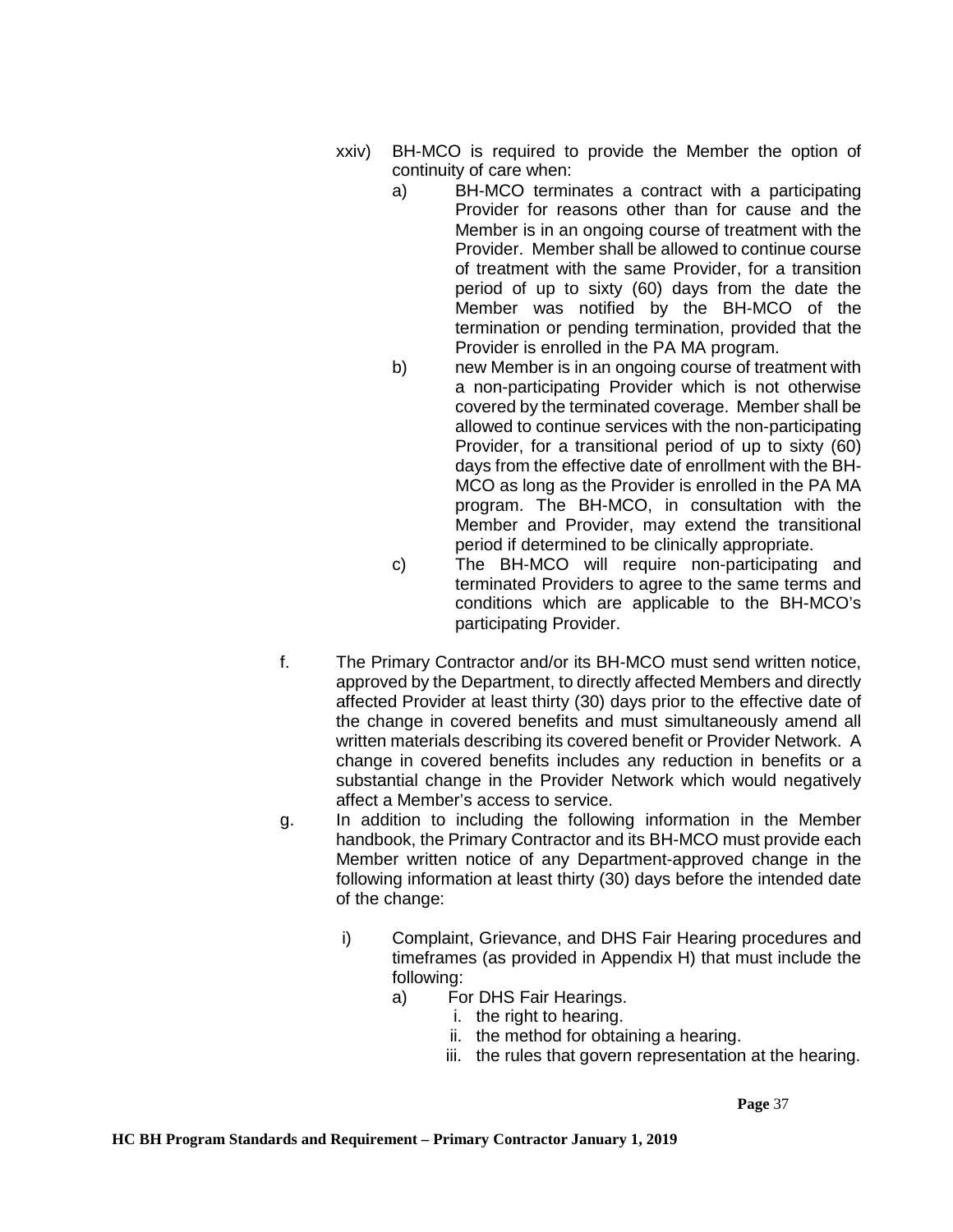- b) The right to file Complaints and Grievances.<br>c) The requirements and timeframes for filing a
- The requirements and timeframes for filing a Complaint or Grievance.
- d) The availability of assistance in the filing process.
- e) The toll-free numbers that the Member can use to file a Complaint or Grievance by phone.
- f) The fact that, when requested by the Member, benefits will continue if the Member files a Complaint (one of the five types of Complaints that allow for continuation of benefits, as specified in Appendix H), Grievance or request for DHS Fair Hearing within the timeframes specified for filing.
- g) Any appeal rights that the Department chooses to make available to Providers to challenge the failure of the organization to cover a service.
- ii) Instructions for obtaining care in an emergency, including;
	- a) locations of any emergency settings and other location at which Providers and hospitals furnish Emergency Services;
	- b) the use of the 911-telephone system or its local equivalent;
	- c) what constitutes an Emergency Medical Condition, Emergency Services;
	- d) the fact that Prior Authorization is not required for Emergency Services;
	- e) the fact that the Member has a right to use any hospital or other setting for Emergency Services.
- 3) The Primary Contractor and its BH-MCO must develop and implement programs for public education and prevention including behavioral health education materials and activities.

Public education programs shall focus on prevention, available services, leading causes of relapse, hospitalization and emergency room use, utilization of advance directives, and shall address initiatives which target high risk population groups.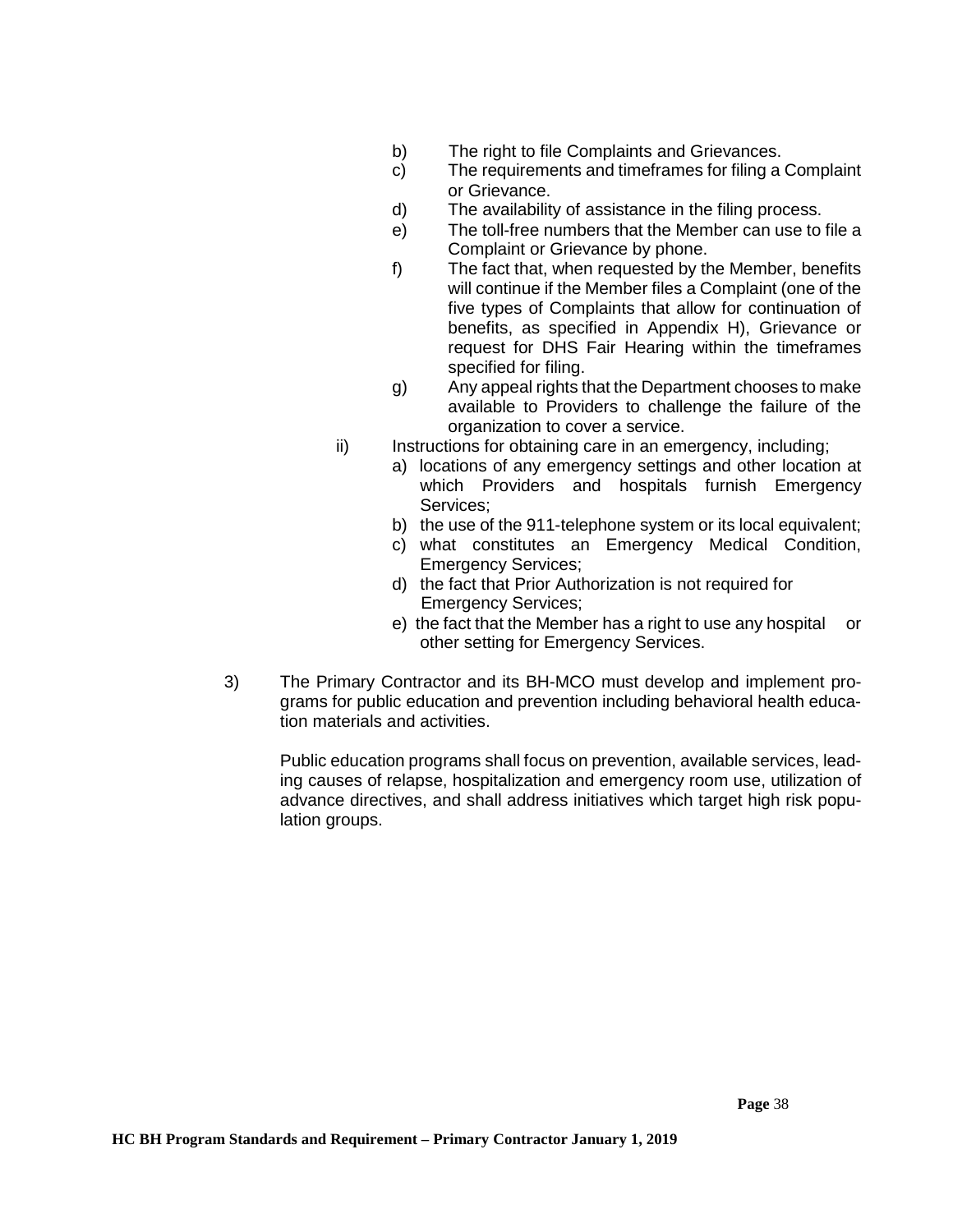# E. Member Disenrollment

1) General Authority

The Department has sole authority for terminating a HealthChoices Member from a HealthChoices BH-MCO, subject to the conditions described below.

2) Reasons for Disenrollment

The Department may terminate a Member from the BH-MCO on the basis of:

- a. Member's loss of Medical Assistance eligibility.
- b. Placement of the Member in a nursing facility for more than thirty (30) consecutive days.
- c. Placement of the Member in any state facility, including a state psychiatric hospital.
- d. Placement of the Member in a Juvenile Detention Center for more than thirty-five (35) consecutive days.
- e. Change in permanent residence of the Member which places the Member outside the BH-MCO's service area.
- f. Change in Member's status to a recipient group which is exempt from the HC Program.
- g. Determination by the Department that the Member is eligible for the Health Insurance Premium Payment Program (HIPP).
	- xxii) Member is disenrolled thirty (30) days after enrollment in the Aging Waiver (also known as the Pennsylvania Department of Aging (PDA) Waiver).
	- xxiii) Member residing in PA Veterans Administrative Home for more than thirty (30) consecutive days.
- 3) The Primary Contractor or its BH-MCO shall not terminate any Member from the HC-BH Program.
- 4) A Member's termination from enrollment becomes effective on a date specified by the Department. The Primary Contractor and its BH-MCO must have policies and procedures to comply with any Department enrollment termination and for the Member's continuity of care as described in II-4.C.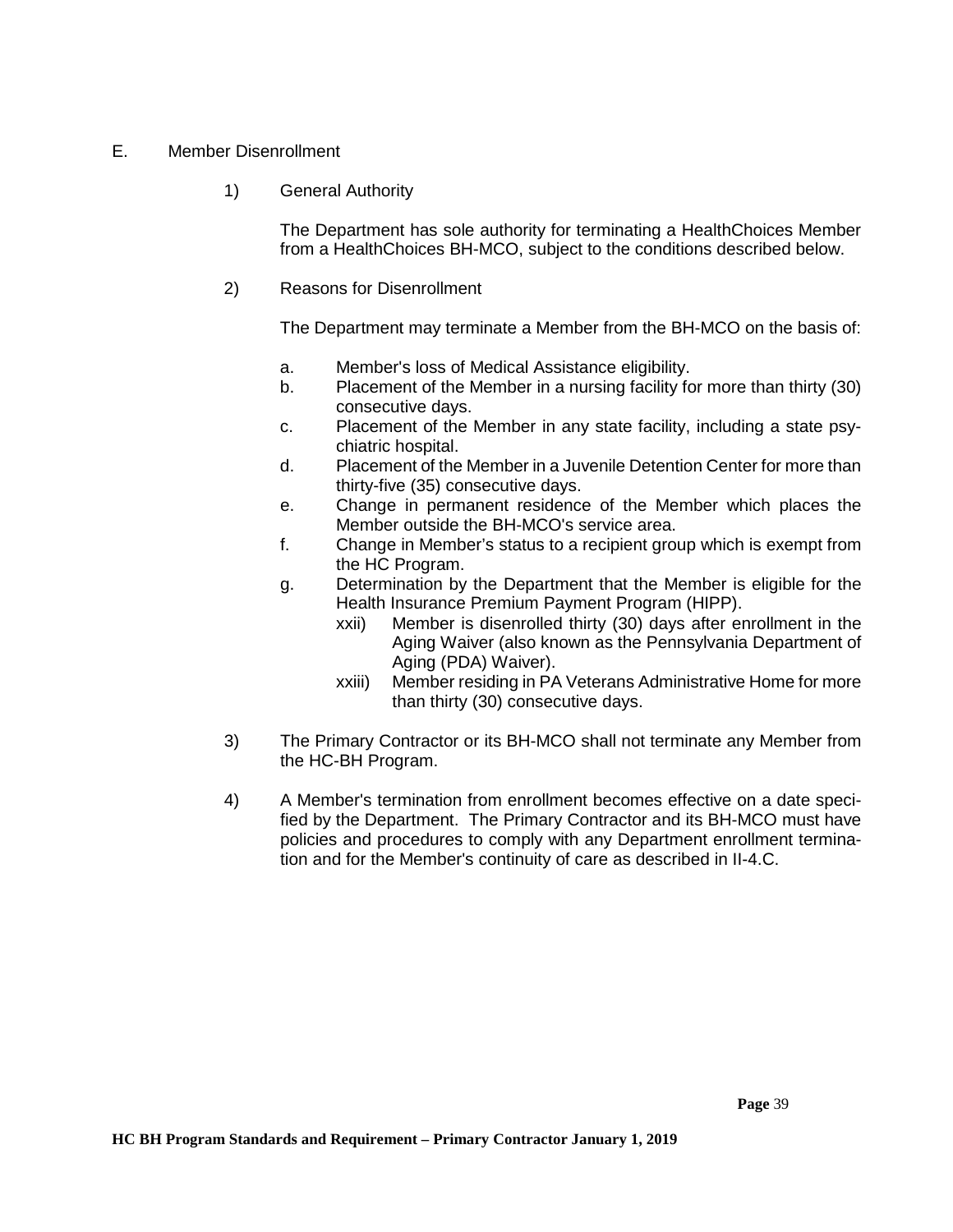- F. Complaint and Grievance System
	- 1) General

The Primary Contractor's BH-MCO must establish Complaint and Grievance mechanisms through which Members and Providers can seek redress against the BH-MCO. The Primary Contractor or its BH-MCO may not take any adverse action against a Provider for assisting a Member in the understanding of or filing of a Complaint or Grievance under the Member Complaint and Grievance system. Primary Contractors may impose additional requirements on its BH-MCO as are deemed appropriate for effective management.

2) Member Complaint and Grievance System

The Primary Contractor's BH-MCO must develop, implement, and maintain a Complaint and Grievance system which provides for settlement of Member Complaints and Grievances at the most efficient administrative level. The Complaint and Grievance system must conform to the conditions set forth in Appendix H.

- a. The Primary Contractor's BH-MCO must provide Members and Parents/custodians of children and adolescents (for CISC, both Parents, if whereabouts are known and county CCYA must receive information) with documents that plainly and clearly outline rights and responsibilities as Members, including the right to file a Complaint or Grievance and/or to request a DHS Fair Hearing. This information must include a toll-free telephone number for Members to facilitate the communication of a Complaint or Grievance.
- b. The Primary Contractor and its BH-MCO must ensure that any Subcontractor, with authority to approve and disapprove service requests, complies with the Complaint and Grievance procedures and reporting requirements established by the Primary Contractor or its BH-MCO.
- c. Denials of service or coverage must be in writing, notifying the Member or parent/custodian of a child or adolescent of the reason for the denial, alternative treatments available, the right to file a Grievance and/or request a DHS Fair Hearing and the process for doing so.
- d. The Primary Contractor's BH-MCO must integrate its Complaint and Grievance system with the QM process in terms of review, corrective action, resolutions, and follow-up.
- e. The Primary Contractor's BH-MCO must have a data system in place capable of processing, tracking, and aggregating data to discern trends in Complaints and Grievances.
- f. The Primary Contractor's BH-MCO must provide all required Member Complaint and Grievance information to the Enrollment Assistance Program as requested.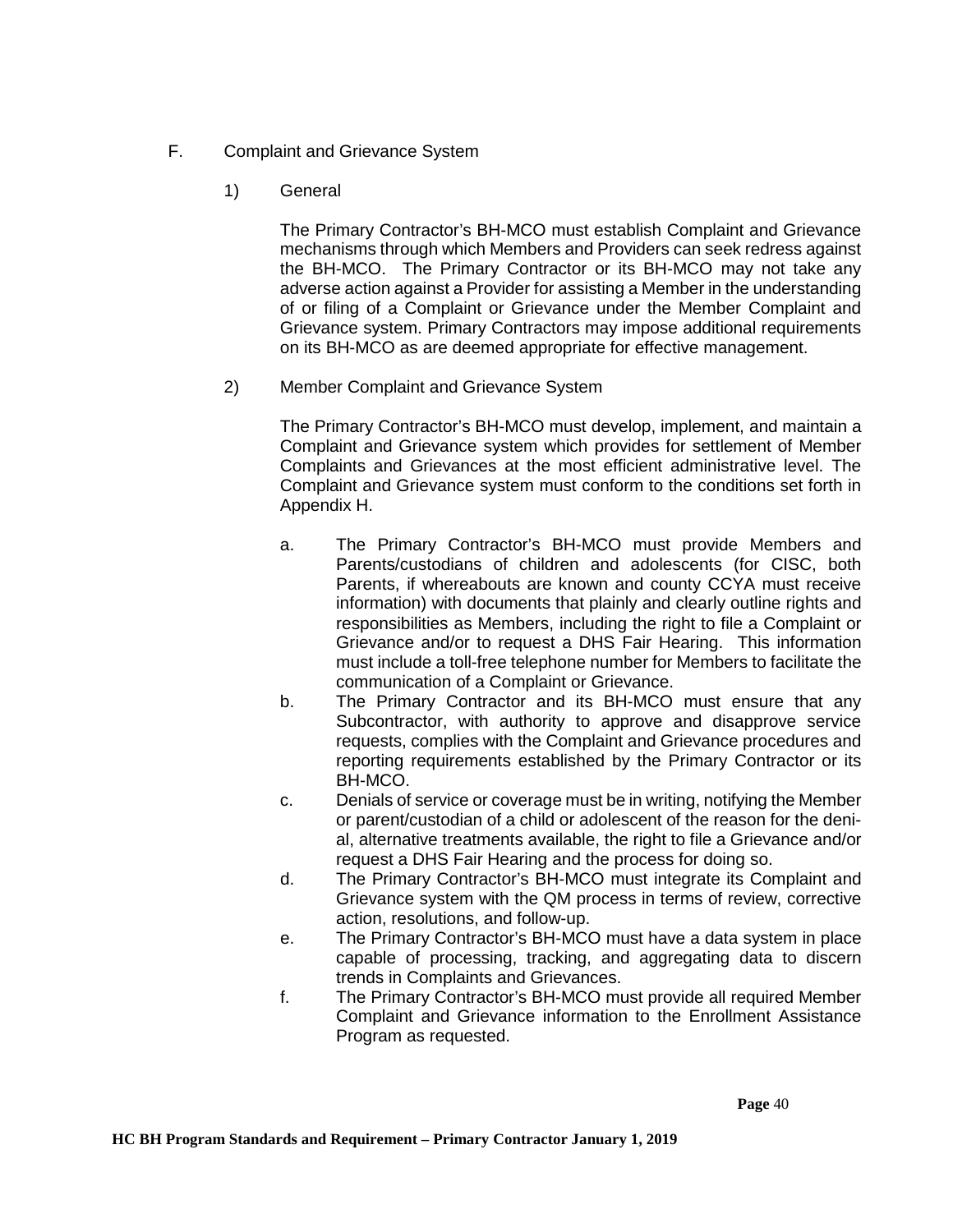- g. The Primary Contractor's BH-MCO's Grievance system may not be a prerequisite to or replacement for the Member's right to request a Fair Hearing (in accordance with 42 CFR 431, Subpart E) when the Member is adversely affected by an administrative decision rendered by the Primary Contractor's BH-MCO. The Primary Contractor and its BH-MCO must cooperate with and adhere to the Department's procedures and decisions.
- h. Complaints or Grievances resulting from any action taken by oversight agencies responsible for fraud, abuse, and prosecution activities must be directed to the respective agency. Oversight agencies include the Department's Office of Medical Assistance Programs, Bureau of Program Integrity, the Office of the Attorney General's Medicaid Fraud Control Section, the Pennsylvania State Inspector General, and HHS/CMS's Office of Inspector General, and the United States Justice Department.
- 3) Denial of Services

The Primary Contractor's BH-MCO must have a procedure that allows Members to grieve denials of requests for authorization for services. Individuals responsible for denying services or reviewing Grievances of denials must have the necessary and appropriate clinical training and experience. All denials must be made by a physician or, in some cases, by a licensed psychologist. Denials of inpatient care must be approved by a physician. Qualifications of individuals must be consistent with Appendix AA, and all applicable Commonwealth laws and regulations.

The BH-MCO may not deny or reduce the amount, duration, or scope of a required service solely because of a Member's diagnosis, type of illness or condition. If a service for which the request for authorization is denied is viewed by the prescriber and the Member as an Urgent or Emergency Service, the Primary Contractor's BH-MCO must have a process for expedited review of such Grievances to occur within twenty-four (24) hours of the request. Any time the Primary Contractor's BH-MCO denies a request for authorization for service, the Primary Contractor's BH-MCO must notify the Member or the parent/custodian of a child or adolescent, in writing. The written notification must include:

- a. Specific reasons for the denial with references to the program provisions;
- b. A description of alternative services recommended on the basis of placement criteria, e.g., Adult Placement Criteria for Drug and Alcohol services.
- c. A description of the Member's right to file a Grievance and/or request a DHS Fair Hearing.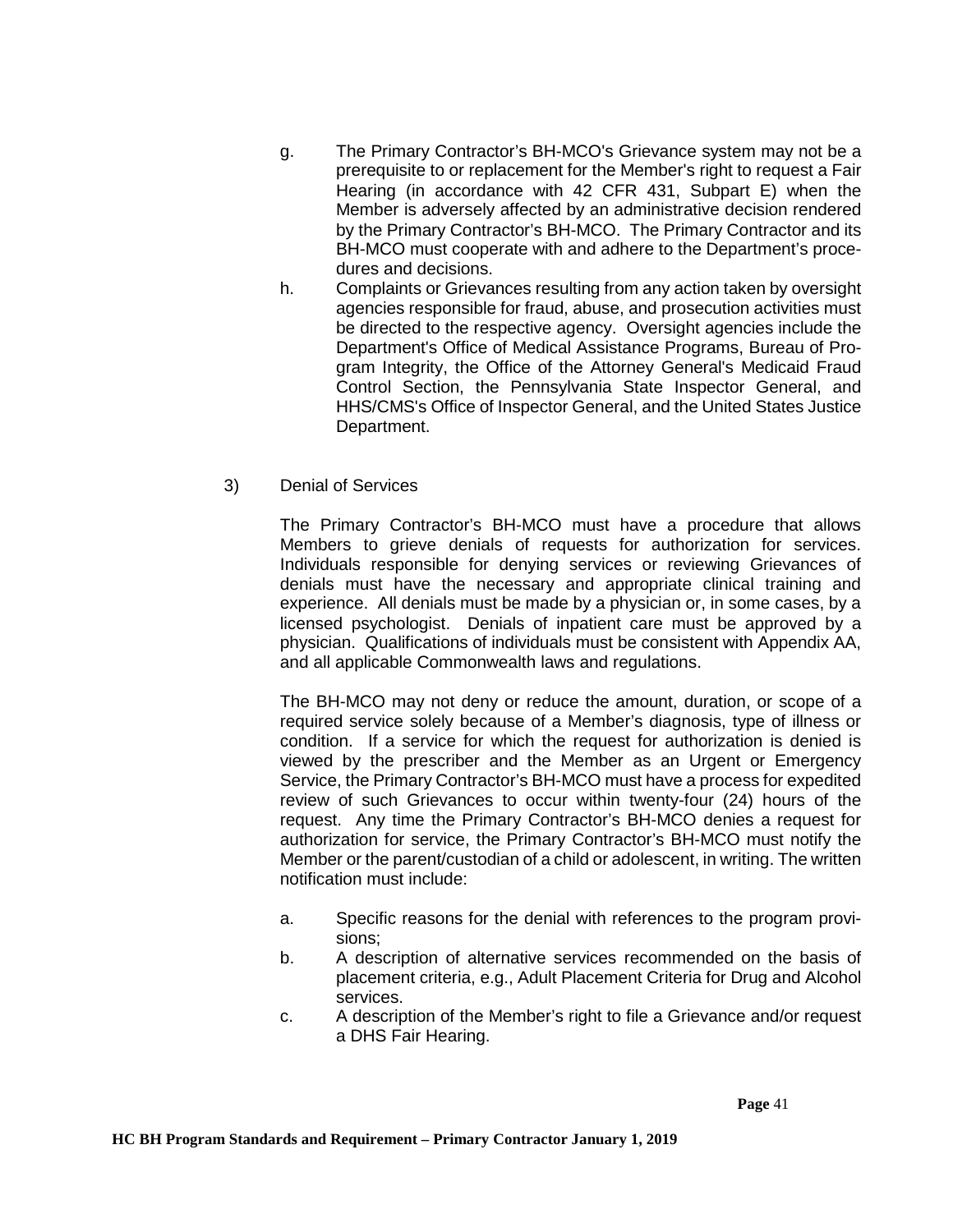- d. Information for the Member describing how to file a Grievance and/or request a DHS Fair Hearing.
- e. An offer by the BH-MCO to assist the Member in filing a Grievance and/or DHS Fair Hearing
- 4) Provider Complaint System

The Primary Contractor's BH-MCO must develop, implement and maintain a Provider Complaint system which provides for informal mediation and settlement of Provider Complaints at the lowest administrative level and a formal Complaint process when informal resolution is not possible.

The Provider Complaint system must demonstrate a fundamentally fair process for Providers; adequate disclosure to Providers of Provider rights and responsibilities at each step of the process; and sound and justified decisions made at each step.

The Department's Bureau of Hearings and Appeals is not an appropriate forum and shall not be used by Providers to appeal decisions of the Primary Contractor or its BH-MCO.

### II-5. REQUIREMENTS

The Primary Contractor is responsible for administering a behavioral health managed care program which meets, at a minimum, the requirements outlined below. The standards allow flexibility in the approach to meeting program objectives, while ensuring the needs of Members are met.

# A. General

Participation will be limited to Primary Contractors who are either counties or Multi-County Entities. A County Operated BH-MCO established as an arm or branch of county government is not subject to licensure, so long as the county maintains responsibility for all financial risk. A County Operated BH-MCO established as an arm or branch of county government must be certified by the Commonwealth as a Utilization Management entity under Act 68 if it directly performs Utilization Management functions. In the event a Multi-County Entity submits a single proposal, each county must be separately responsible for financial risk. One county may not assume the financial risk of the other county(ies) covered by the proposal; nor may a remaining county(ies) assume responsibility for the membership of a terminating county.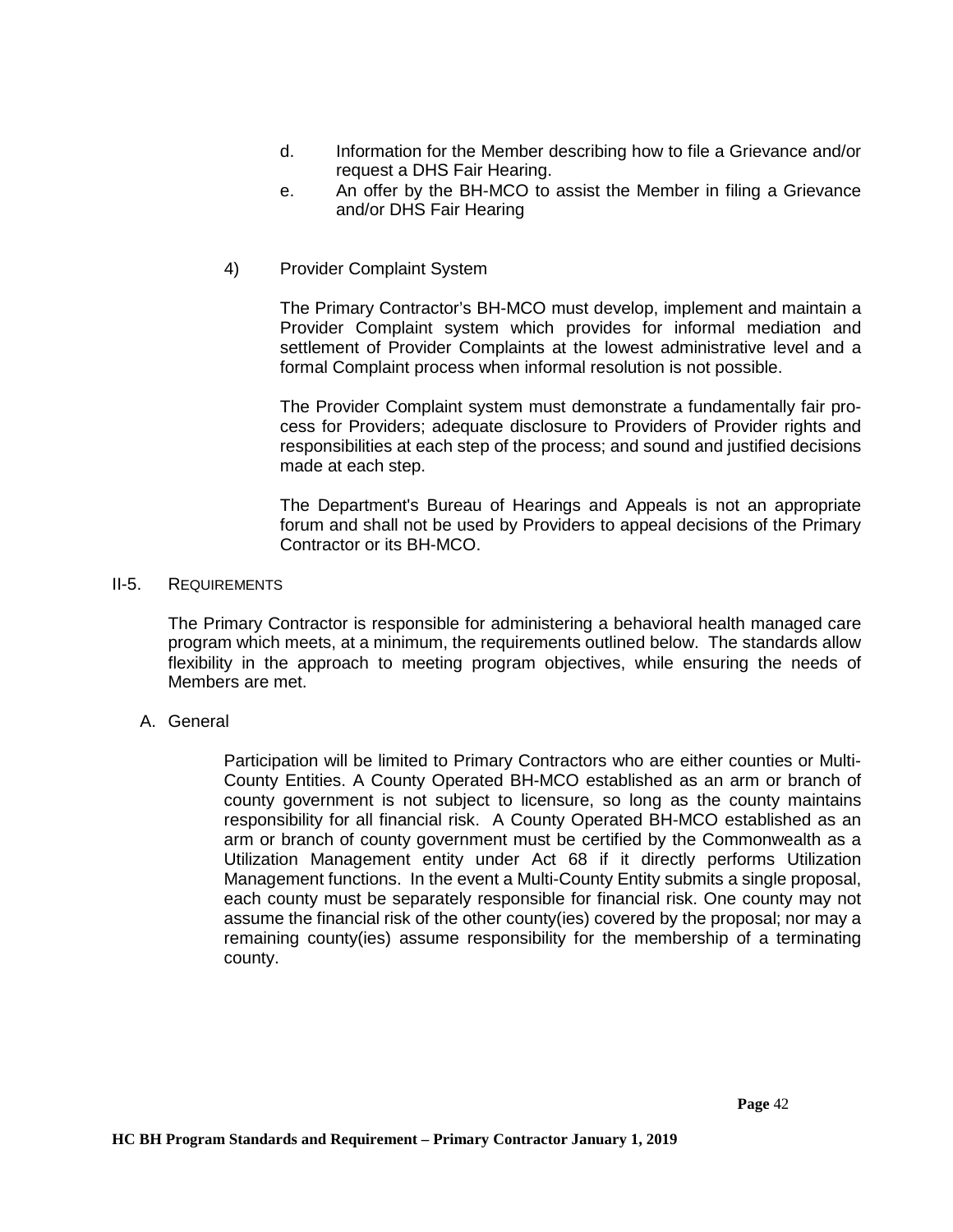- B. Executive Management
	- 1. The development of the behavioral health managed care program is a broadbased process. The Primary Contractor must have documentation of the participation of consumers, persons in recovery and family members, including Parents of children and adolescents, as well as county drug and alcohol, mental health and intellectual disabilities, children and youth, juvenile justice, and Area Agency on Aging programs and school districts in the development of the behavioral health managed care program. Participation must include the involvement of consumers, persons in recovery, and family members in the selection of a BH-MCO Subcontractor if one is used and development of the proposal in response to the Department's document. Consumers, persons in recovery and family members must also be involved in ongoing program oversight.
	- 2. In the event a county or MCE is the Primary Contractor, the county (separate from the BH-MCO) must establish an administrative structure for management and program oversight of the behavioral health managed care program. The management structure must include clearly defined and assigned responsibility for monitoring the BH-MCO's fiscal, program/Quality Management and management information systems. The Primary Contractor oversees and is accountable for any functions and responsibilities it delegates to the BH-MCO or any Subcontractor.
	- 3. Subcontractual Relationships and Delegation

For each Subcontract, the Primary Contractor and its BH-MCO must ensure that:

- a. The Subcontractor has been evaluated and determined competent to perform the activities to be delegated.
- b. The Subcontractor has been engaged pursuant to a written agreement between the Primary Contractor and/or its BH-MCO and the Subcontractor that specifies the activities and reporting responsibilities delegated to the Subcontractor and provides for revoking delegation or imposing other sanctions if the Subcontractor's performance is inadequate.
- c. Performance monitoring will be conducted on an ongoing basis, and the Subcontractor and will be subject it to formal review according to a periodic schedule established by the Department, consistent with industry standards or State MCO laws and regulations.
- d. Deficiencies or areas for improvement will be identified, and corrective action is required.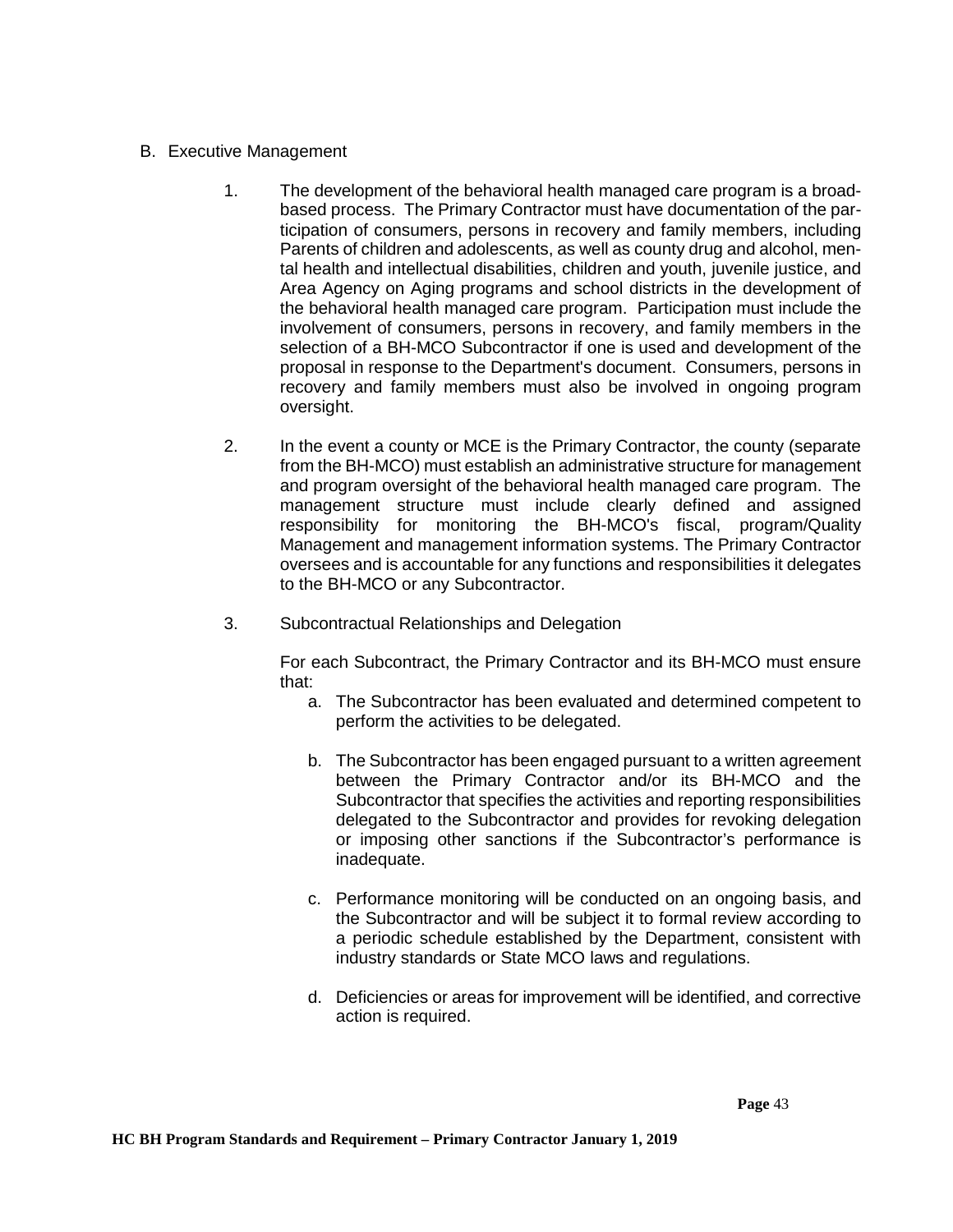- e. The Subcontractor has not been excluded from the participation in any Federal health care program under section 1128 or 1128A of the Social Security Act.
- 4. Primary Contractors and their BH-MCOs are required to place all HealthChoices Capitation payments in a separate, restricted account(s).
- 5. The Primary Contractor is required to contract with C/FST services in the counties served or establish such teams if they do not exist.
- 6. If the Primary Contractor is a county, the Primary Contractor is required to place Reinvestment Funds in a separate restricted account. A plan for expenditures from that account must be prior approved by DHS. Primary Contractors must have prior approval from DHS to carryover Reinvestment Funds from one Agreement period into a subsequent Agreement period; however, DHS approved reinvestment plan funds must continue to be tracked separately. Counties can maintain Reinvestment Funds, for DHS approved reinvestment plans, up to six (6) months after the time period delineated in their approved reinvestment plan, unless such date is otherwise extended by the Department. This includes reinvestment plans that cover more than one (1) period. After that time, unexpended Reinvestment Funds must be returned to the Department. Any funds remaining in the reinvestment account at the time of Agreement termination must be returned to DHS.
- 7. The Primary Contractor and or its BH-MCO may combine functions or assign responsibility for a function across multiple departments, as long as it demonstrates the following duties and functions are carried out:
	- a. A Chief Executive Officer with clear authority over the entire operation of the BH-MCO.
	- b. A Medical Director who is a board-certified psychiatrist licensed in the Commonwealth with at least five (5) years combined experience in mental health and substance abuse services. The responsibilities of the Medical Director include:
		- i. development of clinical practice standards, policies, procedures, and performance;
		- ii. review and resolution of quality of care problems;
		- iii. participation in Complaint and Grievance processes related to service denials and clinical practice;
		- iv. development, implementation, and review of the internal Quality Management and Utilization Management programs;
		- v. oversight of the BH-MCO's referral process for specialty and in lieu of and in addition to services;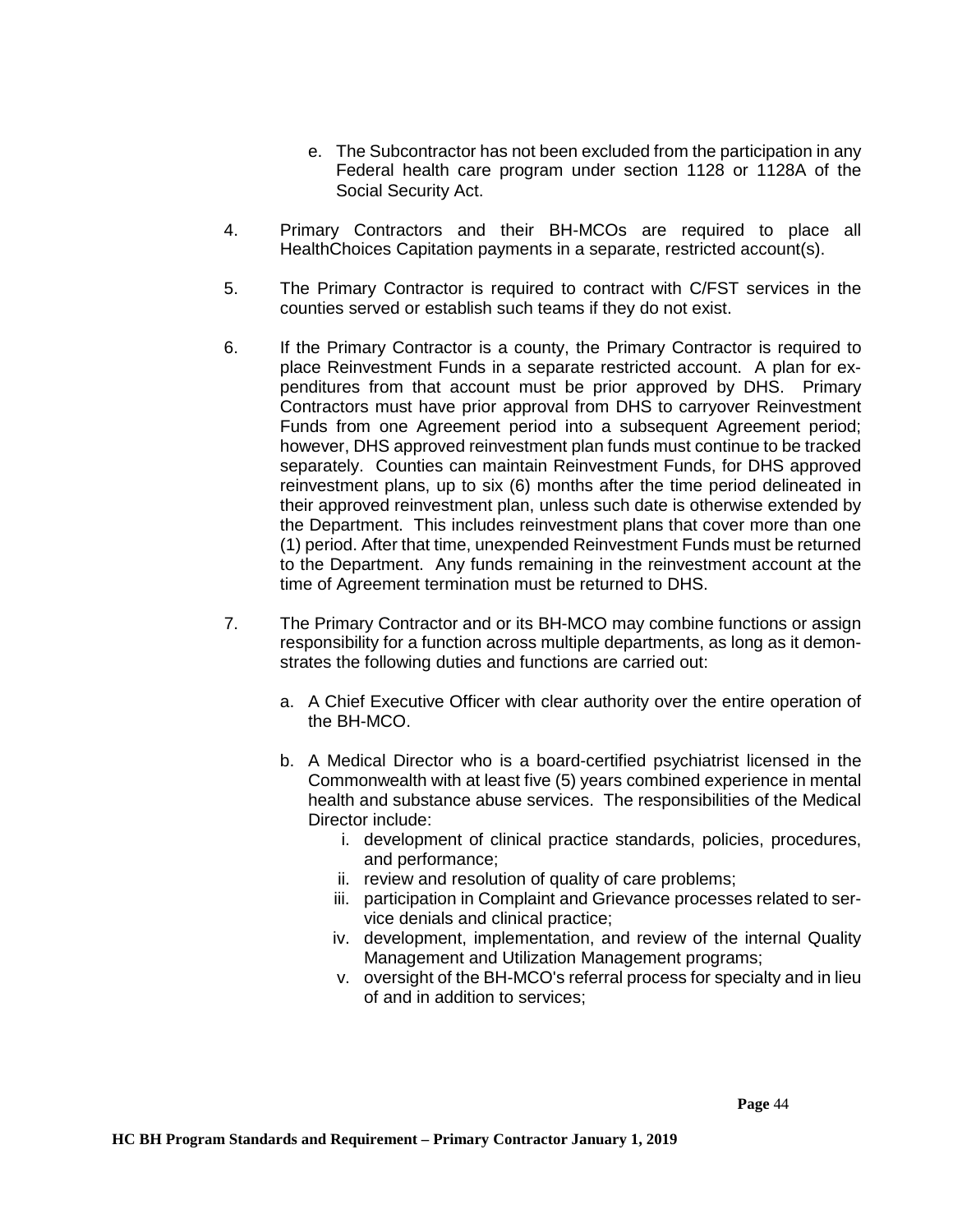- vi. oversight and management of the BH-MCO's behavioral health rehabilitation and residential services for children and adolescents, in collaboration with the HealthChoices PH-MCO's Medical Directors;
- vii. leadership and direction in the BH-MCO's clinical staff recruitment, credentialing, and privileging activities;
- viii. leadership and direction in the BH-MCO's Prior Authorization and utilization review processes;
- ix. leadership and direction of policies and procedures relating to confidentiality of clinical records; and
- x. participation in any meetings called by the Department.
- c. A Chief Financial Officer (or governmental equivalent) to oversee the budget and accounting system.
- d. Quality Management
- e. Utilization Management
- f. Management Information Systems
- g. Prior Authorization to include:
	- i. assessment and substantiation of need for psychiatric and behavioral services provided by a mental health professional;
	- ii. assessment and substantiation of need for drug and alcohol treatment services provided by a Drug and Alcohol Addictions Professional.
- h. Member Services to communicate with Members, act as Member advocates, and coordinate Members' use of the Complaint and Grievance processes.
- i. Provider Services to coordinate communications between the BH-MCO and its Providers.
- 8. The Primary Contractor's BH-MCO must organize and deliver services in accordance with principles established through the Child and Adolescent Service System Program (CASSP), the Community Support Program (CSP); and DDAP's Principles of Effective Treatment and OMHSAS' Cultural Competency Principles; see Appendices I, J, and CC respectively.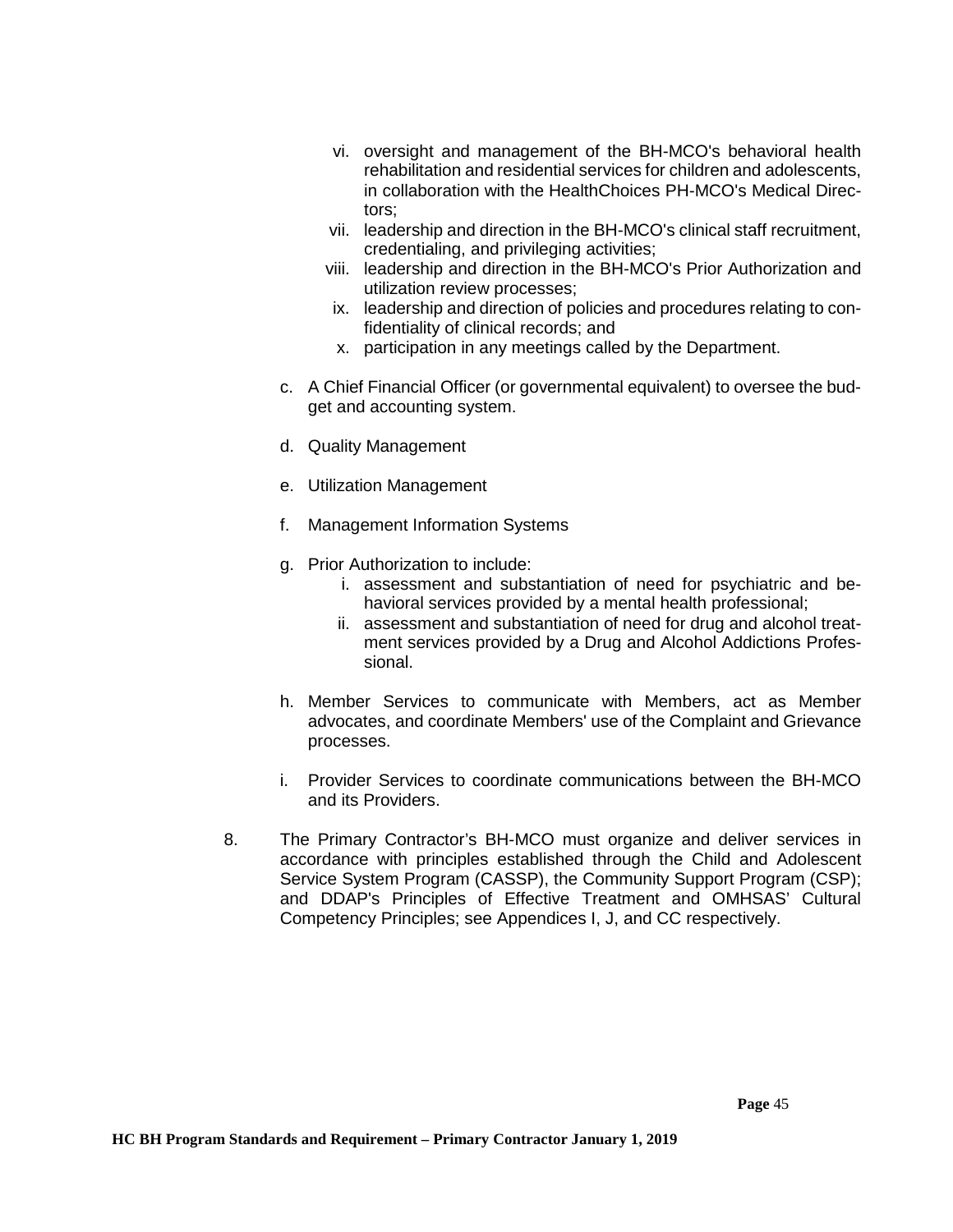9. The Primary Contractor or its BH-MCO must have written agreements with the county mental health, intellectual disabilities and drug and alcohol authorities assuring availability and access to State Plan Services. Agreements must include provisions for the integration of crisis intervention services and the admission of any Member to a state mental hospital consistent with the established state mental hospital bed allocation assigned to the county as well as provisions for appropriate, coordinated response and dispute resolution processes related to court orders for behavioral health involuntary treatment services.

### C. Administration

- 1. Administrative duties related to the daily operation of the program and interaction with Providers and Members such as those related to Member services, Provider services, Quality Management and Utilization Management, must be conducted in an administrative office in close geographic proximity to the county in which services are provided.
- 2. The HealthChoices Program, through the Enrollment Assistance Program (EAP), provides Enrollment Specialists to assist Members with enrollment in a PHSS, and to provide Members with information regarding the PH-MCO and BH-MCO programs.

The EAP is responsible for pre-implementation outreach and education for Members and families to explain the fundamental concepts of managed care and for providing information on benefit packages.

The Primary Contractor or its BH-MCO must have policies and procedures for coordination with the EAP. The Primary Contractor or its BH-MCO must have informational materials; e.g., pamphlets and brochures, which can be used by the EAP to assist the Member's access to Behavioral Health Services. Any informational materials developed for this program by the Primary Contractor or its BH-MCO must have the Department's prior, written approval. The Primary Contractor or its BH-MCO will be required to print and provide the EAP with an adequate supply of approved materials on a continual basis.

The Primary Contractor or its BH-MCO must have mechanisms to receive information electronically, as needed, from the EAP regarding the special needs and special services required by Members, identified at the time of enrollment.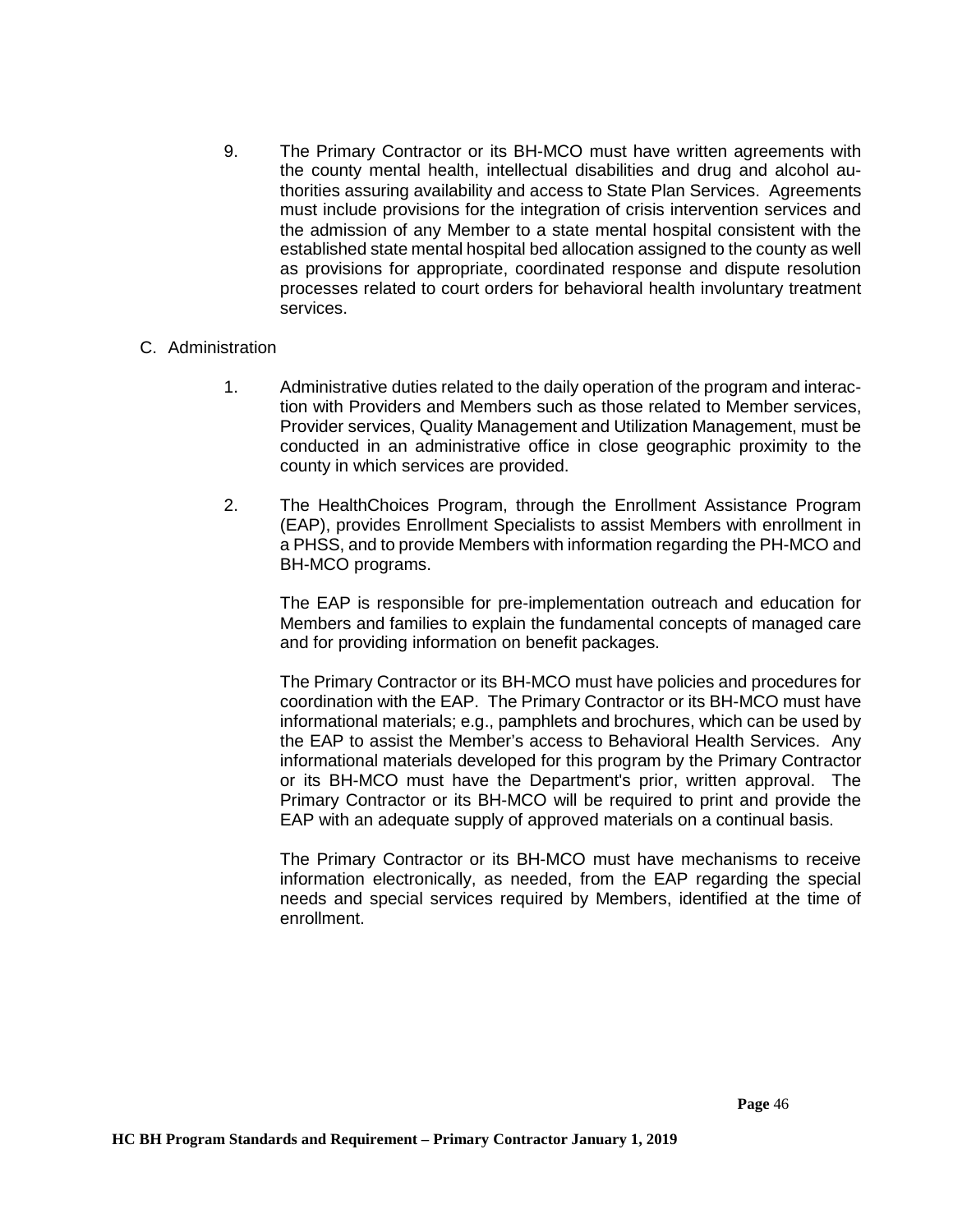3. Training and Professional Development

The Primary Contractor or its BH-MCO must provide an ongoing process of training and professional development for BH-MCO Member services, Service Management, Quality Management and Utilization Management staff. Training topics should include but not be limited to: CSP and CASSP principles and DDAP treatment philosophy, Member rights, Complaint and Grievance process, Provider network access, human services, current clinical practice needs of special populations including persons with co-occurring mental health drug & alcohol conditions, persons with intellectual disabilities, children in substitute care and/or in juvenile probation, persons diagnosed with ASD, school intervention services, and Medical Necessity criteria including the ASAM.

- 4. The BH-MCO must monitor the performance and quality of service of any BH Services Provider to which work is delegated to assure conformance with the terms of the Agreement.
- 5. The BH-MCO must work in partnership with the designated county/municipal health department, and primary care practitioner as applicable, to ensure that conditions identified in accordance with Chapter 25, Disease Prevention and Control Law (35 P.S. § 521.1 et seq.) are reported (e.g., tuberculosis, hepatitis).
- 6. Records Retention
	- a. General

The Primary Contractor, its BH-MCO, Subcontractors and BH Services Providers must agree to maintain books and records relating to the HealthChoices Program services and expenditures, including reports to the Department and source information used in preparation of these reports. These records include but are not limited to financial statements, records relating to quality of care, medical records, and prescription files.

The Primary Contractor, its BH-MCO, Subcontractors and BH Services Providers also must agree to comply with all standards for record keeping specified by the Commonwealth. Operational data and medical record standards are described below.

The Primary Contractor, its BH-MCO, Subcontractors or BH Services Providers must, at their own expense, make all records available for audit, review or evaluation by the Commonwealth, its designated representatives, or federal agencies. Records required for this purpose include, but are not limited to books, records, contracts, computer or other electronic systems of the Primary Contractor, its BH-MCO, Subcontractors and BH Services Providers. Access shall be provided either on-site, during regular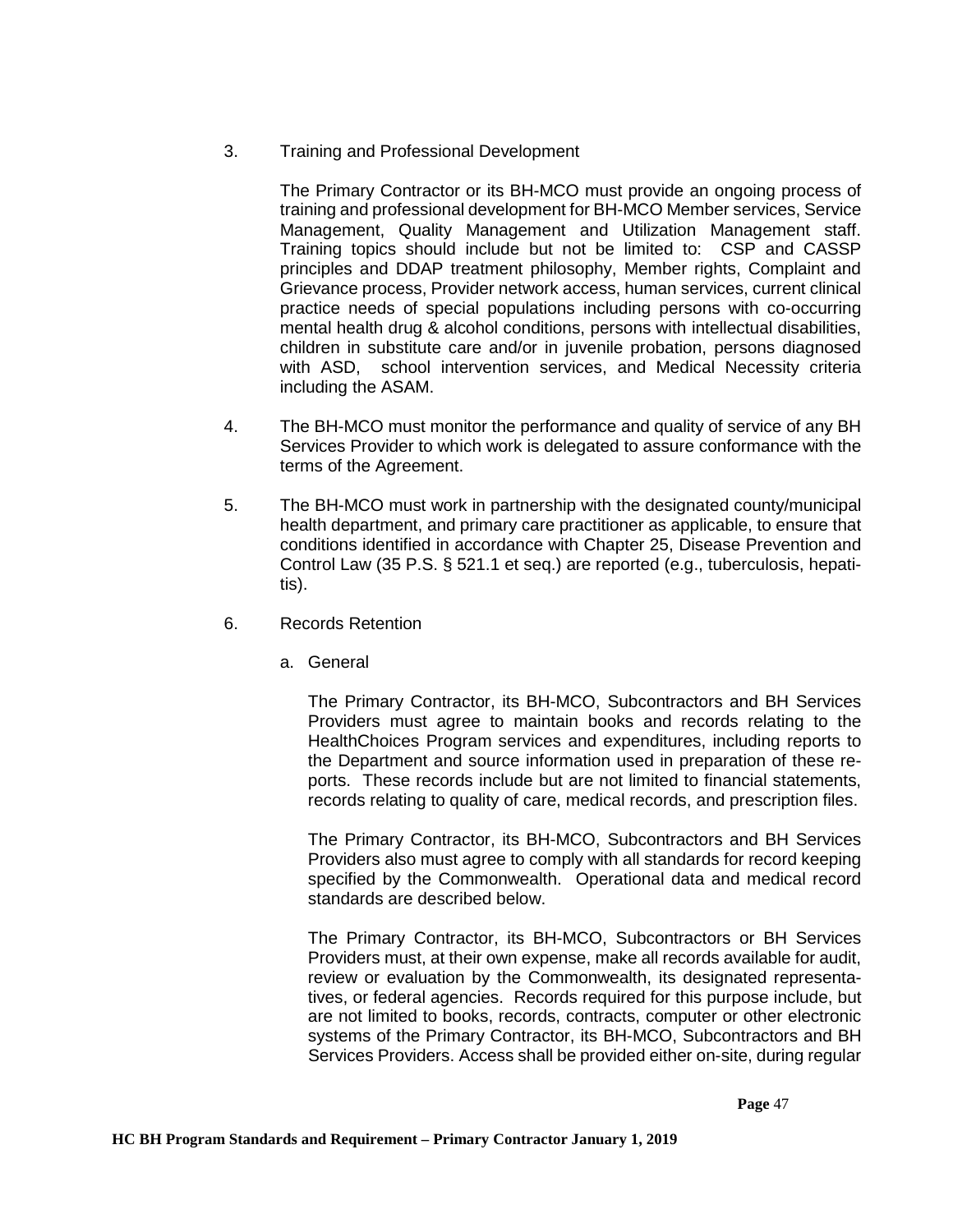business hours, or through the mail. During the contract and record retention period, these records shall be available at the Primary Contractor's chosen location(s), subject to approval of the Department. All mailed records shall be sent to the requesting entity in the form of accurate, legible, paper copies, unless otherwise indicated, within fifteen (15) calendar days of such request and at no expense to the requesting entity.

The Primary Contractor, its BH-MCO, Subcontractors and BH Service Providers shall maintain books, records, documents, and other evidence pertaining to all revenues, expenditures and other financial activity pursuant to the Agreement as well as to all required programmatic activity and data pursuant to the Agreement. Records, other than medical records, may be kept in an original paper state or preserved on micro media or electronic format. Medical records shall be maintained in a form acceptable by the Department.

The Department, CMS, the Office of the Inspector General, the Comptroller General, and their designee may, at any time inspect and audit any records or documents of the Primary Contractor, its BH-MCO, Subcontractors or BH Services Providers and may, at any time, inspect the premises, physical facilities, and equipment where Medicaid-related activities or work is conducted. The right to audit exists for a ten (10) year period from the final date of the contract period or from the date of completion of any audit, whichever is later.

b. Operational Data Reports

The Primary Contractor and its BH-MCO must agree to retain the source records for its data reports for a minimum of seven (7) years and must have written policies and procedures for storing this information.

c. Clinical Records

The Primary Contractor or its BH-MCO must have written policies and procedures to maintain the confidentiality of and provide Member and other requesting entities access to the record, consistent with applicable state and federal confidentiality requirements. The Commonwealth must be afforded prompt access to all Members' clinical records whether electronic or paper.

The Primary Contractor or its BH-MCO must have written policies and procedures for the maintenance of clinical records so that those records are documented accurately and in a timely manner, are readily accessible, and permit prompt and systematic retrieval of information.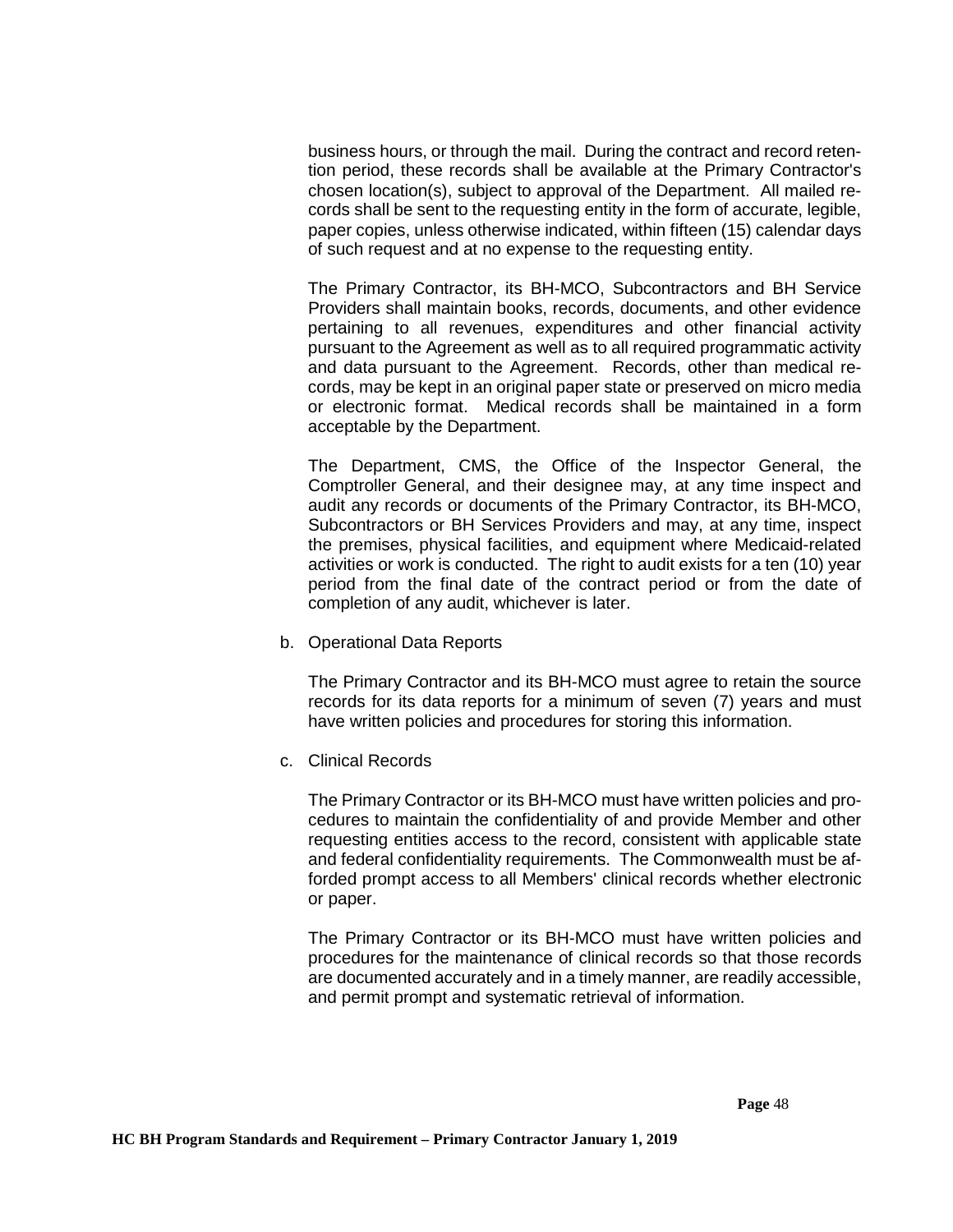The Department considers the clinical record as an important component of good patient care, for use in evaluating the quality of care rendered to Members. Therefore, the Primary Contractor or its BH-MCO must have written standards for clinical record documentation which reflect legibility, accuracy, completeness, and that chronologically reflect the evaluation, appropriateness of treatment, and Medical Necessity within the plan of care for the Member. A complete list of standards to follow is contained in 55 Pa. Code, Chapter 1101 general MA regulations.

Clinical records must be legible, signed, dated, preserved, and maintained for a minimum of five years from expiration of the Agreement. Clinical records must be maintained in the original form before conversion to any other form and records in all forms must be readily available for review.

The Department is not required to obtain written approval from a Member before requesting the Member's clinical record from the Primary Contractor or its BH-MCO or any Provider, consistent with state and federal confidentiality requirements.

- D. Provider Network/Relations
	- 1. The Primary Contractor and its BH-MCO must provide access to all covered services for Members through a network of qualified professionals and facilities. The Provider's network must have the following features in place and the Primary Contractor and it BH-MCO must submit documentation that the Provider's network has the following features in place at the time it enters into a contract with the Department; on an annual basis; and at any time the Department determines that there has been a significant change in the Primary Contractor's and its BH-MCO's operations that would affect the adequacy of capacity and services, including changes in services, benefits, geographic service area, composition of or payments to the Provider network; or when a new population enrolls in the BH-MCO:
		- a. Sufficient Provider capacity and expertise for all covered services, for timely implementation of services, and for reasonable choice by Members of a Provider(s) within each level of care.
		- b. Represent the cultural and ethnic diversity of Members and their neighborhoods.
		- c. Clinical expertise and Cultural Competency in responding to Members with special needs.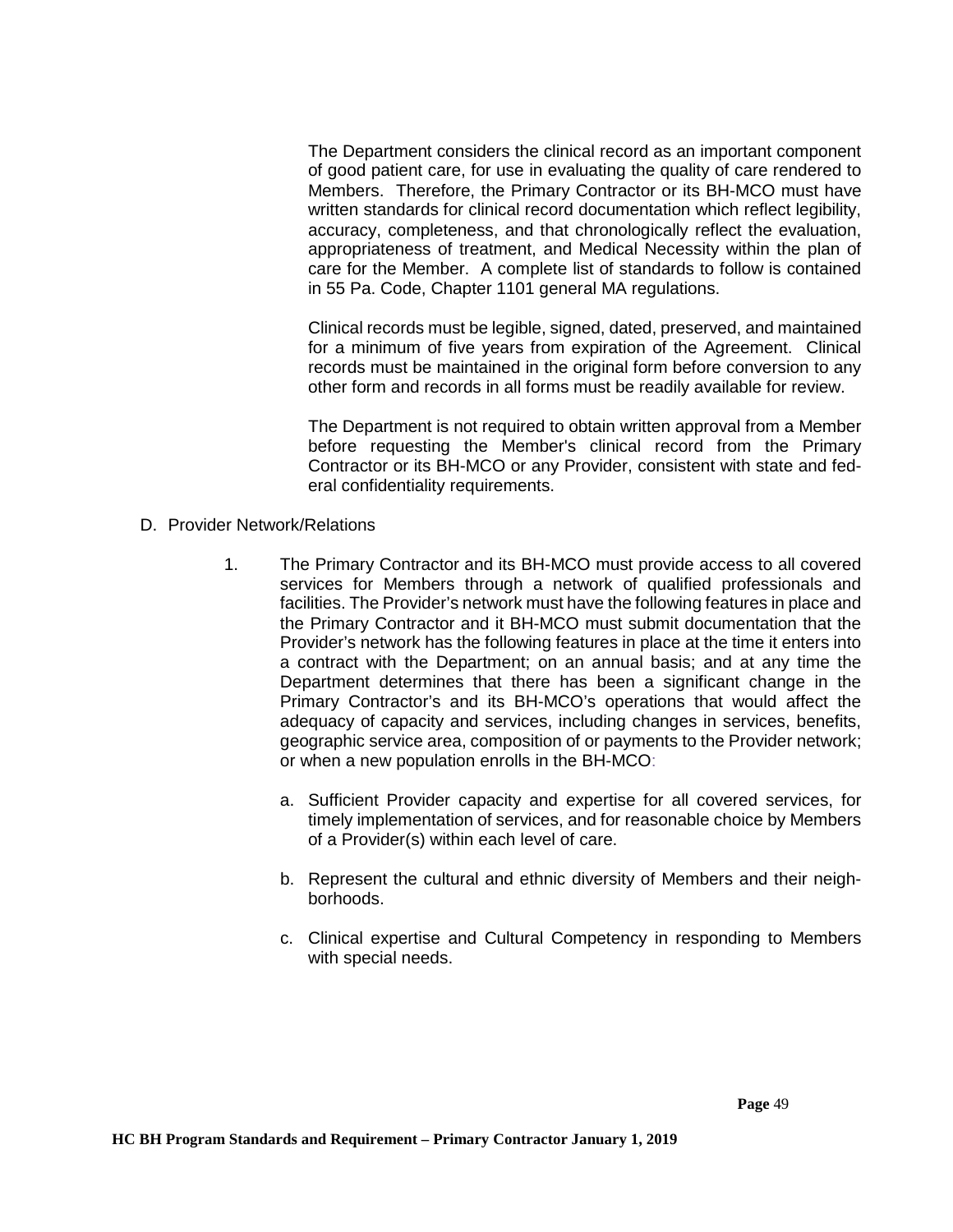- d. Timely access to covered services and needed specialists including but not limited to the evaluation and treatment of: child and adolescent psychiatric, substance abuse and behavioral disorders; including disorders arising out of psychological and sexual abuse; co-existing psychiatric and substance use disorders; psychiatric or substance use disorders among older adults (particularly those with co-existing medical conditions); persons with intellectual disabilities with co-existing substance use or mental health disorders; persons with psychiatric or substance use disorders who are also homeless, pregnant or have HIV/AIDS, or persons diagnosed with ASD.
- e. Providers must commit to ensuring access to and quality treatment and care for LGBTQI Members as well as racial and ethnic groups by providing a culturally affirmative environment of care.
- f. Inclusion of Providers trained and experienced in working with the priority and Special Needs Populations covered under the plan.
- g. Evidence of a cooperative relationship between the BH-MCO and its Provider network, for example, inclusion of Providers by the BH-MCO in the development of clinical protocols and Provider profiling.
- h. The numbers of Network Providers who are not accepting new Members.
- i. The anticipated MA enrollment.
- j. The expected utilization of services, taking into consideration the characteristics and health care needs of specific MA populations represented in the BH-MCO.
- k. The number and types, in terms of training, experience, and specialization of Providers required to furnish the contracted MA services.
- l. The geographic location of Providers and Members considering distance, travel time, the means of transportation ordinarily used by Members, and whether the location provides physical access for Members with disabilities.
- 2. In order to participate as a Network Provider that a) provides services to, b) orders, prescribes, refers or c) certifies eligibility for services for Members, the Provider must enroll with the Department's MA Program. Provider enrollment shall include identifying information, including the name, specialty, date of birth, Social Security number, national provider identifier, federal taxpayer identification number, and the Department license or certification number of the provider.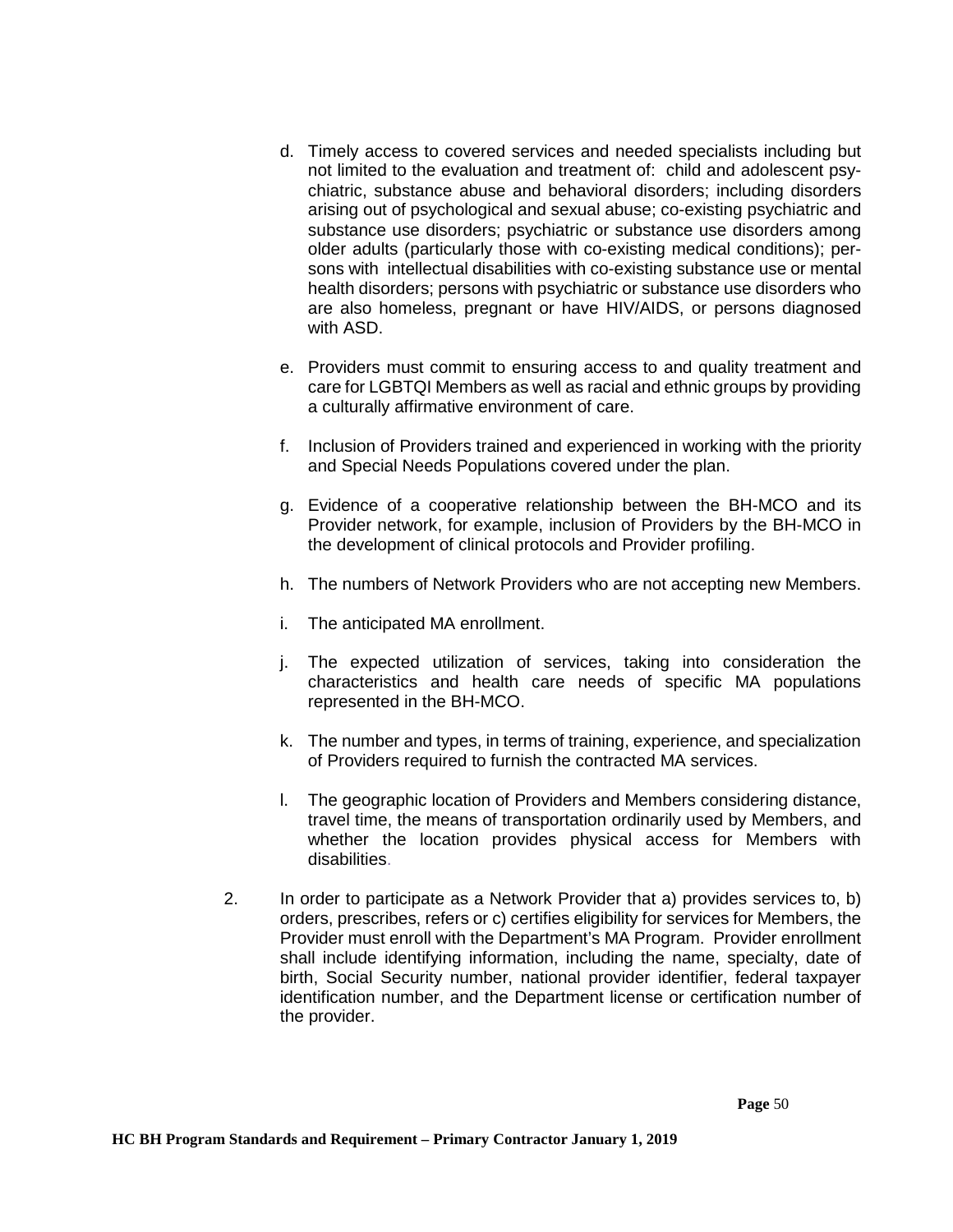- 3. The Primary Contractor or its BH-MCO must ensure management of the Provider network through agreements which include the following provisions:
	- a. Maintenance of clinical records which conform to program specific regulations and release of clinical records in conformance with applicable federal and state confidentiality laws and regulations.
	- b. Criteria for Provider's clinical privileges, as applicable.
	- c. Clinical performance standards and data reporting requirements.
	- d. Financial performance standards and data reporting requirements.
	- e. Complaint procedures for Providers.
	- f. Requirements for referral, coordination of treatment planning, and consultation (including participation during Interagency Team meetings) in the diagnosis and treatment of psychiatric, substance abuse and behavioral disorders.
	- g. Requirements for coordination and continuity of care of Behavioral Health Services with social services; e.g., intellectual disabilities, area agencies on aging, juvenile probation, housing authorities, schools, child welfare, juvenile and county and state criminal justice.
	- h. Requirements for coordination, credentialing, and continuity of care with PHSS and PCPs or prior approved specialist (in accordance with the Department of Health Technical Advisory #95-1 or most current reference).
	- i. Procedures for approving demonstration projects for State Plan Service and treatment alternatives/innovations.
	- j. Compliance with the Child Protective Services Law 23 Pa. C. S. Chapter 63.
	- k. Compliance with Act 13 (Older Protective Services Law) 35 P.S. 10225, 101 et seq. background checks for working with older persons.
	- l. Authorization of State Plan Services in accordance with DHS approved Medical Necessity criteria and Prior Authorization procedures.
	- m. Assurance that Providers delivering State Plan Services to Members via a subcontractual arrangement with a Network Provider, meet the same requirements and standards as a Network Provider.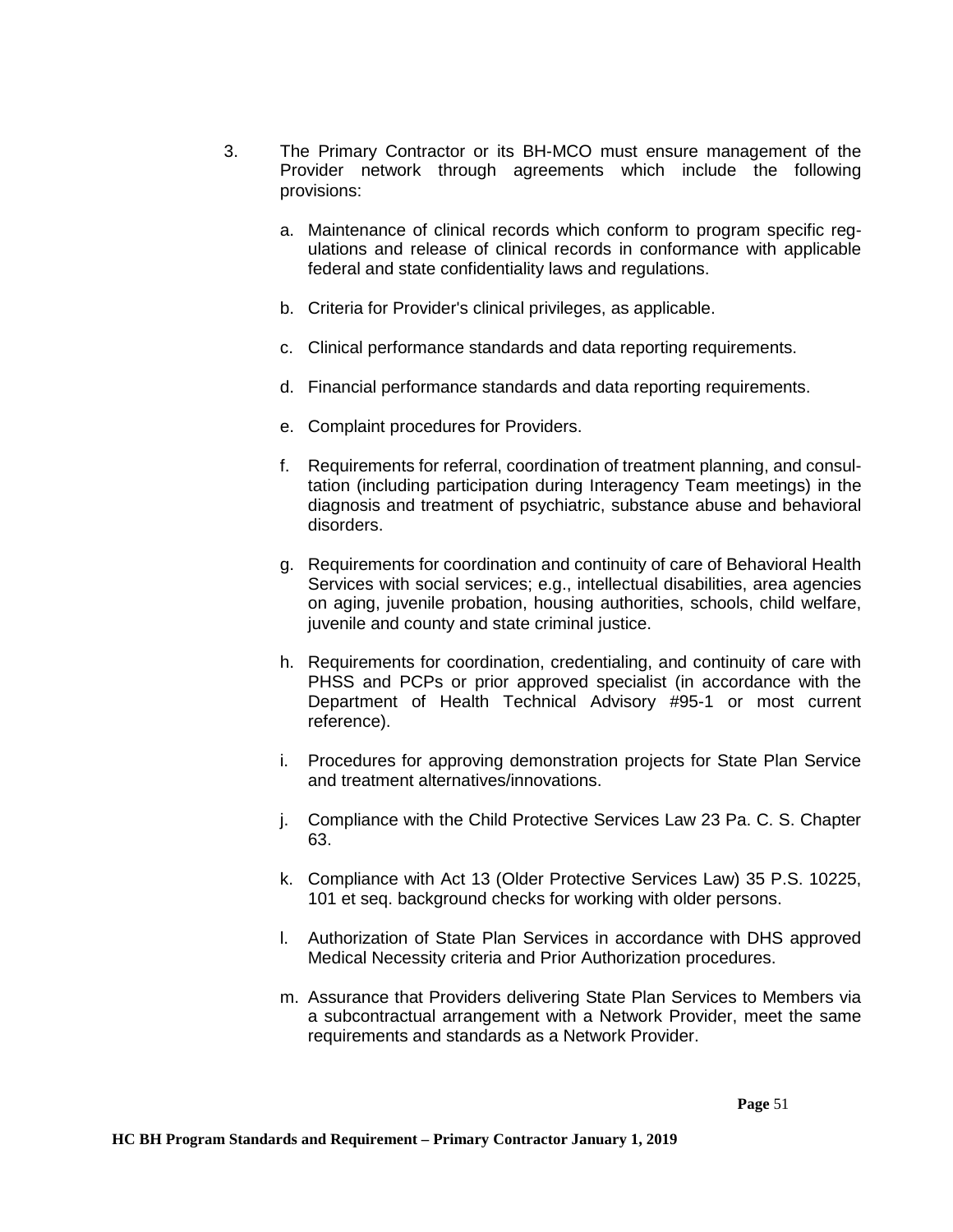- n. Procedure to provide access to client records for quality of care and access reviews.
- o. Prohibition against the use of prone restraints by Child Residential and Day Treatment Providers (both in and out of network).
- p. Provide physical access, reasonable accommodations, and accessible equipment for Members with physical or mental disabilities.
- 4. The Primary Contractor or its BH-MCO must have policies and procedures to monitor that the access standards are met by each Provider in each level of care. The BH-MCO must monitor the network to assure that Providers conform to expected referral and utilization patterns, conditioned upon accepted local and national practice, and deliver services that result in expected treatment outcomes based upon empirical data.
- 5. The Primary Contractor or its BH-MCO must maintain procedures for response, reporting, and monitoring of significant Member incidents for trend and case analysis. The Primary Contractor or its BH-MCO must make incident records and reports immediately available to the Department upon request.
- 6. The Primary Contractor or its BH-MCO must maintain procedures for immediate response and appropriate reporting of any suspected or substantiated fraud or abuse to the Department's OMAP, Bureau of Program Integrity.
- 7. The Primary Contractor or its BH-MCO must notify the Department promptly of any changes to the composition of its Provider network that affect the Primary Contractor or its BH-MCO's ability to make available all State Plan Services or respond to the special needs of a Member or population group in a timely manner.
	- a. The Primary Contractor (PC)/BH-MCO shall develop a policy and procedure for considering Provider rate setting for review and approval by OMHSAS. The policy shall include the opportunity of Providers to request a rate increase, summarize information the Provider must submit to justify a rate increase, describe the finance strategies the PC/BH-MCO may use in rate setting such as performance incentives, preferred Provider network, or other strategies. The policy will include a statement that the PC/BH-MCO shall not institute an across the board rate decrease for all Providers or a specific Provider type or group of Providers unless the PC or its BH-MCO has: (i) notified the Department of its intention to impose such an across the board rate decrease at least forty-five (45) days prior to the imposition of such a rate decrease; (ii) provided the Department with the justification for instituting such an across the board rate decrease (iii) discussed the proposed action with all affected Providers, and (iv) provided justification that such action will not adversely affect compliance with HealthChoices access and choice requirements.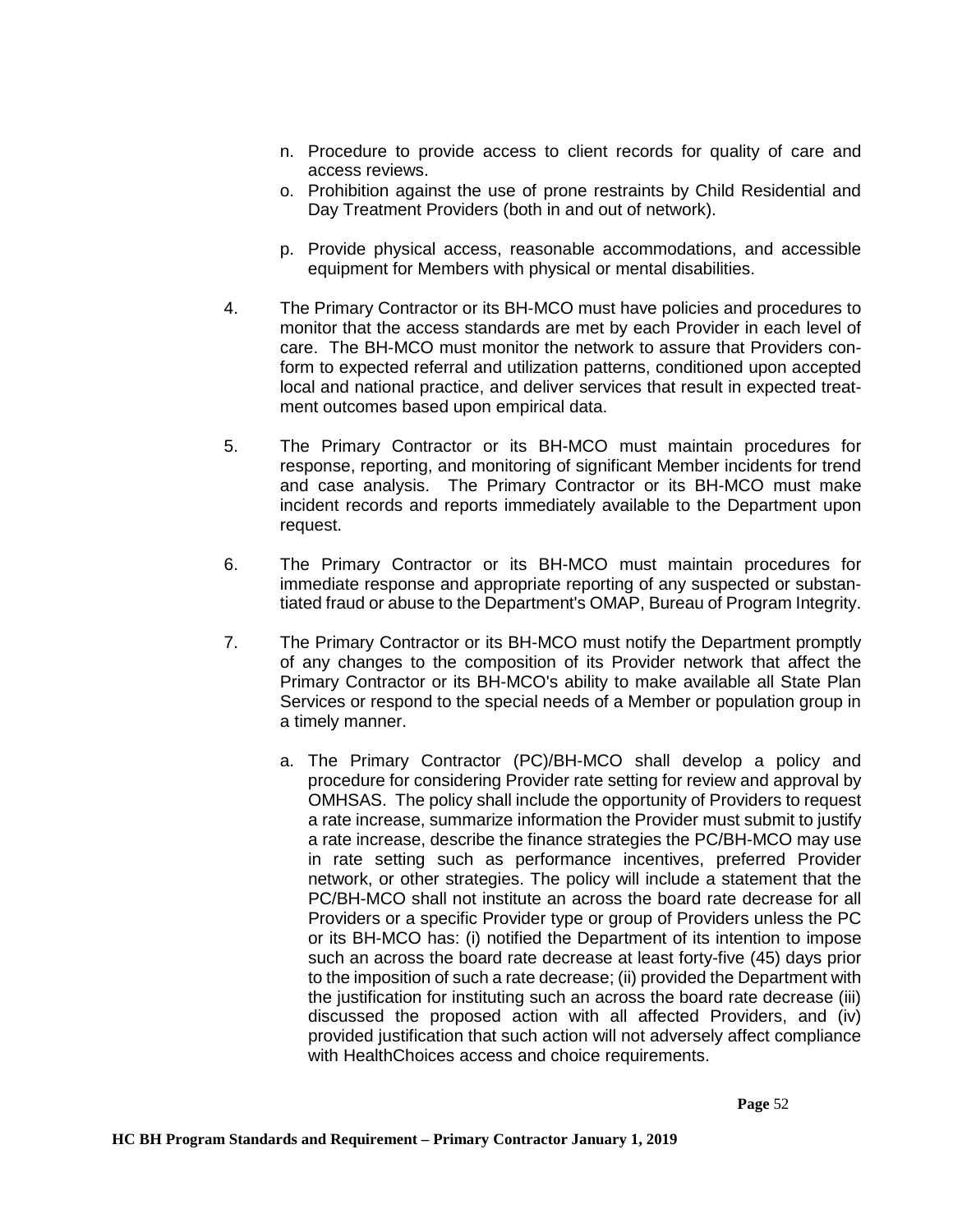- b. No payments will be made by the Primary Contractor and/or its BH-MCO for Provider-preventable conditions, as identified in the State Plan and will require that all Providers agree to comply with reporting requirements in 42 CFR §447.26(d) as a condition of payment from the Primary Contractor. The Primary Contractor and/or its BH-MCO will comply with such reporting requirements to the extent the Primary Contractor and/or its BH-MCO directly furnishes services.
- 8. The Primary Contractor or its BH-MCO must maintain a plan of orientation and ongoing training for Network Providers. Training shall include but not be limited to:

CASSP and CSP principles and DDAP treatment philosophy; priority and Special Needs Population issues such as children in substitute care and/or juvenile probation; Prior Authorization of services; continuity of care; payment procedures; Complaint and Grievance rights and procedures; coordination requirements with PHSS and PCPs; coordination requirements with county behavioral health and human services systems; current clinical best practice and community service resources and advocacy organizations.

9. The Primary Contractor or its BH-MCO must make directories of network Providers for all State Plan Services and BHRS. The Primary Contractor or its BH-MCO must comply with the Department's directions for determining the Providers identified in the directory of BHRS Providers. The Provider directory must be made available on the website of the Primary Contractor or its BH-MCO in a machine readable file and format as specified by CMS.

The Primary Contractor or its BH-MCO must make available a paper Provider directory upon request, within five (5) business days, and must utilize a webbased Provider directory. The Primary Contractor or its BH-MCO must establish a process to ensure the accuracy of electronically posted content, including a method to monitor and update changes in Provider information. The Primary Contractors or its BH-MCO must update the paper Provider directory at least monthly and electronic Provider directories must be updated no later than thirty (30) calendar days after the Primary Contractor or its BH-MCO receives updated Provider information.

The Provider directory must provide the following information as required in 42 CFR 438.10(h) about its Network Providers:

- Provider's name as well as any group affiliation
- Street address(es)
- Telephone number(s)
- Website URL, as appropriate
- Specialty, as appropriate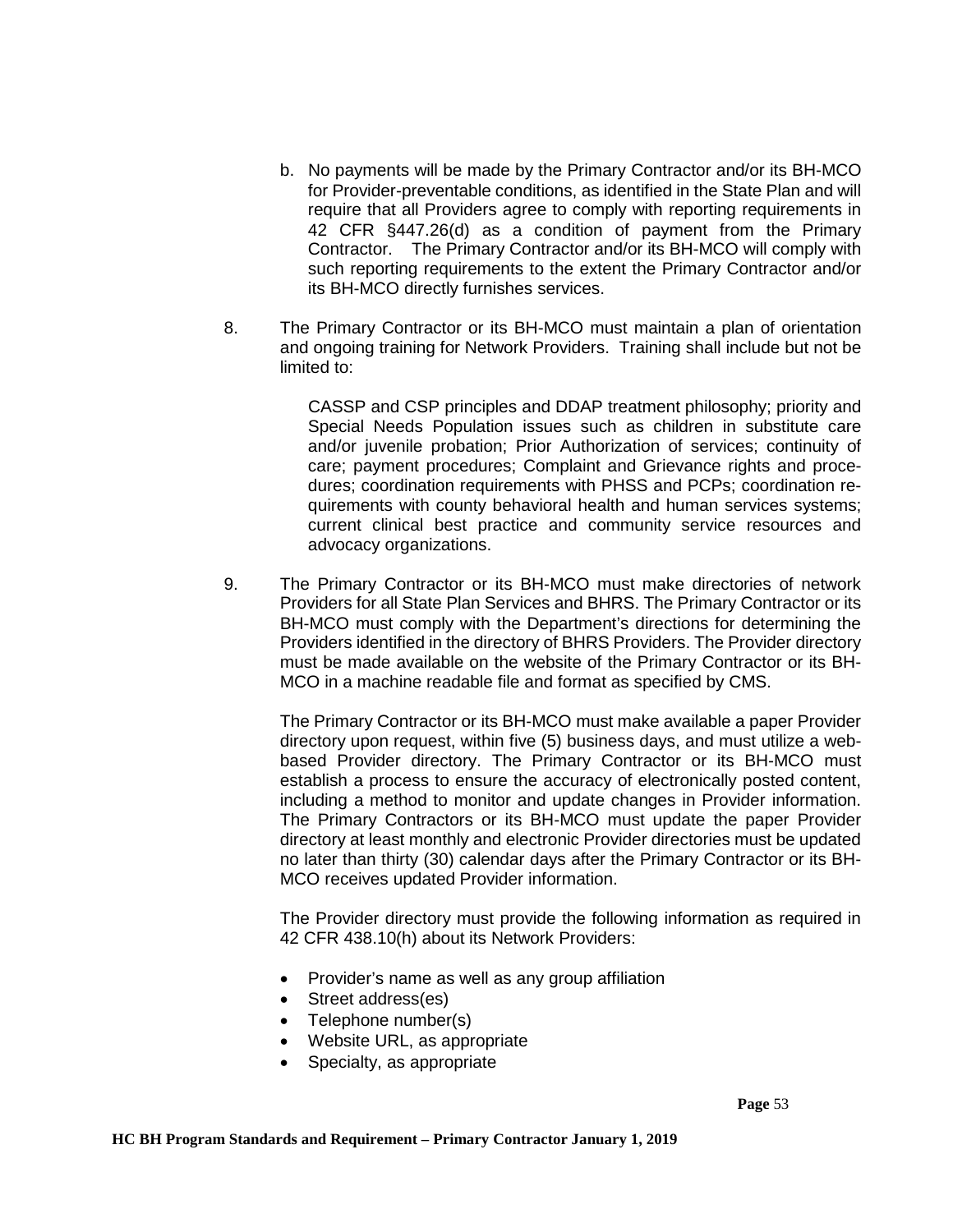- Whether the provider will accept new enrollees
- The Provider's cultural and linguistic capabilities, including languages (including American Sign Language (ASL)) offered by the Provider or a skilled medical interpreter at the Provider's office and whether the Provider has completed cultural competency training.
- Whether the Provider's office/facility has accommodations for people with physical disabilities, including offices, exam room(s) and equipment.
- 10. Primary Contractor and/or its BH-MCO must provide information required in 42 CFR 438.10 to enrollees electronically, and the information:
	- Must be in a format that is readily accessible.
	- Must be placed in a location on the website that is prominent and readily accessible.
	- Must be provided in an electronic form which can be electronically retained and printed.
	- Is consistent with content and language requirements.
	- Must notify the enrollee that the information is available in paper form without charge upon request.
- E. Provider Enrollment Credentialing/Recredentialing
	- 1. In maintaining the Provider network, the Primary Contractor or its BH-MCO must establish written credentialing and recredentialing policies and procedures. Primary Contractor or its BH-MCOs must adhere to credentialing requirements under the Pennsylvania Department of Health regulations at 28 Pa. Code, Sections 9.761 and 9.762 for all State Plan Services Provider types as well as for Providers of in lieu of and in addition to services in the BH-MCO Provider network Provider types interested in participating as a Provider within the network must obtain credentialing from the Primary Contractor or its BH-MCO (who will ensure the service is within the Provider's scope of practice) and approval from a county who wishes to offer the service. Credentialing policies and procedures must include, but not be limited to, the following criteria:
		- a. Applicable license or certification as required by Pennsylvania law, including the Department's license or certification number of the Provider.
		- b. Verification of enrollment in good standing with Medicaid (Providers of in lieu of and in addition to services, Out-of-Network Providers and Nonparticipating Providers must be enrolled in the MA program).
		- c. Verification of an active MA Provider Agreements.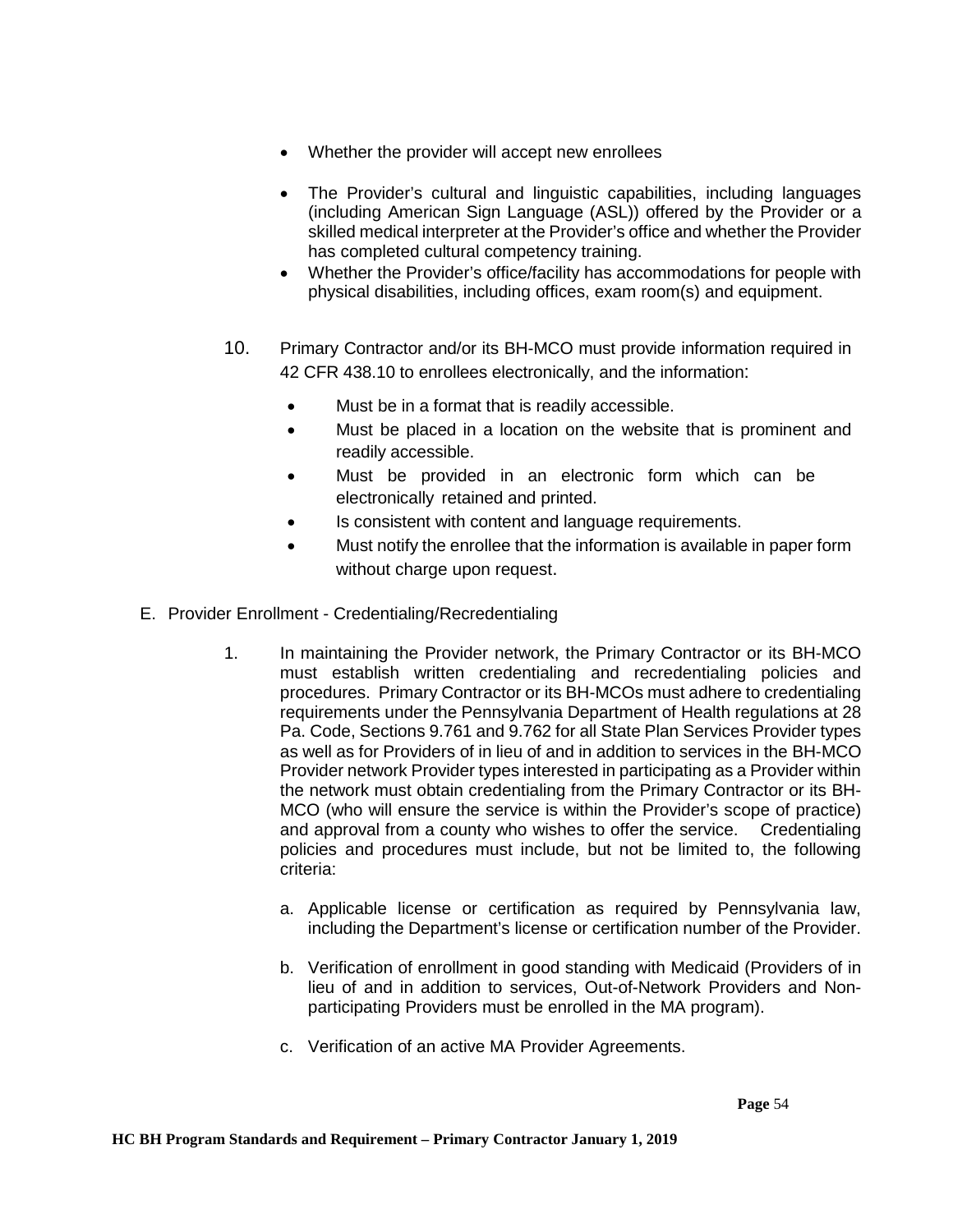- d. Evidence of malpractice/liability insurance.
- e. Disclosure of any past or pending lawsuits/litigations.
- f. Board certification or eligibility, as applicable.
- 2. Except as provided by 42 CFR 438.12(b), the Primary Contractor or its BH-MCO may not discriminate for the participation, reimbursement or indemnification of any Provider who is acting within the scope of his or her license or certification under applicable State law, solely on the basis of that license or certification. If the Primary Contractor or its BH-MCO declines to include individual or groups or Providers in its network, it must give the affected Providers written notice of the reason for its decision.
- 3. The Provider credentialing policies and procedures must not discriminate against Providers that serve high risk populations or specialize in conditions that require costly treatment.
	- a. A Primary Contractor or its BH-MCO may not prohibit, or otherwise restrict a health care professional acting within the lawful scope of practice, from advising or advocating on behalf of a Member who is his or her patient, for the following:
		- i. any information the Member needs in order to decide among all relevant treatment options.
		- ii. for the risk, benefit and consequences of treatment and nontreatment.
		- iii. for the Member's right to participate in decisions regarding his or her health care, including the right to refuse treatment, and to express preferences about future treatment decisions.
		- iv. for Member's health status, medical care or treatment options, including any alternative treatment that may be self-administered.
- 4. The Primary Contractor, its BH-MCO or Subcontractors may not employ or contract with Providers excluded from participation in federal health care programs under either Section 1128 or Section 1128A of the Social Security Act.
- 5. A Primary Contractor or its BH-MCO shall have a process in place, approved by the Department, for consulting with the counties served regarding Providers to be enrolled in the network and those recredentialed.
- 6. Any Provider that has been terminated from the Medicare program or from another State's Medicaid program will be terminated from participation in the HC BH Medical Assistance program.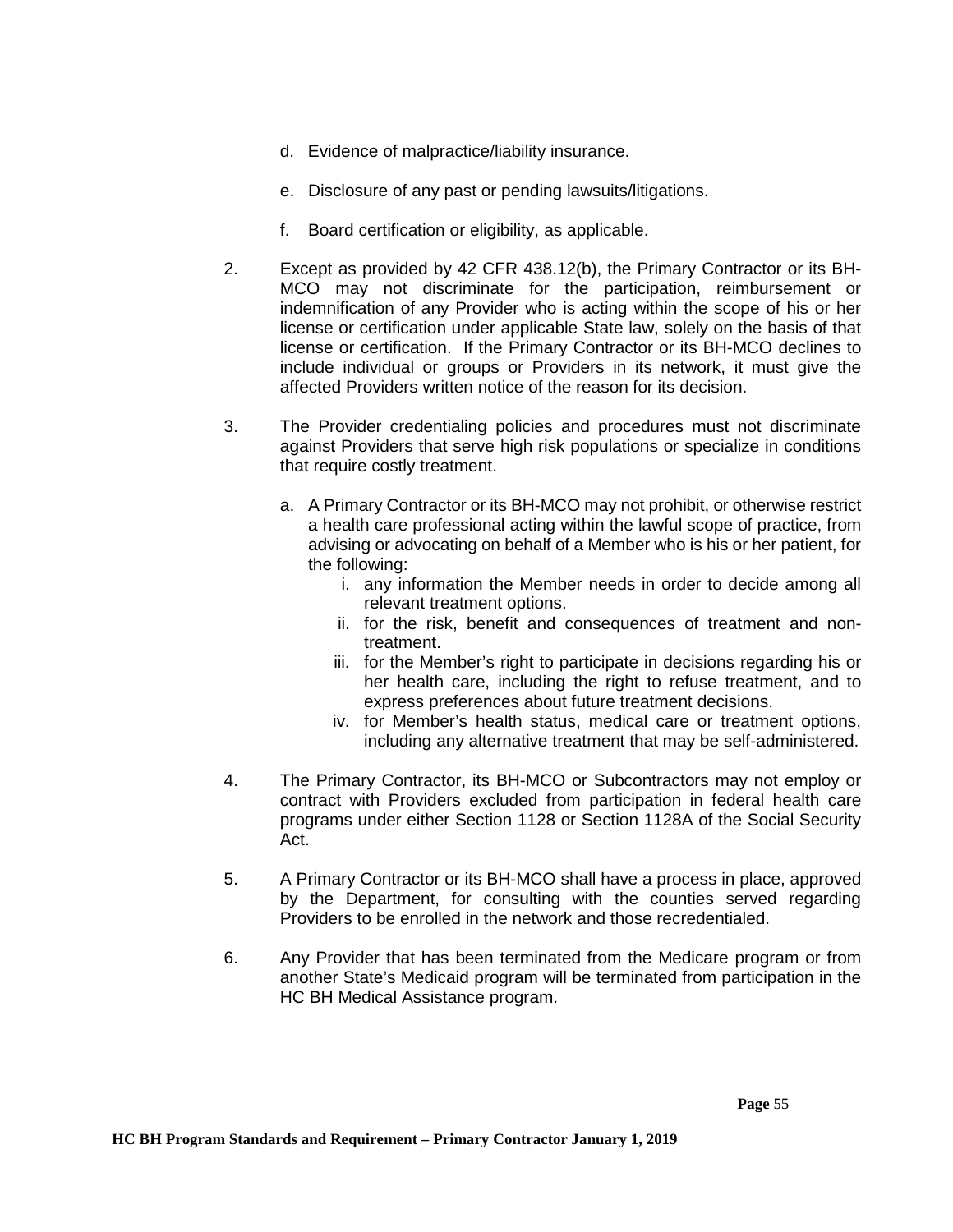### F. Service Access

1. The Provider network must provide face-to-face treatment intervention for all Members within one hour for emergencies, within twenty-four (24) hours for Urgent situations, and within seven (7) days for routine appointments and for specialty referrals. Upon the initial face-to-face intervention, the implementation of treatment services must adhere to the prescribed treatment plan, including the Start Date and frequency of treatment services. Prior Authorization of emergency inpatient and emergency outpatient services is not permitted.

The Primary Contractor or its BH-MCO must have a notification process in place with Providers for the referral of a Member to another Provider, if a selected Provider is not able to schedule the referred Member within the access standard.

- 2. The Primary Contractor and its BH-MCO must maintain a Provider network for all Members which is geographically accessible to Members. All levels of care must be accessible in a timely manner. The access standard for ambulatory services to which the Member travels is at least two (2) Providers for each State Plan Service:
	- a. Within 30 minutes travel time in Urban areas.
	- b. Within 60 minutes travel time in Rural areas.

The access standard for inpatient and residential services is at least two (2) Providers for each State Plan Service, one of which must be:

- a. Within 30 minutes travel time in Urban areas.
- b. Within 60 minutes travel time in Rural areas.

The access standard for State Plan crisis intervention services (telephone and mobile) is a minimum of one Provider. The access standards for rural and urban locations apply in those areas where only site-based services are offered and where Members must travel to a designated location for services.

The Primary Contractor and its BH-MCO must comply with additional access standards for Network Providers if CMS determines that it will promote the objectives of the Medicaid program for a level of care to be subject to an access standard.

Network Providers are not required to be located within the county covered by the Agreement. Adherence to the travel time requirements may be facilitated by the Primary Contractor or its BH-MCO's inclusion of out-of-county BH Services Providers in its network.

 **Page** 56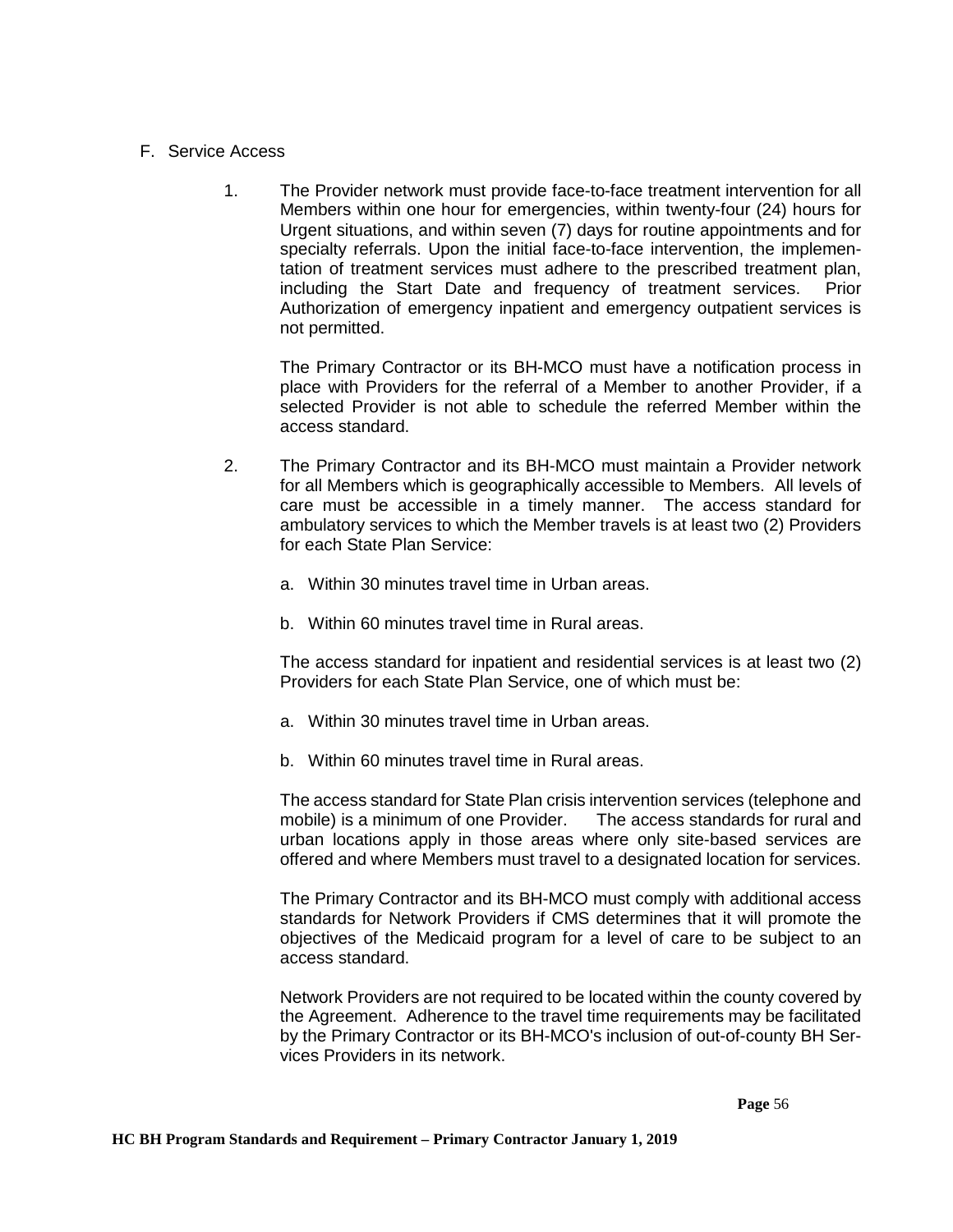The Primary Contractor or its BH-MCO must obtain DHS approval for network exception requests to cover situations in which the Primary Contractor or its BH-MCO determines that a Member is in need of a specialized State Plan Service and a Network Provider is not available within the travel timeframes. The network exception request must provide for the appropriate delivery of services and the availability of local supports for the Member. The Department will review and approve network exception requests based on the number of Network Providers in that specialty practicing in the service area.

- 3. The Primary Contractor's BH-MCO must have a service authorization system that includes verification of eligibility and a coordinated, expedited decisionmaking process in accordance with Appendix T for admission, continued stay and discharge for all State Plan Services. The Primary Contractor or its BH-MCO's service authorization system must include procedures for informing Providers and Members of authorization decisions.
- 4. The Primary Contractor or its BH-MCO must have written policies and procedures which comply with MA Bulletin 99-03-13 and Appendix V, to authorize care and transition Members to Network Providers for Members who are in care at the time of the Agreement implementation. Policies and procedures must specifically address priority and Special Needs Populations. Protocols for authorization, denial of authorization, and transfer to alternative facilities or Providers must also be included. Where disruption of services would have a significant negative impact on the Member, the Primary Contractor and its BH-MCO must have provisions for the authorization and payment of services delivered by Out-of-Network Providers. A transition monitoring plan must be developed to ensure that procedures and protocols governing transition into service are being followed and that transition problems are identified and corrected. The transition plan should also address the Primary Contractor or its BH-MCO staff recruitment and training prior to start-up and supervisory support during initial implementation. Planning must also address Network Provider credentialing, contracting and training; the Primary Contractor or its BH-MCO telephone capacity related to both Member services and Service Management functions; and MIS backup.
- 5. The Primary Contractor or its BH-MCO must have procedures for accessing Out-of-Network, but State Plan Services in emergency or unique situations including services for children and adolescents in substitute care.
- 6. The Primary Contractor and its BH-MCO must have procedures to assure continuity of care for Members affected by either Provider termination or loss of the Member's MA eligibility when Medical Necessity continues at the same or other level of care.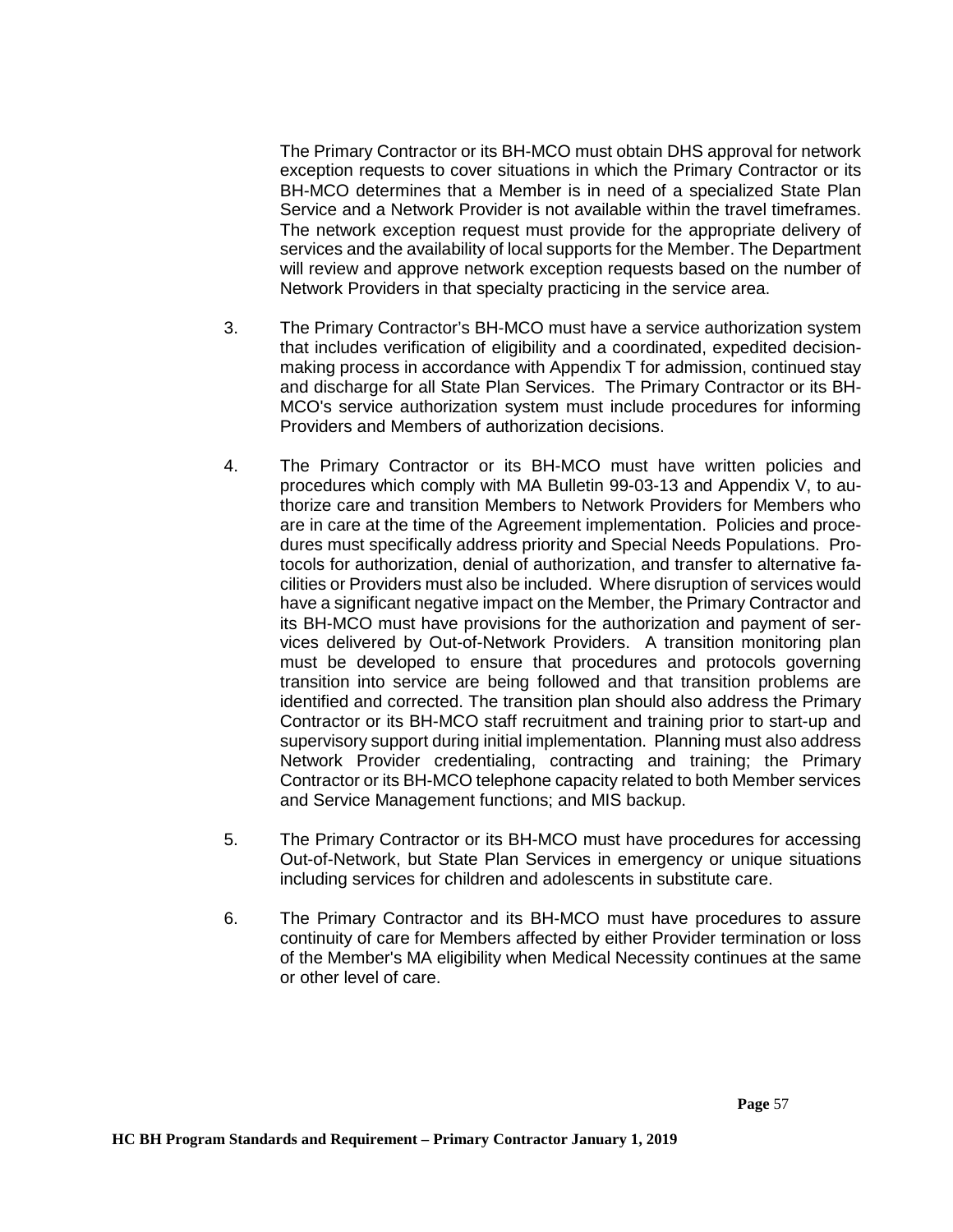7. If 5% or more of the MA recipients in a County Assistance Office or a district office within the county speak a language other than English as a first language, the Primary Contractor or its BH-MCO must make available in that language all information that is disseminated to English speaking Members. This information includes, but is not limited to, Member handbooks, hard copy Provider directories, education and outreach materials, marketing materials, website access and digital materials available on the BH-MCO's website, written notifications, etc. All materials that are essential to service delivery, including at a minimum, provider directories, enrollee handbooks, appeal and Grievance notices, and denial and termination notices, must include taglines in the prevalent non-English language(s) explaining the availability of written translation or oral interpretation to understand the information provided and the toll-free and TTY/TYD telephone number of the Primary Contractor or its BH-MCO's member/customer service unit. Interpreter services must be available, as practical and necessary, by toll-free telephone or in person to ensure Members are able to communicate with the Primary Contractor or its BH-MCO and Providers and receive covered benefits in a timely manner. The Primary Contractor must have policies and procedures for ensuring language assistance services for people who have limited proficiency in English.

In addition, the Primary Contractor and its BH-MCO must comply with the ADA (42 U.S.C. Section 12101 et seq.) concerning the availability of appropriate alternative methods of communication for Members who are visually impaired, deaf or hard of hearing. Such appropriate alternative methods include, but are not limited to, Braille, audio tapes, large print, compact disc, DVD and/or electronic communication. The Primary Contractor or its BH-MCO must provide Text Telephone Typewriter (TTY) and/or Pennsylvania Telecommunication Relay Services for communicating with Members who are deaf or hard of hearing and comply with the ADA concerning access for Members with physical disabilities. These services must be made available upon request to the Member at no cost, in an appropriate manner that takes into consideration the special needs of the Member with disabilities or limited English proficiency.

The Primary Contractor or its BH-MCO must comply with 45 CFR §92.8. The term "significant publications and significant communications" referenced in 45 CFR §92.8(f) and 45 CFR §92.8(g) includes written notices requiring a response from an individual and notices to an individual, such as those pertaining to rights or benefits.

The information required for prevalent non-English speakers, as outlined above, must include at a minimum, Member handbooks, Provider directories, education and outreach materials, marketing materials, appeal and grievance notices, and denial and termination notices. The Primary Contractor or its BH-MCO must make oral interpretation available in all languages, and written translations in each prevalent non-English language as identified above, as well as Large Print as necessary, at no cost to the Member. Large print means printed in a font size no smaller than 18 points.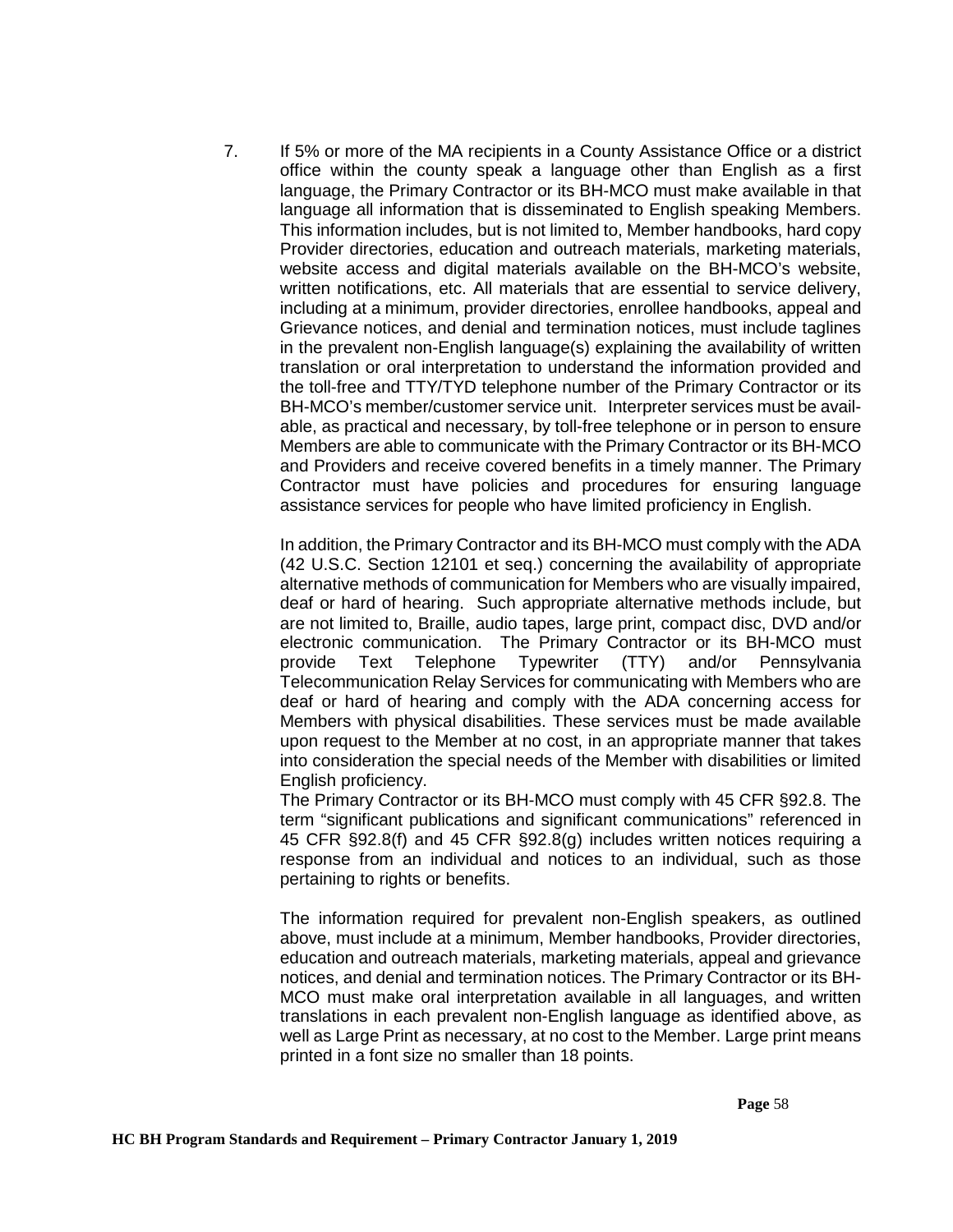All written materials must use easily understood language in a font size no smaller than 12 point. All written materials must include taglines in the prevalent non-English languages as identified above, as well as in large print, explaining the availability of written translation or oral interpretation to understand the information provided, explaining how to request auxiliary aids and services and the provision of materials in alternative formats, and the tollfree and TTY/TDY telephone number of the Primary Contractor or its BH-MCO's member/customer service unit. The Primary Contractor or its BH-MCO must provide written materials in alternative formats upon request of the Member at no cost.

- 8. The Primary Contractor or its BH-MCO is expected to refer any Member in need of any routine and specialized medical and/or social service not provided by the BH-MCO to an appropriate agency/organization.
- 9. The Primary Contractor or its BH-MCO and its Provider network are required reporters for suspected instances of child abuse pursuant to 23 Pa. C.S. Section 6311.
- 10. The Primary Contractor or its BH-MCO must assure that Members are provided reasonable access to Behavioral Health Services provided by Federally Qualified Health Clinics (FQHC), wherever FQHC Behavioral Health Services are available, within travel of thirty (30) minutes (Urban) and sixty (60) minutes (Rural).
- 11. In all agreements with health care professionals, the Primary Contractor or its BH-MCOs must comply with the requirements specified in 42 CFR 438.12 and 438.214 which includes selection and retention of Providers, credentialing and recredentialing requirement and nondiscrimination.
- G. Utilization Management and Quality Management (UM/QM)
	- 1. General

The Primary Contractor or its BH-MCO must adhere to Department of Health Regulation 28 Pa. Code Chapter 9, Subchapter G. The Primary Contractor or its BH-MCO must have written policies and procedures to monitor use of services by its Members and to assure the quality, accessibility, and timely delivery of care being provided by its network. Such policies and procedures must:

- a. Conform to state Medicaid plan QM requirements.
- b. Assure a UM/QM committee meets on a regular basis.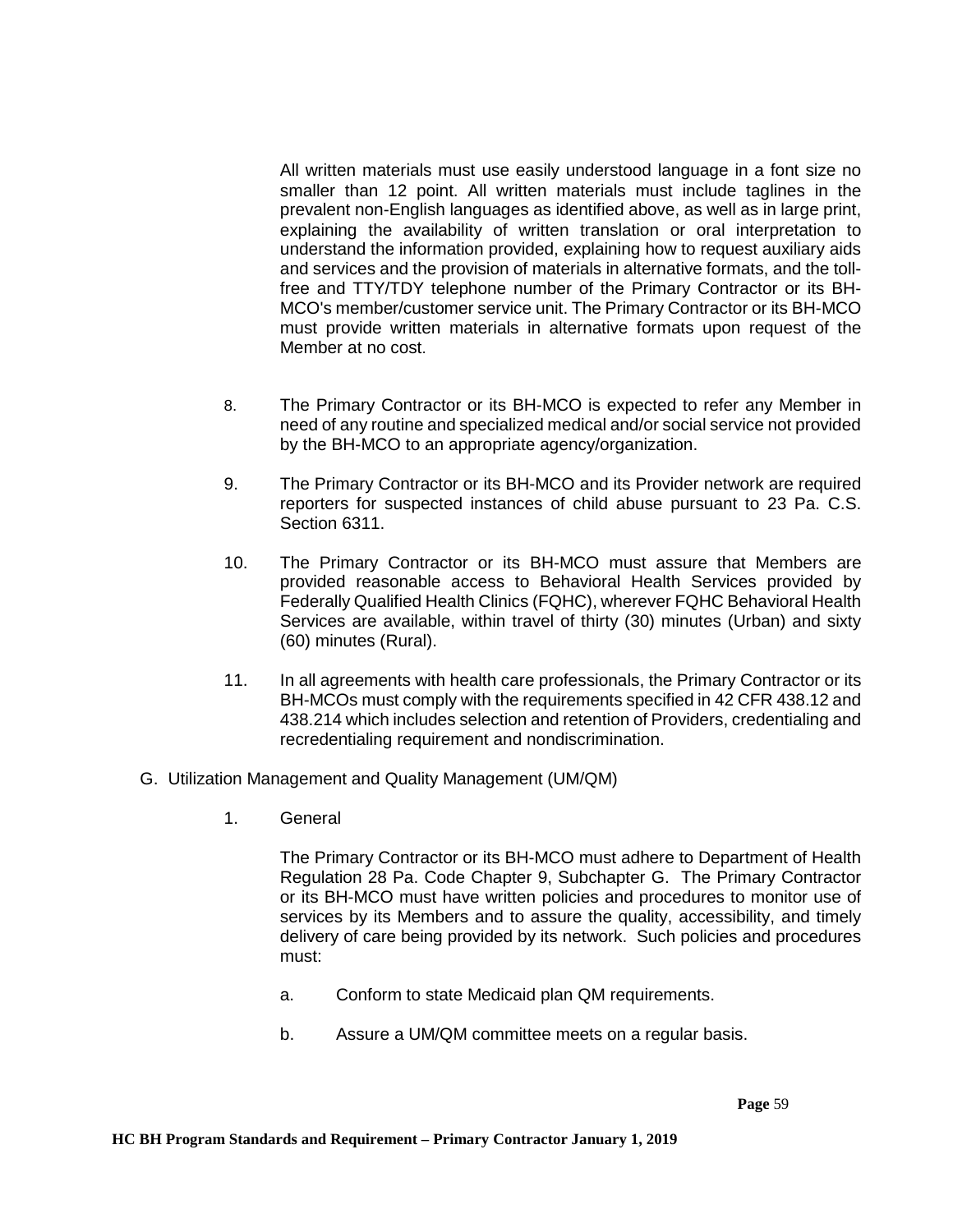- c. Provide for regular UM/QM reporting to the Primary Contractor or its BH-MCO management and its Provider network (including profiling of Provider utilization patterns) as well as reports of joint UM/QM activities/studies conducted with the PHSS.
- d. Provide opportunity for consumer (including representation for consumers in Special Needs Populations), persons in recovery and family (including Parents/custodians of children and adolescents) participation in program monitoring.
- 2. Utilization Management (UM)

The Primary Contractor or its BH-MCO must have Department approved written UM policies and procedures that include protocols for prior approval (in accordance with Appendix AA), determination of Medical Necessity, Concurrent Review, Denial of Services, hospital discharge planning, Provider profiling, and Retrospective Review of claims. As part of its UM function, the Primary Contractor or its BH-MCO must have processes to identify over, under, and type of service utilization problems and undertake corrective action.

UM practices should focus on the evaluation of the necessity, level of care, appropriateness, and effectiveness of Behavioral Health Services, procedures, and use of facilities.

The Primary Contractor must have criteria and review procedures. Mental health review criteria must be compatible with guidelines provided in Appendix T. Drug and alcohol reviews for adults must be conducted in accordance with criteria compatible with the American Society of Addiction Medicine (ASAM) criteria.

The Primary Contractor or it's BH-MCO must conduct drug and alcohol reviews for children and adolescents in accordance with criteria compatible with those of ASAM.

The Primary Contractor or it's BH-MCO must use the guidelines of Appendix S, *Medical Necessity Guidelines for Applied Behavioral Analysis (ABA) Using Behavioral Specialist Consultant (BSC)-Autism Spectrum Disorder (ASD) and Therapeutic Staff Support (TSS) Services for Children and Adolescents with Autism Spectrum Disorder,* when reviewing requests for prior authorization of ABA using BSC-ASD services and TSS services for children and adolescents under age 21 with ASD including the documentation that must be submitted for the BH-MCOs to determine the medical necessity of ABA using BSC-ASD services and TSS services.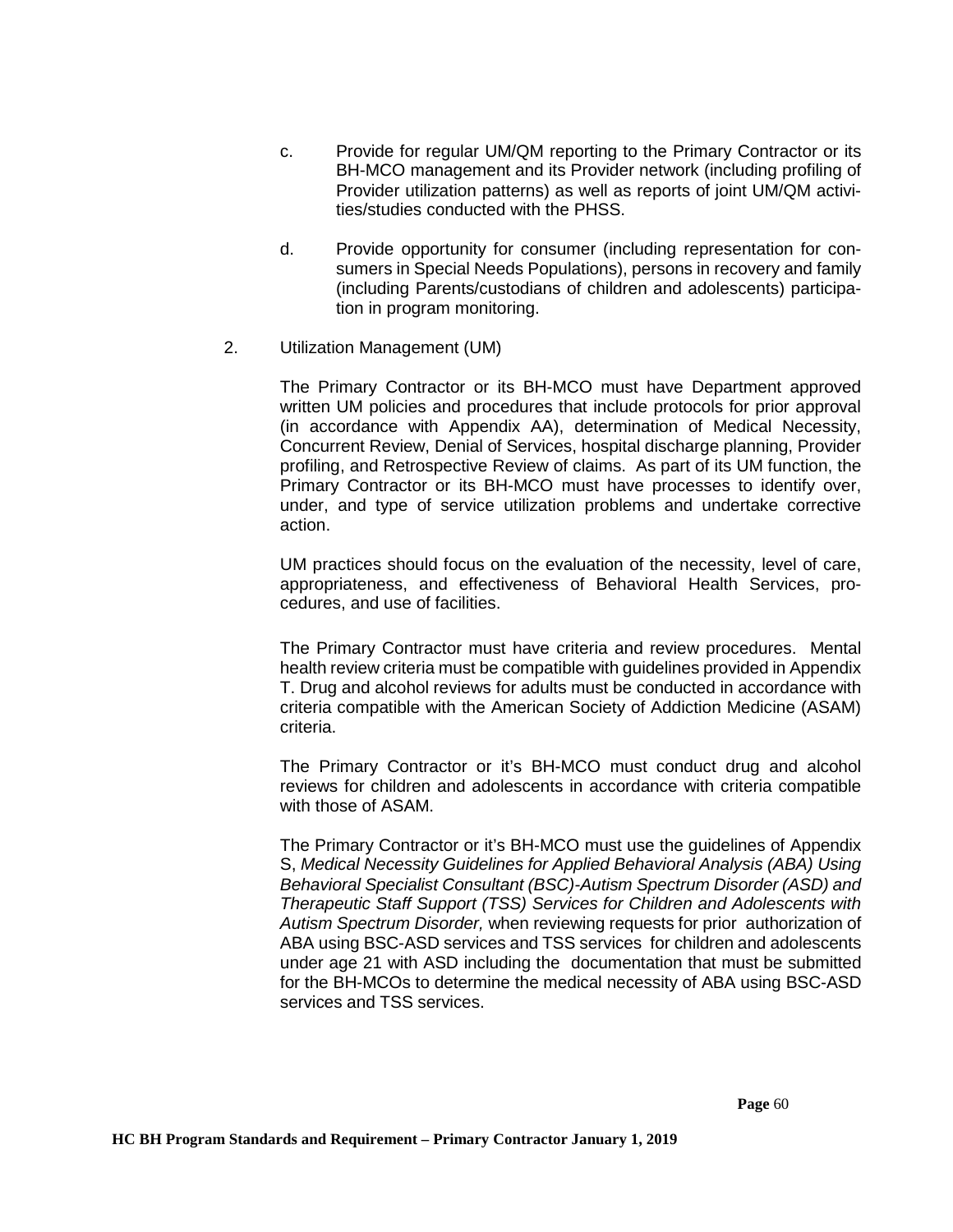The Primary Contractor will distribute the review and UM criteria to all Providers in its Provider network and to any new Provider who signs a Provider Agreement with the Primary Contractor. The Primary Contractor must also provide the criteria to Members, upon request.

- 3. Quality Management
	- a. The Primary Contractor or its BH-MCO agrees to implement a Quality Management program that includes a Continuous Quality Improvement (CQI) process. The Primary Contractor or its BH-MCO agrees to fully comply with the Department's Quality Management and Utilization Management standards. The Primary Contractor or its BH-MCO must ensure that compensation to individuals or entities that conduct Utilization Management activities is not structured so as to provide incentives for the individual or entity to deny, limit, or discontinue medically necessary services to any Member. In the event that CMS specifies performance measures and topics for performance improvement projects to be required by the Department in their contracts with the Primary Contractor, its BH-MCO and its Subcontractors must agree to cooperate fully in implementing these performance measures and projects.
	- b. Performance Improvement Projects

The Primary Contractor or its BH-MCO is required to conduct performance improvement projects that are designed to achieve, through ongoing measurements and intervention, significant improvement, sustained over time, in clinical care and non-clinical care areas that are expected to have a favorable effect on health outcomes and Member satisfaction. The performance improvement projects must involve the following:

- i. Measurement of performance using objective quality indicators.
- ii. Implementation of system interventions to achieve improvement in quality.
- iii. Evaluation and initiation of activities for increasing or sustaining improvement.

Each performance improvement project must be completed in a reasonable time period so as to generally allow information on the success of performance improvement projects, in the aggregate, to produce new information on quality of care every year. The Primary Contractor is required to report the status and results of each project to the Department, as requested.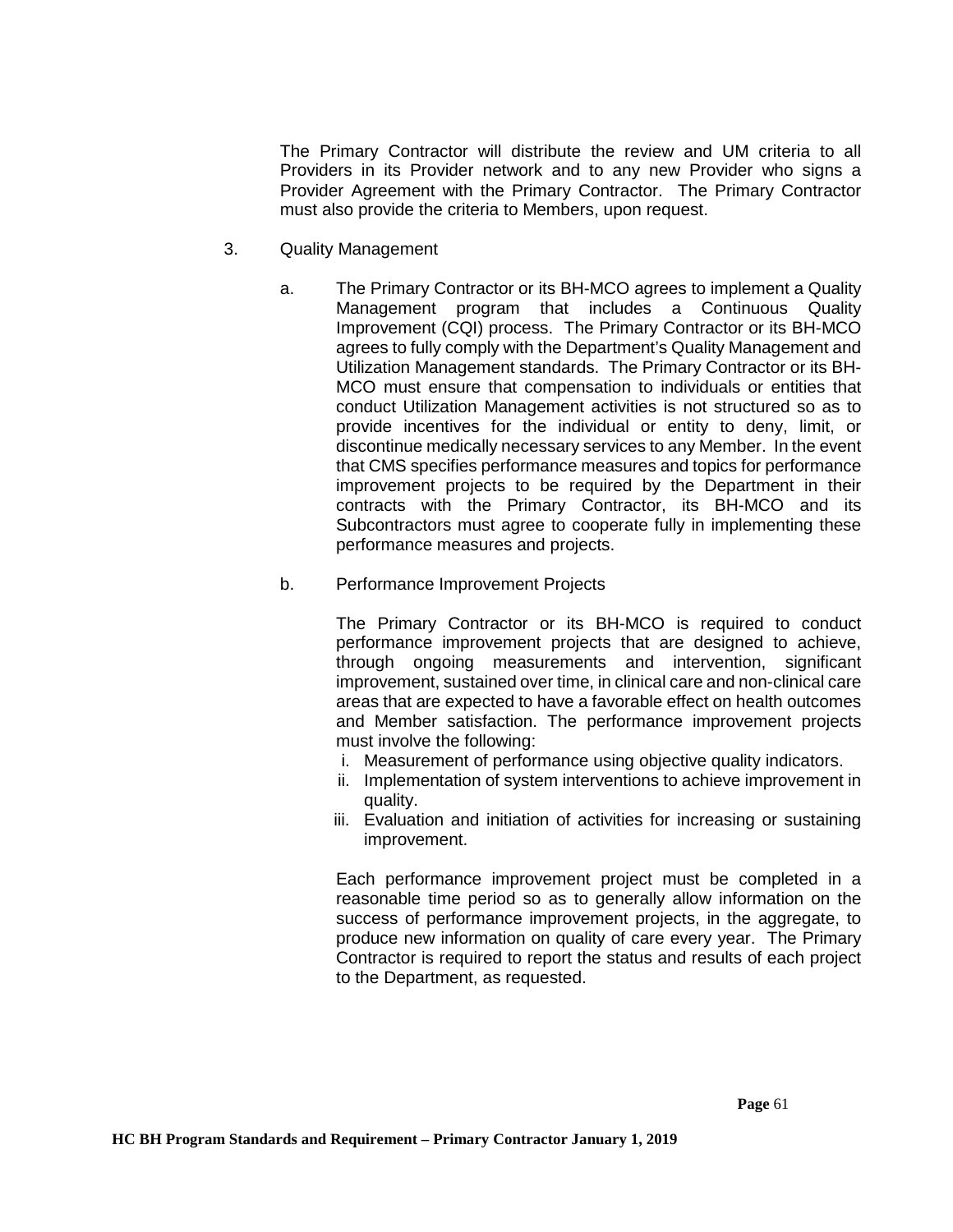The BH-MCO must have a written QM plan that complies with 42 CFR Part 438, Subpart E and includes quality assessment and performance improvement processes designed to monitor, assure, and improve the quality of care delivered over a range of clinical and health service delivery areas. The continuous quality improvement process places emphasis on but need not be limited to, high volume and high-risk services and treatment and behavioral health rehabilitation services for children and adolescents, and care furnished to Members with special health care needs.

As a part of the QM plan, the BH-MCO should address, at a minimum, the effectiveness of the services received by Members, the quality and effectiveness of internal processes, and the quality of the Provider network. Among those areas to be considered in service delivery are access to services, the appropriateness of service manager authorizations, the authorization appeal process, adverse incidents, and the quality of service manager planning. Internal processes include but are not limited to telephone responsiveness; overall utilization patterns and trends; treatment outcomes; and Complaint, Grievance and fair hearing tracking processes. Provider monitoring includes but is not limited to utilization patterns, treatment outcomes, cooperation, and Member satisfaction. The QM plan shall also include mechanisms to incorporate recommended enhancements resulting from the Department's monitoring and external evaluations and audits.

4. Confidentiality

The Primary Contractor or its BH-MCO must have written policies and procedures which comply with federal and state law and regulations for maintaining the confidentiality of data, including clinical records/Member information.

5. Member Satisfaction

The Primary Contractor, its BH-MCO or Subcontractor must have systems and procedures to routinely assess Member satisfaction. These systems and procedures should include but not be limited to the use of ongoing consumer/family satisfaction teams (C/FST) (in accordance with Appendix L).

The Primary Contractor or its BH-MCO shall contract with existing C/FST, or establish such teams if they do not exist, to conduct satisfaction surveys for Members. The Subcontract shall ensure technical support of the C/FST for report writing and conducting interviews and include funds for travel expenses and staff development of the C/FST. The Department will approve the C/FST Subcontracts established.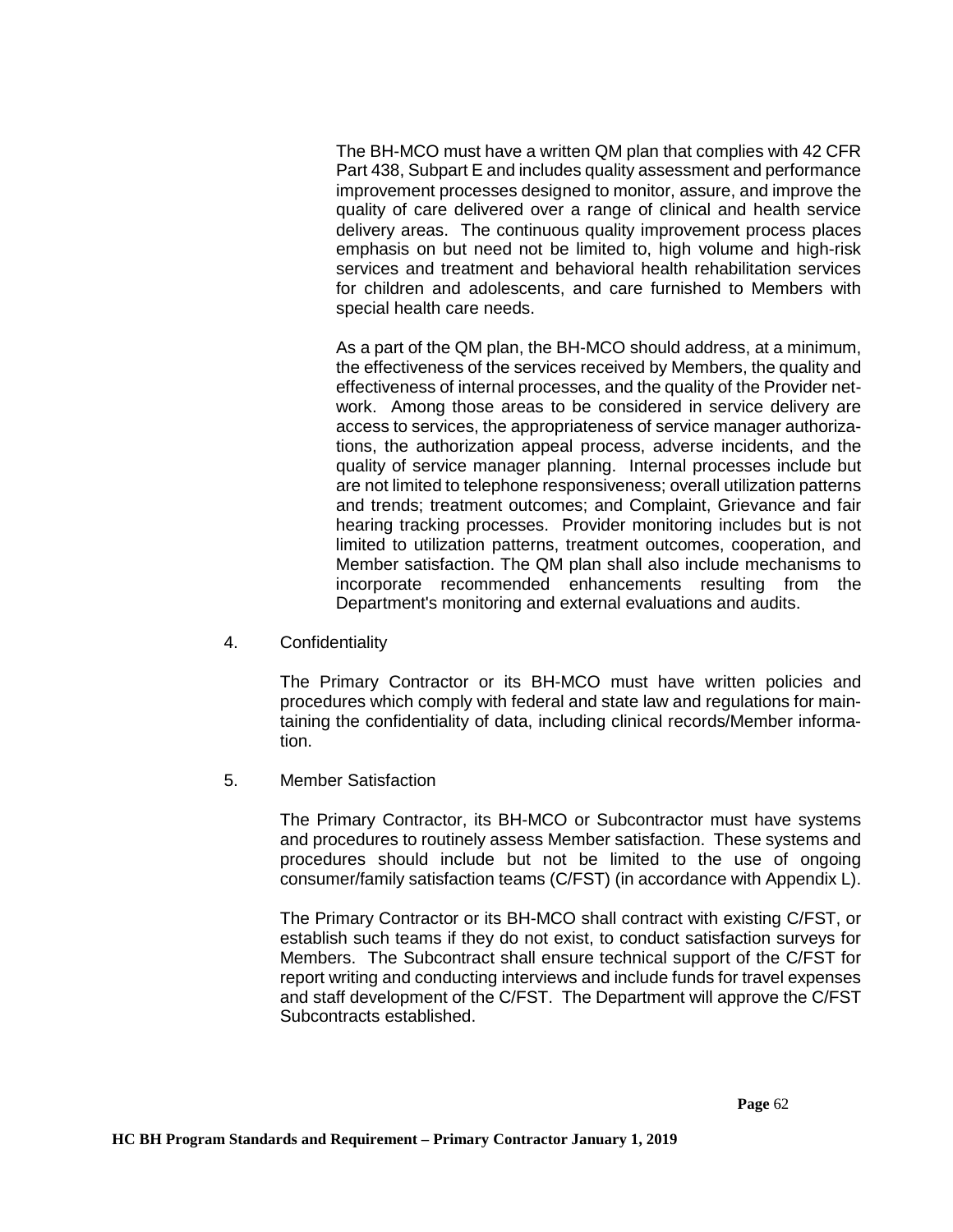An annual report must be submitted to the Department on the activities and findings of the C/FST and Member satisfaction survey. Members and their families, including Parents of children and adolescents who are seriously emotionally disturbed and/or who abuse substances, or have been diagnosed with ASD, are to participate on the consumer/family satisfaction teams and in the design and implementation of the survey process. Such participation is to include: serving on C/FST, the review of C/FST and annual survey findings, and the determination of quality improvements to be undertaken based on the findings. The Primary Contractor and its BH-MCO should also have mechanisms which ensure that Member comments concerning Provider performance can be tracked in aggregate and be used as a component of Provider profiling. In addition, the Primary Contractor and its BH-MCO must cooperate in Member satisfaction assessments which may be performed by the Department, independent of the Primary Contractor's or its BH-MCO's internal process.

6. Provider Satisfaction

The Primary Contractor, either directly or via its BH-MCO or Subcontractor, must have systems and procedures to assess Provider satisfaction with network management. The systems and procedures must include, but not be limited to, an annual Provider satisfaction survey. Areas of the survey must include claims processing, Provider relations, credentialing, Prior Authorization, Service Management and Quality Management.

7. Department Review

The Primary Contractor, its BH-MCO and BH Services Providers must agree to make available to the Department and/or its authorized agents, on a periodic basis, clinical and other records for review of quality of care and access issues.

8. Performance-Based Contracting

Each performance improvement project must be completed in a reasonable time period so as to generally allow information on the success of performance improvement projects, in the aggregate, to produce new information on quality of care every year.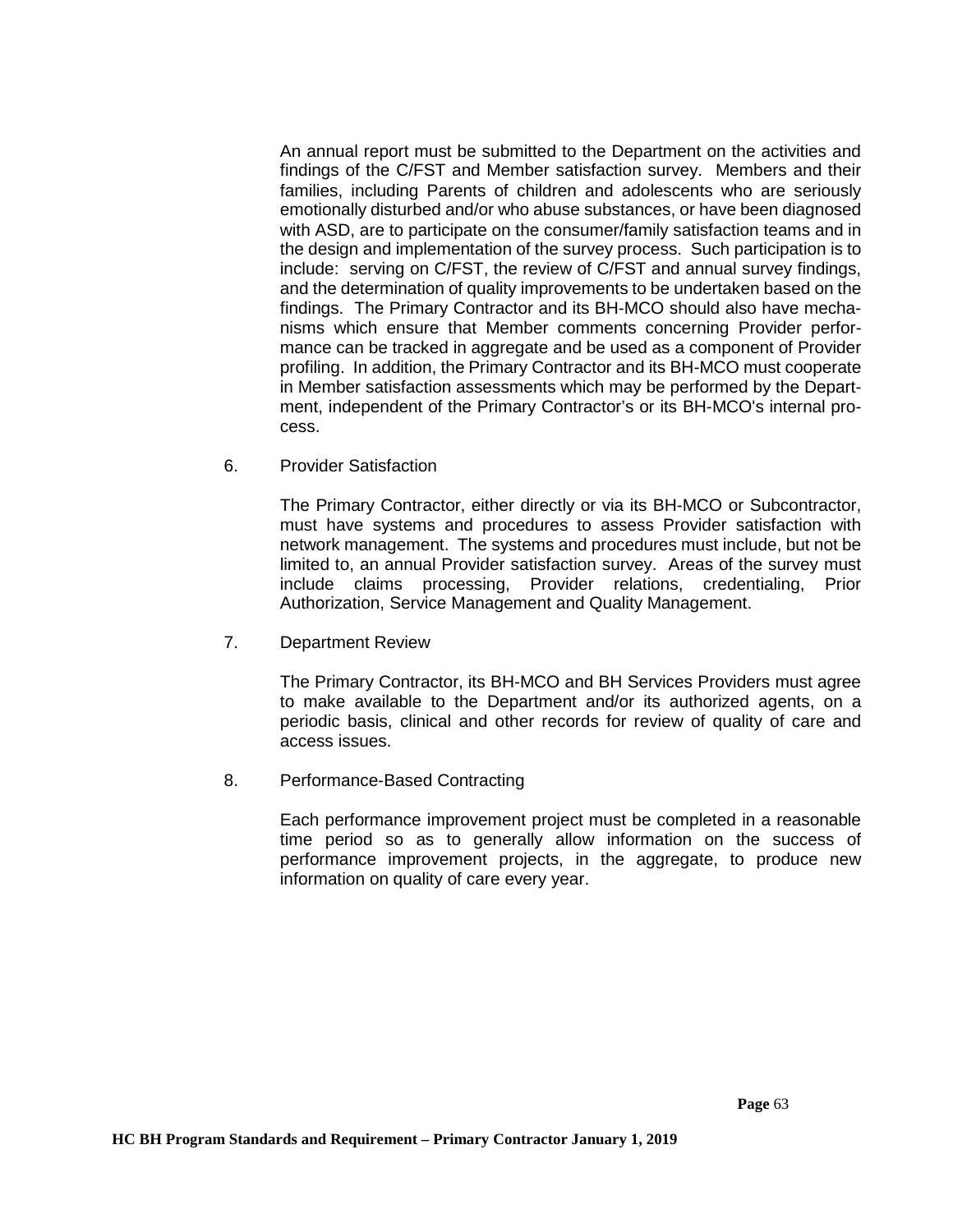9. External Independent Assessment

On at least an annual basis, the Primary Contractor or its BH-MCO must provide necessary documentation in order to comply with independent external quality review organization (EQRO) activities. The review shall include:

- a. Validation of the Primary Contractor's quality improvement projects.
- b. Validation of the Primary Contractor's performance measures.

The Primary Contractor or its BH-MCO must provide, as necessary, a review of its compliance with state structural and operational standards. Information included in the EQRO must be derived from an assessment of compliance with standards that occurred within the last three years.

10. Pay for Performance - BH-MCO and PH-MCO Integrated Care Plan

The Department implemented a Pay for Performance program for integration and coordination of behavioral health and physical health services in accordance with Appendix E – Pay for Performance – Integrated Care Plan Program.

H. Advanced Directives

The Primary Contractor and its BH-MCO must have written policies and procedures for Advanced Directives that include the following: a description of State law; the process for notifying the Member of any changes in applicable State law as soon as possible, but no later than ninety (90) days after the effective date of the change; any limitation the Primary Contractor or its BH-MCO has regarding implementation of Advanced Directives as a matter of conscience; the process for Members to file a Complaint concerning noncompliance with the Advanced Directive requirements with the BH-MCO and DOH; and how to request written information on Advance Directive policies. The Primary Contractor and its BH-MCO must educate staff concerning its policies and procedures on Advanced Directives. The policies and procedures must include that the Primary Contractor and its BH-MCO may not condition the provision of care or otherwise discriminate against a Member based on whether or not the Member has executed an Advanced Directive.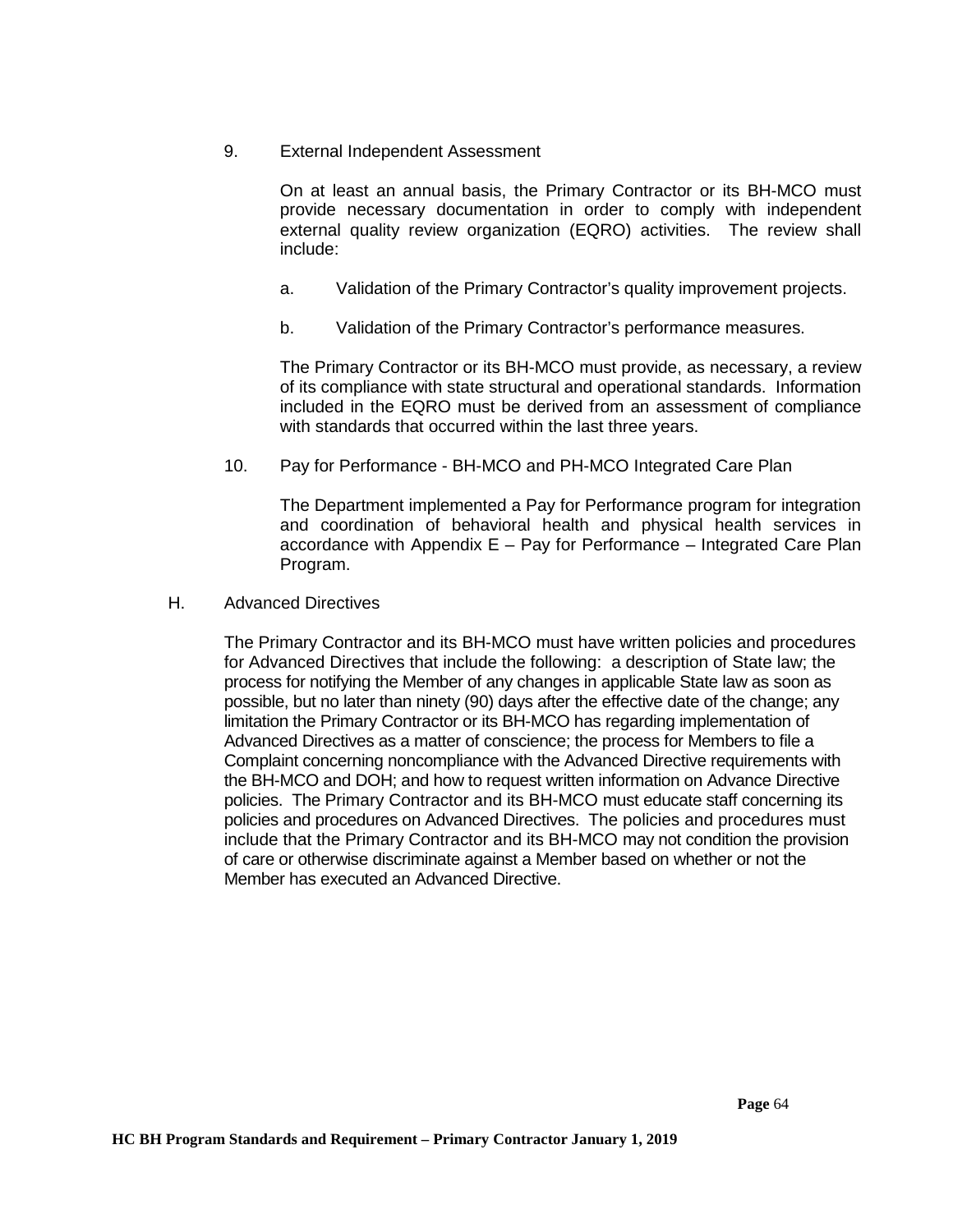#### II-6. PROGRAM OUTCOMES AND DELIVERABLES

### A. Outcome Reporting

To measure the program's performance in the areas of access to care, outcomes, and satisfaction, the Primary Contractor and its BH-MCO must comply with the Department's program performance reporting requirements as delineated in Appendix K. The Primary Contractor or its BH-MCO must establish all coordination agreements and procedures necessary to collect the required data elements from the Providers, Members, etc.

The Primary Contractor or its BH-MCO must provide quarterly reports summarizing the findings, and actions taken in response to the findings of the consumer/family satisfaction teams as well as an annual report summarizing the findings and followup actions taken pursuant to the annual Member satisfaction survey conducted pursuant to Appendix L.

The Primary Contractor or its BH-MCO must have a plan in place to review the DDAP CIS data for accuracy and completeness and a plan to work with their Providers to that end.

B. Deliverables

Deliverables submitted by the Primary Contractor include, but are not limited to:

- 1) Member Services Marketing materials; Member handbooks; educational materials; Complaint and Grievance policies and procedures; Prior Authorization and access policies and procedures; listing of Providers.
- 2) Administration Letters of agreement; Provider contracts/Subcontracts; Provider Complaint system procedures; Provider network; staff development plan; Provider directory; Provider enrollment procedures; reimbursement methodology and rates; billing instructions and forms; encounter/referral form; coordination agreements; Complaint and Grievance data; clinical records; work space for evaluation teams; procedures and monitoring mechanisms for adhering to confidentiality laws and regulations.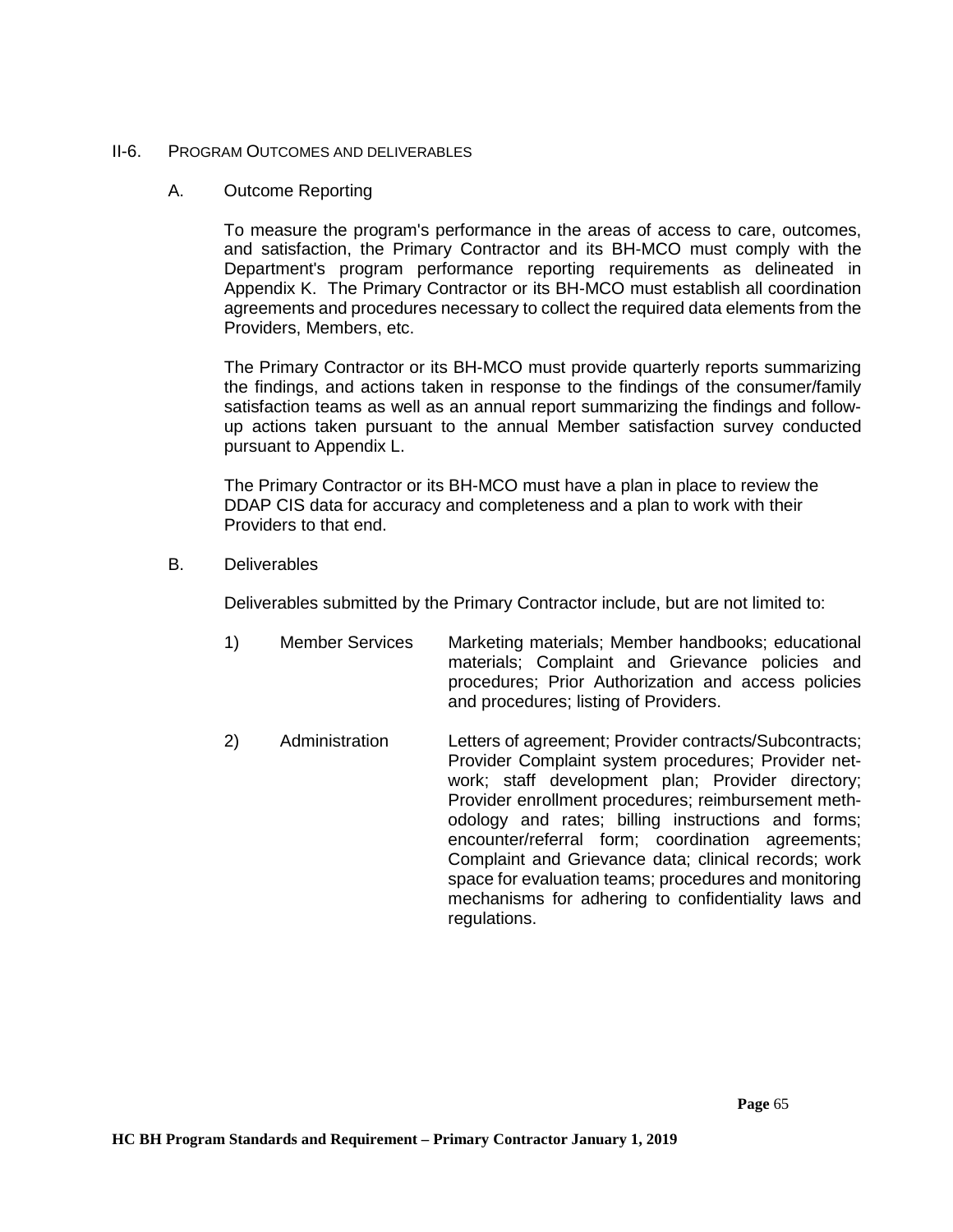3) Quality Management /Utilization Management

QM plan; reports of QM activities; procedures for sharing independently developed QM/UM information related to pharmacy services; UM criteria and review procedures; clinical records and Member information; and corrective action plan(s).

- 4) Data Descriptions of management reports; QM/UM data; monthly performance reports; person-level encounter; fiscal reports; aggregate encounter; Complaint and Grievance reports; performance outcome management reports, including the consumer registry and quarterly status; transition monitoring and monitoring reports.
- 5) Behavioral Health Rehabilitation Services for Children and Adolescents

Procedures for informing Members and Providers about services available concerning BHRS; procedures for evaluating Provider compliance with BHRS requirements; procedures for ensuring timely provision of services on an emergency or Urgent basis.

6) Other Organization chart listing key staff/functions; management information system; management and financial data system; identification and location of service sites; plan for coordination with county mental health and drug and alcohol authorities, as applicable; coordination agreement including procedures for clinical dispute resolution between the PH-MCO and BH-MCO; DUR policies and procedures; incident reports and trend analyses.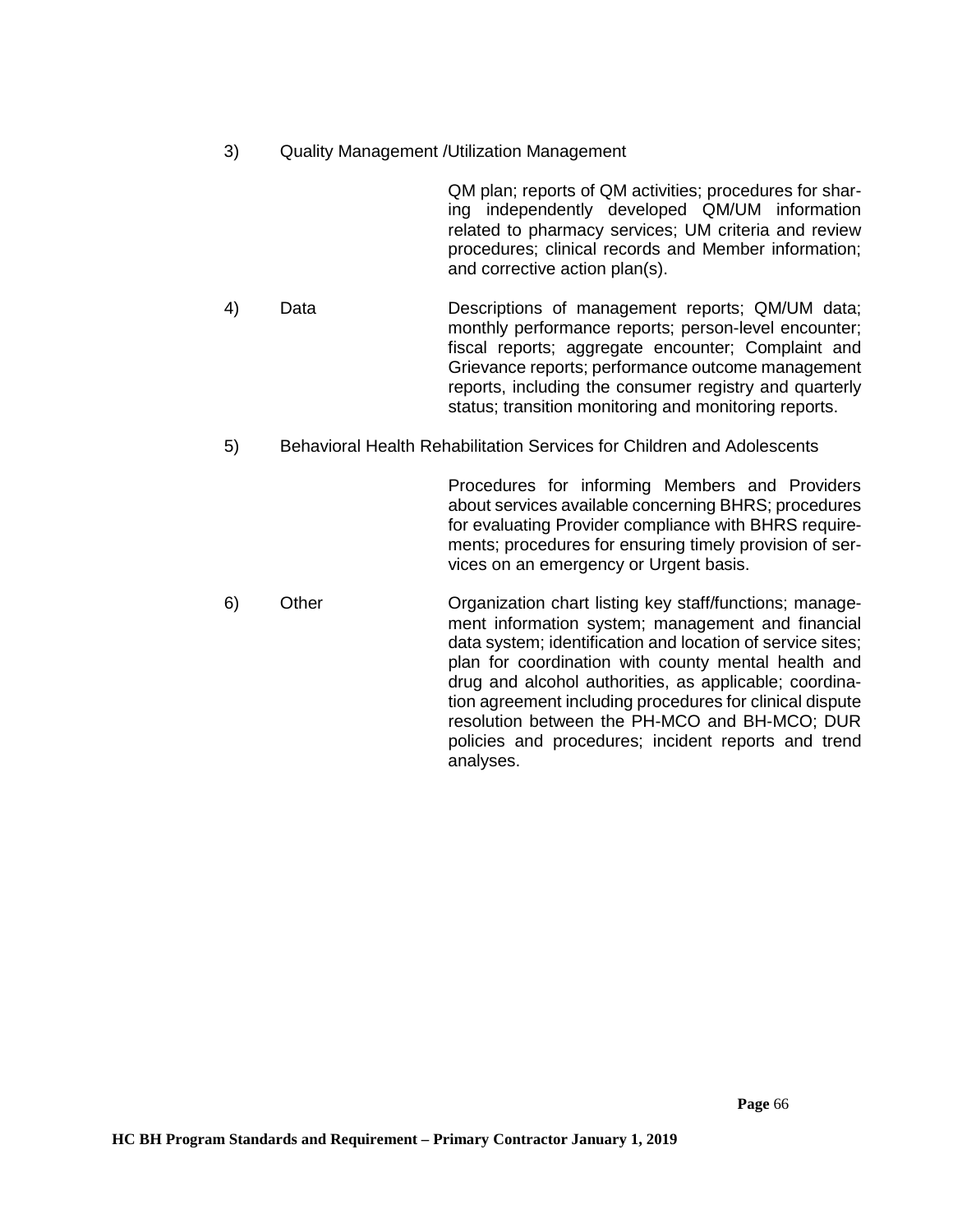#### II-7. FINANCIAL AND REPORTING REQUIREMENTS

### A. Financial Standards

To measure the program's capacity to assume and manage risk as well as meet fiscal requirements related to account management and claims processing, the Primary Contractor and its BH-MCO must provide the Department with financial reports as required or upon request. It must also cooperate with any Department or external, independent assessment of performance under the Agreement, including any federally required cost-effectiveness review or other audit.

1) General

The Insurance Department (ID) regulates the financial stability of licensed BH-MCOs in Pennsylvania. Any licensed BH-MCO, therefore, must comply with applicable Insurance Department standards in addition to standards described in this document.

2) Risk Protection for High Cost Cases

The Department seeks to minimize risks that valid claims, submitted to BH MCOs by Providers, for costs incurred by a Member above a certain monetary threshold, might not be paid. Each Primary Contractor must have a risk protection arrangement in place until the Agreement expires. This risk protection arrangement must include individual stop loss reinsurance that covers, at a minimum, eighty percent (80%) of inpatient costs incurred by one (1) Member during one (1) year in excess of \$75,000. The Department may alter or waive the reinsurance requirement if the Primary Contractor submits an alternative risk protection arrangement that the Department determines is acceptable.

The Department reserves the right to institute a different reinsurance threshold amount, to be determined by the Department if, upon review of financial and encounter data or other information, fiscal concerns arise that such a change in reinsurance threshold is deemed warranted by DHS. A review will occur annually, so that any change in reinsurance thresholds can be imposed or withdrawn as the financial situation of the Primary Contractor warrants a change.

The Primary Contractor must submit its plan for risk protection for high cost cases sixty (60) days prior to the beginning of each Agreement period. The Department will determine the acceptability of the reinsurance or alternate risk protection arrangement.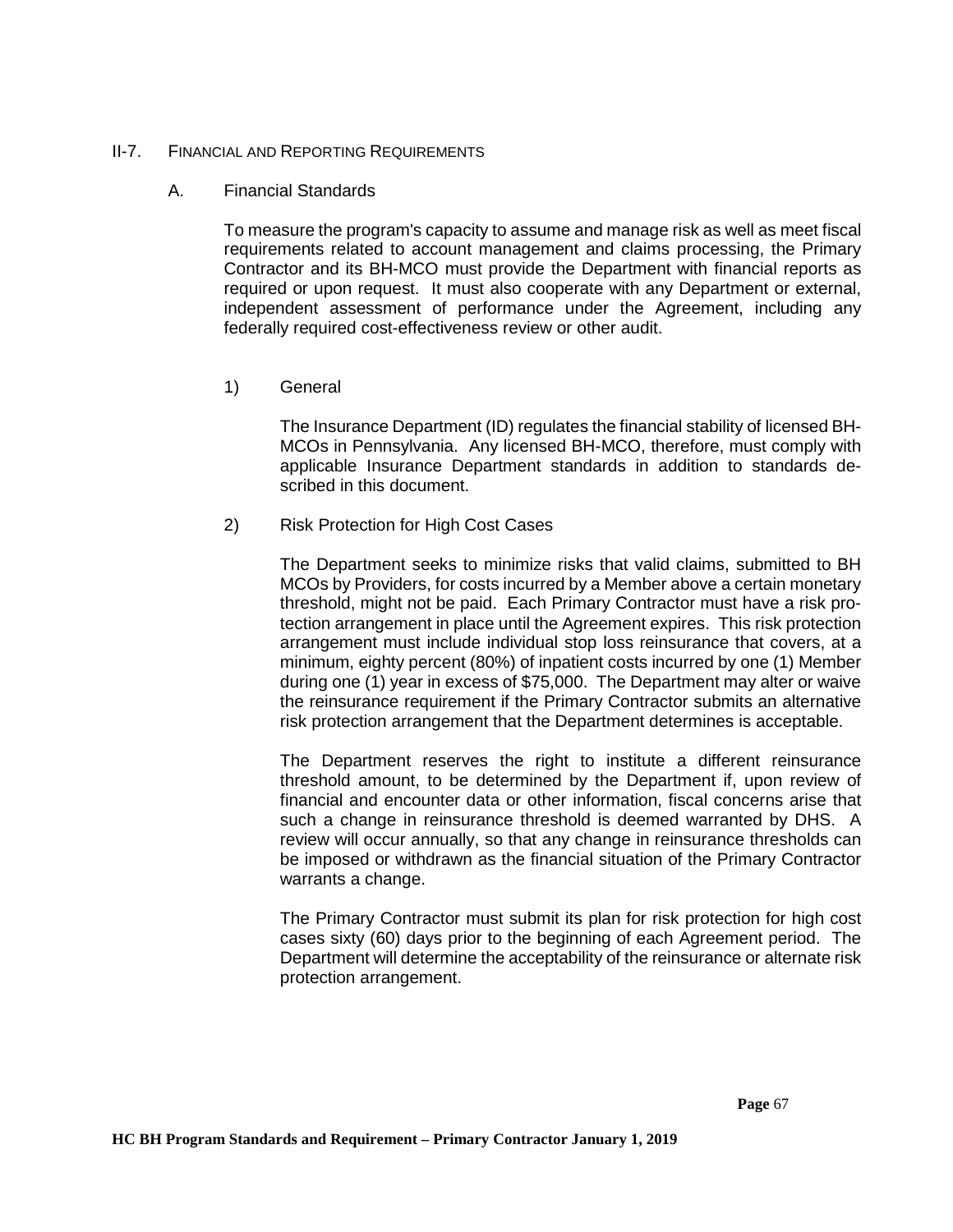The Primary Contractor may not change or discontinue the risk protection arrangement without prior approval from DHS. The Primary Contractor must notify DHS forty-five (45) days prior to any change in the risk protection arrangement. The Department reserves the right to review such risk protection arrangements and require changes based on the Department's assessment of the Primary Contractor's overall financial condition.

3) Insolvency Arrangement/Secondary Liability

Each Primary Contractor must submit its plan sixty (60) days prior to the beginning of each Agreement period to provide for payment to Providers by a secondarily liable party after a default in payment to Providers resulting from bankruptcy or insolvency. The secondarily liable party must insure payment to Providers for all services performed by the BH-MCO's Providers through the last day for which DHS paid a Capitation premium to the Primary Contractor. The insolvency arrangement must be at a minimum, the equivalent of two (2) months' worth of paid claims, when determinable, or two (2) months of expected Capitation revenue, in the absence of claims history. The requirement may be met by submitting one or more of the following arrangements:

- a. insolvency insurance;
- b. an irrevocable, unconditional and automatically renewable letter of credit for the benefit of DHS, or the county or Multi-County Entity, as applicable, to be determined on a case-by-case basis, which is in place for the entire term of the Agreement;
- c. a guarantee from an entity, acceptable to the Department, with sufficient financial strength and credit worthiness to assume the payment obligations of the Primary Contractor in the event of a default in payment resulting from bankruptcy or insolvency; or
- d. other arrangements, satisfactory to the Department, that are sufficient to ensure payment to Providers in the event of a default in payment resulting from bankruptcy or insolvency.

The financial instrument(s) submitted for consideration must clearly reflect that the instrument(s) is to be attached only in the event of a bankruptcy or insolvency. DHS must approve all such arrangements prior to the signing of the Agreement. Such approval will include approval of the financial strength of the secondarily liable parties and approval of all legal forms for secondary liability.

The Primary Contractor is required to submit its insolvency arrangement to DHS annually. Any proposed changes must be submitted to DHS for approval at least forty-five (45) days prior to any change becoming effective.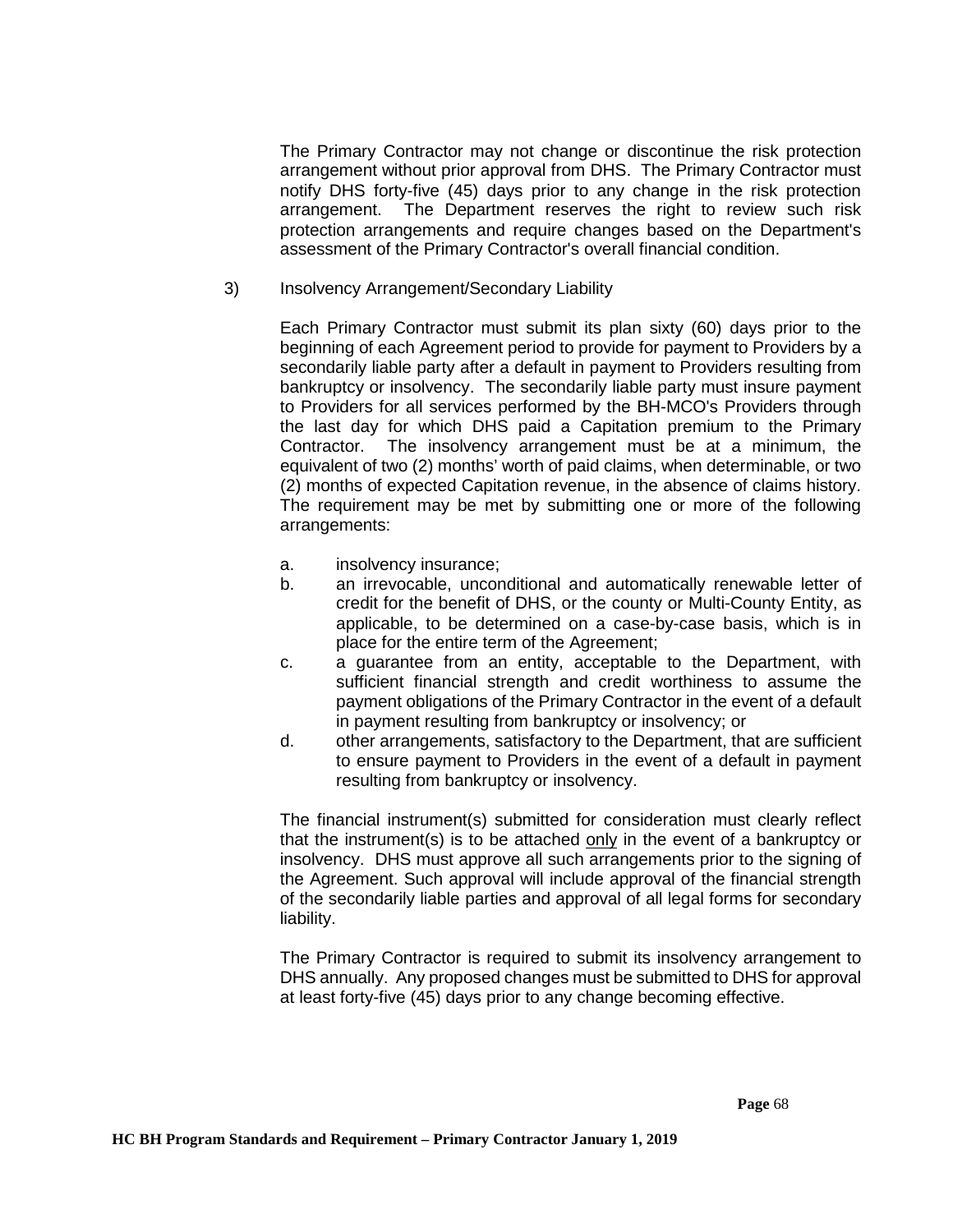The Department, at its discretion, reserves the right to temporarily waive this requirement, in full or in part, if the insolvency requirement is being met by funds held in an approved Risk and Contingency account. The Department will provide written notification of any temporary waiver.

4) Equity and Other Requirements

The following section applies only if the Primary Contractor is a County or Multi-County Entity operated BH-MCO:

a. The Primary Contractor is required to meet and maintain minimum equity requirements throughout the life of the Agreement. The purpose of the standard is to assure payment of the Primary Contractor's BH-MCO's obligations to Providers and to assure performance by the BH-MCO of its obligations under the Agreement.

Each Primary Contractor must maintain minimum equity equal to the greater of \$250,000 or 5% of annual HealthChoices Capitation revenue net of the Gross Receipts Tax, HIPF and MCO Assessment obligations paid or accrued as of the end of each reporting quarter. Annual HealthChoices Capitation revenue refers to amounts paid by DHS to the Primary Contractor. During the first year after implementation, the equity may be phased in over the first four quarters of the Agreement. The phase-in requirement is 2% at the end of the first quarter; 3% at the end of the second quarter; 4% at the end of the third quarter and 5% at the end of the fourth quarter.

No later than forty-five (45) days prior to the effective date of this Agreement, the Primary Contractor must provide documentation that the equity requirement is being met, or will be met, by the effective date of the Agreement. The Primary Contractor must provide DHS with a Statement of Revenues and Expenses, balance sheet, and a Statement of Cash Flows, not later than forty-five (45) days after the end of each month (See Appendix P, Reports #13, 14, and 15). Statements must be consistent with Generally Accepted Accounting Principles (GAAP). These financial statements must include only information applicable to this Agreement. Each quarter, the balance sheet that provides information as of the last day of a calendar quarter must be accompanied by a certification, by an independent actuary, of the liabilities shown on the balance sheet (See Appendix P, Report #13).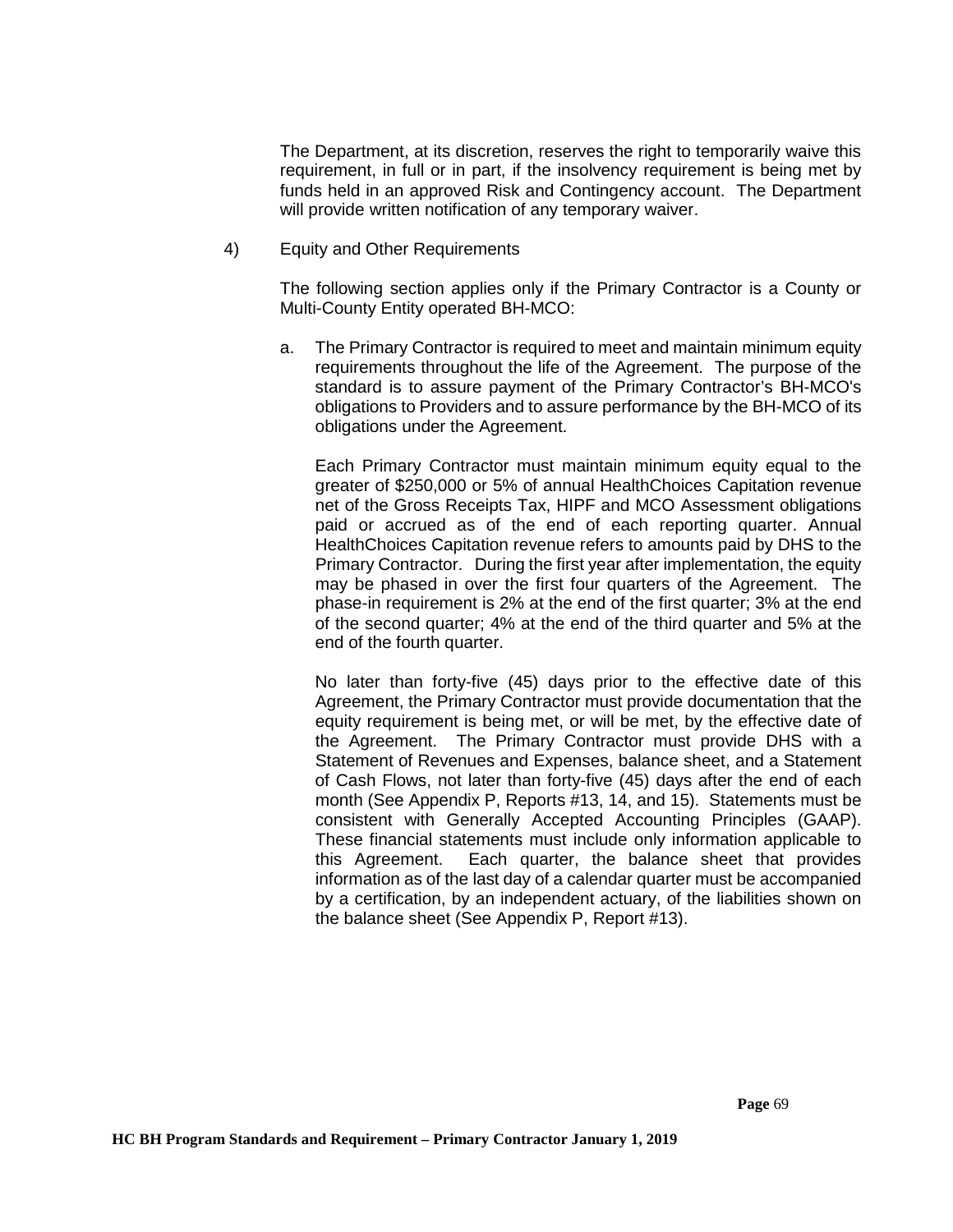Equity requirements will be determined at the end of each quarter, based on the contract-specific balance sheet. Assets held to meet the minimum equity requirements must be in a form accepted by the ID as an "admitted asset." Assets held to meet the equity requirements must be maintained in a Restricted Reserve Account up to a maximum of 105% of the equity requirement as calculated by the Department. This account must be established by applicable municipal ordinance or similar authority and will maintain funds for the exclusive use as a reserve under the Agreement. Withdrawals from this account will be made only with express written approval by DHS. Copies of the bank statements verifying deposits must be mailed monthly directly from the banking institution to the Department. The amounts held in the Restricted Reserve Account as of the last day of the calendar quarter will be compared to the minimum equity requirement amounts in order to determine compliance with this standard.

Equity funds in excess of 105% of the requirement limit must be:

- moved to funds designated for reinvestment; or
- moved to a Risk and Contingency account, up to the allowable DHS-calculated limit, after receiving written approval from the Department; or
- used to provide State Plan Services and administrative functions required by this document, due to fluctuations in enrollment, revenue or utilization which have caused costs to exceed available Capitation payments; or
- be returned to the Department.

The Department, at its discretion, reserves the right to temporarily waive this requirement, in full or in part, if the equity requirement is being met by the funds held in an approved Restrictive Reserve account. The Department will provide written notification of any temporary waiver.

The Primary Contractor is required to submit a quarterly report (refer to Appendix P, Report #17) that states whether or not it is in compliance with the equity requirements. If not in compliance with the requirements of this section, the Primary Contractor will supply a report that provides an analysis of its fiscal health and steps that management plans to take, if any, to improve its fiscal health and to meet the equity requirements under this Agreement.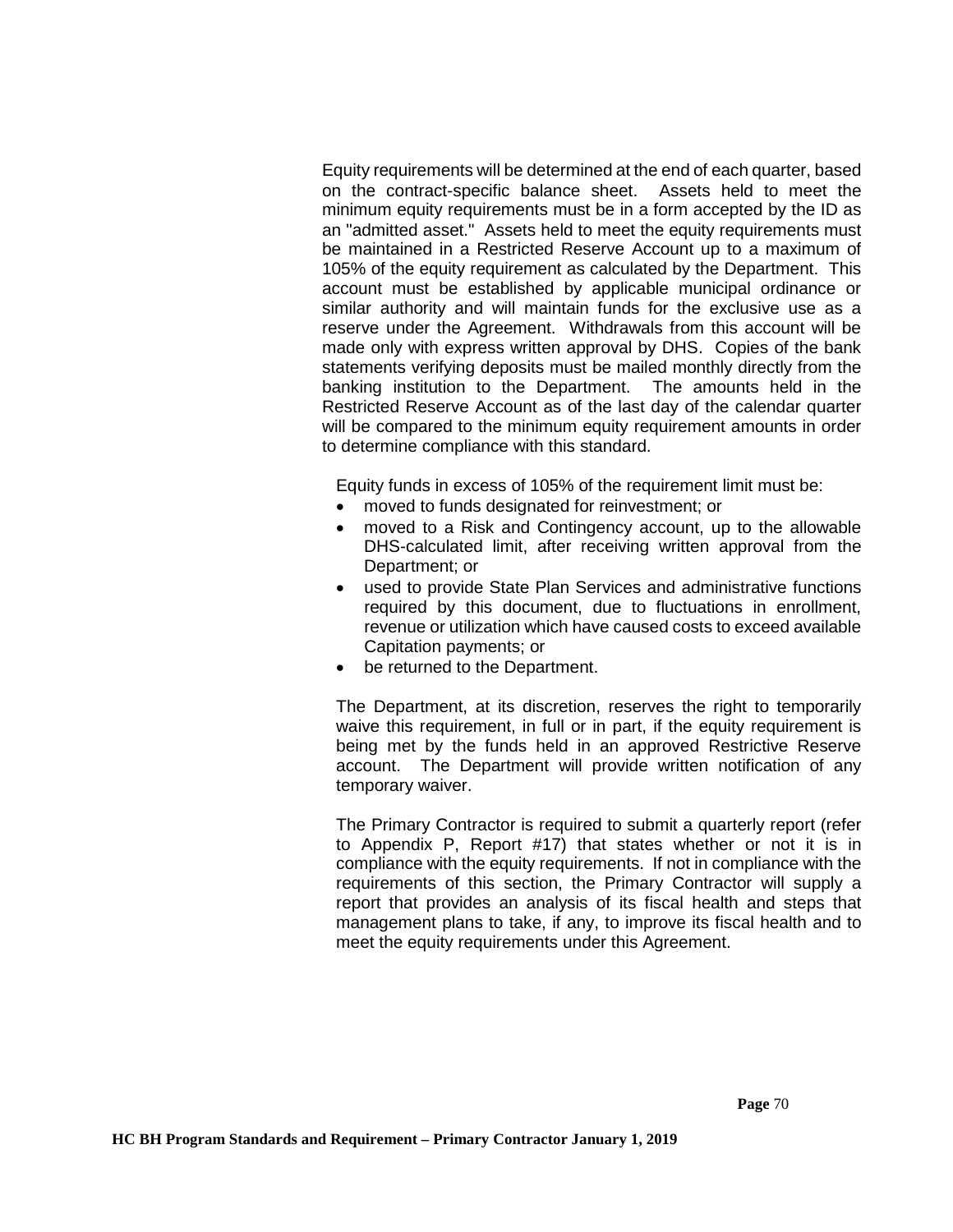If the Primary Contractor fails to comply with the requirements of this section, the Department may take any or all of the following actions:

- · discuss fiscal situation with the Primary Contractor's management;
- require the Primary Contractor to submit and implement a corrective action plan to address fiscal problems;
- suspend enrollment of some or all Members into the Primary Contractor's BH-MCO;
	- terminate the Agreement effective the last day of the calendar month after the Department notifies the Primary Contractor of termination.
- b. The Primary Contractor shall account for its HealthChoices transactions in an Enterprise Fund.
- c. Except as otherwise approved by the Department, the Primary Contractor may not use State and Federal funds allocated to the County MH and D&A programs pursuant to the 1966 MH/MR Act and the 1972 Drug and Alcohol Act (71 P.S. § 1690.101 et seq.) to pay for HealthChoices Program costs.
- 5) Equity and Other Requirements

The following requirements apply if the Primary Contractor is a county or a Multi-County Entity and the Primary Contractor contracts with a Private Sector BH-MCO and one of the following conditions applies:

- the cost of the BH-MCO contract is at least 80% of the revenue the county receives from DHS under this Agreement; or
- the contract between the Primary Contractor and the BH-MCO provides that the BH-MCO contractor is substantially at risk to provide services without financial recourse to the county.
- a) The requirements of Sections 2), 3), and 4)a. above also apply to the Private Sector BH-MCO contractor if the contract between the Primary Contractor and the Private Sector BH-MCO requires that the Private Sector BH-MCO meet and maintain the risk protection, equity and insolvency arrangement requirements stated in Sections 2), 3), and 4)a.
- b) The Primary Contractor shall account for its HealthChoices transactions in a Special Revenue Fund.
- c) Except as otherwise approved by the Department, the Primary Contractor may not use State and Federal funds allocated to the County MH and D&A

 **Page** 71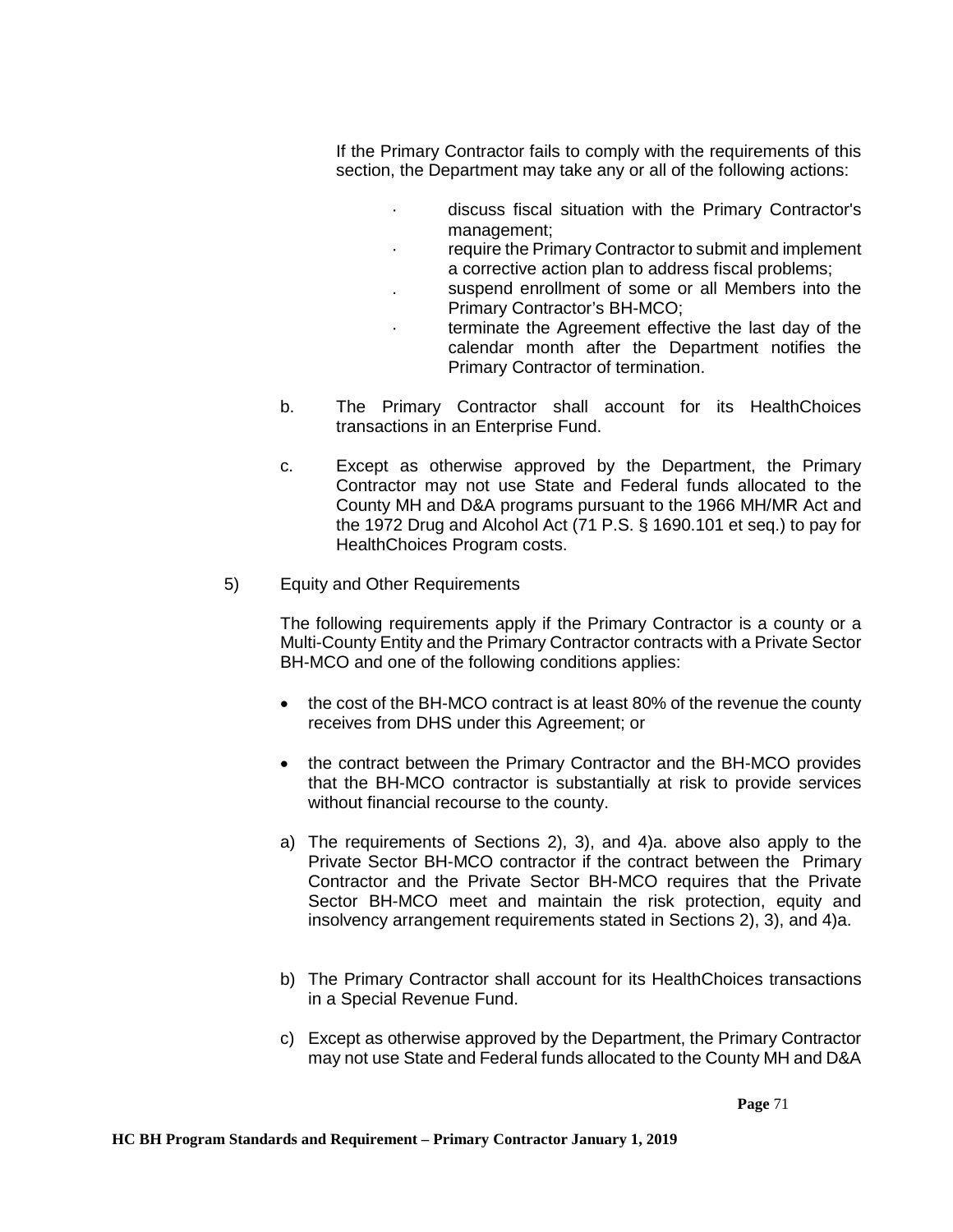programs pursuant to the 1966 MH/MR Act and the 1972 Drug and Alcohol Act (71 P.S. § 1690.101 et seq.) to pay for HealthChoices Program costs.

6) Equity and Other Requirements

The following requirements apply if the Primary Contractor is a Private Sector BH-MCO:

- 1. The requirements of Sections 2) and 3)
- b) Equity Requirements Private Sector BH-MCO

In addition to the Primary Contractor's responsibility to meet requirements of the Insurance Department, the Primary Contractor is required to meet and maintain minimum equity requirements throughout the life of the Agreement. The purpose of the standards is to assure payment of the Primary Contractor's obligations to Providers and to assure performance by the Primary Contractor of its obligations under the Agreement.

Each Primary Contractor must maintain minimum SAP-based equity equal to the greater of \$250,000 or 5% of annual HealthChoices Capitation revenue net of the Gross Receipts Tax, HIPF, and MCO Assessment obligations paid or accrued as of the end of each reporting quarter. Annual HealthChoices Capitation revenue refers to amounts paid by DHS to the Primary Contractor.

The Primary Contractor's equity as of the last day of the most recent Calendar quarter will be determined in accordance with SAP-based equity, as reported to the Insurance Department, and compared to the minimum equity requirement amounts in order to determine compliance with this standard.

The Primary Contractor will be required to submit a quarterly report (refer to Appendix P, Report #17) that states whether or not it is in compliance with the equity requirements. If equity is not in compliance with the requirements of this section, the Primary Contractor will supply a report that provides an analysis of its fiscal health and steps that management plans to take, if any, to improve its fiscal health and to meet the equity requirements of its Agreement.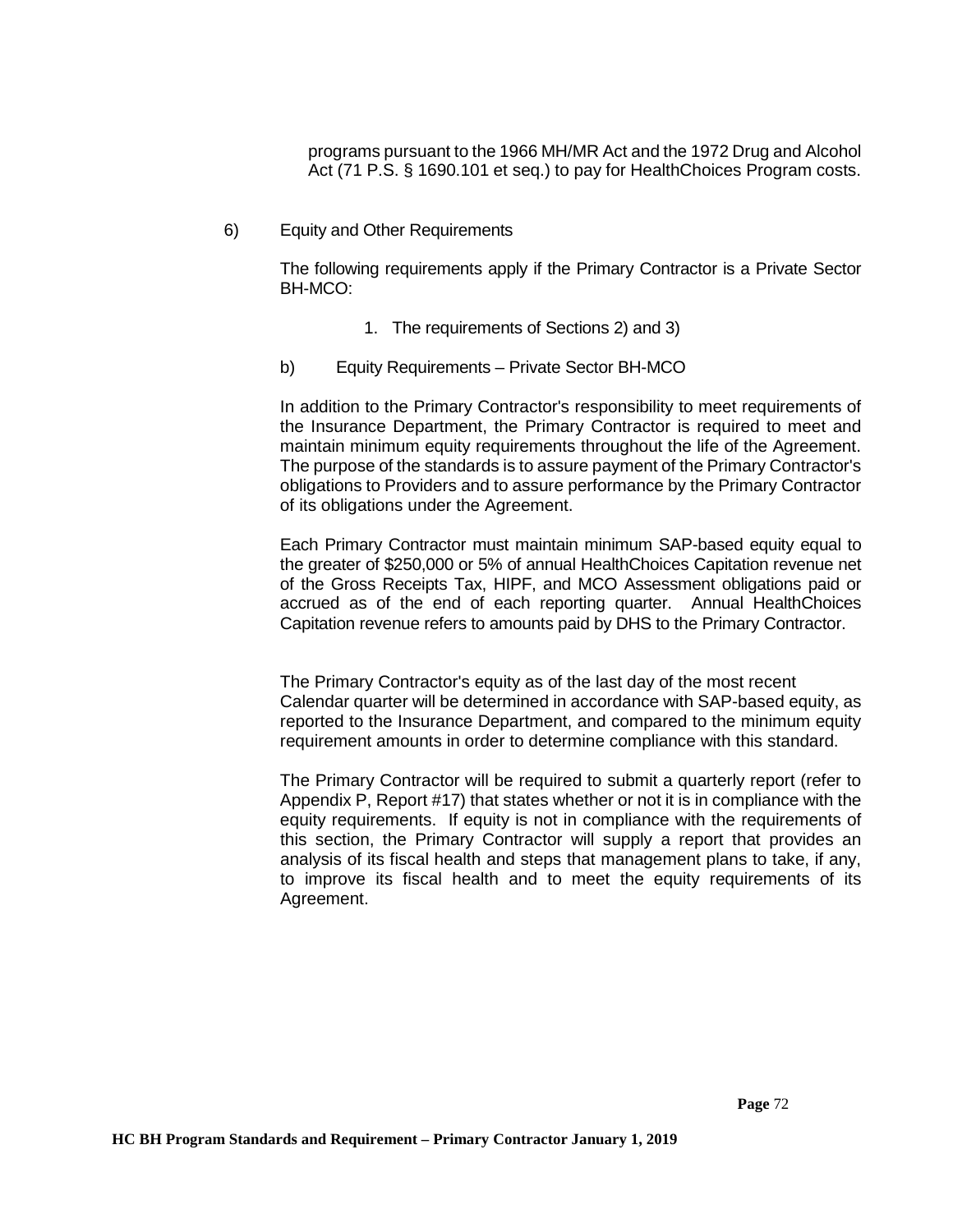If the Primary Contractor fails to comply with the requirements of this section, the Department may take any or all of the following actions:

- · Discuss fiscal situation with Primary Contractor management;
- Require the Primary Contractor to submit and implement a corrective action plan to address fiscal problems;
- . Suspend enrollment of some or all recipients into the Primary Contractor's HC-BH Program;
- Terminate the Agreement effective the last day of the calendar month after the Department notifies the Primary Contractor of termination.
- 7) The Primary Contractor must maintain revenues paid by the Department under the Agreement in a contract-specific bank account or accounts. These accounts will not contain funds unrelated to the Agreement. The Primary Contractor may prudently invest funds in the account and retain any interest or dividend for use in funding the costs of the Agreement.
- 8) The Primary Contractor must maintain separate fiscal accountability for Medicaid funding under the Waiver apart from mental health and substance abuse programs funded by state, county, and/or other federal program moneys, or any other lines of business. The Primary Contractor must maintain procedures for accurately recording, tracking and monitoring HealthChoices revenues and expenses separately from other lines of business, and by county, if the Primary Contractor has an Agreement in more than one (1) HealthChoices county.
- 9) DHS' obligation to make payments is limited to the Capitation payments provided by the Agreement. If DHS is obligated as a result of litigation to pay a Provider for a service rendered under the Agreement, the Primary Contractor will have an obligation to DHS in the same amount. DHS may offset an obligation it has to the Primary Contractor by this amount, or DHS may demand payment from the Primary Contractor.
- 10) Limitation of Liability

In accordance with 42 CFR 434.20, the Primary Contractor must assure that Members will not be liable for the Primary Contractor or its BH-MCO's debts if the Primary Contractor or its BH-MCO becomes insolvent.

The Primary Contractor and its BH-MCO must also include in all of its Provider Agreements a continuation of benefits clause, which states that the Provider agrees that in the event of the BH-MCO's insolvency or other cessation of operations, the Provider will continue to provide benefits to the BH-MCO Members through the period for which the premium has been paid, including Members in an inpatient facility.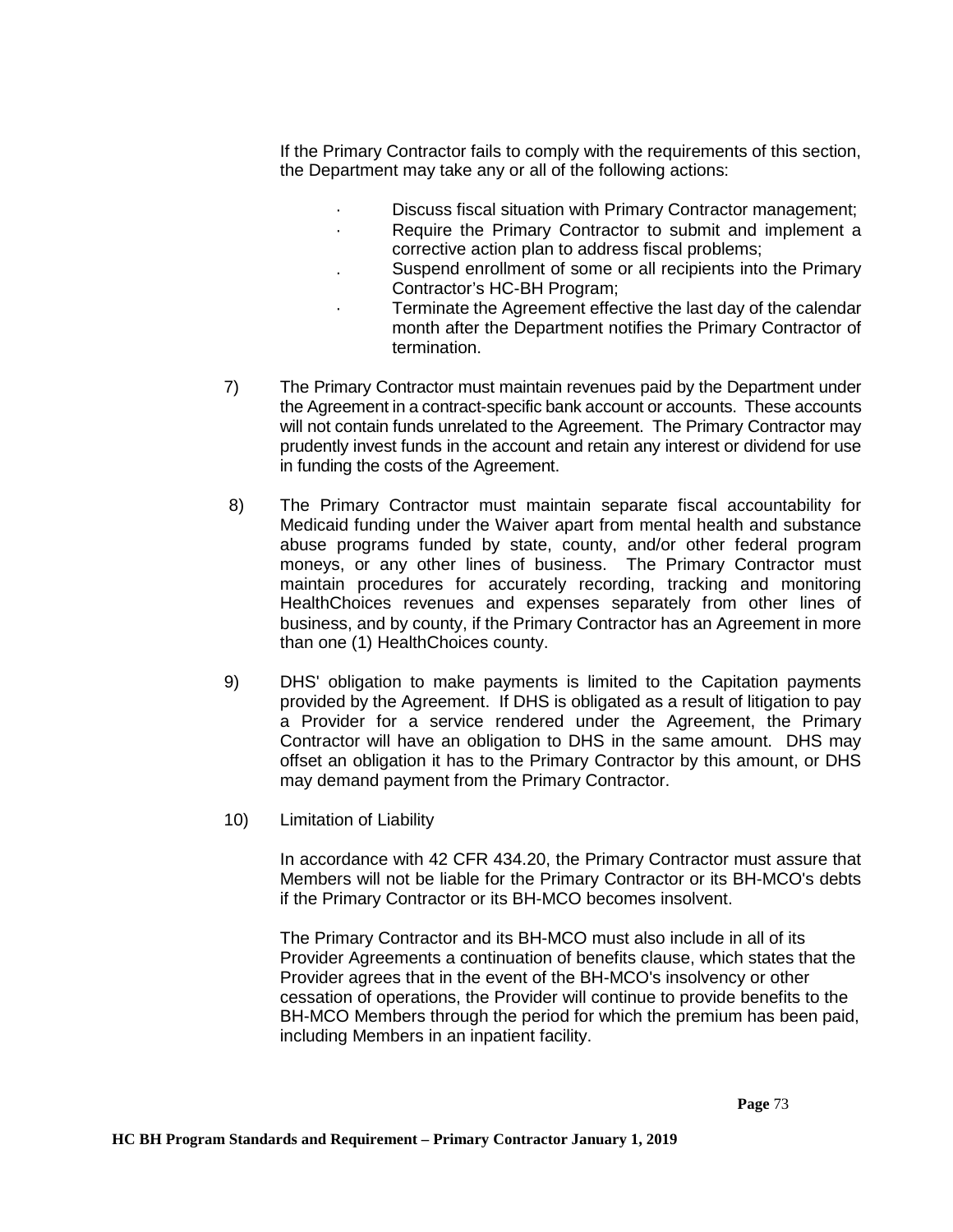## 11) Behavioral Health Service Cost Accruals

The Primary Contractor must have actuarial services available to provide rate and other support services needed under the Agreement. The Primary Contractor must provide DHS with an actuarial certification of liabilities quarterly, if a county-operated BH-MCO, and at least annually, if a licensed, risk-bearing entity. As part of its accounting and budgeting function, the Primary Contractor or its BH-MCO must establish an actuarially sound process for estimating and tracking incurred but not reported claims (IBNRs). The Primary Contractor or its BH-MCO must reserve funds by major categories of service (e.g., inpatient; outpatient) to cover both IBNRs and received but unpaid claims (RBUCs). As part of its reserving methodology, the Primary Contractor or its BH-MCO should conduct annual reviews and reconciliations to assess its reserving methodology and make adjustments as necessary.

12) Financial Performance

The Department will monitor the financial performance of the Primary Contractor, its BH-MCO and its major Subcontractors. Monitoring will include, but not be limited to, financial viability, profit, and appropriateness of medical and administrative expenditures.

13) Reporting Penalty

If the Primary Contractor fails to provide any report, audit, or file that is specified by the Agreement by the applicable due date, or if the Primary Contractor provides any report, audit, or file specified by the Agreement that does not meet established criteria, a subsequent payment to the Primary Contractor may be reduced by the Department. The reduction shall equal the number of days that elapse between the due date or any extension due date granted by the Department, and the day that the Department receives a report, audit, or file that meets established criteria, multiplied by the average PMPM Capitation rate that applies to the first month of the Agreement period. If the Primary Contractor provides a report, audit, or file on or before the due date, and if the Department notified the Primary Contractor after the 15th calendar day after the due date that the report, audit, or file does not meet established criteria, no reduction in payment will apply to the 16th day after the due date through the date that the Department notified the Primary Contractor.

See Appendix R, Encounter Data Submission Requirements and Application of Sanctions for Noncompliance, for sanctions related to noncompliance.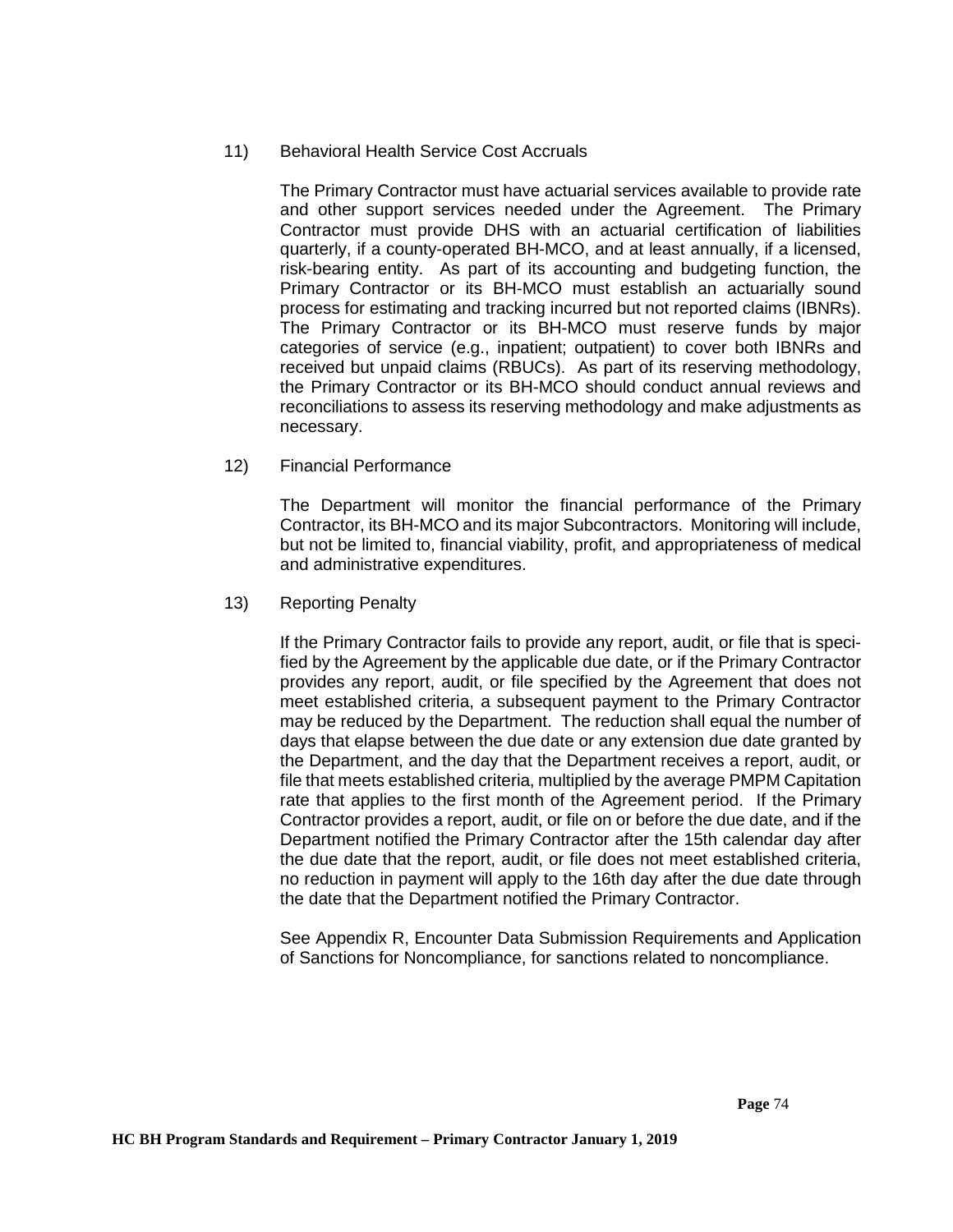14) The Primary Contractor and its BH-MCO must not pay any amount for which funds may not be used under the federal Assisted Suicide Funding Restriction Act of 1997 (P.L. 105-12, 111 Stat. 23 (April 30, 1997)), including payments for items or services furnished for the purpose of causing, the death of any individual, such as by assisted suicide, euthanasia or mercy killing. The Primary Contractor and its BH-MCO must not pay for any item or service for road bridges, stadiums, or any other item or service not provided for under this Agreement.

# B. Capitation Payment

The following requirements apply to the final Capitation rate and the receipt of Capitation payments under the contract:

- (1) The final Capitation rate for each Primary Contractor must be:
- (i) Specifically identified in the review and approval by CMS of the rate certification package.
- (ii) The final Capitation rates must be based only upon services covered under the State Plan and additional services deemed by the Department to be necessary to comply with the requirements of subpart K of §438.900 (applying parity standards from the Mental Health Parity and Addiction Equity Act), and represent a payment amount that is adequate to allow the Primary Contractor to efficiently deliver covered services to Medicaid-eligible individuals in a manner compliant with contractual requirements.
- (2) Capitation payments may only be made by the Department and retained by the Primary Contractor for Medicaid eligible enrollees.
- C. Acceptance of Department Capitation Payments

The Primary Contractor is capitated for all State Plan Services. The obligation of the Department to make payments is limited to Capitation payments. The Department shall make Capitation payments to the Primary Contractor on a monthly basis in the following manner:

On the first day of each month, the Department will identify Members, and for each Member whose enrollment is effective on the first of the month, as indicated on CIS, the Department shall make a prepaid, PMPM payment as payment in full for any and all services provided to the Member that constitutes covered services. Payment will be released no later than the 15th day of the month; however, the Department, at its sole discretion, reserves the right to delay until July, all payments that would otherwise occur in June. For Members whose enrollment is effective at any time after the first day of the month, Capitation will be prorated and paid at a later date.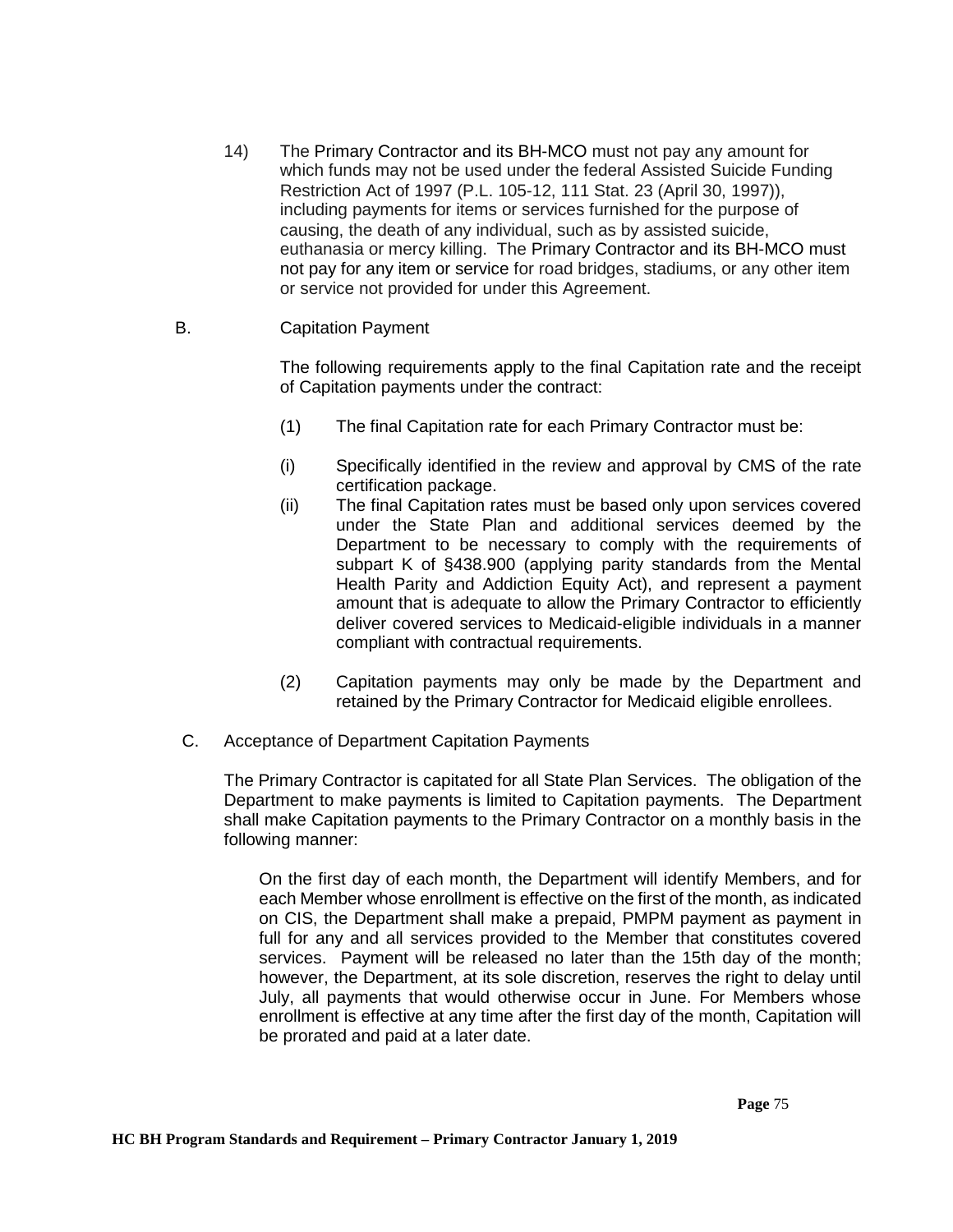The Department reserves the right to impose a one (1) month delay in making Capitation payments.

This paragraph will be applicable only upon notice to the Primary Contractor by the Department, for months specified by the Department. By the  $15<sup>th</sup>$  day of each month, the Department will make a Capitation payment, referenced above, for each Member for all dates of Enrollment indicated on the Department's CIS through the last day of the current month. This payment will be limited to those days for which the Department has not previously made payments to the Primary Contractor.

- . Appendix V, the HealthChoices Behavioral Health Recipient Coverage Document, provides for adjustments to the Department's obligation to make Capitation payments. Appendix V is subject to revision by the Department in its sole discretion and without the need to amend the Agreement.
- The Capitation payment will be equal to the amount awarded the Primary Contractor through the rate setting process. Monthly Capitation rates will be changed to equivalent per diem amounts for the purpose of payments.

The Agreement will provide for rates for SSI Members who have Medicare Part A benefits that are distinct from rates for SSI Members who do not have Medicare Part A benefits. If the Department's TPL file is updated to indicate Medicare Part A coverage within four (4) months prior to the current month for a Member at an SSI without Medicare rate, the Department will adjust the payment to reflect the rate cell appropriate to the Members, provided the TPL file indicates Part A coverage as of the first day of coverage by the Primary Contractor for this Member during the program month for which payment was made. If the Department's TPL file is updated to adjust or delete indication of Medicare Part A coverage within four (4) months of a payment to the Primary Contractor for a Member at an SSI with Medicare or Healthy Horizons rate, the Department will adjust the payment to reflect the rate cell appropriate to the Member, provided the TPL file does not indicate Part A coverage as of the first day of coverage by the Primary Contractor for this Member during the program month for which payment was made. The Department will provide information to the Primary Contractor on this type of payment adjustment on an electronic file. The Primary Contractor will utilize this information to adjust its payments to Providers and instruct its Providers to bill Medicare.

The Department will recover Capitation payments made for the Members who were later determined to be ineligible or deceased retroactive to January 1, 2016. (See Appendix V, HealthChoices BH Recipient Coverage Document.)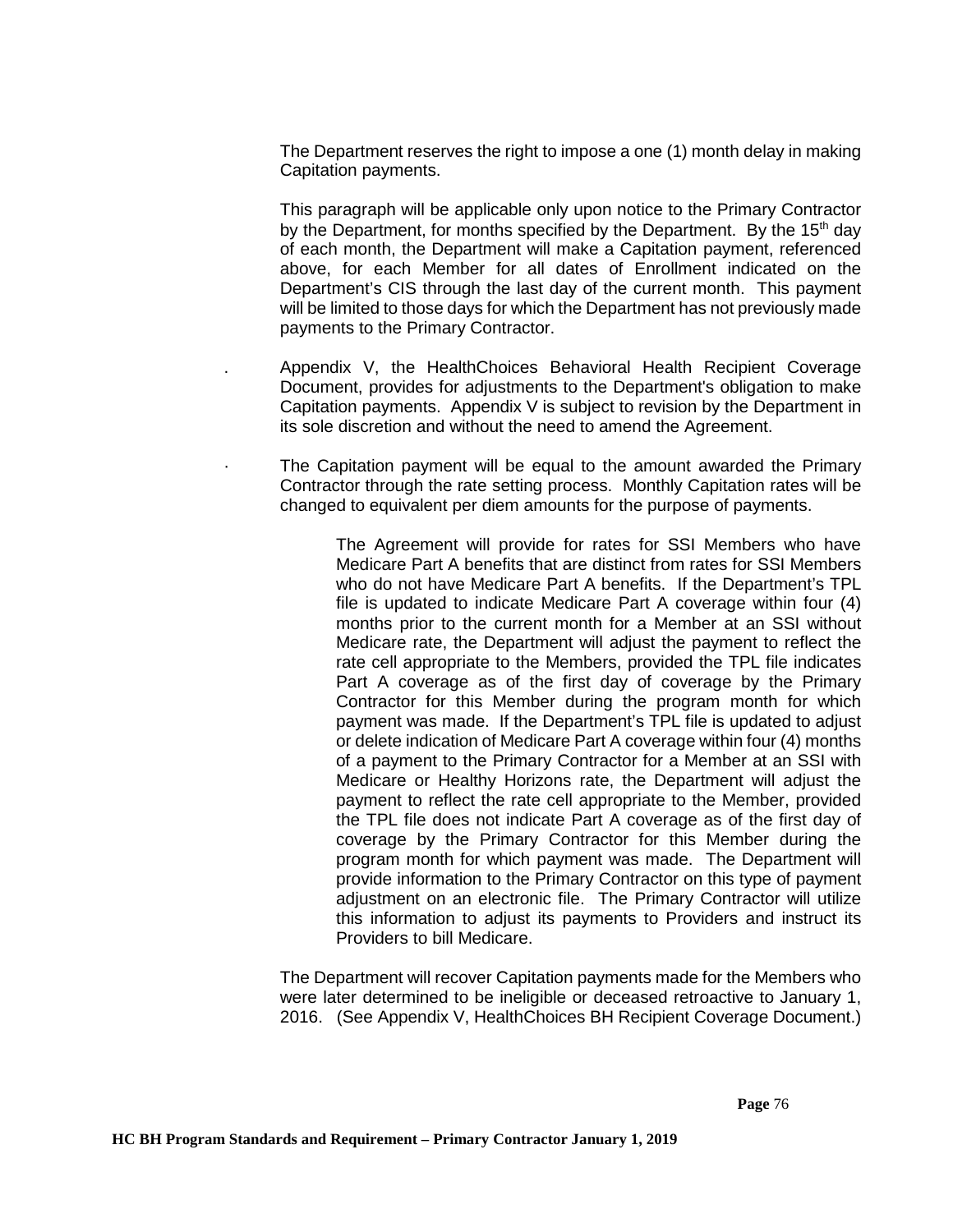The Primary Contractor must agree to accept Capitation payments in this manner and must have written policies and procedures for receiving, reconciling and processing Capitation payments.

- 1. Payments for Members that are patients in an IMD
	- a) The Department will make a monthly capitation payment for a Member receiving inpatient or residential treatment services in an IMD so long as the facility is a hospital or a residential facility providing psychiatric or substance use disorder treatment.
		- i. IMDs providing substance use disorder treatment: Capitation payment will be made for stays in an IMD providing substance use disorder treatment .
		- ii. IMDs providing psychiatric treatment:
			- For individuals under 21 years of age or 65 years of age or older, capitation payment will be made.
			- For individuals 21-64 years of age, the Primary Contractor can retain the capitation payment only if the length of stay in the IMD is for a short term stay of no more than fifteen (15) cumulative days during the period of the monthly capitation payment and the provision of inpatient psychiatric treatment in an IMD must meet the requirements for *in lieu of* services in 42 CFR 438.3(e)(2)(i) through (iii). For stays longer than fifteen (15) cumulative days, the entire capitation payment for the month will be recouped by the Department.
	- b) For purposes of rate setting, the Department will use the utilization of services provided to an enrollee under 42 CFR § 438.6 when developing the inpatient psychiatric or substance use disorder component of the capitation rate but must price utilization at the cost of the same services through Providers included under the State Plan.
	- c) The Primary Contractor, and/or its BH-MCO, will comply with the Department's request for information regarding individuals in an IMD on a monthly basis, or as requested.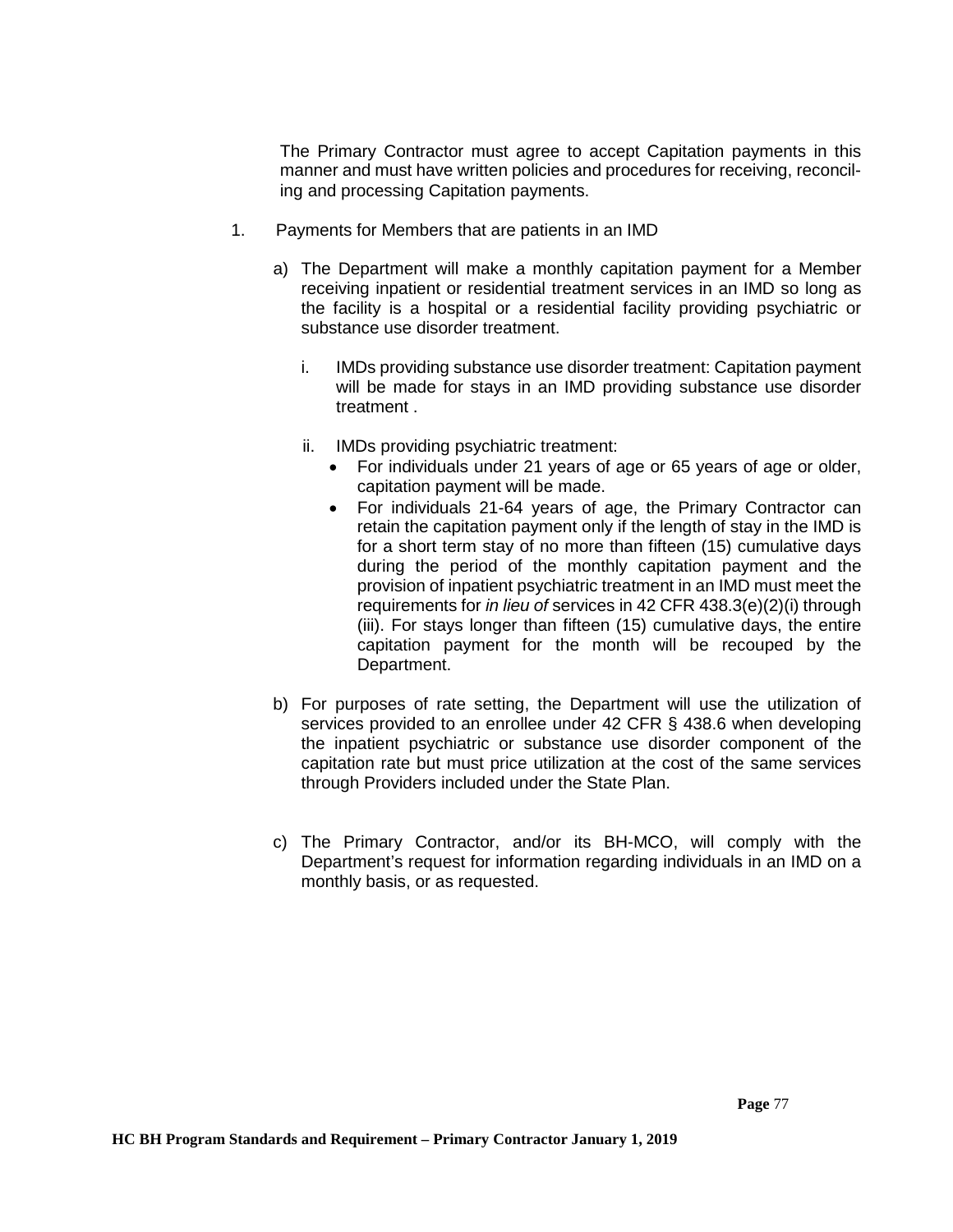## 2. Automated Clearing House

The Department will make Capitation payments through the Automated Clearing House (ACH) Network. Within ten (10) days of the contract award, the Primary Contractor must submit or have already submitted its ACH information within its user profile in the Commonwealth's procurement system (SRM). At the time of submitting ACH information, the Primary Contractor will also be able to enroll to receive remittance advice via electronic addenda.

It is the responsibility of the Primary Contractor to ensure that the ACH information contained in SRM is accurate and complete. Failure to maintain accurate and complete information may result in delays in payments.

D. Physician Incentive Arrangements

The Primary Contractor may operate a physician incentive plan only in accordance with Federal requirements for physician incentive plans and must provide reports to CMS or the Department upon request

The Primary Contractor contracts must provide for compliance with the requirements set forth in §§ 422.208 and 422.210 of 42 CFR, Chapter 438. In applying the provisions of §422.208 and §422.210 of 42 CFR, references to ''MA organization,'' ''CMS,'' and ''Medicare beneficiaries'' must be read as references to the Primary Contractor ''State,'' and ''Medicaid beneficiaries,'' respectively.

- E. Claims Payment and Processing
	- 1) Payments to Providers

The Department believes that one of the advantages of a behavioral health managed care system is that it permits Primary Contractors and their BH-MCOs to enter into creative payment arrangements intended to encourage and reward effective Utilization Management and quality of care. The Department therefore intends to give Primary Contractors and BH-MCOs as much freedom as possible to negotiate mutually acceptable payment rates. However, regardless of the specific arrangements made with Providers, the Primary Contractor and BH-MCOs must agree to make timely payments to both contracted and non-participating Providers, subject to the conditions described below. The Primary Contractor and its BH-MCO must also agree to abide by special reimbursement provisions for FQHCs described below.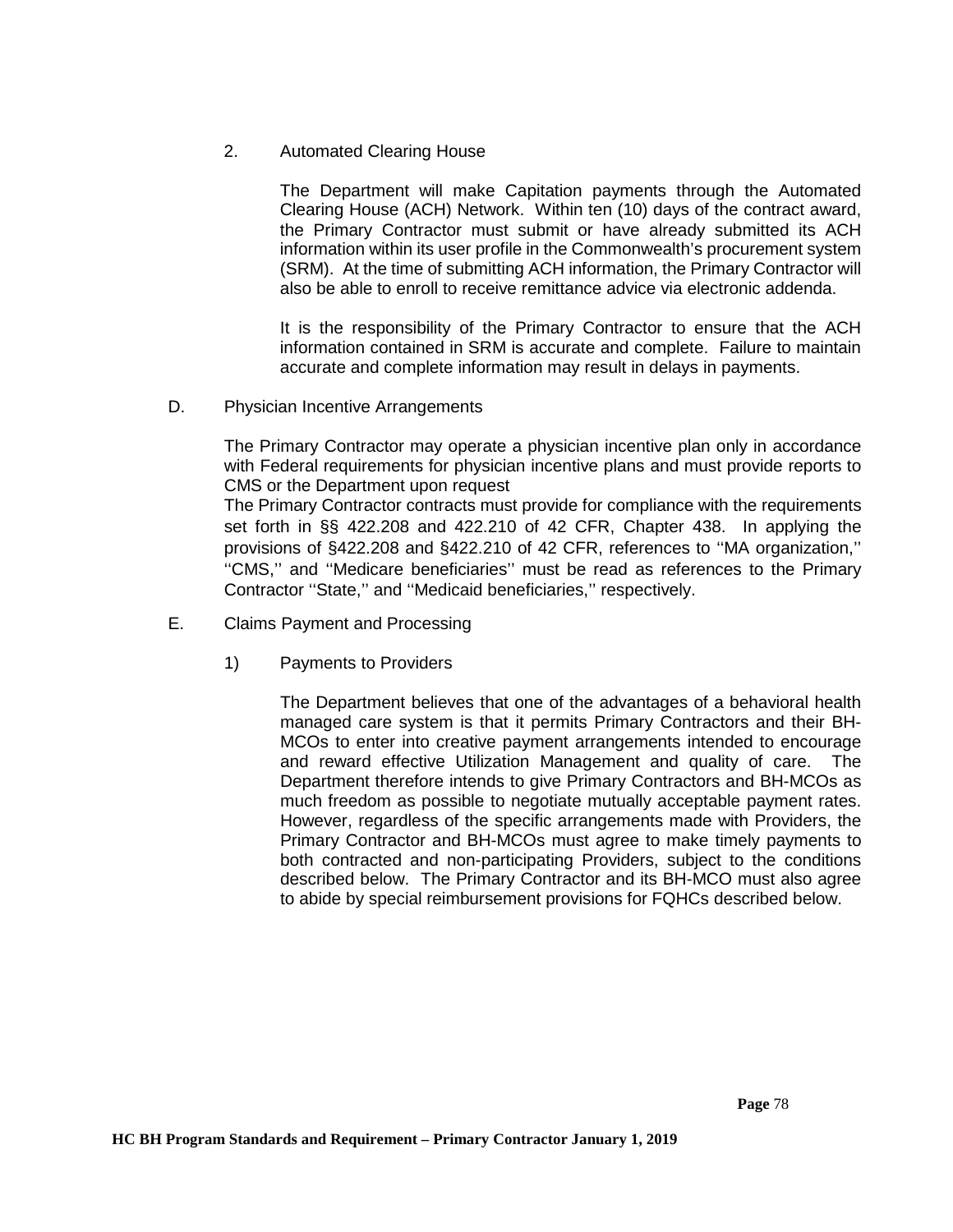The Primary Contractor agrees to negotiate and pay rates to IHCPs, FQHCs, and Rural Health Clinics (RHCs) comparable to other Providers who provide comparable services in the Primary Contractor's Provider network. The Primary Contractor cannot pay annual cost settlement or prospective payment. If the Primary Contractor does not negotiate a rate with an IHCP, the Primary Contractor must pay the IHCP a rate that is not less than the level and amount of payment that it would have made for the services to a participating provider which is not an IHCP.

The BH-MCO may require that an FQHC comply with Case Management procedures that apply to other entities that provide similar benefits or services.;

The Primary Contractor must provide Members access to FQHCs and RHCs within the Provider Network. The Primary Contractor must pay FQHC and RHC rates no less than Fee-for-Service Prospective Payment System (PPS) rate(s), as determined by the Department. The Primary Contractor must include in its Provider Network every FQHC and RHC that is willing to accept PPS rates as payment in full.

The Primary Contractor and its BH-MCO shall not be obligated to pay Providers of authorized Behavioral Health Services unless bills for such services are submitted within one hundred and eighty (180) days from the date of service.

BH-MCOs may include a requirement in its Provider Agreements and Subcontracts that require that submission of Claims or Encounter records to be submitted within one hundred and eighty (180) days, or less, from the date of services. Claims adjudicated by a third-party vendor must be provided to the BH-MCOs by the end of the month following the month of adjudication.

The Primary Contractor and its BH-MCO shall follow state law on invoicing requirements on uniform claims, including the CMS 1500 and UB92, and HIPAA regulations for electronic billing via the 837 I and 837 P.

When an IHCP is not enrolled in the Medical Assistance Program as an FQHC it may receive its applicable encounter rate published annually in the Federal Register by the Indian Health Service, or in the absence of a published encounter rate, the amount it would receive if the services were provided under the Department's MA FFS program.

2) The Department will not make payments to a Network Provider, for services covered under the Agreement between the Department and the Primary Contractor except when these payments are specifically required to be made by the Department in Title XIX of the Act, in 42 CFR chapter IV, or when the Department makes direct payments to Network Providers for graduate medical education, costs approved under the State Plan.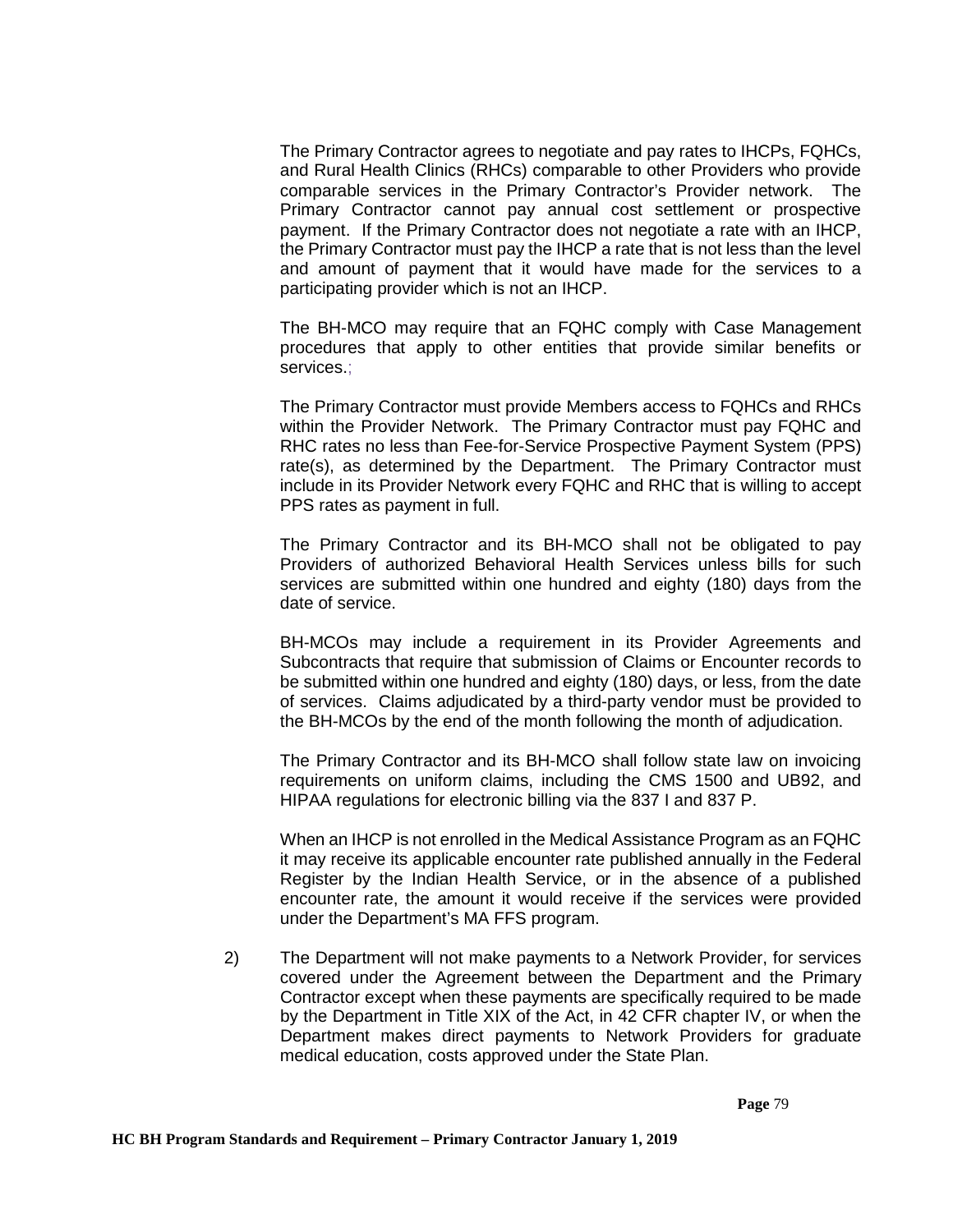- 3) The Primary Contractor and its BH-MCO shall adjudicate 90% of all Clean Claims within 30 days, 100% of Clean Claims within 45 days, and 100% of all claims within 90 days. The Primary Contractor shall provide the Department with a monthly report that supplies summary information on claims processed. This reporting requirement applies to claims processed by the Primary Contractor, its BH-MCO, or a Subcontractor, as well as capitation payments to Providers or Subcontractors of Behavioral Health Services. The specific report contents and claims processing timeliness standards are detailed in the HealthChoices Behavioral Health Financial Reporting Requirements (See Appendix P, Report #8).
- F. Retroactive Eligibility Period

The Primary Contractor and its BH-MCO will not be responsible for any payments owed to Providers for services that were rendered prior to a Member's effective date of enrollment.

G. (Member) Copays

The Primary Contractor and its BH-MCO are not allowed to impose co-pays for services.

H. Financial Responsibility for Dual Eligibles

The Commonwealth enters into a Coordination of Benefits Agreement with Medicare for the Medical Assistance populations. Consistent with 42 C.F.R. §438.3(t), the Primary Contractor or its BH-MCO must enter into individual Coordination of Benefits Agreements with Medicare for members dually eligible for Medicaid and Medicare and participate in the automated claims crossover process.

The Primary Contractor must ensure that a Member who is eligible for both Medicaid and Medicare benefits has the right to access a Medicare product or service from the Medicare Provider of his/her choice, regardless of whether that Provider is enrolled in the BH-MCO network. BH-MCOs may establish policies and procedures for their networks that maximize opportunities for consumers to have a choice of Medicare Providers.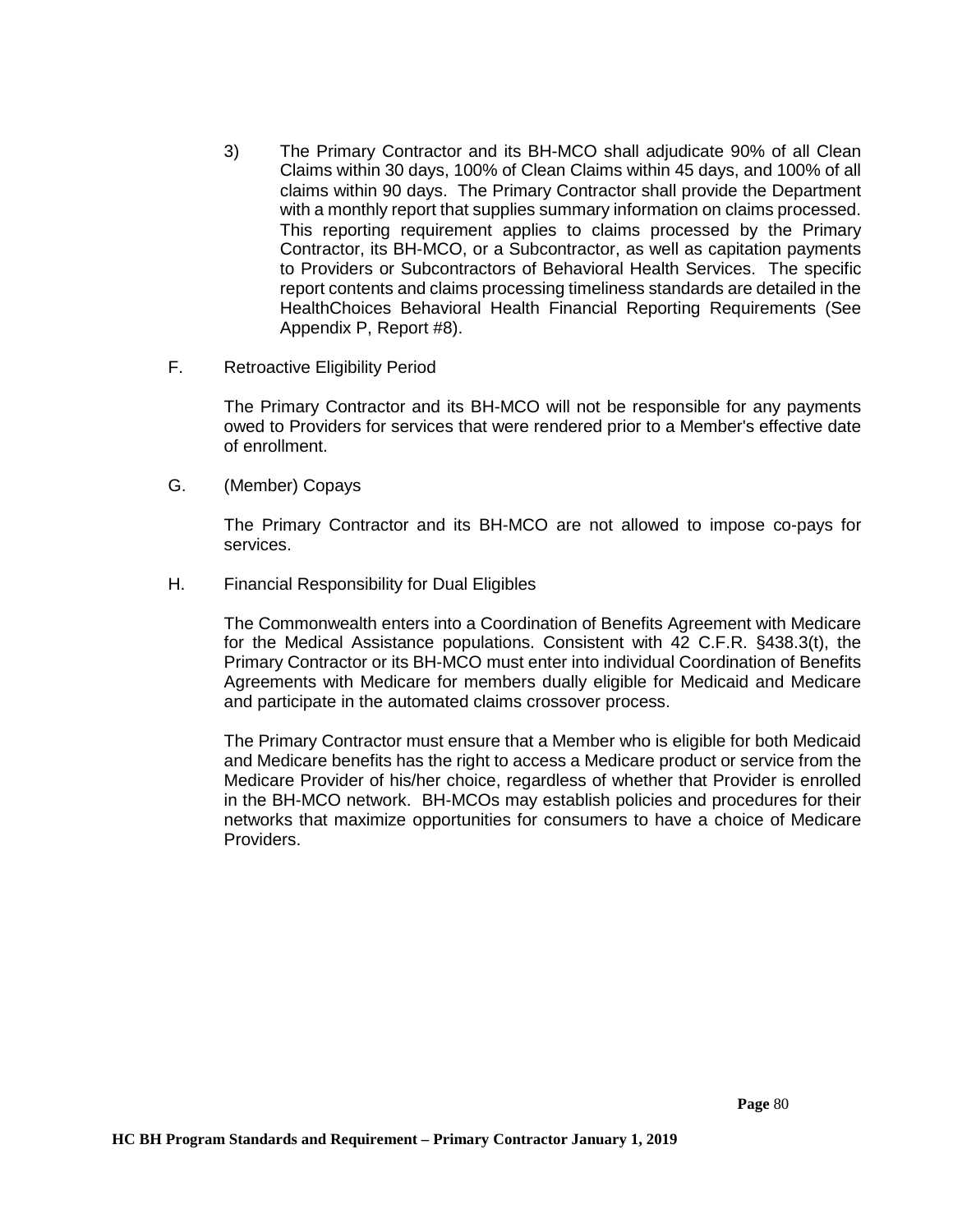The Primary Contractor and its BH-MCO must pay Medicare deductibles and coinsurance amounts relating to any Medicare-covered service for qualified Medicare beneficiaries up to the contracted BH-MCO rate for the service billed by Network Providers. The Primary Contractor, its BH-MCO and Providers are prohibited from balance billing Members for Medicare deductibles or coinsurance. If the service is a covered Medicare service, the Primary Contractor is responsible to pay any Medicare coinsurance and deductible amount, whether or not the Medicare Provider is included in the BH-MCOs Provider Network, and whether or not the Medicare Provider has complied with the authorization requirements of the Contractor. Since Medicaid payment of Medicare deductible and coinsurance amounts may be made only to Medicaid participating Providers, Medicare Providers seeking payment must be enrolled in Medicaid.

If no contracted BH-MCO rate exists or if the Provider of the service is an Out-of-Network Provider, the Primary Contractor must pay deductibles and coinsurance up to the applicable Medical Assistance fee schedule amount for the service.

For Medicare services that are not covered by either MA or the BH-MCO, the Primary Contractor must pay cost-sharing to the extent that the payment made under Medicare for the service and the payment made by the BH-MCO do not exceed 80% of the Medicare-approved amount.

In the event that Medicare does not cover a service, the Primary Contractor's BH-MCO may require Prior Authorization as a condition of payment for the service.

- I. Risk and Contingency Funds (Does not apply to a Private Sector BH-MCO as the Primary Contractor)
	- 1) The Primary Contractor shall submit a written request to the Department prior to designating funds as Risk and Contingency. The request must include the proposed purpose of moving funds into Risk and Contingency instead of reinvesting these funds.
	- 2) The approved amount must be placed in the Risk and Contingency account within thirty (30) days of receiving a written approval letter from OMHSAS.
	- 3) With prior written approval from the Department, the Primary Contractor may use Risk and Contingency Funds for the following purposes:
		- a. To provide State Plan Services and administrative functions required by this document, due to fluctuations in enrollment, revenue and utilization which have caused costs to exceed available Capitation payments;
		- b. To make payment to its BH-MCO or Subcontractors due to any delay(s) of thirty (30) days or more of receipt of a monthly Capitation payment from the Department;

 **Page** 81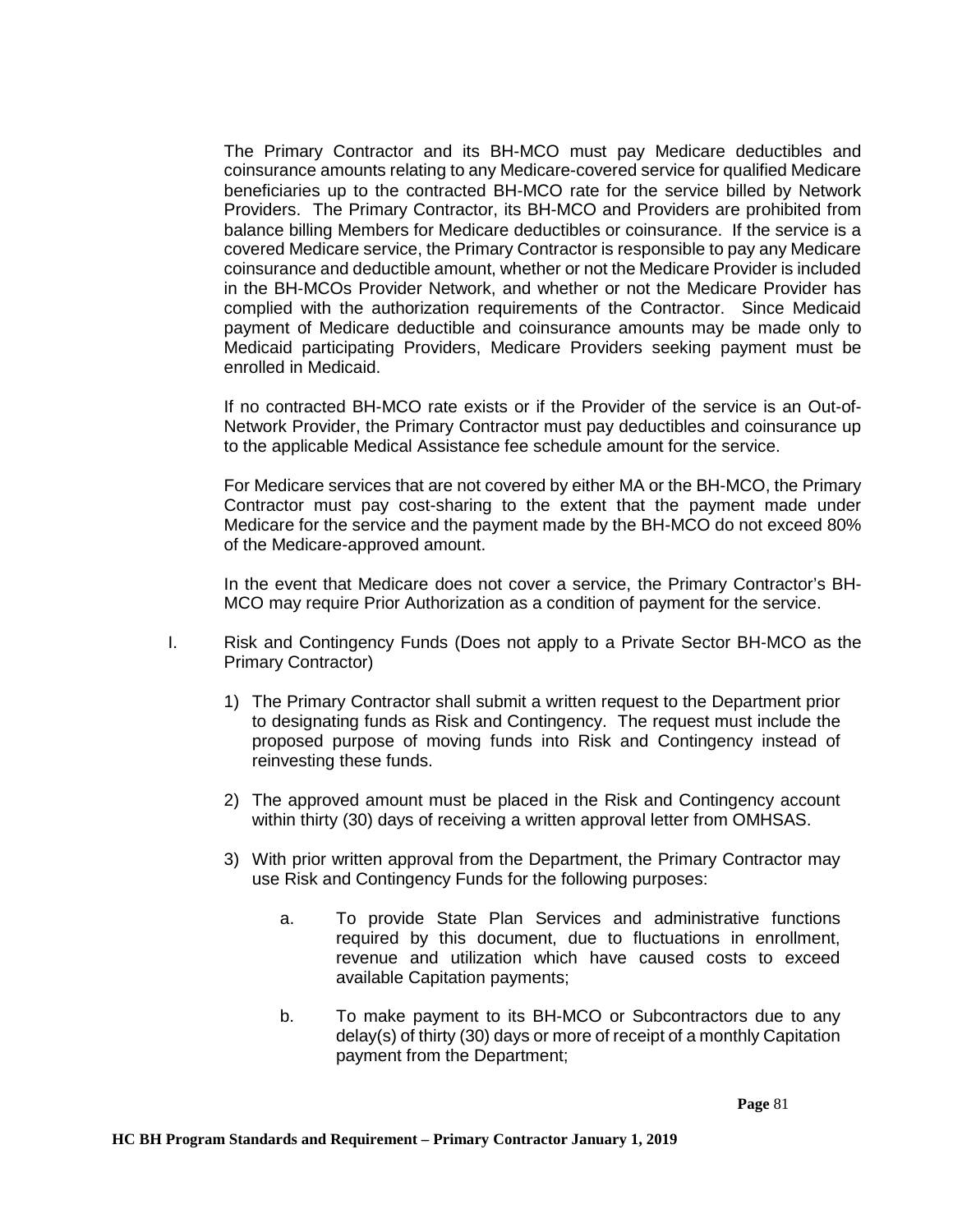- c. To meet the Primary Contractor's insolvency arrangement plan under Part II-7 A. of this document. Those Risk and Contingency Funds held for insolvency protection purposes will be restricted and only available in the event of a bankruptcy or insolvency; or
- d. To meet the Primary Contractor's reinvestment plan.
- 4) Risk and Contingency (R&C) Funds shall at no time exceed the equivalent of thirty (30) days' worth of paid claims, as determined by the Department, unless the Primary Contractor (PC) is holding funds in the R&C account in order to meet the Department's insolvency arrangement requirements in Part II-7 A. as follows:
	- a) If the R&C Funds are being used to fully meet the Department's insolvency arrangement requirement (equal to sixty (60) days' worth of paid claims), the PC may maintain up to and including seventy-five (75) days' worth of paid claims, as determined by the Department.
	- b) If the R&C Funds are being used to partially meet the Department's insolvency arrangement requirement (less than sixty (60) days' worth of paid claims), the PC may maintain up to and including sixty (60) days' worth of paid claims, as determined by the Department.
	- c) If the R&C Fund is being used to fully or partially meet the Department's insolvency protection arrangement requirements, the amount being held in the R&C Fund for the insolvency protection arrangement will be included in the calculation of sixty (60) or seventy-five (75) days' worth of paid claims. The R&C Fund would then need to be funded, at a minimum, at the amount agreed upon by the Department, at all times.
	- d) In the event a PC is meeting the insolvency arrangement requirement via R&C Funds and changes the method in which the insolvency arrangement requirement is met, the days' worth of paid claims permitted to be maintained in the R&C Funds would change accordingly.

Funds designated in a reinvestment plan submitted to the Department will not be included in the calculation of the thirty (30), sixty (60) or seventy-five (75) days' worth of paid claims, as applicable. If the R&C Funds exceed the equivalent of thirty (30), sixty (60) or seventyfive (75) days' worth of paid claims, as applicable, at the end of any Agreement period, the PC shall return the excess portion to the Department within fifteen (15) days of written notification from the Department.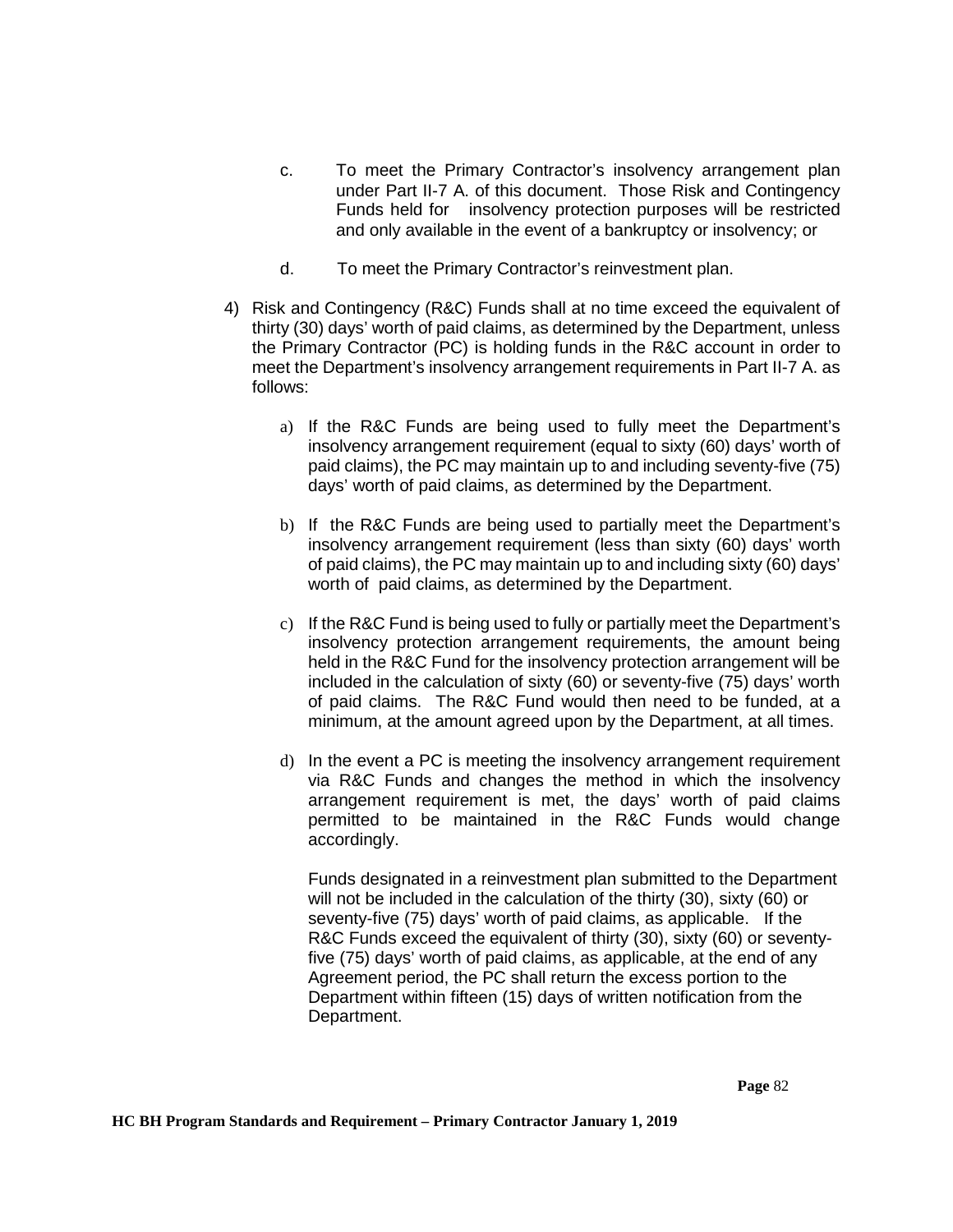- 5) The Risk and Contingency Fund shall be held in a bank account that is separate from any other HealthChoices bank accounts. Copies of the bank statements must be mailed monthly to the Department.
- 6) The Risk and Contingency Fund shall be reported as a separate line item on the monthly financial report and audited Balance Sheet submitted for the annual Agreement audit, including a statement of cash flow.
- 7) Within fourteen (14) months from the termination of the Agreement, any Risk and Contingency Funds remaining in the Primary Contractor's HealthChoices Special Revenue or Enterprise Fund for the HealthChoices Behavioral Health Program shall be returned to the Department.
- 8) In the event that the Department enters into another agreement with the Primary Contractor for the provision of HealthChoices Behavioral Health Services subsequent to a current Agreement's termination, the Department reserves the right, in its sole discretion, to allow the Primary Contractor to retain all, or a portion thereof, of Risk and Contingency Funds otherwise owed to the Department.
- 9) The Department reserves the right to revise the Risk and Contingency Fund requirements at its discretion. Any revisions will be implemented in compliance with timelines defined in the Agreement.
- J. Return of Funds

Sections 1) and 2) below do not apply to a Private Sector BH-MCO as the Primary Contractor)

- 1) The Primary Contractor must return any unexpended Reinvestment Funds to the Department within six (6) months from the time period approved for such expenditure unless such date is otherwise extended by the Department.
- 2) In the event that the Agreement with the Department ends and is not renewed, all funds, except for those in DHS approved reinvestment plans, or Reinvestment Funds in a plan submitted to DHS but which DHS has not taken a positive or negative action, remaining in the Primary Contractor's Special Revenue Fund or Enterprise Fund, or held by any Subcontractor, inclusive of Risk and Contingency Funds, not expended for HC-BH transactions, must be returned to the Department within fourteen (14) months from the expiration of the Agreement.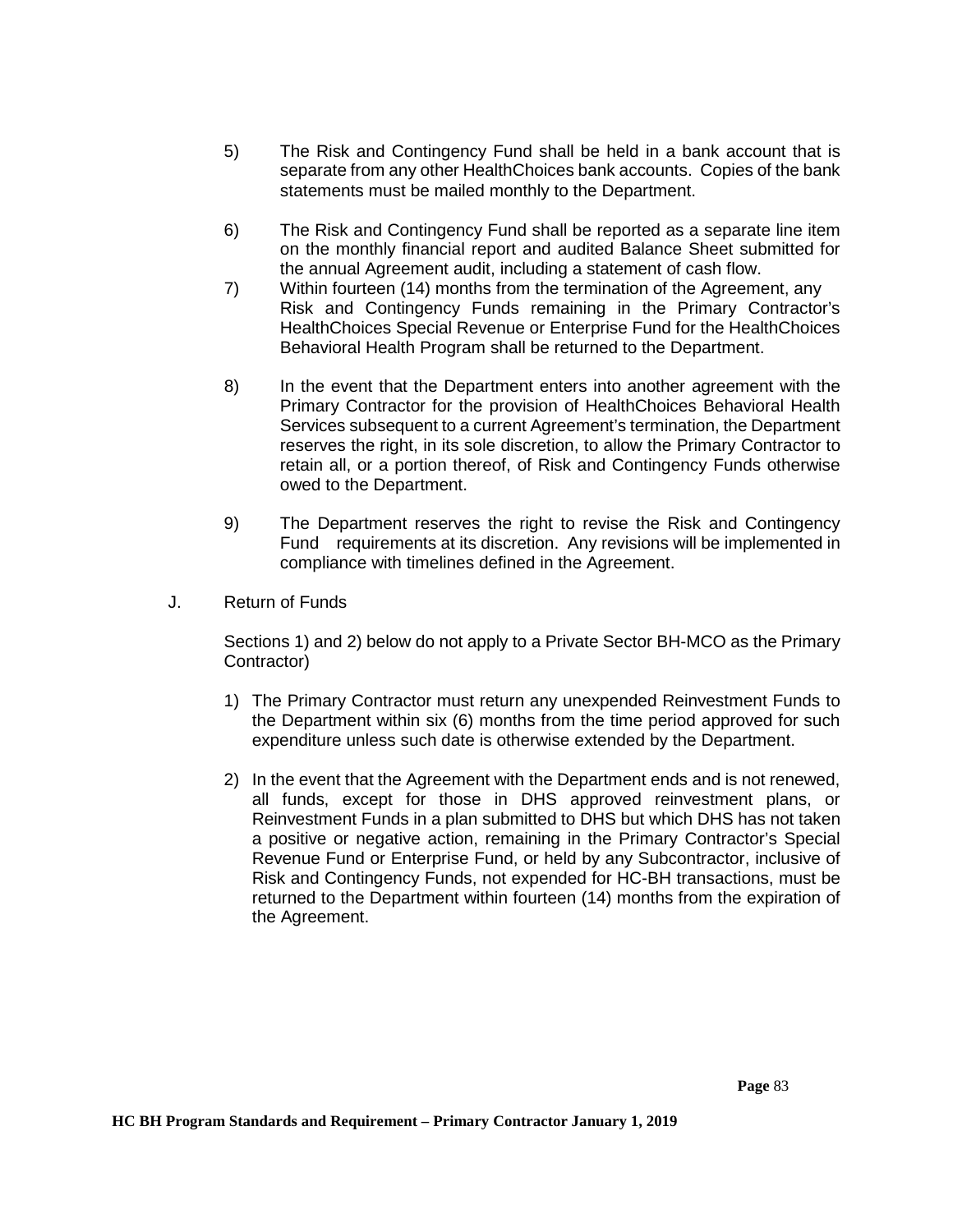## K. In-Network Services

The Primary Contractor or its BH-MCO will be responsible for making timely payment for medically necessary, State Plan Services.

1) In-Network Providers

The Primary Contractor or its BH-MCO will be responsible for making timely payment for medically necessary, State Plan Services rendered by innetwork Providers when:

- a. Services were rendered to treat a psychiatric or drug/alcohol emergency other than in a hospital emergency room; or
- b. Medically necessary involuntary treatment services were rendered pursuant to a court order; or
- c. Services were rendered under the terms of the BH-MCO's contract with the Provider; or
- d. Services were prior authorized.

Under these terms, the Primary Contractor will not be financially liable for services rendered in a hospital emergency room other than for emergency room evaluations for voluntary or involuntary commitments pursuant to the Mental Health Procedures Act of 1976 which will be the responsibility of the BH-MCO.

2) Out-of-Network Providers

The Primary Contractor or its BH-MCO will be responsible for making timely payments to Out-of-Network Providers for medically necessary, State Plan Services when:

- a. Services were rendered to treat a psychiatric or drug/alcohol emergency other than in a hospital emergency room; or
- b. Medically necessary involuntary treatment services were rendered pursuant to a court order; or
- c. Services were prior authorized by the BH-MCO; or
- d. Medically necessary services were rendered during an emergency placement by the child welfare agency.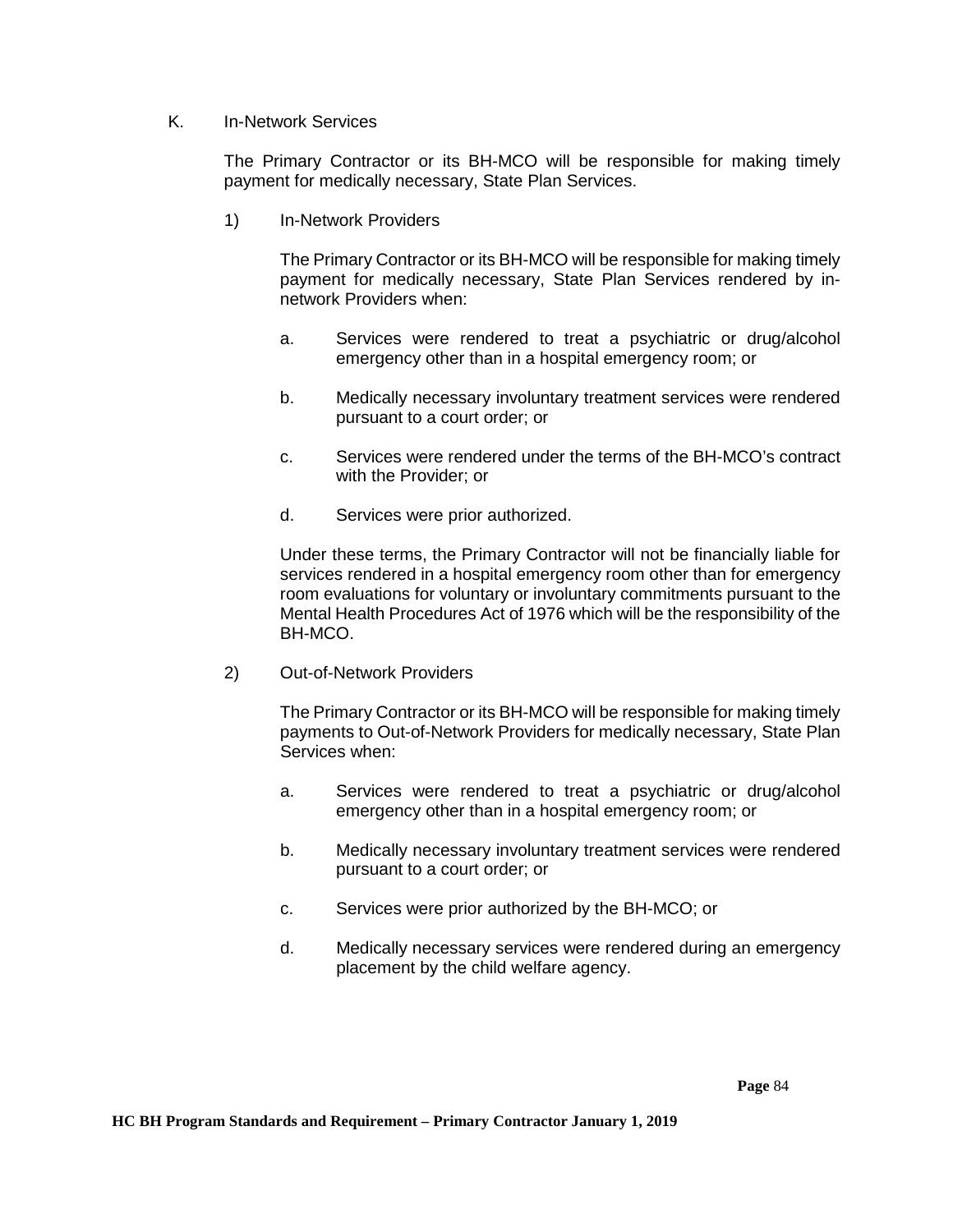Under these terms, the Primary Contractor will not be financially liable for services rendered in a hospital emergency room other than for voluntary or involuntary commitments pursuant to the 1976 Mental Health Procedures Act which will be the responsibility of the BH-MCO. The BH-MCO must assure that Out-of-Network Providers coordinate with respect to payment. The BH-MCO must assure that cost to Members is no greater than it would be if services were provided within the Provider network.

An Out-of-Network Provider, which is an enrolled MA Provider and which is billing the BH-MCO for covered HealthChoices State Plan Services, shall not balance bill the Member.

However, if the BH-MCO is referring a Member to an Out-of-Network Provider, the BH-MCO must pay deductibles and co-insurance up to the applicable Medical Assistance fee schedule amount for the service. In these circumstances, the Member cannot be subject to balance billing by the Provider.

The Primary Contractor and its BH-MCO must ppermit a Member who is an Indian as defined at 25 USC §§ 1603(13), 1603(28), or 1679(a), or who has been determined eligible as an Indian under 42 CFR § 136.12, to obtain services from out-of-network IHCPs from whom the Member would otherwise be eligible to receive such services. The Primary Contractor and its BH-MCO must permit an out-of-network IHCP to refer a Member who is an Indian to a Network Provider.

3) Liability During an Active Provider Complaint

The Primary Contractor or its BH-MCO will not be liable to pay claims to Providers if the validity of the claim is being challenged by the BH-MCO through a Complaint process or appeal, unless the BH-MCO is obligated to pay the claim or a portion of the claim through its contract with the Provider.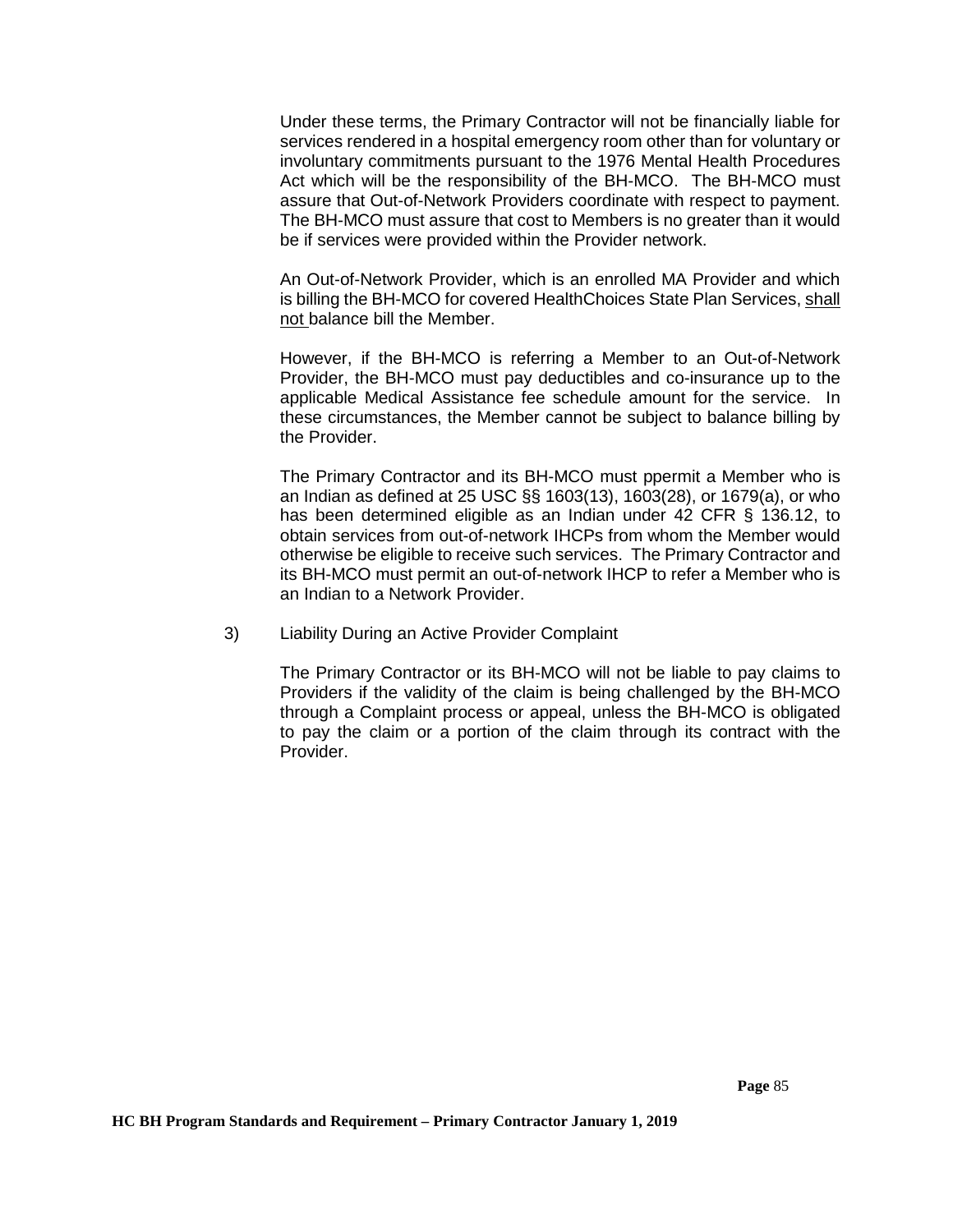L. Third Party Liability (TPL)

The Primary Contractor must comply with the Third-Party Liability (TPL) procedures defined by Section 1902(a)(25) of the Social Security Act, 42 U.S.C.A. 1396 (a)(25) and implemented by the Department. Under the Agreement, the Third-Party Liability responsibilities of the Department will be allocated between the parties as indicated below.

- 1) Cost Avoidance Activities
	- a. The Primary Contractor/ BH-MCO has primary responsibility for cost avoidance through the Coordination of Benefits (COB) relative to federal and private health insurance-type resources including, but not limited to, Medicare, private health insurance, Employees Retirement Income Security Act of 1974 (ERISA), 29 U.S.C.A. 1396a(a)(25) plans, and workers compensation. Except as provided in subparagraph 2, the Primary Contractor/ BH-MCO must attempt to avoid initial payment of claims, whenever possible, where federal or private health insurance-type resources are available. All cost-avoided funds must be reported to the Department via encounter data submissions and financial report 11. The use of the appropriate HIPAA 837 Loop(s) for Medicare, and Other Insurance Paid (OIP) shall indicate that TPL has been pursued and the amount which has been cost-avoided. The Primary Contractor shall not be held responsible for any TPL errors in the Department's Eligibility Verification System (EVS) or the Department's TPL file.
	- b. The Primary Contractor or its BH-MCO agrees to pay, and to require that its Subcontractors pay, all Clean Claims for prenatal or preventive pediatric care including Early Periodic Screening Diagnosis and Treatment (EPSDT) services to children, and services to children having medical coverage under a Title IV-D child support order to the extent the Primary Contractor /BH-MCO is notified by the Department of such support orders or to the extent they become aware of such orders, and then seek reimbursement from liable third parties. The Primary Contractor or its BH-MCO shall communicate and encourage Providers to bill other primary insurance first, prior to submitting the claim to Medicaid. The Primary Contractor or its BH-MCO recognizes that cost avoidance of these claims is prohibited.
	- c. The Primary Contractor or its BH-MCO may not deny or delay approval of otherwise covered treatment or services based upon Third Party Liability considerations. The Primary Contractor or its BH-MCO may neither unreasonably delay payment nor deny payment of claims unless the probable existence of Third-Party Liability is established at the time the claim is adjudicated.

 **Page** 86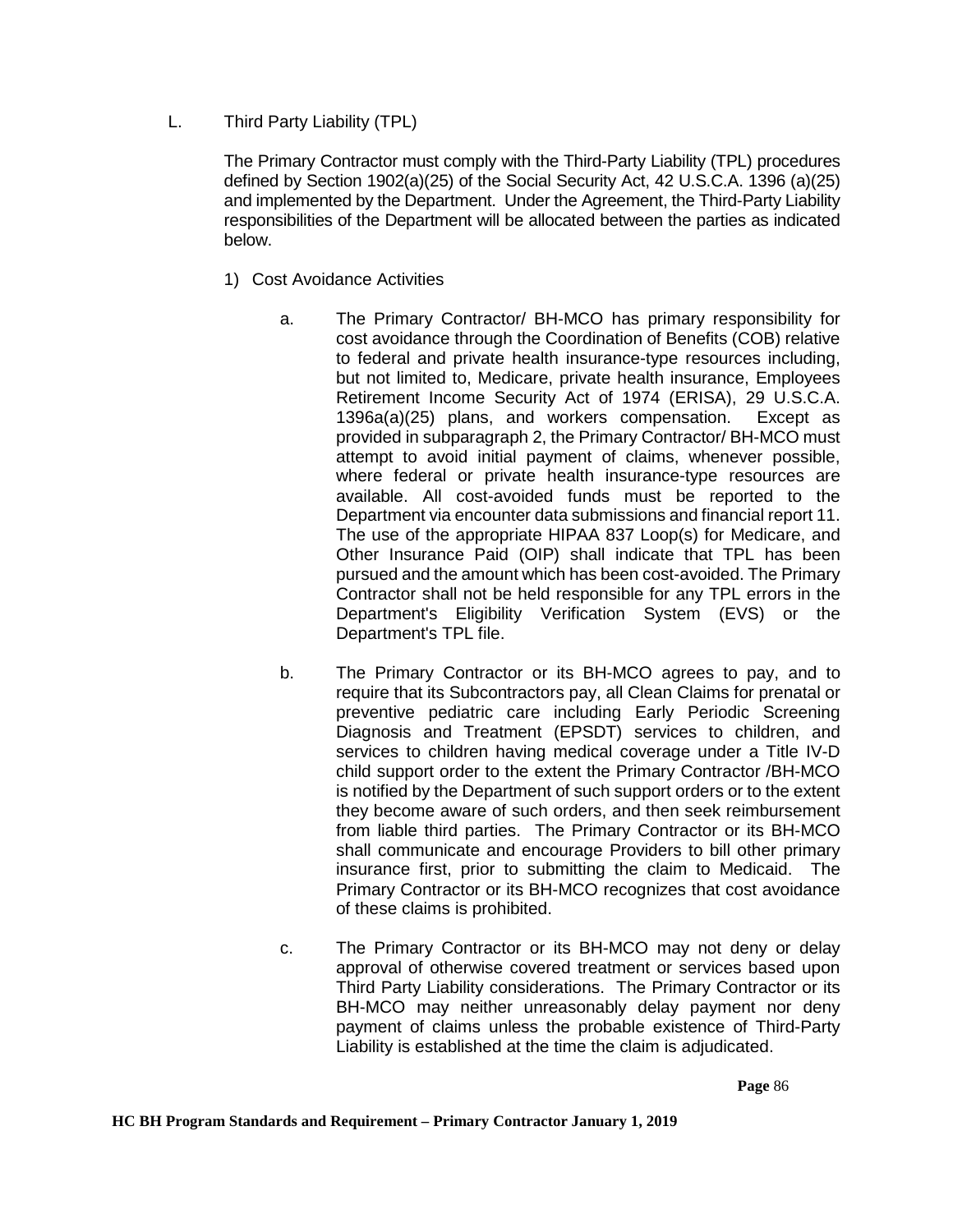- 2) Post-Payment Recoveries
	- a. Post-payment recoveries are categorized by (a) health-related insurance resources and (b) other resources. Health-related insurance resources are ERISA health benefit plans, Blue Cross/Blue Shield subscriber contracts, Medicare, private health insurance, workers compensation, and health insurance contracts. The term "other resources" means all other resources and includes, but is not limited to, recoveries from personal injury claims, liability insurance, first-party automobile medical insurance and accident indemnity insurance.
	- b. The Department's Division of TPL retains the sole and exclusive right to investigate, pursue, collect, and retain all "other resources" as defined in paragraph 2)a. above. The Department is assigned the Primary Contractor's subrogation rights to collect the "other resources" covered by this provision. Any correspondence or inquiry forwarded to the Primary Contractor or its BH-MCO (by an attorney, Provider of service, insurance carrier, etc.) relating to a personal injury accident or trauma-related medical service, or which in any way indicates that there is, or may be, legal involvement regarding the recipient and the services which were provided, must be immediately forwarded to the Department's Division of TPL. The Primary Contractor or its BH-MCO may neither unreasonably delay payment nor deny payment of claims because they involved an injury stemming from an accident such as a motor vehicle accident, where the services are otherwise covered. Those funds recovered by the Commonwealth under the scope of these "other resources" shall be retained by the Commonwealth.
	- c. Due to potential time constraints involving cases subject to litigation, the Department must ensure that it identifies these cases and establishes its claim before a settlement has been negotiated. Should the Department fail to identify and establish a claim prior to settlement due to the Primary Contractor's/BH- MCO's untimely submission of notice of legal involvement where the Primary Contractor/BH MCO has received such notice, the amount of the Department's actual loss of recovery shall be assessed against the Primary Contractor/BH-MCO The Department's actual loss of recovery shall not include the attorney's fees or other costs, which would not have been retained by the Department.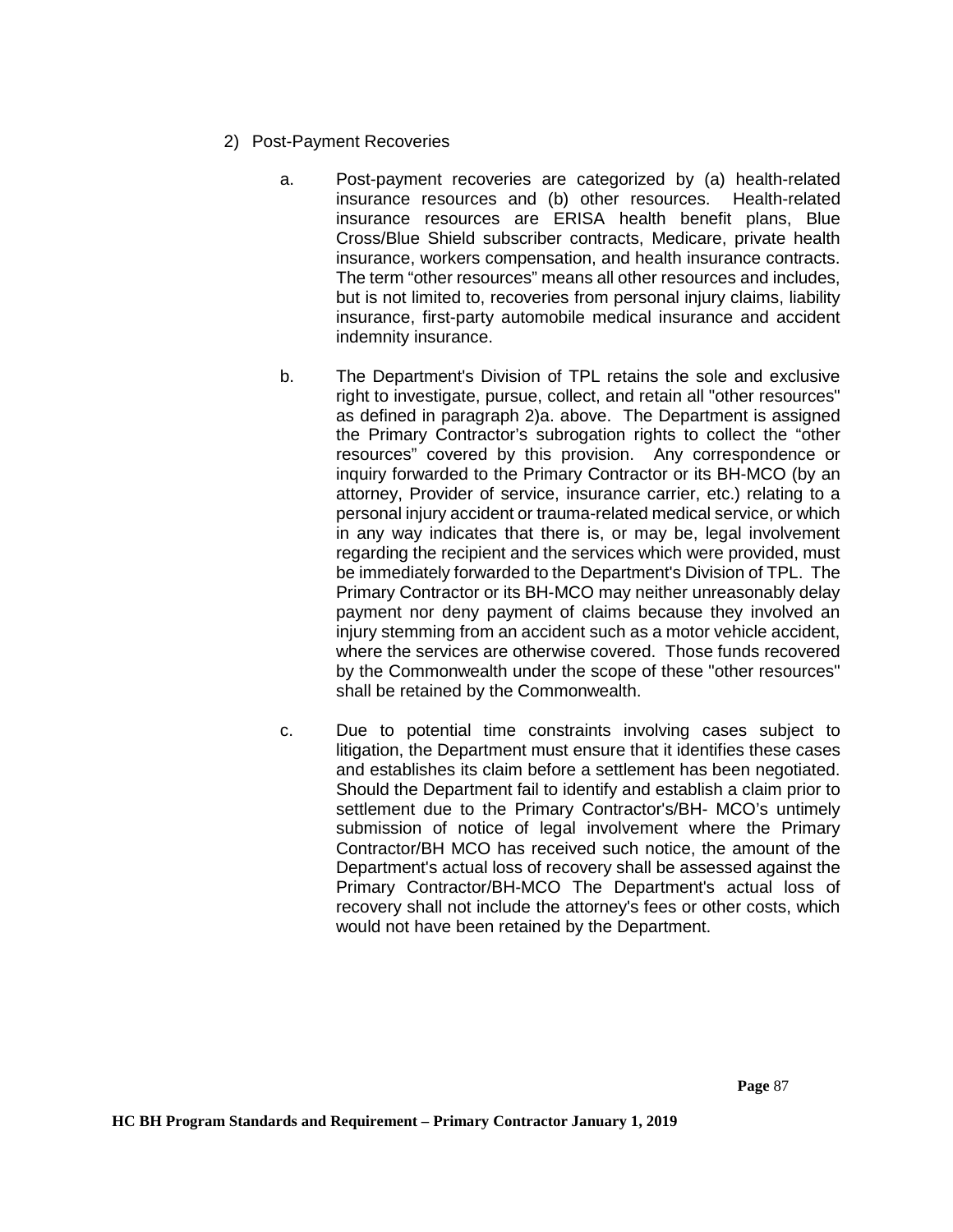- d. The Primary Contractor or its BH-MCO has the sole and exclusive responsibility and right to pursue, collect and retain all healthrelated insurance resources for a period of twelve (12) months from the date of payment. Notification of intent to pursue, collect and retain health-related claims not recovered by the Primary Contractor within the twelve (12) months from the date of payment will become the sole and exclusive right of the Department to pursue, collect and retain. The Primary Contractor is responsible to notify the Department of all cases recovered within the twelve (12) month period.
- e. Should the Department lose recovery rights to any claim due to late or untimely filing of a claim with the liable third party, and the untimeliness in billing that specific claim is directly related to untimely submission of encounter data, additional records under special request, or inappropriate denial of claims for accidents or emergency care in casualty related situations, the amount of the unrecoverable claim shall be assessed against the Primary Contractor/BH-MCO.
- f. Encounter data that is not submitted to the Department in accordance with the data requirements and/or timeframes identified in this Agreement can possibly result in a loss of revenue to the Department. Strict compliance with these requirements and timeframes shall therefore be enforced by the Department and could result in the assessment of sanctions against the Primary Contractor.
- g. The Primary Contractor or its BH-MCO is responsible for pursuing, collecting, and retaining recoveries of 1) a claim involving Workers' Compensation, 2) health-related insurance resources where the liable party has improperly denied payment based upon either lack of a medically necessary determination or lack of coverage. The Primary Contractor or its BH-MCO is encouraged to develop and implement cost-effective procedures to identify and pursue cases that are susceptible to collection through either legal action or traditional subrogation and collection procedures.
- 3) Health Insurance Premium Payment (HIPP) Program

The HIPP Program pays for employment-related health insurance for Members when it is determined to be cost effective. The cost effectiveness determination involves the review of group health insurance benefits offered by employers to their employees to determine if the anticipated expenditures in MA payments are likely to be greater than the cost of paying the premiums under a group plan for those services. The Department shall not purchase Medigap policies for equally eligible Members in the HealthChoices zone.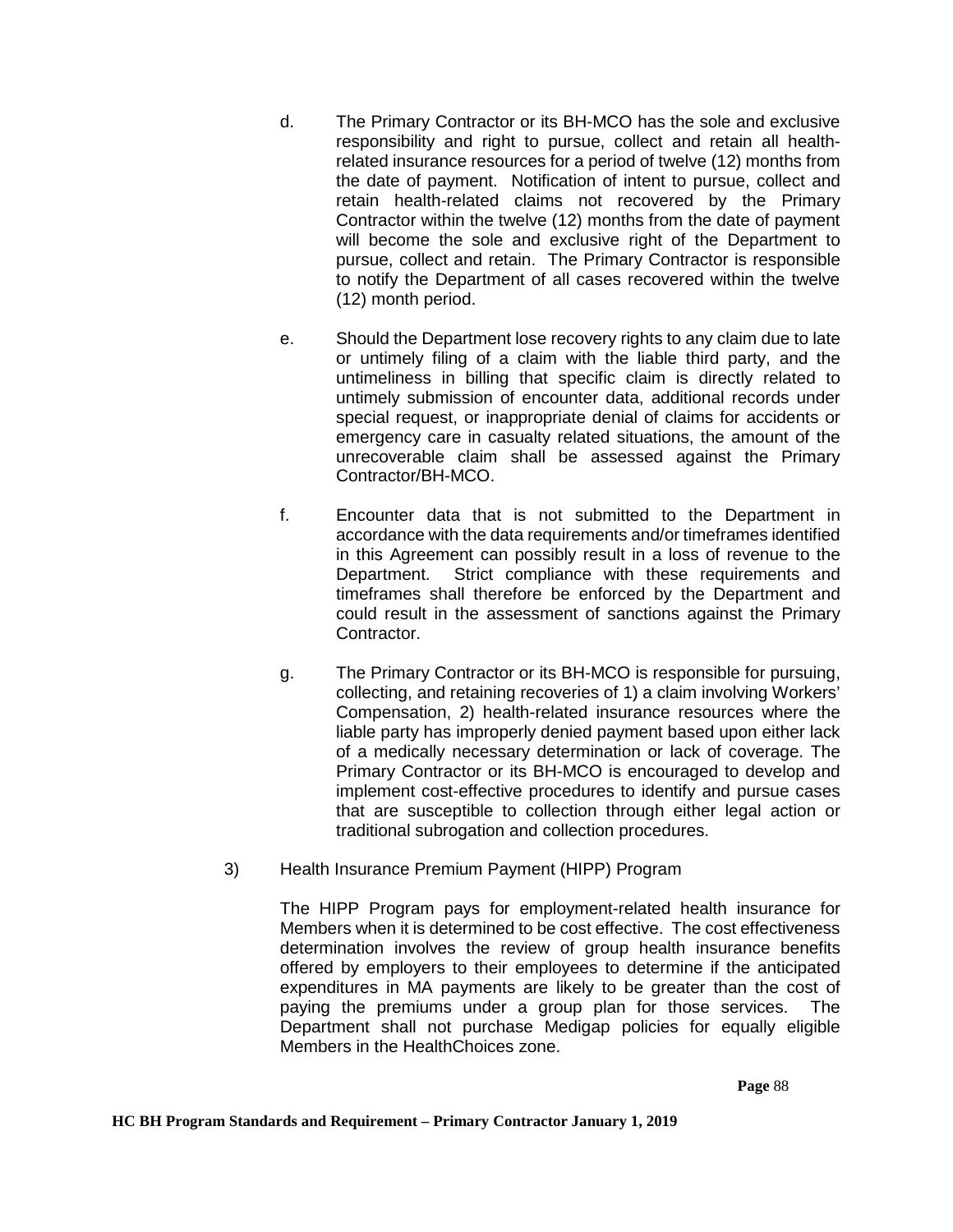## 4)Requests for Additional Data

The Primary Contractor/BH-MCO must provide, at the Department's request, such information not included in the encounter data submissions that may be necessary for the administration of TPL activity. The Primary Contractor/ BH-MCO shall use its best efforts to provide this information within fifteen (15) calendar days of the Department's request. There are certain Urgent requests involving cases for minors that require information within forty-eight (48) hours. Such information may include, but is not limited to, individual medical records for the express purpose of determining TPL for the services rendered. Confidentiality of the information shall be maintained as required by federal and state regulations.

5) Accessibility to TPL Data

The Department shall provide the Primary Contractor with accessibility to data maintained on the TPL file.

6) Third Party Resource Identification

Third party resources identified by the Primary Contractor and/or its BH-MCO, which do not appear on the Department's TPL database, must be supplied to the Department's TPL Division by the Primary Contractor and or its BH-MCO. In addition to newly identified resources, coverage for other household members, addition of coverage type, changes to existing resources, including termination of coverage and changes to coverage dates, must also be supplied to the Department's TPL Division. The method of reporting shall be via electronic process or manual submission or by any alternative method approved by the Department. TPL resource information must be submitted within two (2) weeks of its receipt by the Primary Contractor and/or its BH-MCO. A manual document is only to be submitted for "negated" TPL resources or to send resource referrals older than five (5) years from the Department's processing date. For electronic submissions, the Primary Contractor must follow the required report format, data elements, and specifications supplied by the Department. For manual submissions, the Primary Contractor must use an exact replica of the TPL resource referral form supplied by the Department. As the office responsible for the maintenance and quality assurance of the records stored on the TPL database, the Department's TPL Division will use these submissions for subsequent updates to the system.

The Primary Contractor shall use the Department's verification systems (EVS) and secured services on the internet (previously known as POSNET) to assure detailed information is provided for insurance carriers when a resource is received that does not have a unique carrier code.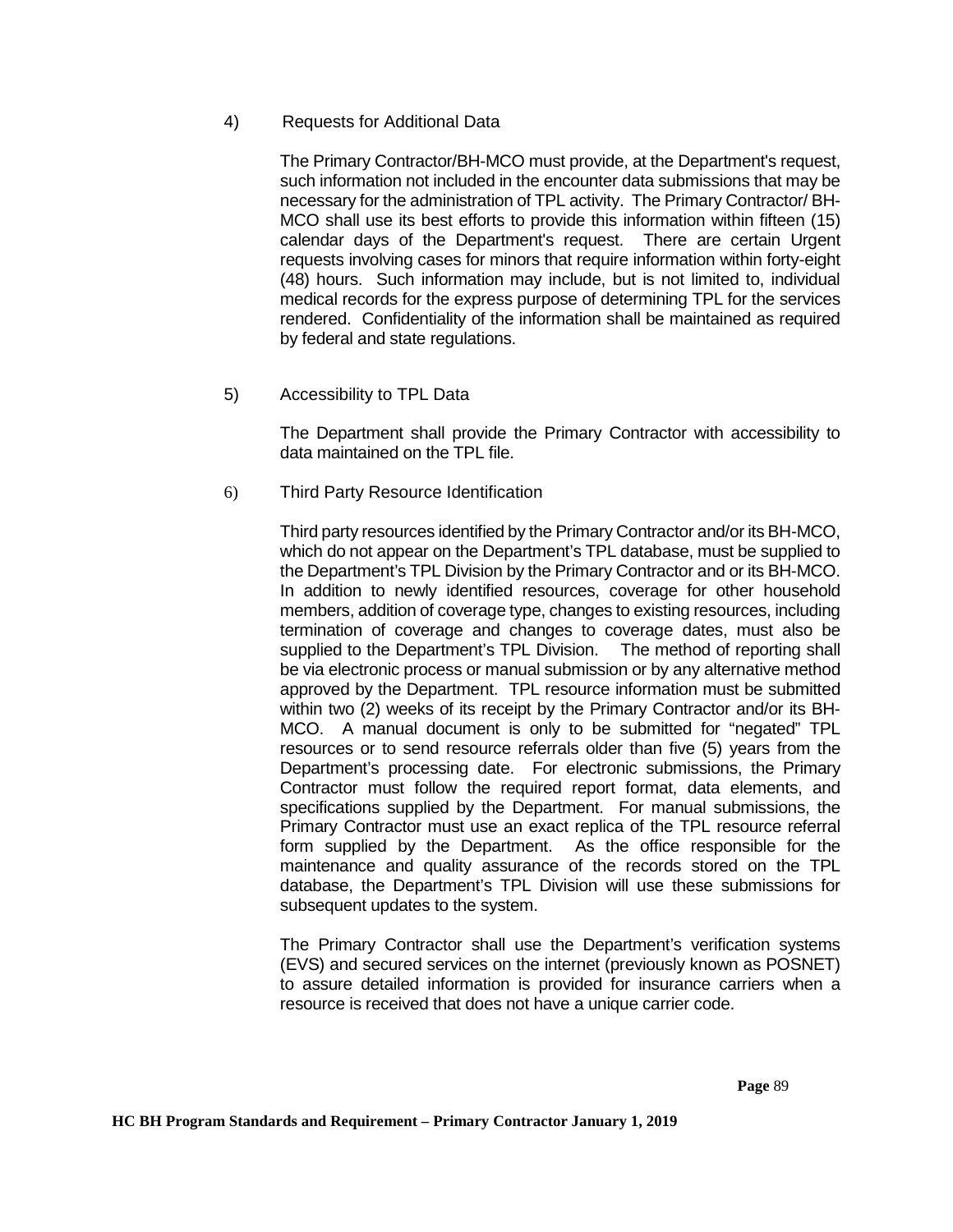7) Damage Liability

Liability for damages is identified in this section due to the large dollar value of many claims which are potentially recoverable by the Department's Division of TPL.

8) Estate Recovery

Section 1412 of the Public Welfare Code, 62 P.S. 1412, requires the Department to recover MA costs paid on behalf of certain deceased individuals. Individuals age fifty-five (55) and older who were receiving MA benefits for any of the following services are affected:

- a. Public or private nursing facility services;
- b. Residential care at home or in a community setting; or
- c. Any hospital care and prescription drug services provided while receiving nursing facility services or residential care at home or in a community setting.

The applicable MA costs are recovered from the assets of the individual's probate estate. The Department's Division of TPL is solely responsible for administering the Estate Recovery Program.

- M. Performance Management Information System and Reporting
	- 1) General

The requirement that the Primary Contractor and its BH-MCO provide the requested data is a result of the terms and conditions established by CMS. CMS specified that the state define a minimum data set and require all Primary Contractors and their BH-MCOs to submit the data.

To measure the Primary Contractor and its BH-MCO's accomplishments in the areas of access to care, behavioral health outcomes, quality of life, and Member satisfaction, the Primary Contractor and its BH-MCO must provide the Department with uniform service utilization, Quality Management, and Member satisfaction/Complaint/Grievance data on a regular basis. The Primary Contractor and its BH-MCO also must cooperate with the Department in carrying out data validation steps. The Department intends to use this information as part of a collaborative effort with the Primary Contractor and its BH-MCOs to effect continuous quality improvement.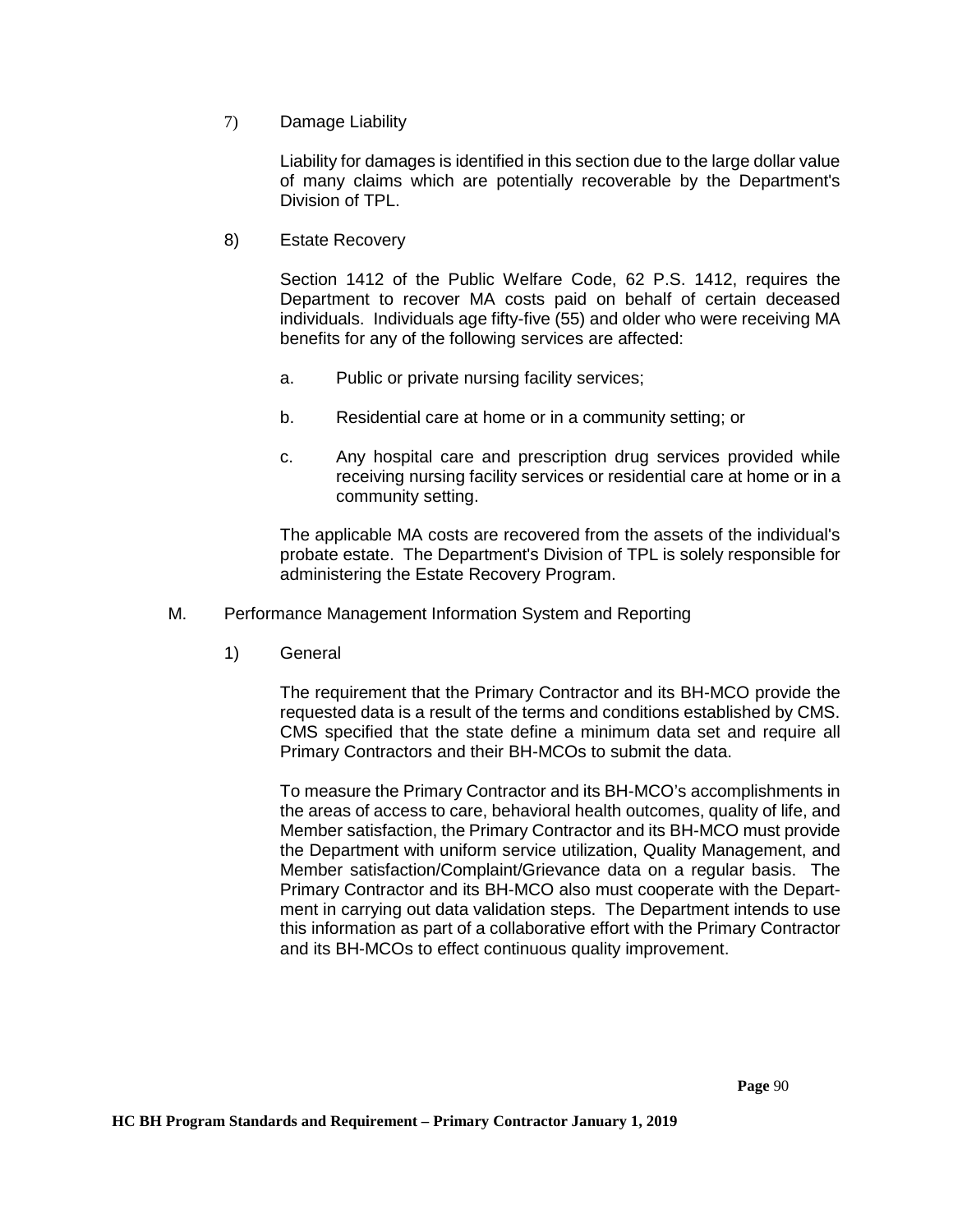This data will include components specified by the Department and also problem areas targeted by the continuous quality improvement program, both of which may change from time to time.

The Primary Contractor and its BH-MCO will manage the program in compliance with the Department's standards and requirements and will provide data reports to support this management.

The Primary Contractor must, at its expense, arrange for a background check for each of its employees, as well as for the employees of its Subcontractors, who will have access to Commonwealth Information Technology (IT) facilities, either through on site or remote access. Background checks are to be conducted via Obtain a Criminal History Check procedure found at [http://www.psp.state.pa.us/portal/server.pt/community/psp/4451/how\\_to/4](http://www.psp.state.pa.us/portal/server.pt/community/psp/4451/how_to/452779) [52779.](http://www.psp.state.pa.us/portal/server.pt/community/psp/4451/how_to/452779) The background check must be conducted prior to initial access by an IT employee and annually thereafter.

Before the Commonwealth will permit an IT Employee access to Commonwealth facilities, the Primary Contractor must provide written confirmation to the office designated by the agency that the background check has been conducted. If, at any time, it is discovered that an IT Employee has a criminal record that includes a felony or misdemeanor involving terroristic threats, violence, use of a lethal weapon, or breach of trust/fiduciary responsibility; or which raises concerns about building, system, or personal security, or is otherwise job-related, the Primary Contractor shall not assign that employee to any Commonwealth facilities, shall remove any access privileges already given to the employee, and shall not permit that employee remote access to Commonwealth facilities or systems, unless the agency consents, in writing, prior to the access being provided. The agency may withhold its consent at its sole discretion. Failure of the Primary Contractor to comply with the terms of this paragraph may result in default of the Primary Contractor under its Agreement with the Commonwealth.

The Department's detailed report formats are available on the Department's websites.

It is the Department's right to request medical records directly from BH-MCO's and BH Services Providers for issues related to quality of care, behavioral health outcome measures, Third Party Liability (TPL), and fraud and abuse.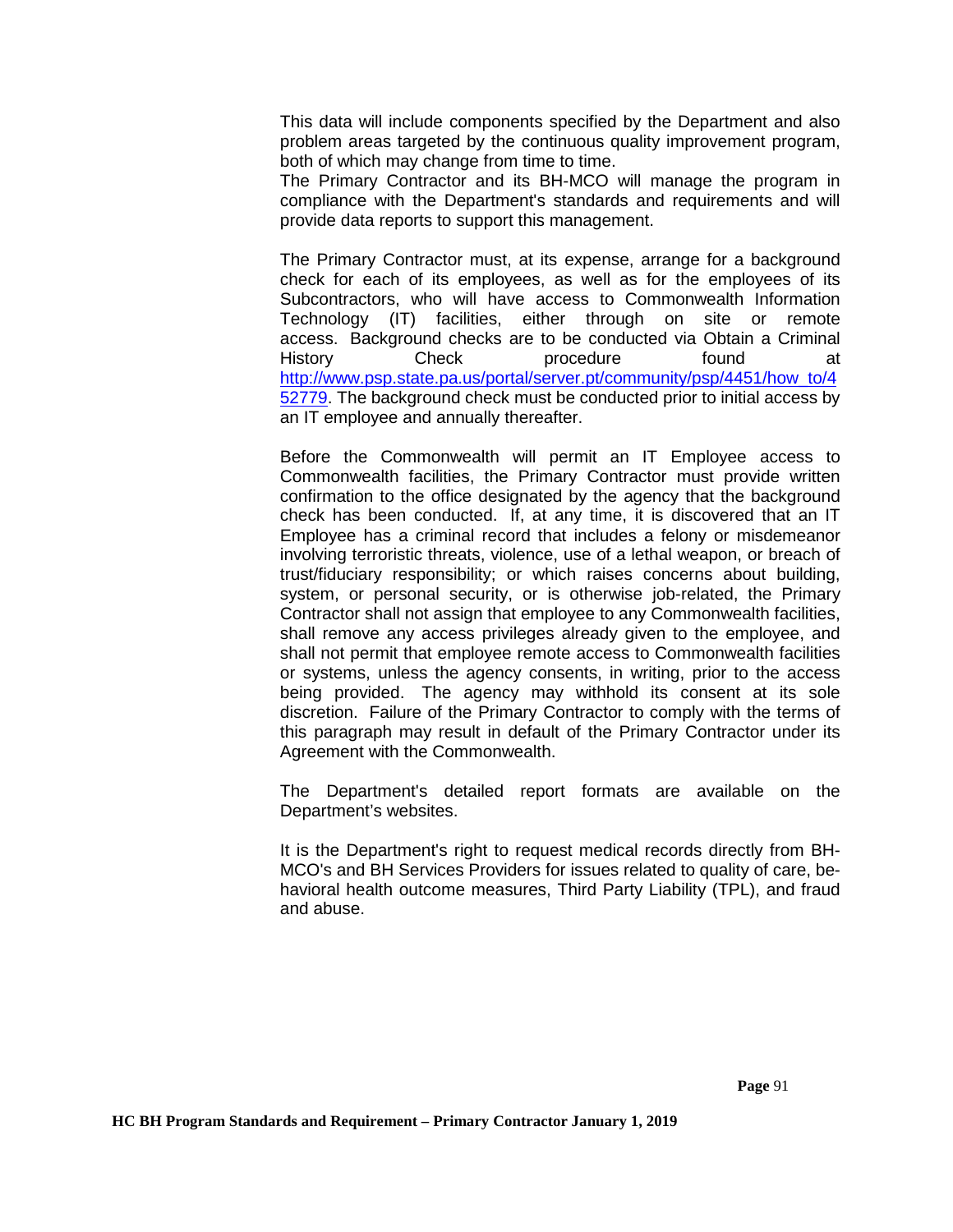#### 2) Management Information System

The Department requires an automated management information system (MIS). There are numerous components required for the complete system. They are service authorization, Member Complaint and Grievance, Provider Complaint, Provider profiling, claims processing including TPL identification, Member enrollment, financial reporting, Utilization Management, encounter data, performance outcomes, Quality Management, and suspected/substantiated fraud and abuse. Of these components, service authorization, Provider profiling, claims processing (including TPL) encounter data and Member enrollment must be integrated.

The Primary Contractor and its BH-MCO's MIS must have the capability to electronically transfer data files with the Department and the EAP broker. The Primary Contractor and its BH-MCO must use a secure FTP connection that is compatible with the Department's product.

The Primary Contractor and its BH-MCO must comply with all applicable business and technical standards available on the DHS Internet site at the following link: http://www.dhs.pa.gov/provider/busandtechstandards/index. htm. This includes compliance with the standards for connectivity to the Commonwealth's network. The Primary Contractor and its BH-MCO's MIS must be compatible with the Department's MIS. The Primary Contractor and its BH-MCO must also comply with the Department's SeGovernment Data Exchange Standards. In addition, the Primary Contractor and its BH-MCO must comply with any changes made to the Commonwealth's Business and Technical Standards. Whenever possible, the Department will provide advance notice of at least sixty (60) days prior to the implementation of changes. For more complex changes, every effort will be made to provide additional notice.

The Primary Contractor or its BH-MCO must maintain an automated Provider directory that meets the requirements of Section II-5.D.9. Upon request, the Primary Contractor or its BH-MCO is required to provide this directory to the Department via secure email or other portable storage device.

The MIS must include mechanisms to incorporate recommended enhancements resulting from the Department's monitoring and external evaluations and audits.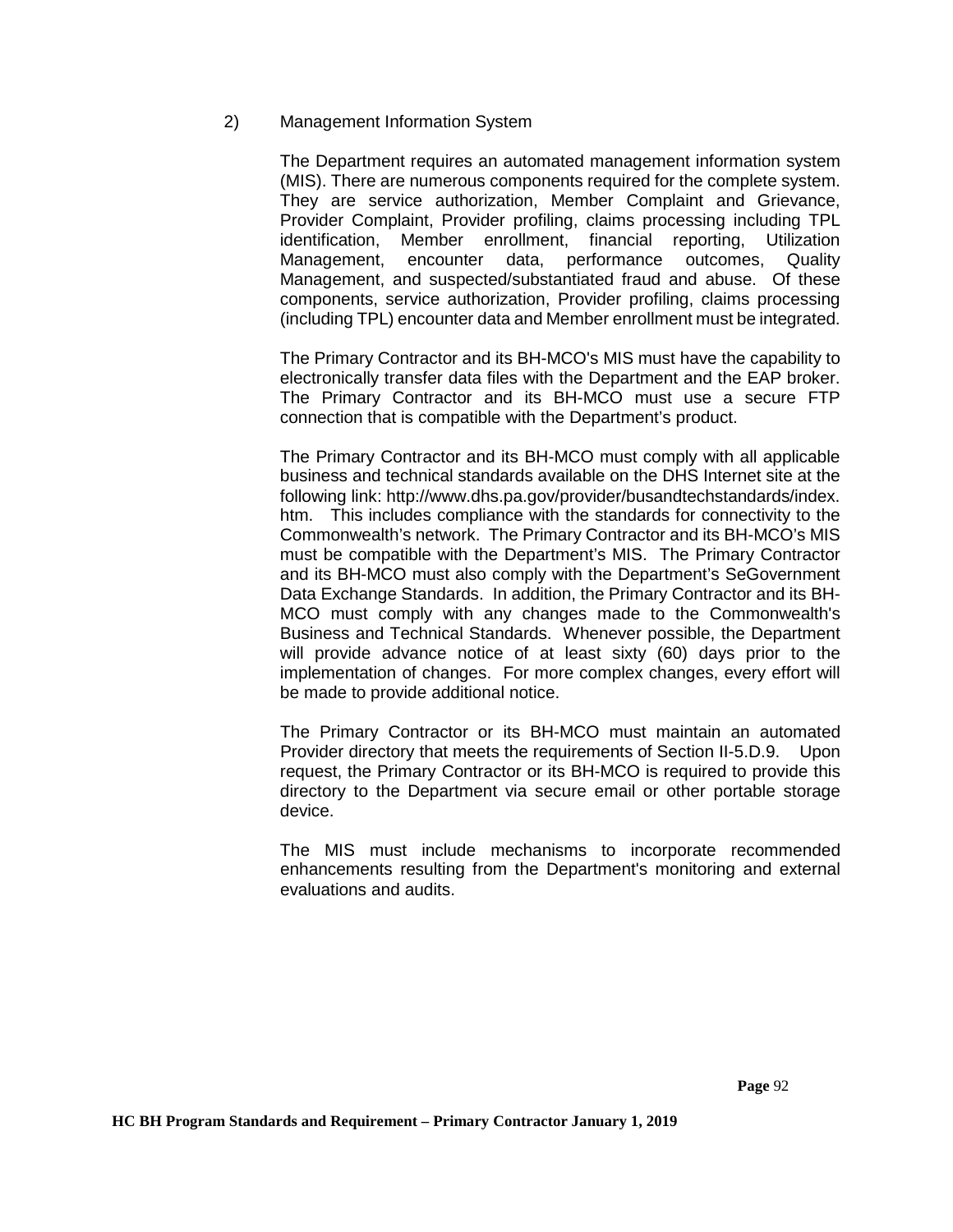## 3) Encounter and Alternative Payment Arrangements Data

The Department requires the Primary Contractor or its BH-MCO to submit a separate record, or "pseudo claim," each time a Member has an encounter with a Provider. This includes encounters with Providers which are reimbursed on a Fee-for-Service or Alternative Payment Arrangement basis. An encounter is a service provided to a Member. This would include, but not be limited to, a professional contact between a Member and a Provider and will result in more than one encounter if more than one service is rendered. For services provided by BH-MCO contractors and Subcontractors, it is the responsibility of the Primary Contractor or its BH-MCO to take appropriate action to provide the Department with accurate and complete encounter data. The Department's point of contact for encounter data will be the Primary Contractor or its BH-MCO and not other Subcontractors or Providers.

The Department requires the Primary Contractor or its BH-MCO to submit a separate Alternative Payment Arrangement record for each advance payment made to a contractor or Provider responsible for all or part of a Member's behavioral health care. If the payment is an Alternative Payment Arrangement reimbursement, a separate record is required to report the amount paid on behalf of each Member. It is the responsibility of the BH-MCO to take appropriate action to provide the Department with accurate and complete data for payments made by BH-MCO to its contractors and Providers; the Department's point of contact for Alternative Payment Arrangement data will be the Primary Contractor or its BH-MCO and not other Subcontractors or Providers.

The Department will validate the accuracy of data on the encounter and Alternative Payment Arrangement data files. Validation criteria are included for each data element in the Requirements and Specifications Manual for Encounter Data/Alternative Payment Arrangement Data and in the Encounter and Complaint and Grievance Reporting Manuals.

a. 837 Transaction.

The 837 Transaction must include, at a minimum, the data elements listed in the HIPAA Implementation Guides and PROMISe Companion Guides.

b. Encounter Data.

The encounter data submittal must include, at a minimum, the data elements/reports listed in the Encounter Data and Complaint and Grievance Reporting Manuals.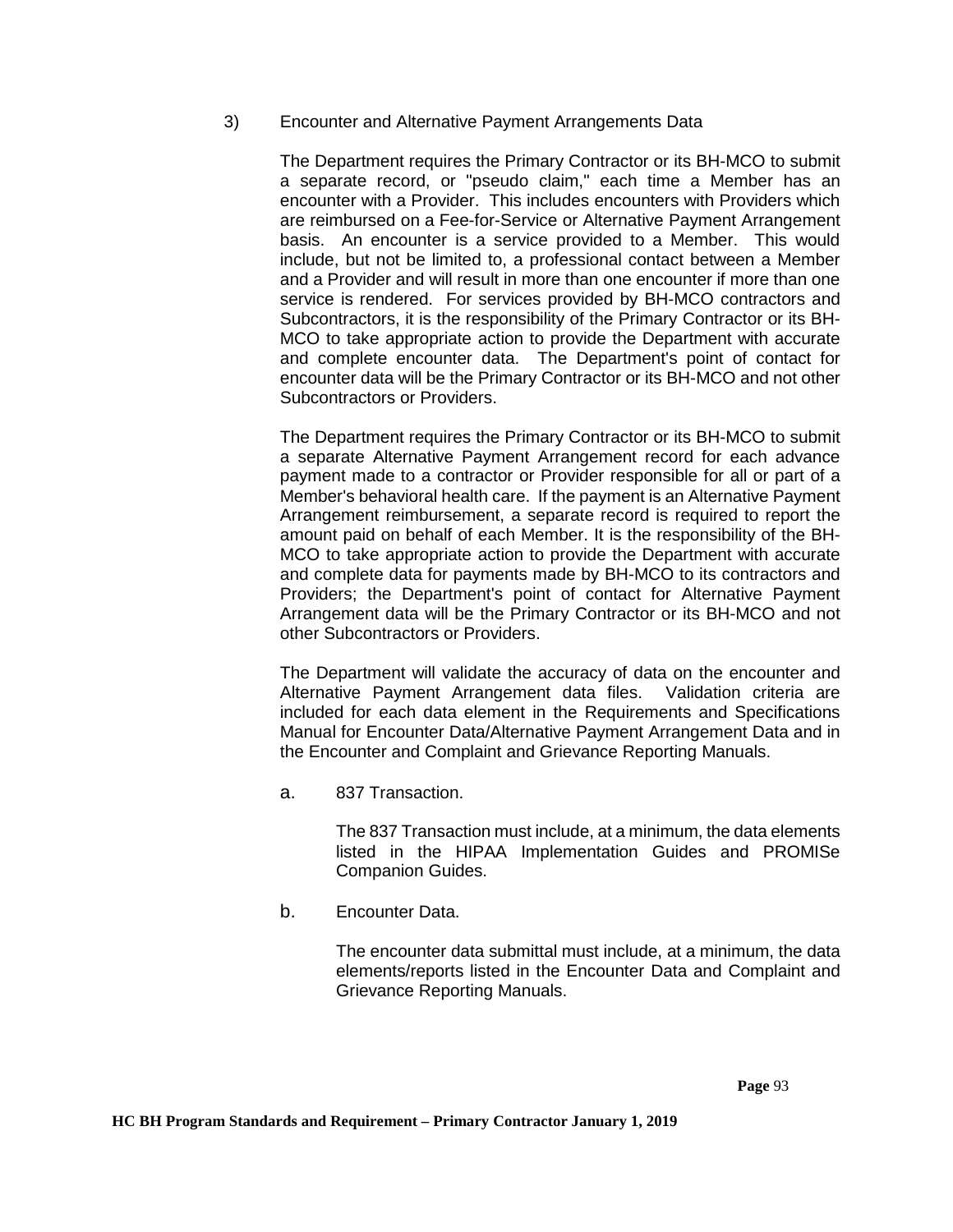c. Data Format.

The Primary Contractor and its BH-MCO must agree to submit Encounter and Alternative Payment Arrangement data electronically to the Department through PROMISe using the FTP. Data file content must conform to the requirements specified in the HIPAA Implementation Guides and PROMISe Companion Guides and the Aggregate Encounter and Complaint and Grievance Reporting Manuals.

d. Timing of Data Submittal

An encounter must be submitted and pass PROMISe edits on or before the last calendar day of the third month after the Primary Contractor paid/adjudicated the encounter.

Acceptable Alternative Payment Arrangement (formerly known as subcapitation) data must be submitted and found acceptable to the Department within thirty (30) days after the period or case for which the payment applies.

The Primary Contractor must adhere to the file size specifications provided by the Department. A file submission schedule will be developed and provided to the Primary Contractor.

e. Member Medical Information

When requested, the Primary Contractor or its BH-MCO must provide a Member's medical records within 15 days of the Department's request.

f. Data Validation

The Primary Contractor and its BH-MCO must agree to assist the Department in its validation of utilization data by making available medical records and its claims data. The validation may be completed by Department staff and independent, external review organizations.

N. Audits

All costs incurred under the Agreement are subject to audit by the Department or its designee for final approval and acceptability, in accordance with industry standards, applicable accounting principles, and Federal and State regulations and policy. Additional information on auditing is contained in Appendix W and the HealthChoices Financial Reporting Requirements (Appendix P). The Primary Contractor is responsible to comply with audit requirements as specified in the HealthChoices Audit Clause (Appendix W).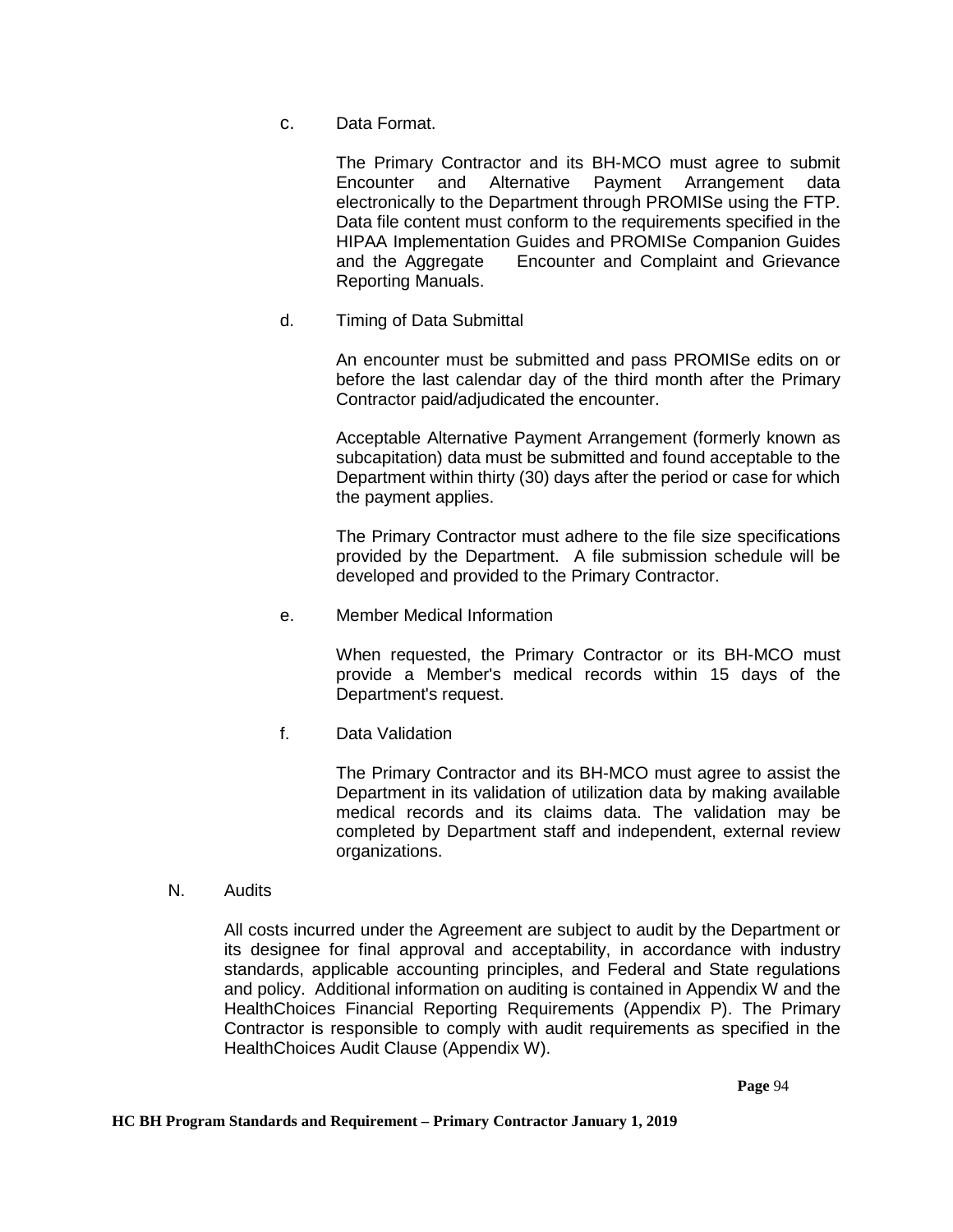# O. Restitution

The Primary Contractor must report to the Department within sixty (60) days when it has identified overpayment of Capitation payments or other payments in excess of the amount specified in the Agreement. The Primary Contractor shall make full and prompt restitution to the Department, as directed by the Department, for overpayments received in excess of amounts due to the Primary Contractor under this Agreement whether such overpayment is discovered by the Primary Contractor, the Department, or other third party.

P. Claims Processing and Management Information System (MIS)

The Primary Contractor or its BH-MCO must have a comprehensive automated MIS that is capable of meeting the requirements listed below and throughout this document. The Primary Contractor or its BH-MCO MIS must comply with the requirements listed in the latest version of the MIS and System Performance Review Standards. The Department will provide data support for the Primary Contractor and its BH-MCO as listed in Appendix O and described in the "Managed Care Data Support Overview for Behavioral Health".

- **.** The Membership management system must have the capability to receive, update and maintain the BH-MCO's Membership files consistent with information provided by the Department.
- **.** The claims processing system must have the capability to process claims consistent with timeliness and accuracy requirements identified in this document. Claims history must be maintained with sufficient detail to meet all Department reporting and encounter requirements.
- **.** The Provider file management system must have the capability to store information on each Provider sufficient to meet the Department's reporting requirements.
- **.** The Primary Contractor or its BH-MCO must have sufficient telecommunication, including electronic mail, capabilities to meet the requirements of this document.
- **.** The Primary Contractor or its BH-MCO must have the capability to electronically transfer data files with the Department.
- **.** The Primary Contractor or its BH-MCO must be compliant with the Health Insurance Portability and Accountability Act (HIPAA) of 1996, Administrative Simplification Rule for the eight electronic transactions and for the code sets used in these transactions.